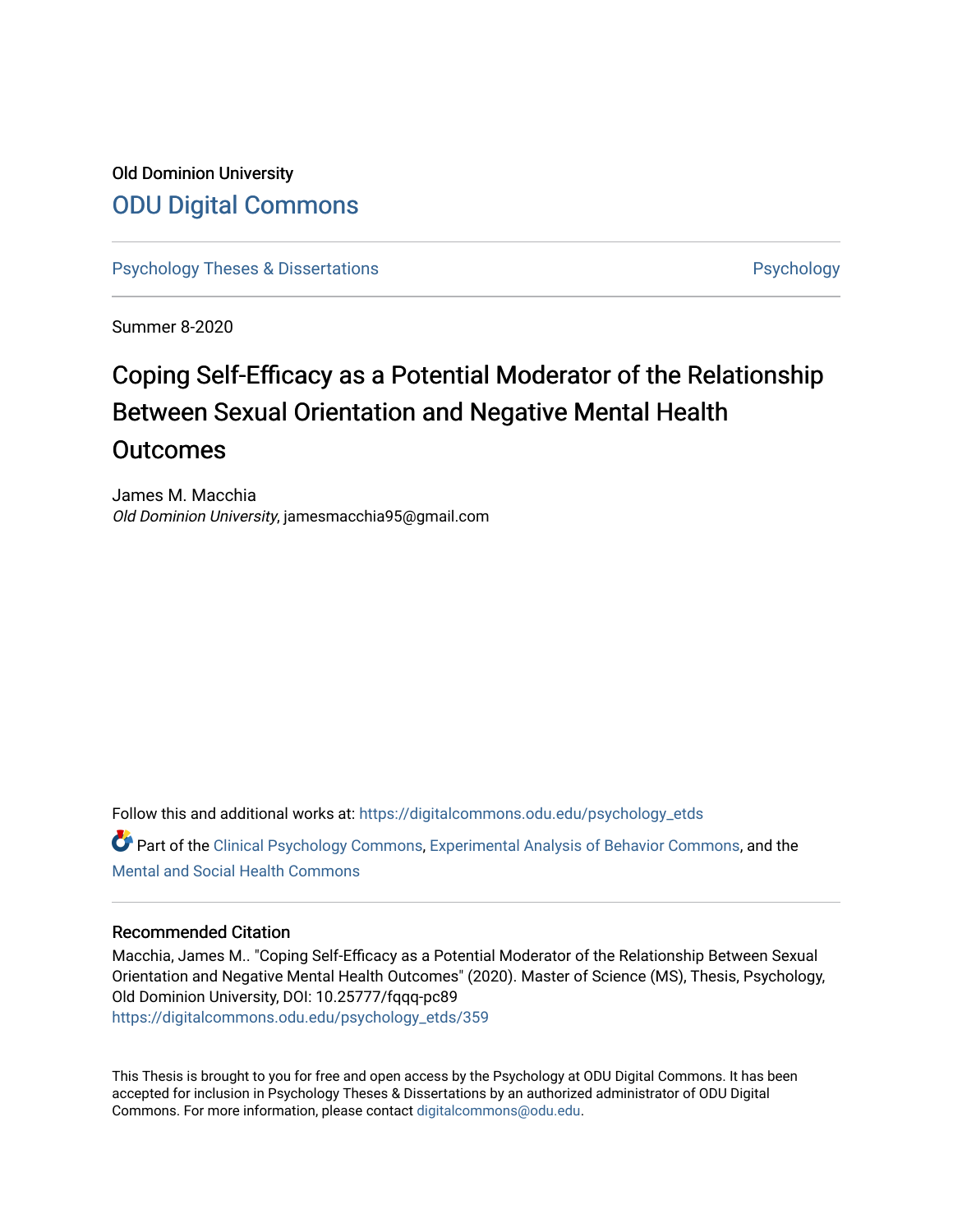# COPING SELF-EFFICACY AS A POTENTIAL MODERATOR OF THE RELATIONSHIP BETWEEN SEXUAL ORIENTATION AND NEGATIVE MENTAL HEALTH OUTCOMES

by

James M. Macchia B.A. May 2017, Binghamton University, State University of New York

> A Thesis Submitted to the Faculty of Old Dominion University in Partial Fulfillment of the Requirements for the Degree of

> > MASTER OF SCIENCE

PSYCHOLOGY

OLD DOMINION UNIVERSITY August 2020

Approved by:

James F. Paulson (Director)

Robert J. Cramer (Member)

James M. Henson (Member)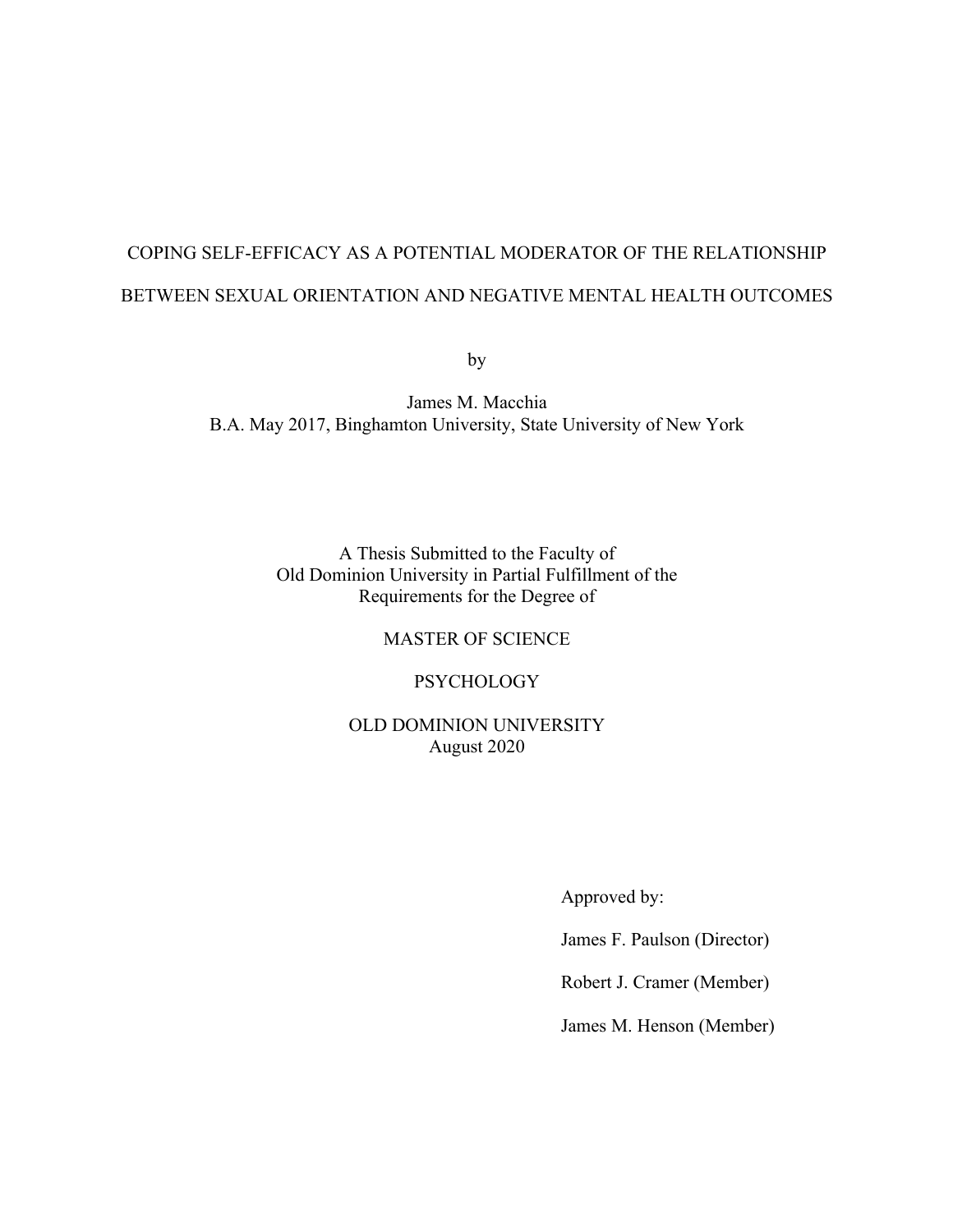#### ABSTRACT

# COPING SELF-EFFICACY AS A POTENTIAL MODERATOR OF THE RELATIONSHIP BETWEEN SEXUAL ORIENTATION AND NEGATIVE MENTAL HEALTH OUTCOMES

James M. Macchia Old Dominion University, 2020 Director: Dr. James F. Paulson

Sexual minority individuals (i.e., those who identify as a sexual orientation other than heterosexual) have consistently been linked to an increased risk of negative mental health outcomes. The process of coping can impact the content and severity of said outcomes, and one's ability to cope is often predicted by the concept known as coping self-efficacy (i.e., one's belief in his or her ability to cope). This study aimed to assess the effects of sexual orientation, coping self-efficacy, and their interactions on mental health by looking at different aspects of coping self-efficacy as potential moderating variables. Self-perceptions of coping skills were assessed across three domains; problem-solving, stopping of unpleasant thoughts and emotions, and garnering social support. Mental health variables were evaluated by using measures assessing depression, anxiety, suicidal thoughts/behaviors (STBs), and alcohol use. Archival data were collected via a large single time point survey. Data were gathered from a community sample consisting of members of the National Coalition for Sexual Freedom (NCSF), an organization dedicated to protecting the sexual freedom and privacy rights of consenting adults. Hypotheses were tested through t-tests, analyses of variance, and general linear modeling. Results evidenced an increased prevalence of mental health symptoms among sexual minority individuals when compared to heterosexual counterparts.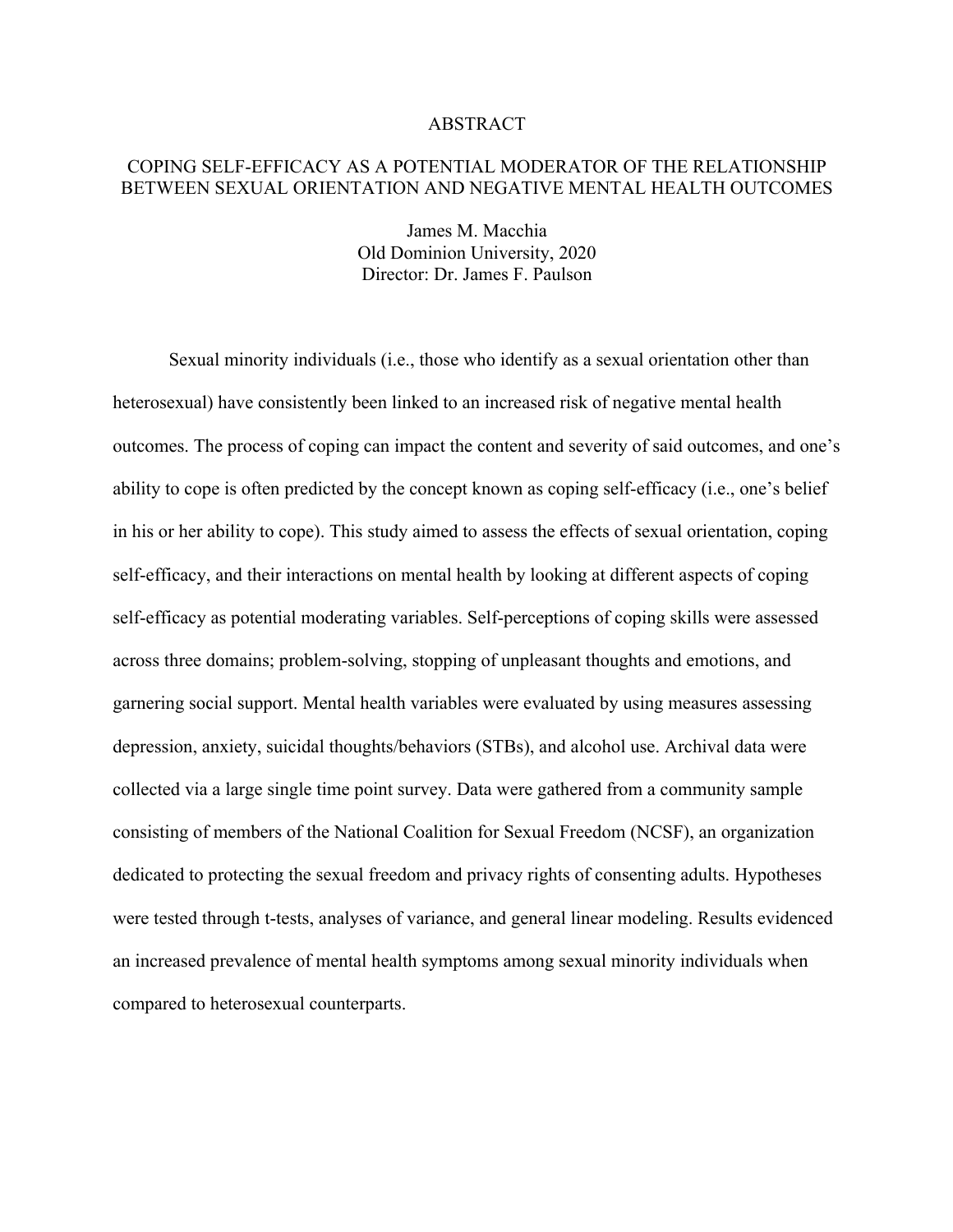Copyright, 2020, by James M. Macchia, All Rights Reserved.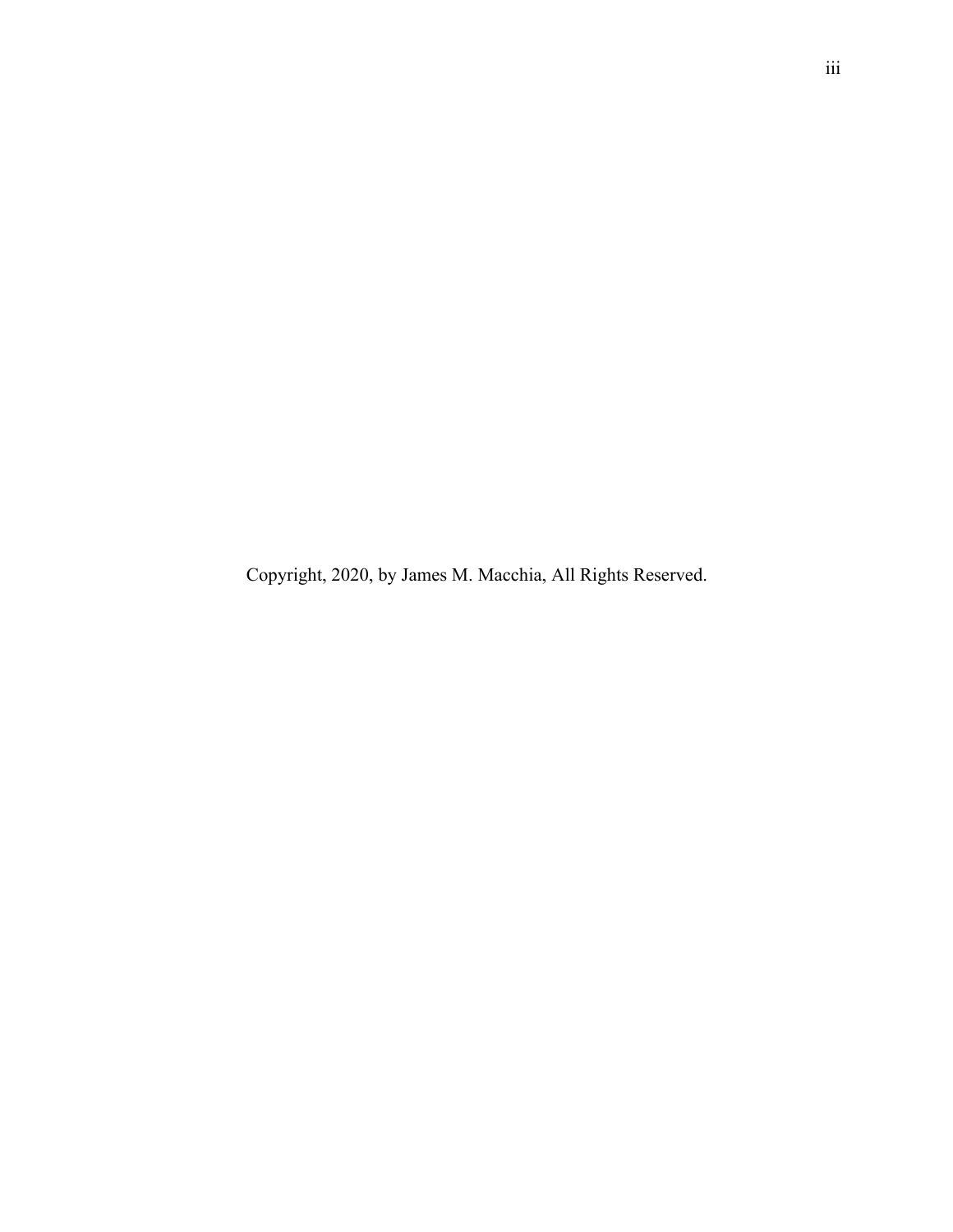This thesis is dedicated to my parents, Benjamin and Christine Macchia, for all the love and support they have given me throughout my life and academic career.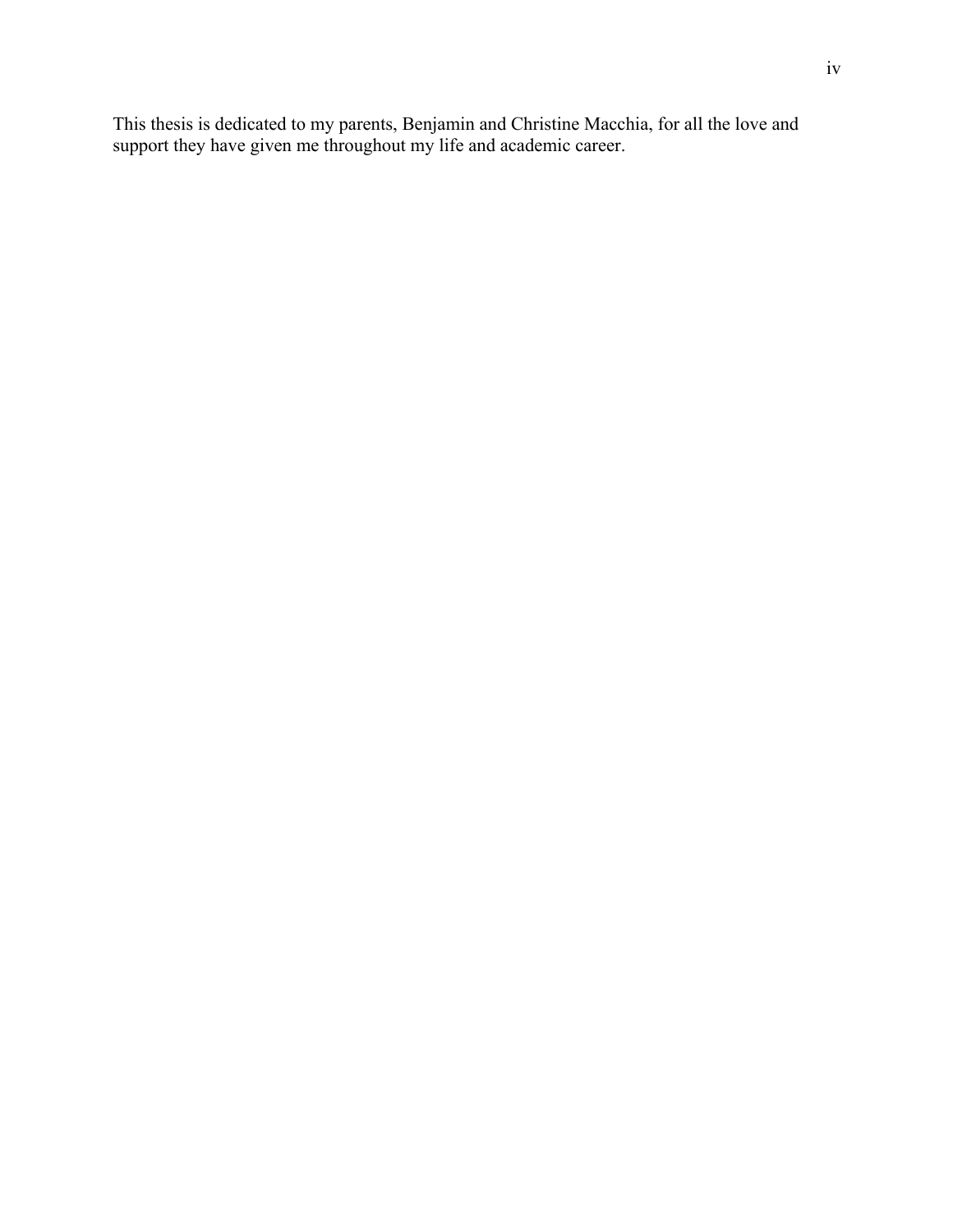### ACKNOWLEDGMENTS

The completion of this project would not have been possible without the support of several individuals. Specifically, I would like to thank Dr. James Paulson, Dr. Robert Cramer, and Dr. Matt Henson for agreeing to serve on my thesis committee and for providing me with constructive feedback throughout this entire process.

I would especially like to thank my mentor, Dr. Robert Cramer, for being a constant source of guidance during my adjustment to graduate school and through the completion of this project. I hope to emulate many aspects of his mentorship in my future work with students.

Finally, I want to thank my friends and family for providing me with emotional support and for encouraging me to believe in myself during the many unique challenges I have faced during my career.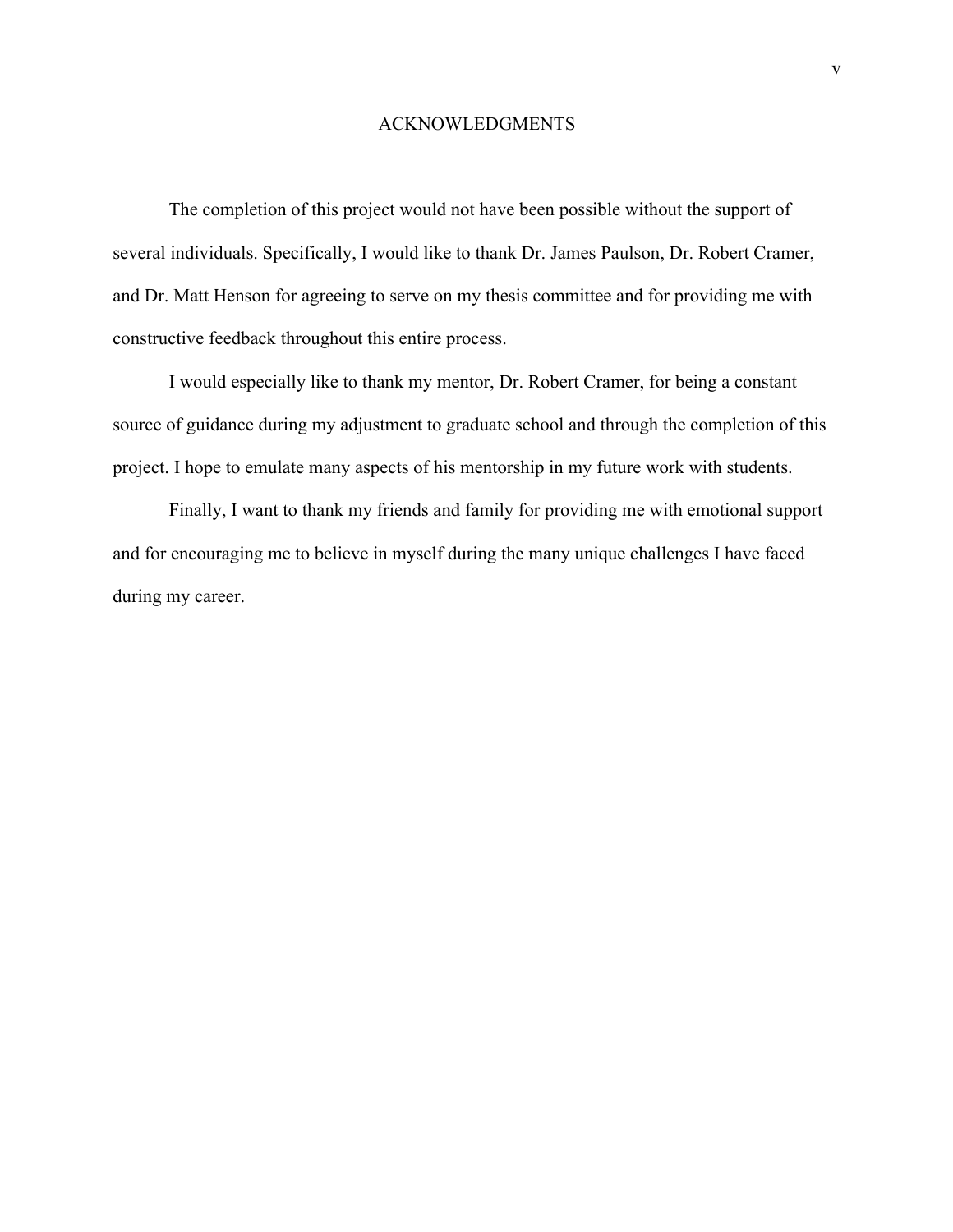# NOMENCLATURE

| <b>GAD</b>  | <b>Generalized Anxiety Disorder</b>   |
|-------------|---------------------------------------|
| $LGBO+$     | Lesbian, Gay, Bisexual, Queer plus    |
| <b>MDE</b>  | Major Depressive Episode              |
| <b>NCSF</b> | National Coalition for Sexual Freedom |
| <b>STBs</b> | Suicidal Thoughts and Behaviors       |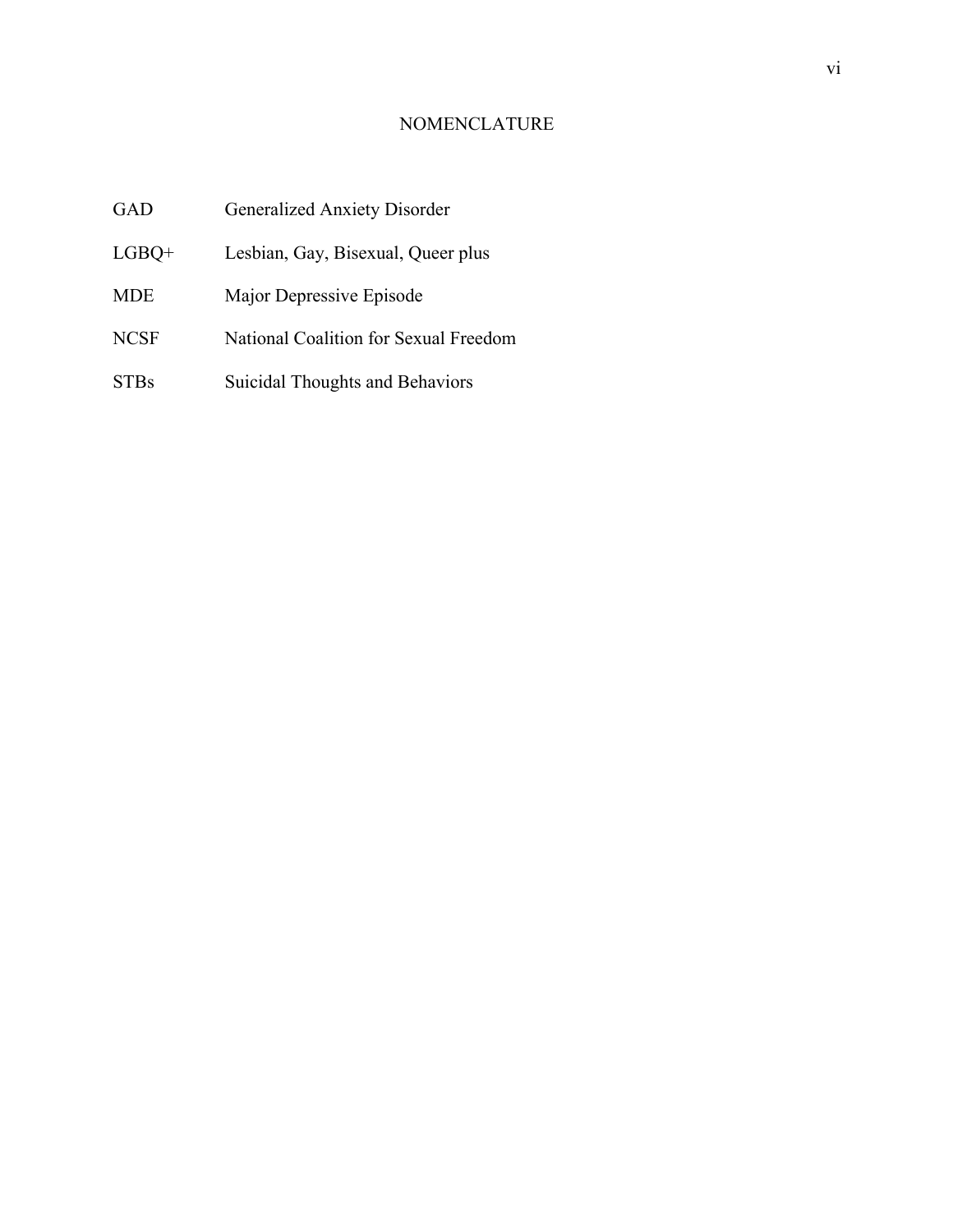# TABLE OF CONTENTS

| C. TABLES CONTAINING POOLED TESTS OF BETWEEN-SUBJECTS EFFECTS79 |  |
|-----------------------------------------------------------------|--|
|                                                                 |  |

Page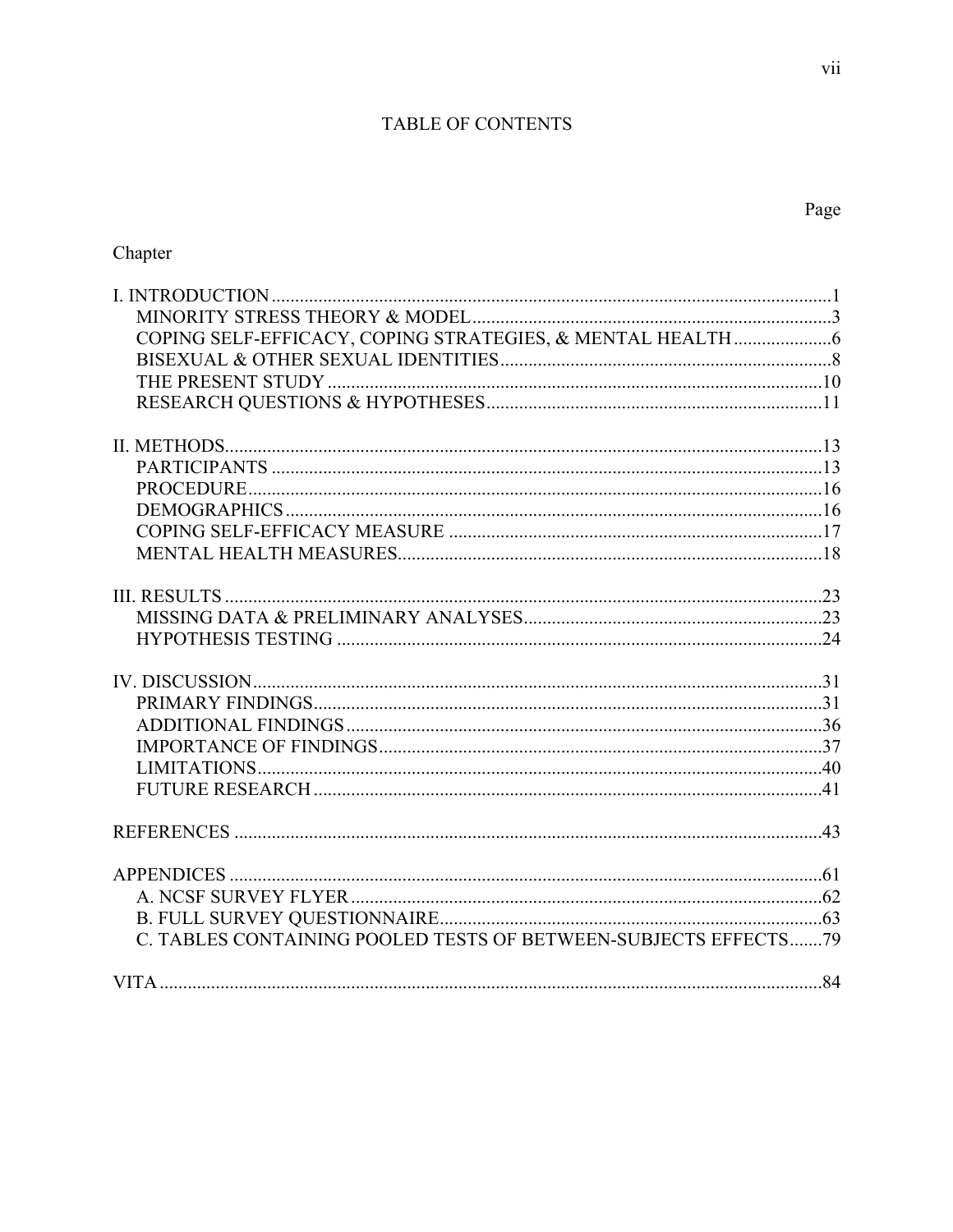#### **CHAPTER I**

## **INTRODUCTION**

When analyzing mental health across populations, it is important to closely examine those that are more vulnerable to negative outcomes/symptoms (Meyer, 1995, 2003, 2013). One of these populations is the sexual minority community, which is reflected by the acronym LGBQ+. The sexual minority community is comprised of those who identify as Lesbian, Gay, Bisexual, Queer/Questioning, and other (i.e., +); the plus sign represents the plethora of other sexual minority identities and orientations (e.g., pansexual, asexual) that exist in addition to the four (LGBQ) that are explicitly referred to (American Psychological Association, n.d.a; Ridolfo et al., 2012). The LGBQ+ community experiences considerable mental health disparities, such as greater general distress, anxiety, depression, suicidality, and more, often due to persistent negative stimuli (e.g., stigma) that can be attributed to minority community membership (Bowleg et al., 2004; Meyer, 1995, 2003, 2013). Gender minorities (i.e., those who have gender identities, expressions, and/or behaviors not traditionally associated with their birth sex; Mayer et al., 2008) are often grouped together with sexual minority individuals (as reflected by the acronym LGB*T*Q+). However, the present study focused on *sexual* minority status as the primary variable of interest.

Numerous physical and mental health risks faced by sexual minorities can be attributed to various factors related to victimization. These factors include barriers to healthcare and exposure to violence, stigma, and discrimination (Graham et al., 2011; NIH LGBT Research Coordinating Committee, 2013). Although the present study could not assess *all* mental health factors, the following common and comorbid conditions (*Diagnostic and Statistical Manual of Mental Disorders, 5th edition* [DSM-5]; American Psychiatric Association, 2013) were studied: general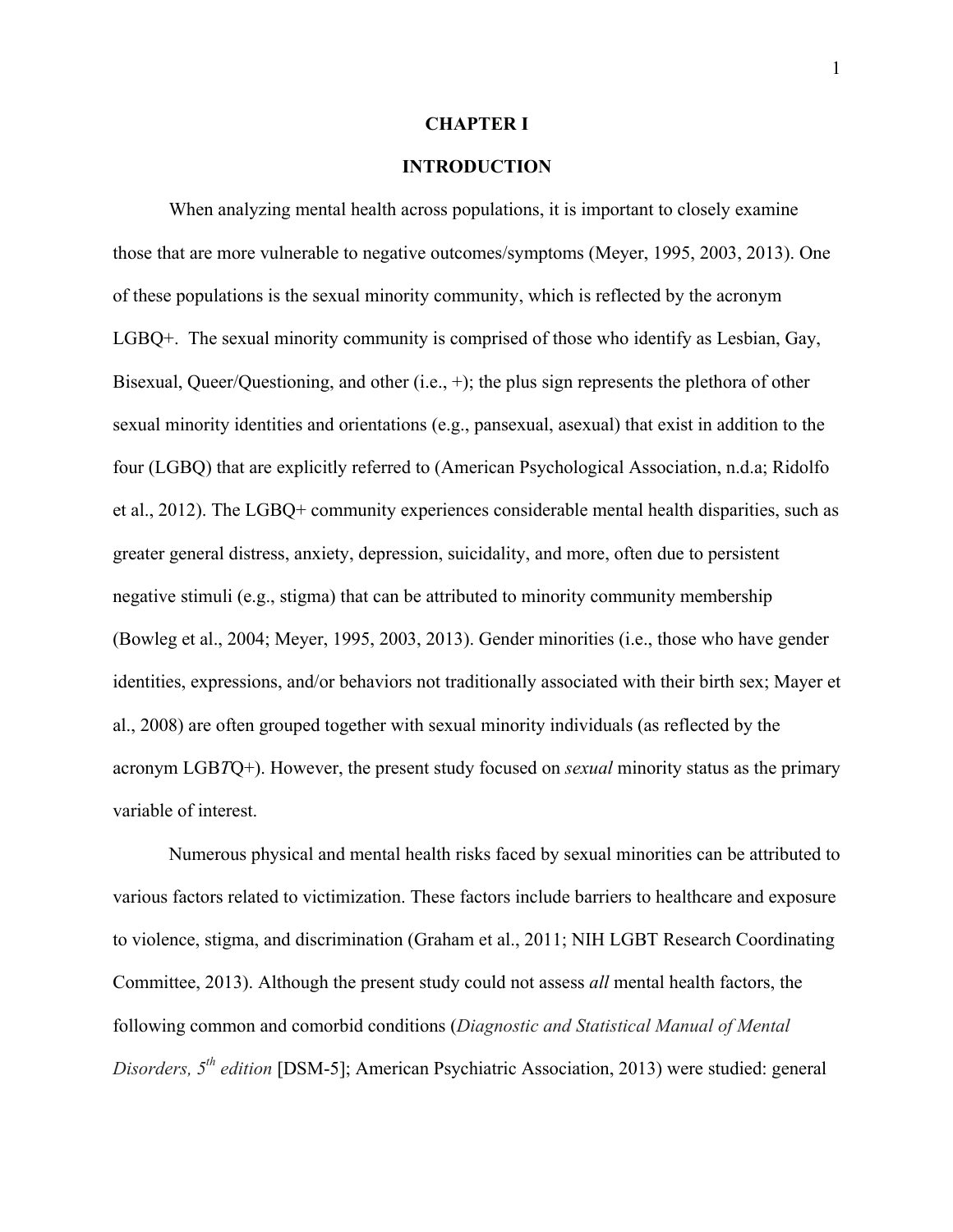distress, anxiety, depression, suicidal thoughts and behaviors (STBs), and alcohol use. Indeed, when compared to heterosexuals, sexual minorities have been more likely to report the presence of persistent tension/worry, acute stress, posttraumatic stress, and anxiety (Cramer et al., 2012; Herek et al., 1999; Testa et al., 2015). Moreover, sexual minority identification has been associated with a greater chance for the presence of anxiety disorders (Bailey, 1999; Bostwick et al., 2010; Cohen et al., 2016; King et al., 2008).

Compared to heterosexuals, sexual minorities have also exhibited heightened rates of depressive symptoms (e.g., sadness, rumination) in addition to an increased likelihood for the presence of depressive disorders (Bailey, 1999; Bostwick et al., 2010; Hatzenbuehler et al., 2008; Marshal et al., 2008, 2011; Testa et al., 2015). Significant findings from the 2015 National Survey on Drug Use and Health (NSDUH) support these claims because 18.2% of sexual minorities reported experiencing a major depressive episode (MDE) within the past year, with 13.1% reporting an MDE with severe impairment. Meanwhile, only 6.2% of heterosexual individuals reported experiencing an MDE within the past year, with 3.9% reporting an MDE with severe impairment (Medley et al., 2016). Research on STBs among sexual minorities parallels these findings. For instance, sexual minorities have been reported to be at significantly increased risk of experiencing suicidal ideations and making suicide attempts (Bailey, 1999; King et al., 2008; Kulkin et al., 2000; Marshal et al., 2008, 2011; Remafedi et al., 1998; Russell, 2003). Community-based surveys of sexual minorities alone have suggested that approximately 20% of sexual minority adults have attempted suicide (Hottes et al., 2016).

Alcohol misuse is another common mental health symptom observed among sexual minorities (Burgard et al., 2005; McKirnan & Peterson, 1989; Meyer, 1995, 2003, 2013; Pence et al., 2006; Stall et al., 2001). Findings from both the 2000 National Alcohol Survey (NAS) as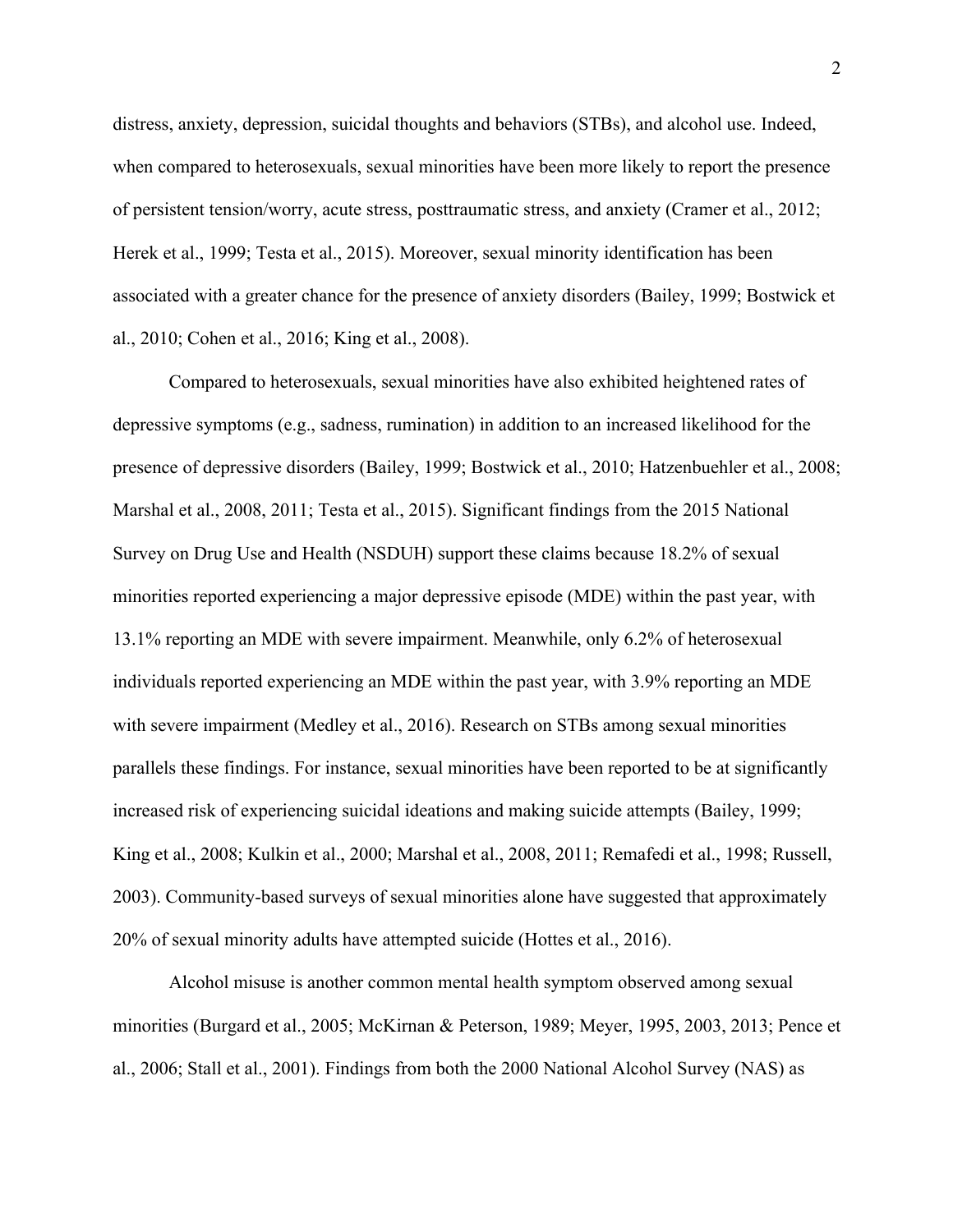well as the 2004-2005 United States National Epidemiologic Survey on Alcohol and Related Conditions (NESARC) indicated significant differences in alcohol use between heterosexuals and sexual minorities (Drabble et al., 2005; McCabe et al., 2009). These differences include a greater prevalence of alcohol use and dependence, more problematic alcohol behaviors, and greater likelihood of past help-seeking for alcohol-related issues among sexual minorities. Literature from the past decade indicates that sexual minority individuals exhibit heightened past-month alcohol use, more binge drinking, more heavy alcohol use, increased chances of exceeding study-specific weekly drinking limits, and more alcohol-related problems than heterosexual individuals (Green & Feinstein, 2012; Medley et al., 2016; Slater et al., 2017). The heightened presence of these negative mental health symptoms within the LGBQ+ community can be understood through the lens of minority stress theory (Meyer, 1995, 2003, 2013).

#### **Minority Stress Theory & Model**

According to Meyer's (1995, 2003, 2013) minority stress theory and accompanying model, mental health disparities for sexual minority individuals can be attributed to stressors resulting from a heteronormative and homophobic environment and culture. These stressors come in a variety of forms, and can be found in figure 1. One integral stressor is conceptualized as *internalized homophobia*. This involves the tendency of gay men to think negatively about themselves and their lifestyles because of overwhelmingly negative/judgmental societal views. *Stigma* is another significant stressor that entails expectations of rejection and discrimination. *Real-life experiences of discrimination and/or violence* is the remaining pertinent stressor (Meyer, 1995, 2003, 2013). One may use the minority stress perspective to comprehend the roles that stigma, prejudice, heteronormativity, rejection, and internalized homophobia play in negative mental health outcomes seen among the LGBQ+ community (Dentato, 2012).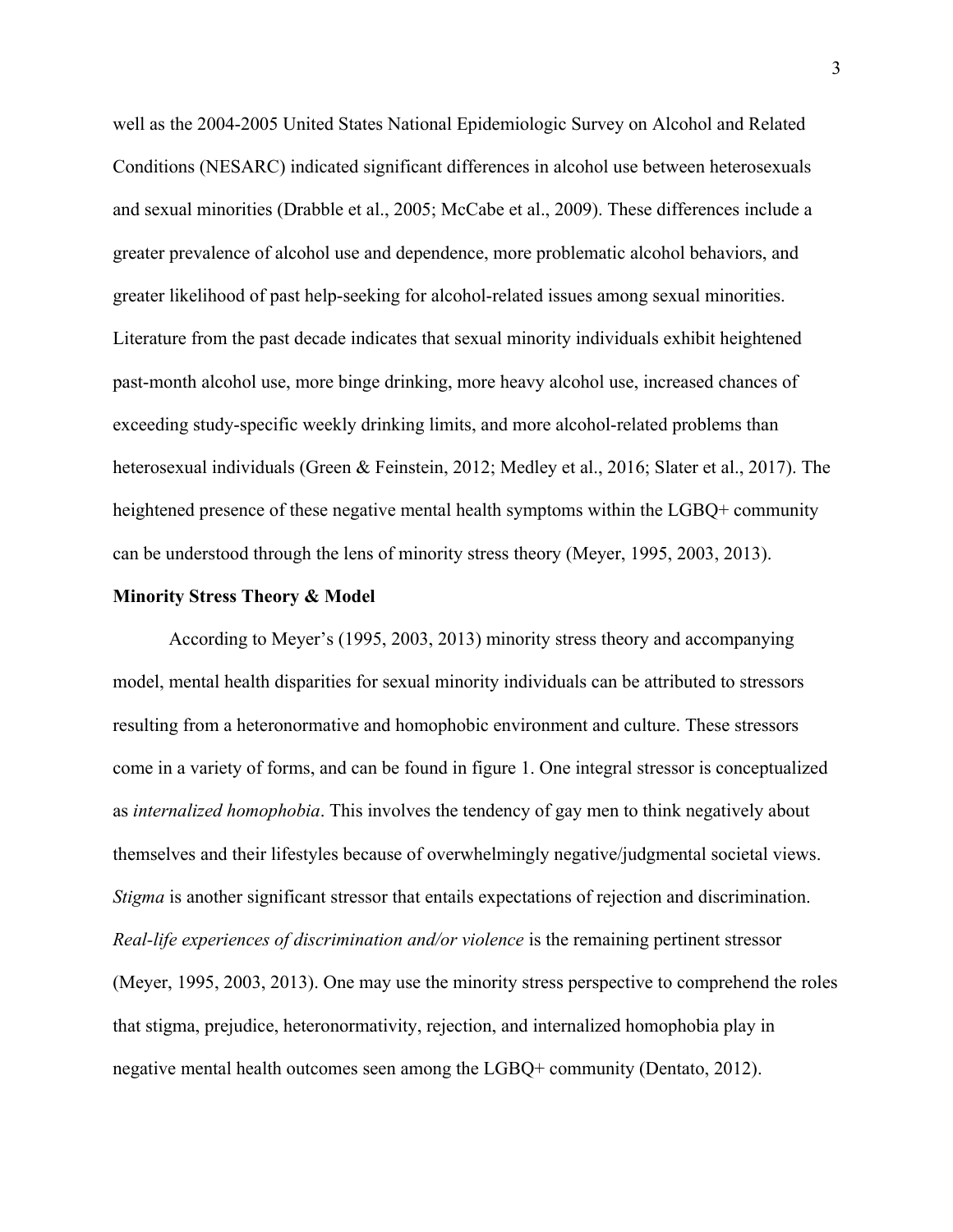The minority stress model (Meyer, 2003, 2013) organizes the ways in which sexual minority individuals are subjected to heightened stress. The initial components of the model account for natural (i.e., general) stressors experienced in one's environment that do not relate to minority community membership (e.g., work stress). *Distal* (i.e., external) stressors are also highlighted. These stressors are specific to those of *Minority Status* (e.g., sexual minorities, racial minorities, gender minorities) and entail direct experiences of discrimination, rejection, and/or violent victimization. *Minority Identity* (e.g., gay, lesbian, bisexual, etc.) stems from minority status. Sexual orientation identity refers to an individual's conscious recognition and selflabeling with respect to one's sexual predispositions (Worthington & Reynolds, 2009).

Minority identity development influences *proximal* (i.e., internal) stressors (Meyer, 1995, 2003, 2013). These stressors are experienced in a less obvious manner because they include feelings of fear regarding potential victimization/discrimination, a lessened trust in others, and negative internal beliefs about one's own identity (i.e., internalized homophobia) (Meyer, 1995, 2003, 2013; Testa et al., 2015). These stressors have been shown to significantly impact mental health outcomes in sexual minorities in a negative manner (Herek & Garnets, 2007; Herek et al., 1999; Meyer, 1995, 2003, 2013; Testa et al., 2015). The minority stress model also includes stress-mitigating factors that help individuals cope in healthy ways. These coping strategies play a major role in determining how detrimental these stressors are to sexual minorities.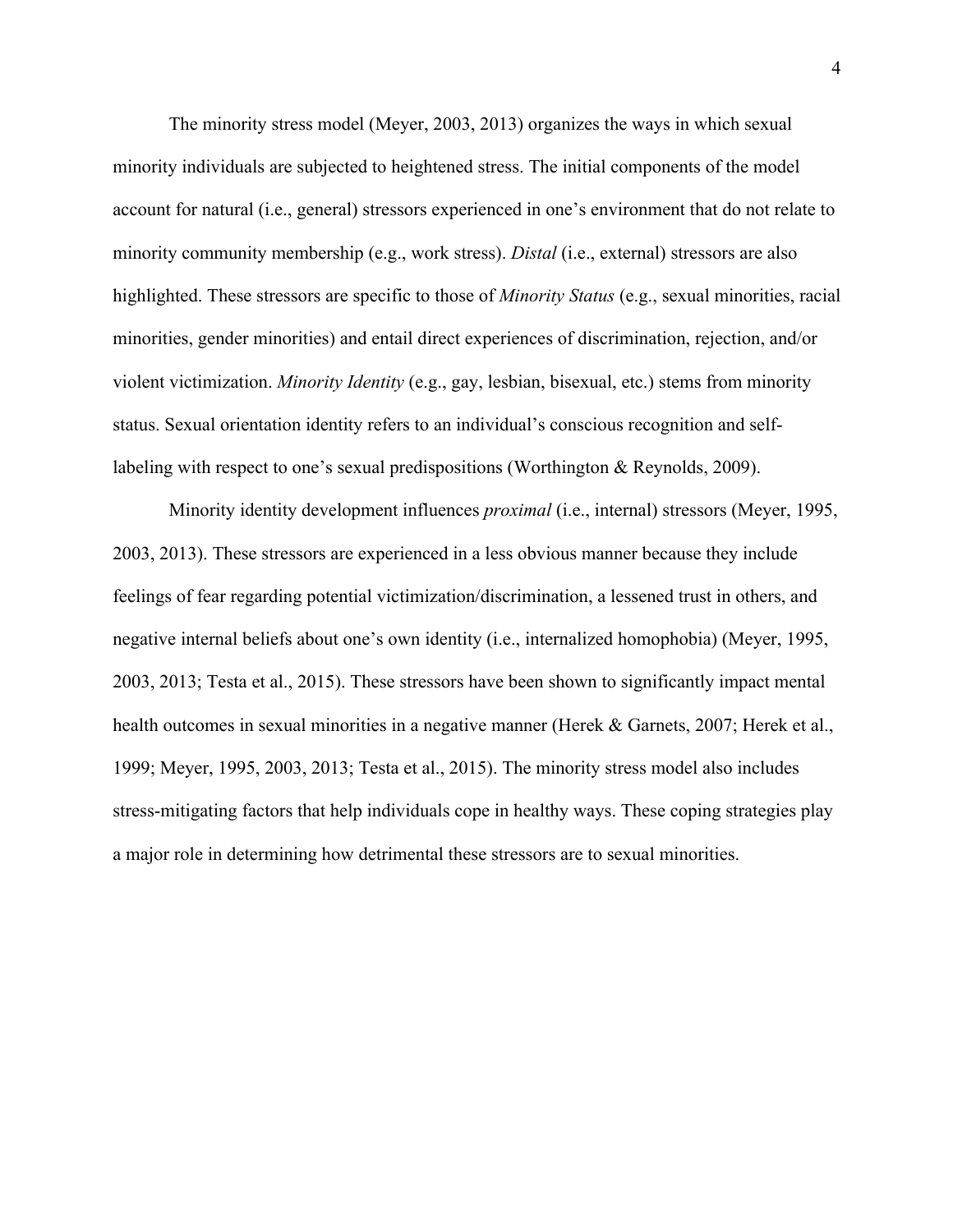# **Figure 1**



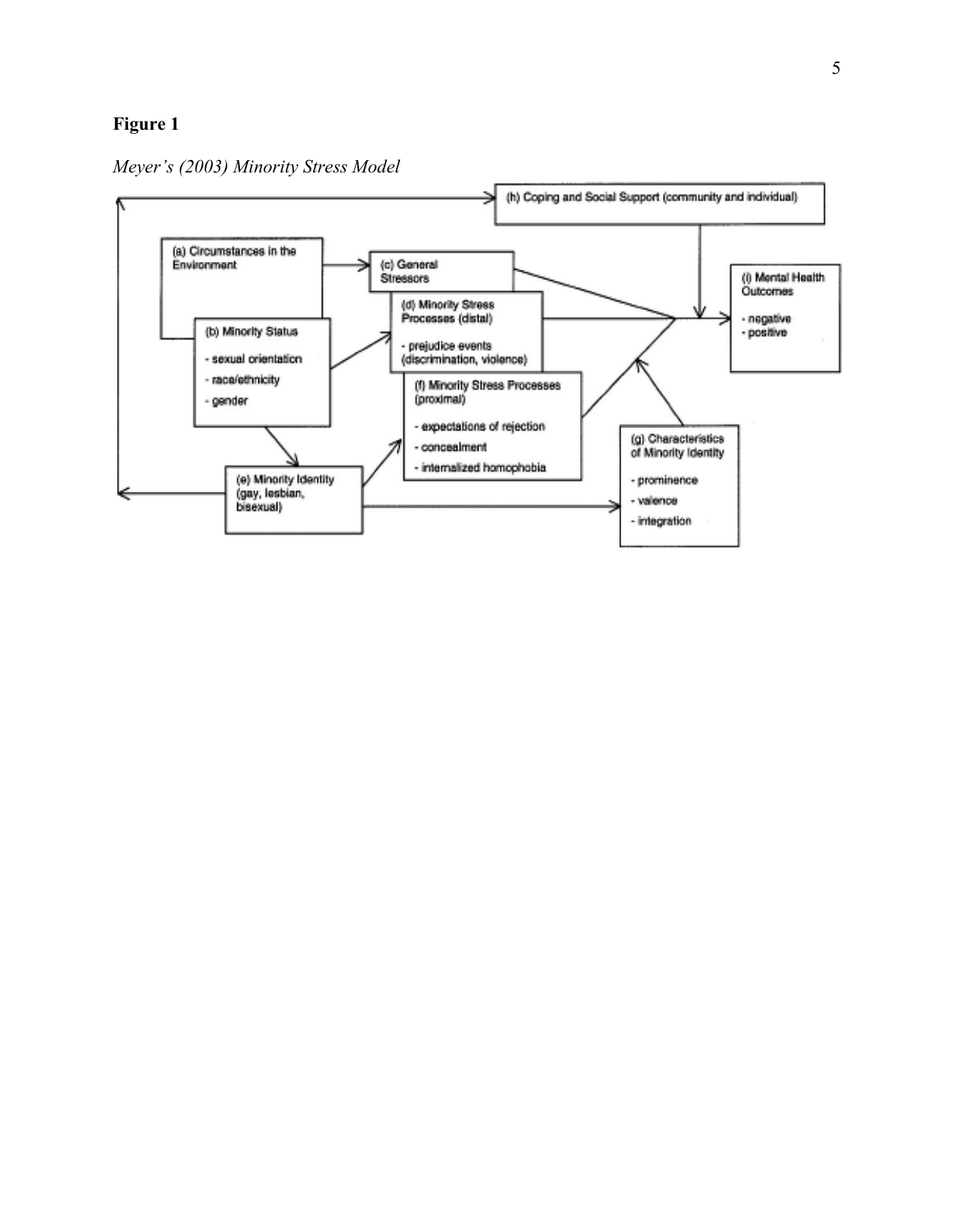### **Coping Self-efficacy, Coping Strategies, & Mental Health**

Multiple forms of coping have been deemed beneficial for mental health. These coping methods include emotion-focused and problem/solution-oriented behaviors that coincide with factors such as social support and emotional re-appraisal skills (Cramer et al., 2016). Indeed, the use of strategies such as positive re-appraisal of stressors, problem-solving, and acquiring social support has been associated with increases in positive affect (Billings et al., 2000). Coping literature has found that problem-focused and approach-oriented behaviors (i.e., problemsolving) are associated with factors such as enhanced positive mood, decreased depressive symptoms, and even reduced physical pain (e.g., Keefe et al., 1997; Sharkansky et al., 2000). The stopping of unpleasant thoughts is another coping technique used in the process of cognitive restructuring, which has been found to correlate with outcomes such as decreased physical pain as well as the mitigation of symptoms related to posttraumatic stress, general stress, anxiety, and depression (e.g., Ellis, 1998. as cited in Bakker, 2009; Crepaz et al., 2008; Ehde & Jensen, 2004; Marks et al., 1998; Peden et al., 2001; Peden et al., 2005). Thought-stopping has also been effective in treating Generalized Anxiety Disorder (GAD) (Brown et al., 1993). Furthermore, obtaining social support has also been established as a very effective way to cope with stressors. The presence of this support has been associated with positive overall mental health, heightened well-being, a decreased sense of mental distress, and reductions in anxiety, depression, and suicidality (Bovier et al., 2004; Coker et al., 2002, Shilo & Savaya, 2011; Tebbe & Moradi, 2016).

Meyer (1995, 2003, 2013) indicates that social support has an especially powerful impact on individuals who identify as sexual minorities, given they face a myriad of stressors that are attributable to their minority identification (e.g., discrimination). Members of groups who are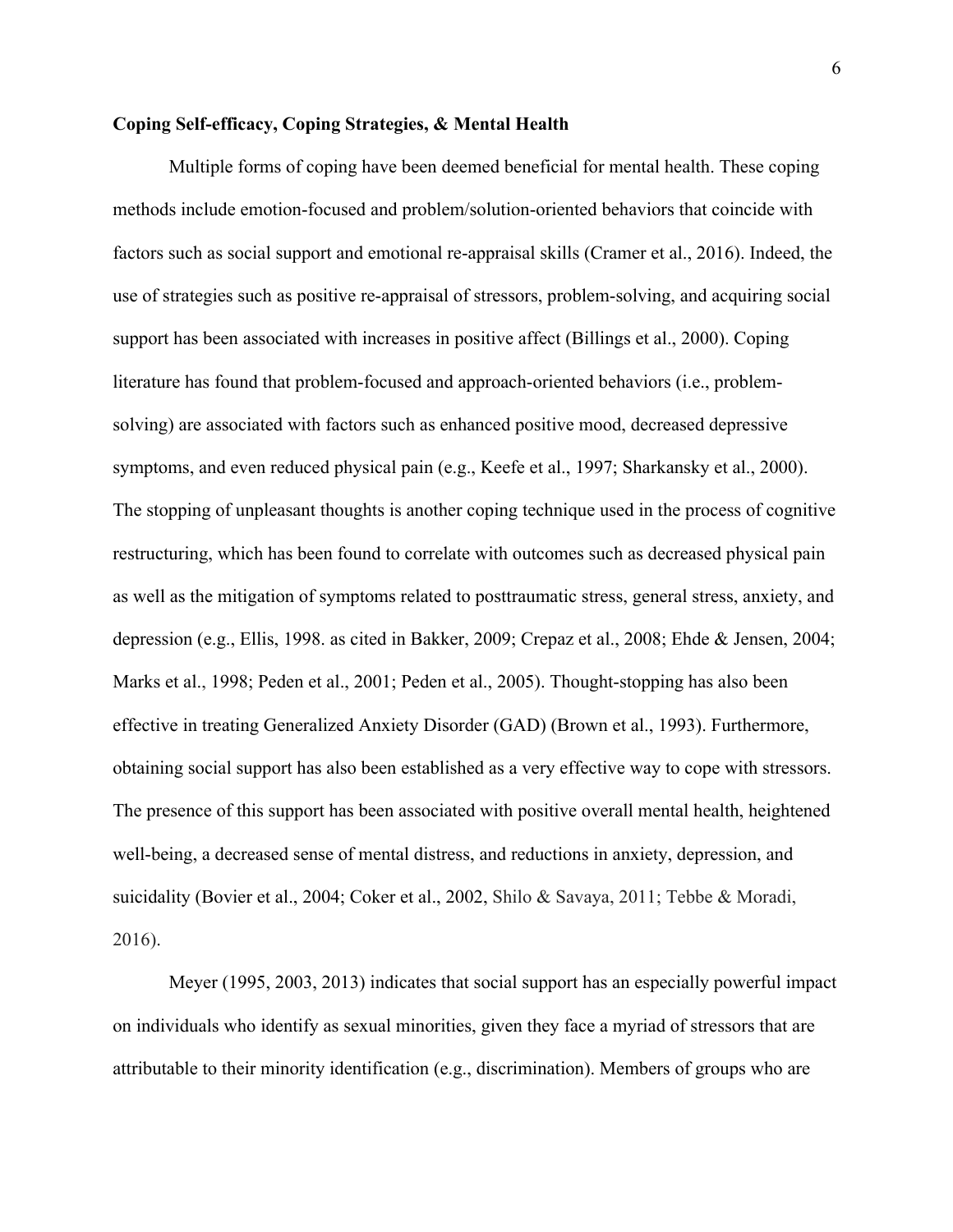stigmatized, but have a strong sense of community involvement (i.e., connection with other individuals who belong to the same stigmatized group), tend to compare and evaluate themselves in reference to other individuals within their in-group as opposed to comparing themselves with members of the dominant (i.e., heterosexual) culture (Meyer, 1995, 2003, 2013). This connection and comparison to the in-group has been shown to lead to a sense of belongingness, which often results in a greater sense of well-being (Riggle et al., 2014). This in-group support is invaluable to sexual minorities because this population often experiences the loss of more traditional social support (e.g., from family) due to factors such as identity nondisclosure/concealment and rejection from family and/or heterosexual peers (Katz-Wise et al., 2016; Landolt et al., 2004; Remafedi, 1987; Rosario & Schrimshaw, 2013; Rotheram-Borus et al., 1991).

The extent to which one *believes* that they are able to cope through the use of problemfocused strategies, thought stopping, and social support (i.e., coping self-efficacy; Chesney et al., 2006) has been established as a determining factor of coping behavior (Bandura, 1997). These beliefs about coping abilities are not always internally consistent. A high level of self-efficacy in one of these domains is not guaranteed to correlate with high self-efficacy in other domains (DiClemente, 1986; Hofstetter et al., 1990).

As evidenced by the literature (e.g., Bandura et al., 1988; Benight & Bandura, 2004; Benight & Harper, 2002; Benight et al., 1997; Benight et al., 1999; Benight et al., 2000; Chesney et al., 2006; Cramer et al. 2016), individuals with a strong sense of coping self-efficacy are less vulnerable to the manifestation of adverse mental health symptoms (e.g., stress). Indeed, the current study uses the coping self-efficacy scale (CSE) developed by Chesney et al. (2006). This measure focuses on an individual's beliefs in their own ability to use problem-focused coping, stop unpleasant thoughts, and acquire social support from family and friends. Importantly,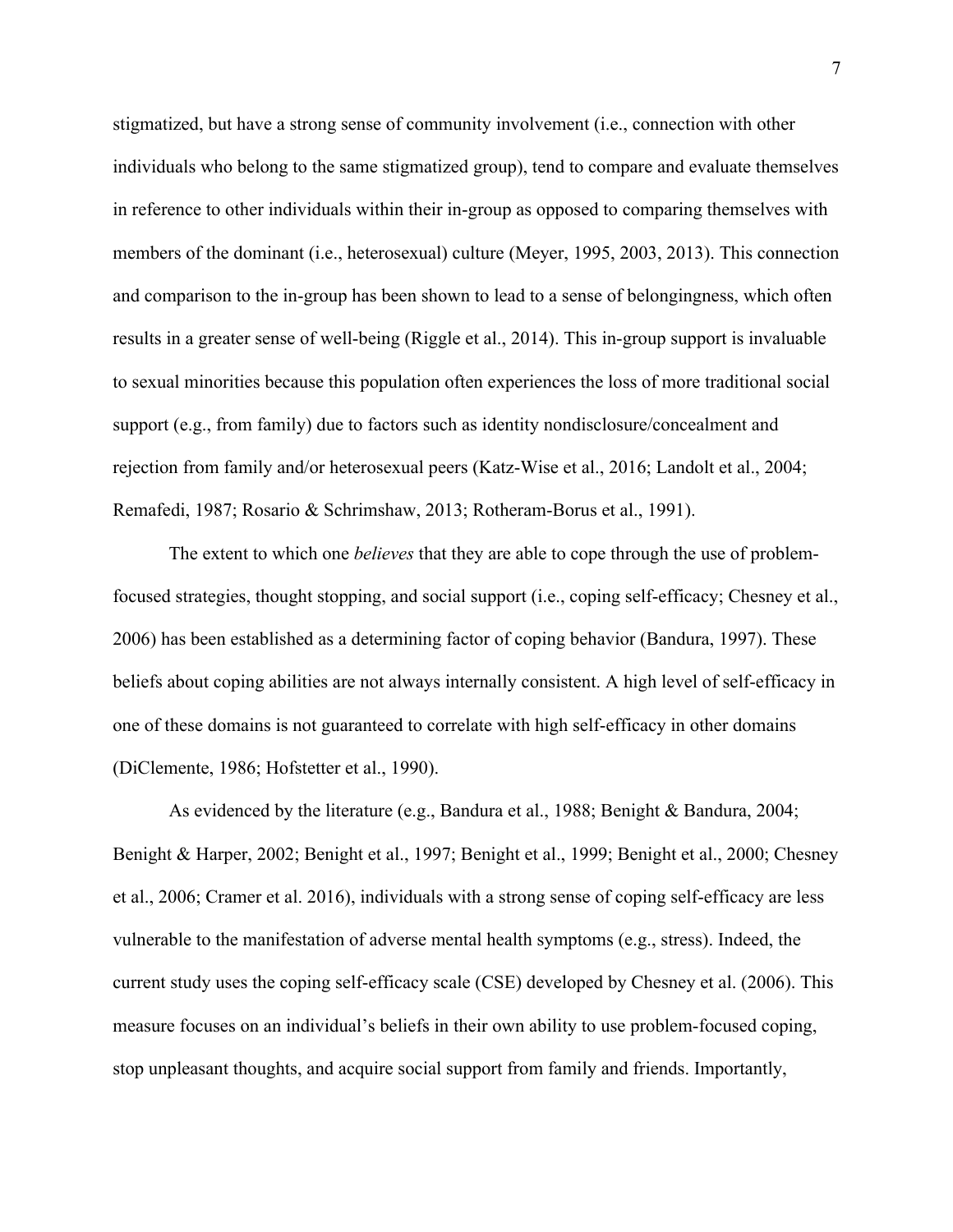Chesney and colleagues (2006) demonstrated factor-analytic support for a three-factor CSE scale structure. This suggests that the most appropriate use of the measure is its three subscales, as opposed to a total score.

### **Bisexual & Other Sexual Identities (Q+)**

It is often assumed that sexual orientation-based discrimination stems from heteronormative culture (Herek et al., 2009). The stress induced by this culture subsequently forces sexual minorities to cope. However, many people fail to realize that some sexual minority in-groups have also been observed to discriminate against other sexual minorities, particularly against bisexual individuals (Friedman et al., 2014). Therefore, coping self-efficacy and subsequent behaviors among bisexual individuals might differ from those among lesbian and gay (LG) individuals. The bisexual community is a population that is of pertinent interest due to a phenomenon known as double discrimination (Friedman et al., 2014). Double discrimination occurs when bisexual individuals face discrimination from not one, but two other communities. Whereas lesbians and gay men are frequently discriminated against by heteronormative society, bisexual individuals frequently face judgment from both the heterosexual community *and* the LG community.

The erasure/invisibility of bisexual individuals within society (Salway et al., 2019; Yoshino, 2001) is also prevalent. Yoshino (2001) describes an unconscious "epistemic contract" between heterosexual, lesbian, and gay individuals that is a result of favoritism toward monosexual practices. This predominantly monosexual culture has been purported to create an internalized sense of invisibility (i.e., a feeling of being "erased" from the sexual minority community) in bisexual individuals, leading them to experience a phenomenon known as thwarted belongingness (Joiner, 2007), which is a key component of the interpersonal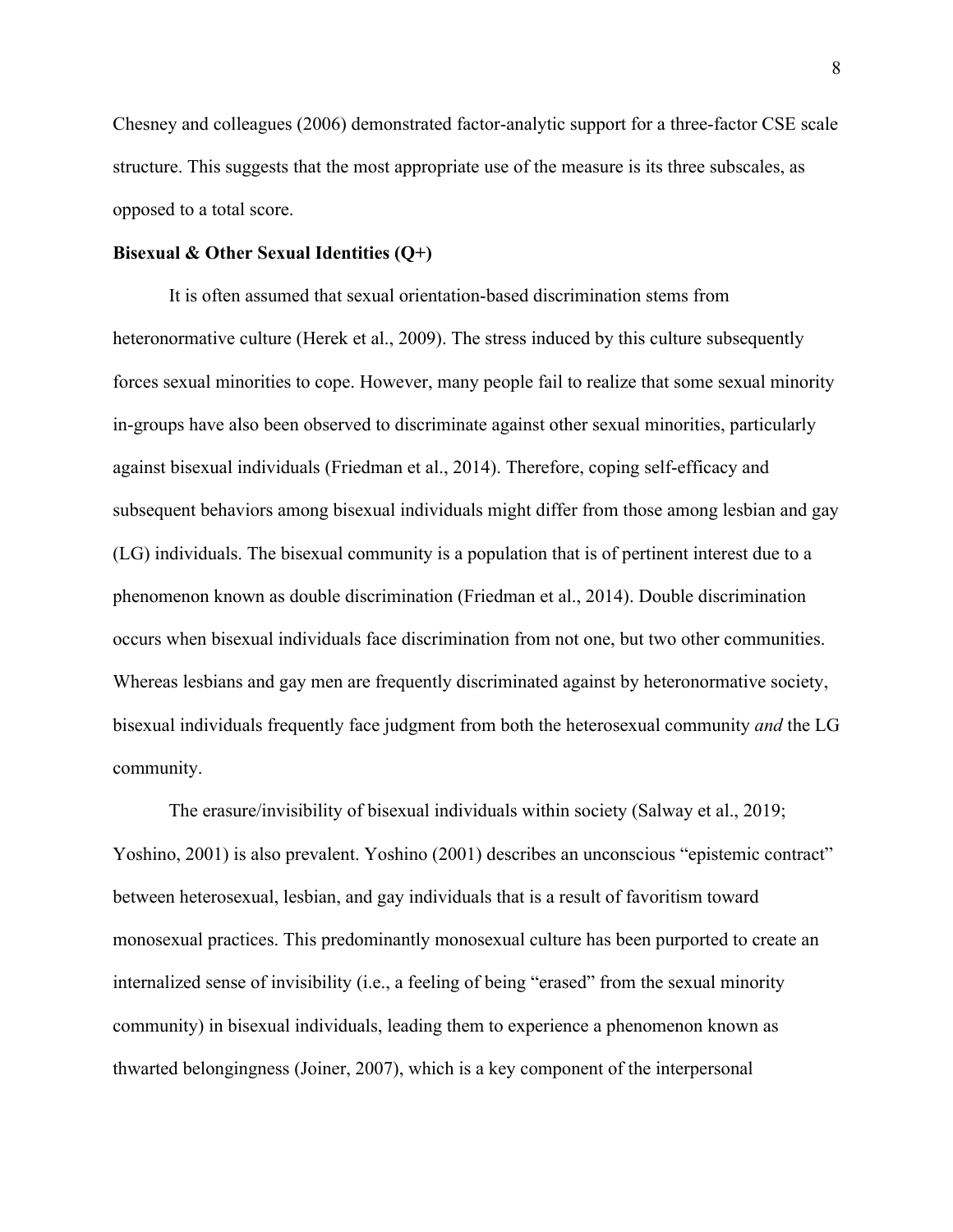psychological theory of suicide. The marginalization and social alienation experienced because of invisibility and erasure are also apparent in other known theories of suicide (Salway et al., 2019). Moreover, these concepts appear to complement the stressors purported in Meyer's (1995, 2003, 2013) minority stress theory and model. Bisexual individuals in general have been found to exhibit a less positive sense of identity and experience heightened alcohol misuse, current sadness, and past year suicidal ideation (Conron et al., 2010; Cramer et al., 2017; Green & Feinstein, 2012). The double discrimination phenomenon, coupled with the concepts of erasure and invisibility, may indicate higher rates of adverse mental health outcomes among bisexuals when compared to their monosexual counterparts.

There is a considerable dearth in sexual minority literature pertaining to those who identify as "queer," "questioning," or "other" (i.e., Q+) (Cramer et al., 2018). The "other" label encapsulates a large variety of other identities entailing orientations such as pansexual, curious, flexible, fluid, and more. It also includes a small population of individuals who are resistant to the idea of labels (e.g., "prefer no label"; Russell et al., 2009). Moreover, Entrup and Firestein (2007) purport that many individuals between the ages of 15 and 35 have sexualities that can best be described as fluid and ambisexual. These individuals are also said to exhibit a sense of reluctance toward the labeling of their sexual identity. It is important to study the Q+ group in more detail, as many individuals who identify as such do so as a result of the stress induced by the coming-out process (Ridolfo et al., 2012).

Cramer and colleagues (2018) also assessed Q+ data from a sexuality special interest group. Findings revealed that queer-identifying individuals reported high identity affirmation and low concealment motivation, whereas those who identified as experimenting/fluid exhibited high identity uncertainty as well as negative identity. In another study evaluating sexual orientation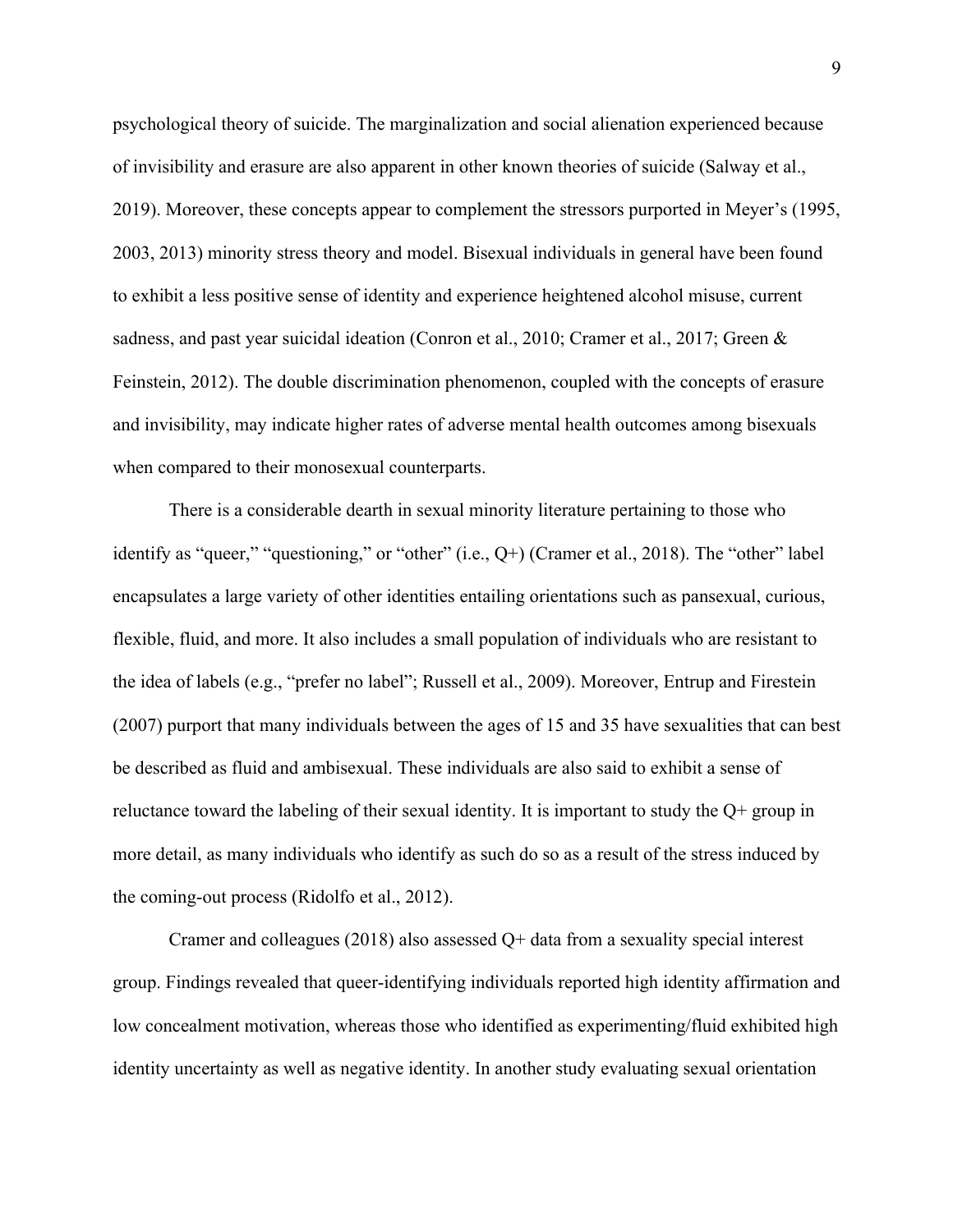and mental health among the special interest group sample, bisexual and Q+ persons comprised a disproportionate size of those at elevated risk for suicide (Cramer et al., 2017).

# **The Present Study**

The present study aimed to examine the relationship(s) between sexual minority status and mental health outcomes while considering coping self-efficacy as a potential moderator. According to Meyer's (1995, 2003, 2013) theory/model, sexual orientation and mental health are inherently linked. However, individual and group-level coping dictate the nature and severity of mental health symptoms. Thus, it is likely that the relationship between sexual minority status and negative mental health outcomes is dependent upon an individual's coping self-efficacy. For example, if someone who identifies as a sexual minority exhibits high coping self-efficacy, then the relationship between sexual minority status and mental health outcomes will likely be weak and/or absent. Essentially, high coping self-efficacy neutralizes the liability that comes with identifying as a sexual minority.

For mental health outcomes, five integral domains were assessed; general distress, anxiety symptoms, depressive symptoms, STBs, and alcohol misuse. This study was also novel with regard to evaluating, in detail, the differences in bisexual and Q+ subgroups compared to LG counterparts. This interest in bisexual individuals stemmed from the fact that this subgroup experiences the minority stressors purported by Meyer (1995, 2003, 2013) in addition to the unique stressors of invisibility, erasure, and double discrimination (Friedman et al., 2014; Salway et al., 2019; Yoshino, 2001). These additional stressors can be understood within the framework of Meyer's minority stress model under the categories of distal and external stressors, with the consideration of how they are unique to bisexual individuals. Q+ individuals might also experience effects similar to those of invisibility/erasure and double discrimination due to their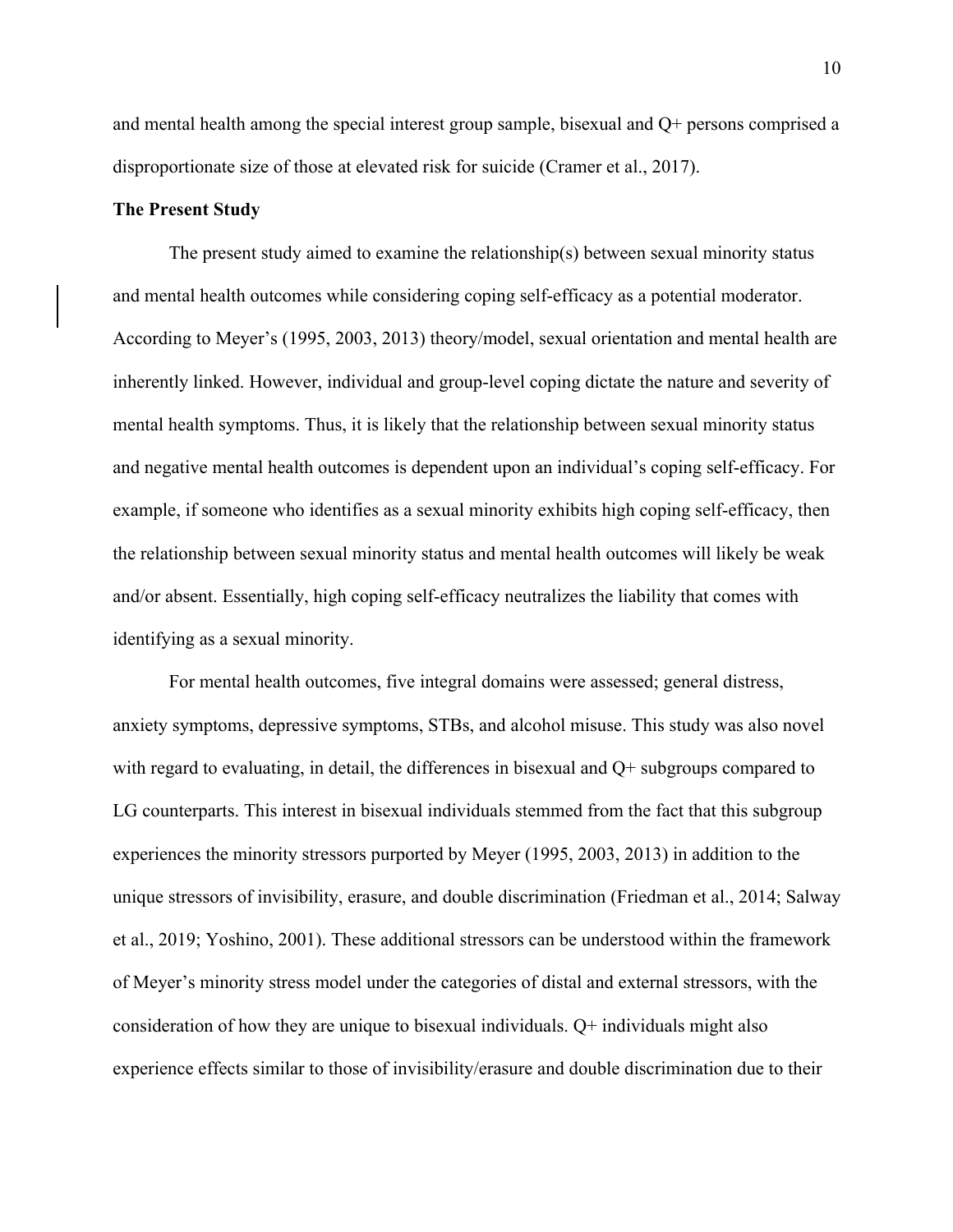failure to align with a monosexual orientation. However, these patterns are unknown and exploratory research questions were posed.

### **Research Questions & Hypotheses**

Because the unique stress experienced by sexual minorities has been linked to various mental health outcomes (Bowleg et al., 2004; Cramer et al., 2016; Meyer, 1995, 2003), the following research questions and hypotheses were proposed:

1) Is there variation in mental health based on sexual orientation?

*Hypothesis 1a*) Due to the unique stressors purported in minority stress theory (Meyer, 1995, 2003), sexual minority individuals were anticipated to exhibit significantly more mental health symptoms than heterosexual individuals.

*Hypothesis 1b*) After applying the additional concepts of invisibility, erasure, and double discrimination (Friedman et al., 2014; Yoshino, 2001) to minority stress theory, it was predicted that bisexual individuals would exhibit significantly more mental health symptoms than the heterosexual and LG groups.

*Exploratory research question*: When compared to other groups, would mental health among Q+ individuals differ?

2) Is there a variation in coping self-efficacy based on sexual orientation?

*Hypothesis 2a*) Given the marginalized status of LGBQ+ individuals, their experiences of prejudice, discrimination, etc. (Meyer, 1995, 2003), and their potential loss of more traditional support systems (e.g., Rosario & Schrimshaw, 2013), this group would demonstrate significantly less coping self-efficacy with regard to gathering social support compared to heterosexual individuals.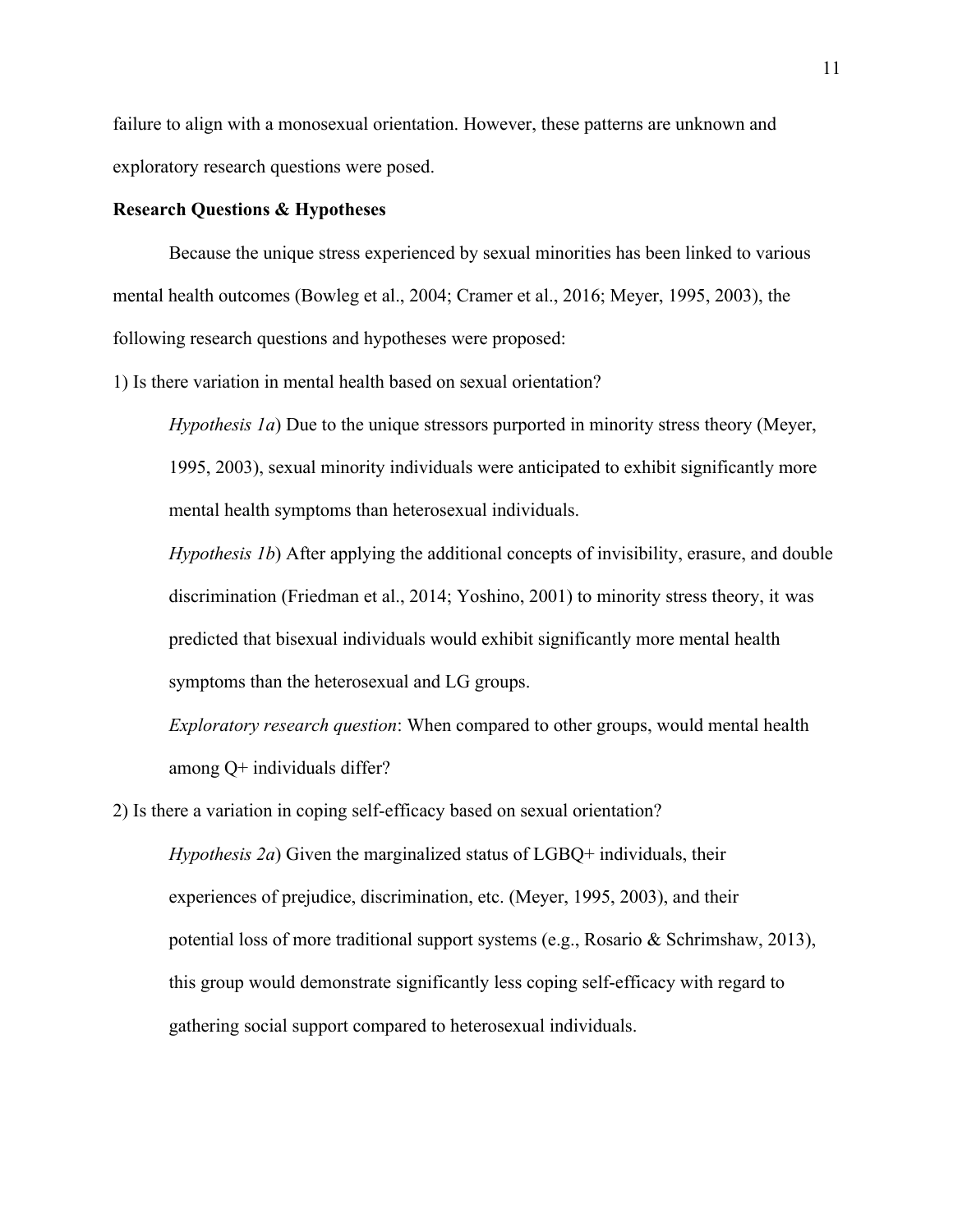*Hypothesis 2b*) Given the negative effects brought about by double discrimination, invisibility, and erasure (Friedman et al., 2014; Yoshino, 2001), it was predicted that bisexual individuals would exhibit even lower rates of coping self-efficacy with regard to gathering social support than the heterosexual and LG groups.

*Exploratory research question*: When compared to other groups, would any aspect of coping self-efficacy among Q+ individuals differ?

3) Does coping self-efficacy moderate the association between sexual orientation and mental health?

*Hypothesis 3a*). It was predicted that CSE subscales would moderate the association between sexual orientation and mental health, such that the relationship between sexual orientation and negative mental health outcomes is dependent upon an individual's level of coping self-efficacy. This pattern could be explained because coping and social support are of increased importance to the LGBQ+ community, as they serve to mitigate the additional, minority-specific stressors (e.g., prejudice, internalized homophobia) that are not experienced by heterosexuals (Meyer, 1995, 2003).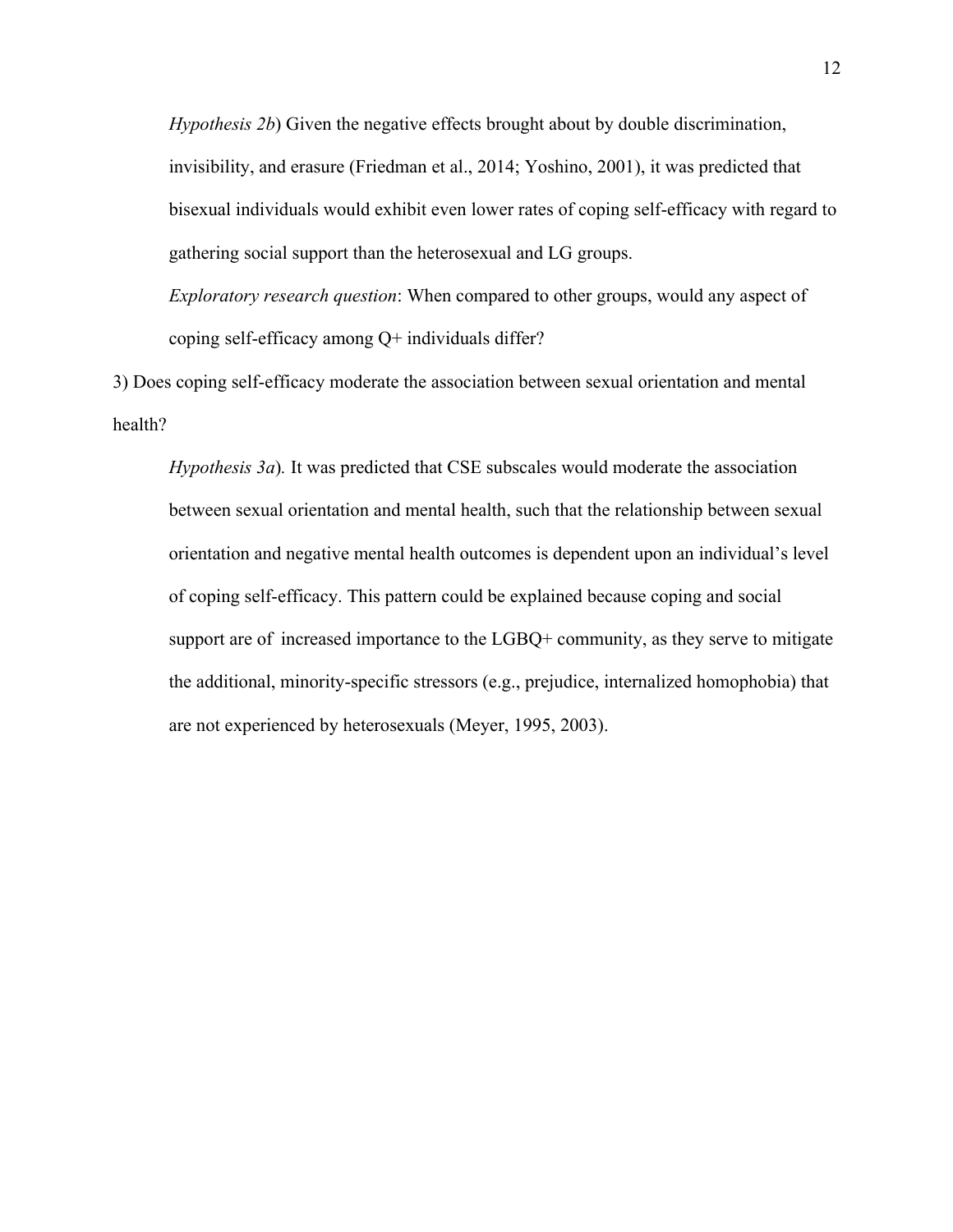# **CHAPTER II**

### **METHODS**

### **Participants**

Data were drawn from a community-engaged study in partnership with one sexuality special interest group from which participants (18+) were recruited. This organization is known as the National Coalition for Sexual Freedom (NCSF). The purpose of this partnership study was to further clarify the nature of coping and mental health among sexual minority members of the NCSF. Based in Baltimore, Maryland, the primary objective of the NCSF is to create "… a political, legal, and social environment in the United States that advances equal rights for consenting adults who engage in alternative sexual and relationship expressions." (Carlson, n.d.). All demographic and descriptive information for variables of interest can be seen in Table 1. The sample was primarily White ( $n = 304, 85.4\%$ ), cisgender (male:  $n = 127, 35.7\%$ ; female:  $n = 180$ , 50.6%), LGBQ+ (*n* = 277, 77.8%), and dating or in some form of relationship (*n* = 319, 89.6%). The sample was also predominantly educated (bachelor's degree or higher: *n* = 230, 64.6%), middle class ( $M = $87,821.51, SD = $69,383.64$ ), and average level of LGBQ+ community involvement was moderate  $(M = 2.65, SD = 1.24)$ .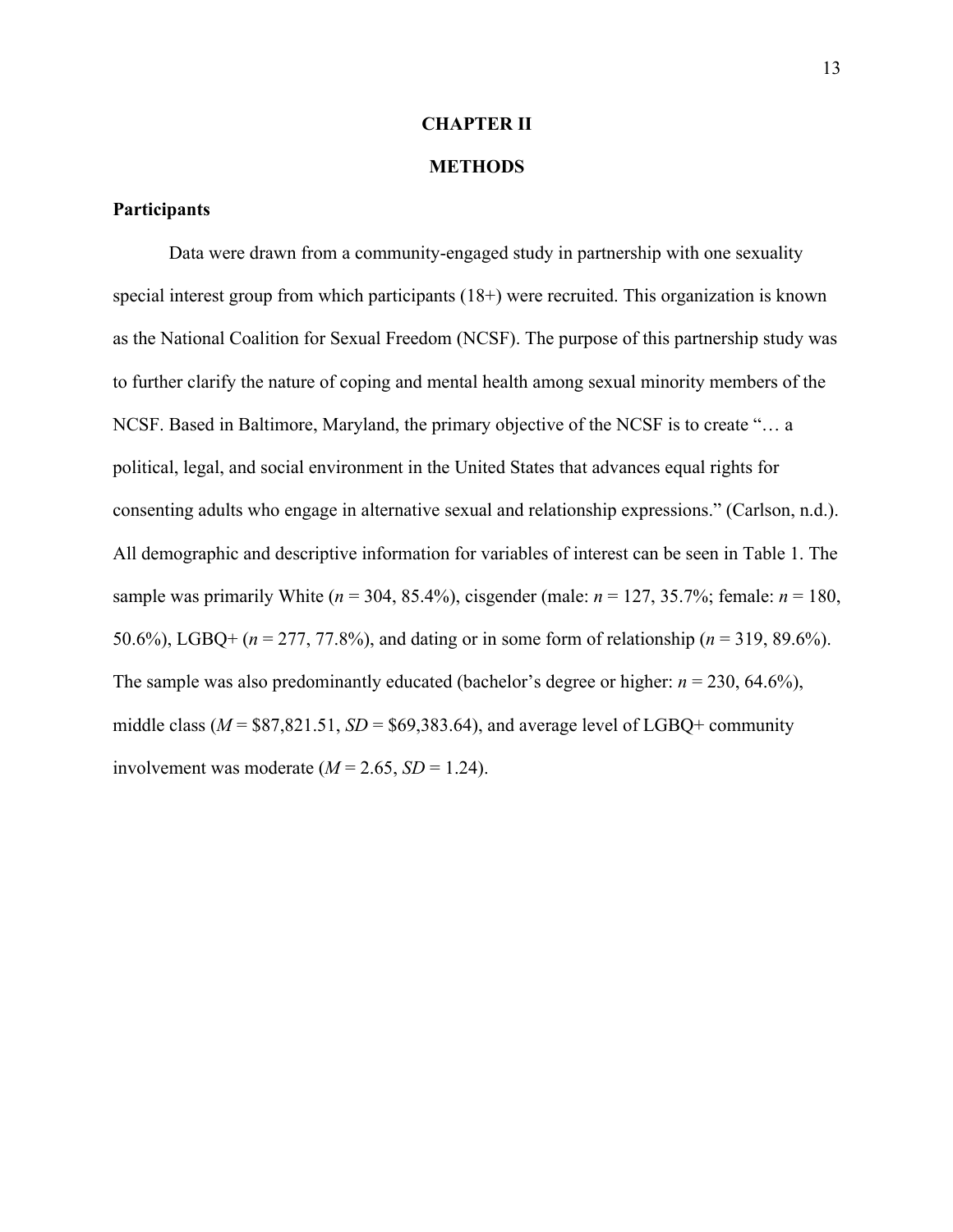| н<br>п<br>π |
|-------------|
|-------------|

*Sample demographic characteristics and descriptive statistics*

| sumple aemographic characteristics and aescriptive statistics |                |
|---------------------------------------------------------------|----------------|
|                                                               | N(%            |
| Race                                                          |                |
| White                                                         | 304 (85.4%)    |
| African American/Black                                        | $5(5.4\%)$     |
| Hispanic/Latinx/Spanish                                       | $2(0.6\%)$     |
| Asian                                                         | $5(1.4\%)$     |
| American Indian/Alaska Native                                 | $3(0.8\%)$     |
| Mixed race/Multiracial                                        | $29(8.1\%)$    |
| Other                                                         | $8(2.2\%)$     |
|                                                               |                |
| Gender                                                        |                |
| Male                                                          | $127(35.7\%)$  |
| Female                                                        | 180 $(50.6\%)$ |
| Male-to-Female                                                | $8(2.2\%)$     |
| Female-to-Male                                                | $6(1.7\%)$     |
| Transitioning                                                 | $1(3.0\%)$     |
| Queer                                                         | $20(5.6\%)$    |
| Other                                                         | $14(3.9\%)$    |
|                                                               |                |
| Sexual orientation                                            |                |
| Straight                                                      | 79 (22.2%)     |
| Lesbian                                                       | $5(1.4\%)$     |
| Gay                                                           | $18(5.1\%)$    |
| <b>Bisexual</b>                                               | 73 (20.5%)     |
| Queer                                                         | 28 (7.9%)      |
| Questioning                                                   | $3(0.8\%)$     |
| Experimenting                                                 | $13(3.7\%)$    |
| Pansexual                                                     | 65 (18.3%)     |
| Demisexual                                                    | $20(5.6\%)$    |
| Heteroflexible/Homoflexible                                   | 44 (12.4%)     |
| Asexual                                                       | $1(0.3\%)$     |
| Other                                                         | $7(2.0\%)$     |
|                                                               |                |
| Relationship status                                           |                |
| Single (not dating)                                           | $37(10.4\%)$   |
| Dating one partner                                            | $25(7.0\%)$    |
| Polyamorous                                                   | 122 (34.3%)    |
| Dating several partners                                       | $20(5.6\%)$    |
| In a monogamous relationship                                  | 48 (13.5%)     |
| In an open relationship                                       | $60(16.9\%)$   |
| Engaged to be married/married/civil union                     | 44 (12.4%)     |
|                                                               |                |
|                                                               |                |

Highest education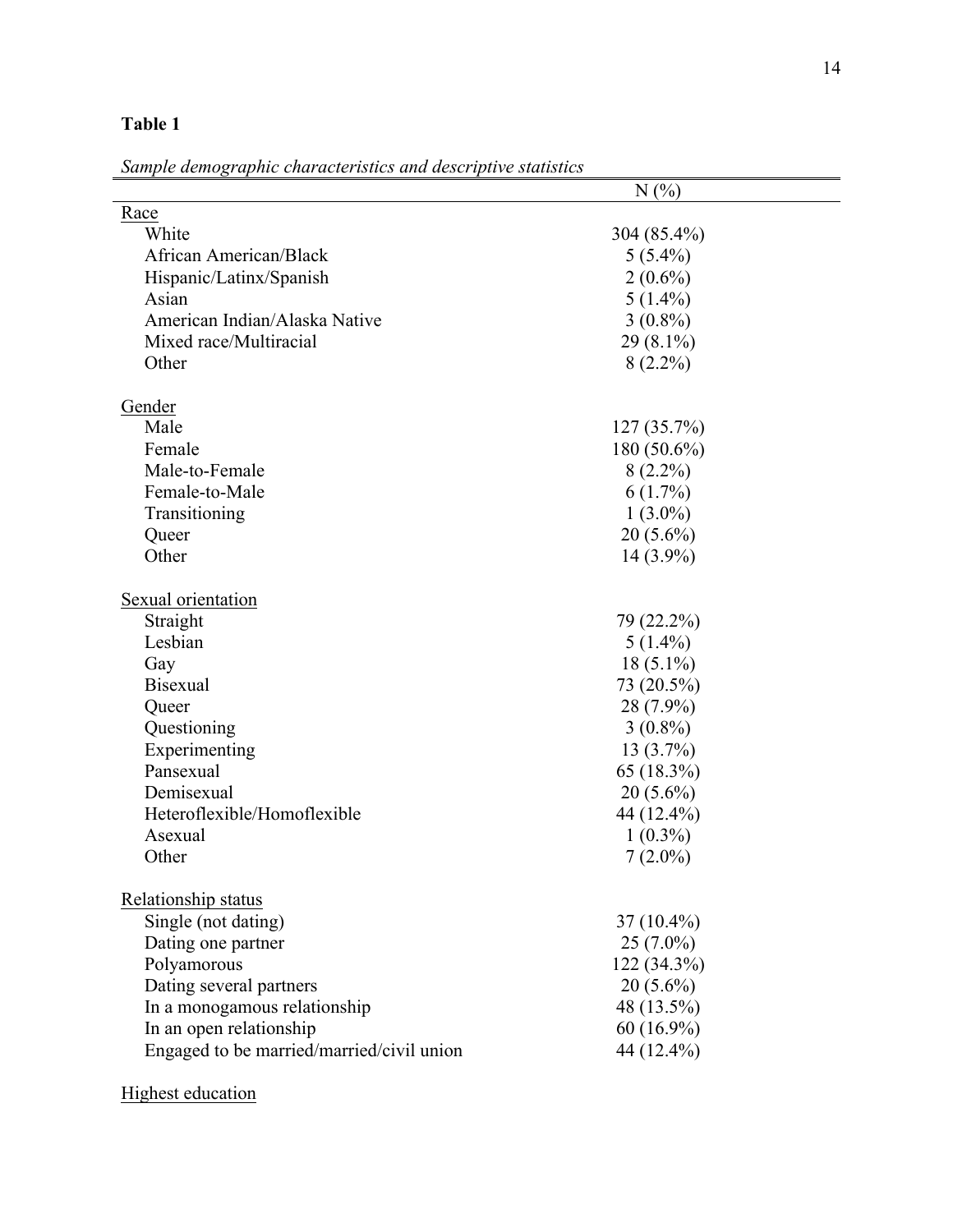|                                         | N(%           |  |
|-----------------------------------------|---------------|--|
| Some high school                        | $4(1.1\%)$    |  |
| High school diploma/GED                 | 63 (17.7%)    |  |
| Associate's degree                      | 59 $(16.6\%)$ |  |
| Bachelor's degree                       | $109(30.6\%)$ |  |
| Advanced degree (master's or doctorate) | $121(34.0\%)$ |  |

 $\overline{a}$ 

|                              | Mean $(SD)$               |
|------------------------------|---------------------------|
| Annual household income      | \$87,821.51 (\$69,383.64) |
| LGBTQ+ community involvement | 2.65(1.24)                |
| CSE Problem-solving          | 45.01 (12.72)             |
| CSE Thought-stopping         | 21.42(10.61)              |
| CSE Social support           | 19.08 (7.95)              |
| DASS-21 Depression           | 5.12(5.06)                |
| DASS-21 Anxiety              | 3.99(4.16)                |
| DASS-21 General distress     | 6.75(4.63)                |
| SBQ-R total score            | 7.05(3.48)                |
| <b>AUDIT</b> total score     | 3.47(3.85)                |

Note. GED = General Education Diploma; LGBTQ+ = Lesbian, Gay, Bisexual, Transgender, and Queer+; CSE = Coping self-efficacy scale; DASS-21 = Depression, Anxiety, and Stress Scale-21 items; SBQ-R = Suicidal Behaviors Questionnaire-Revised; AUDIT = Alcohol Use Disorders Identification Test; SD = Standard deviation.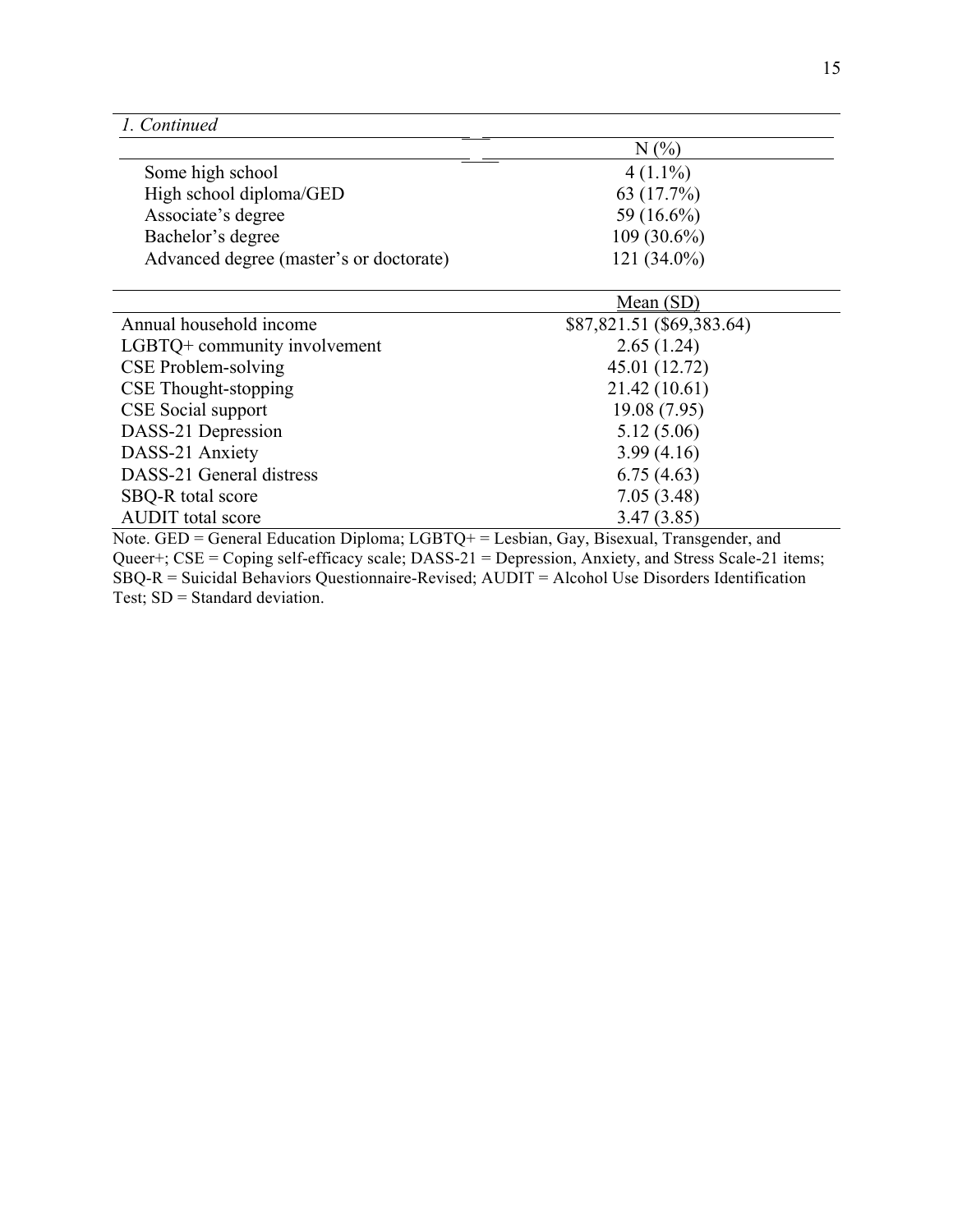### **Procedure**

Participants were recruited online. Specifically, a recruitment flyer containing a Qualtrics link was attached to the NCSF membership listserv. The flyer was also posted to both the organization's primary website and Facebook page. The flyer encouraged NCSF members to take a new health and technology survey to help researchers better understand the health issues faced by the kink, leather, fetish, and non-monogamy communities (See Appendix A)**.** The Qualtrics link directed participants to a larger survey assessing mental health, protective factors, and technology usage (See Appendix B). The link to the survey was prefaced with a short description and introduction. The NCSF launched the survey distribution in the spring semester of 2018 and provided a maximum of two reminders to participants. Data collection began in February of 2018 and occurred for approximately three months.

Participants were given the option to enter a raffle for an Amazon e-gift card. Upon completion of the survey, participants were provided with an optional link that directed them to a separate survey. Doing this ensured that email addresses were not associated with any specific responses. Post-data collection, each subject's email address file was used to identify raffle winners through the use of a random number generator (random.org) to identify the winners. Winners were then contacted individually by email to verify the email address before sending out the gift card. If confirmation was not received after two contact attempts, then another winner was identified. The email address database was deleted within two weeks of the final gift card dissemination.

### **Demographics**

Participants completed a demographics form. Notably, all Williams Instituterecommended sexual orientation and gender response options were included (Badgett, 2009;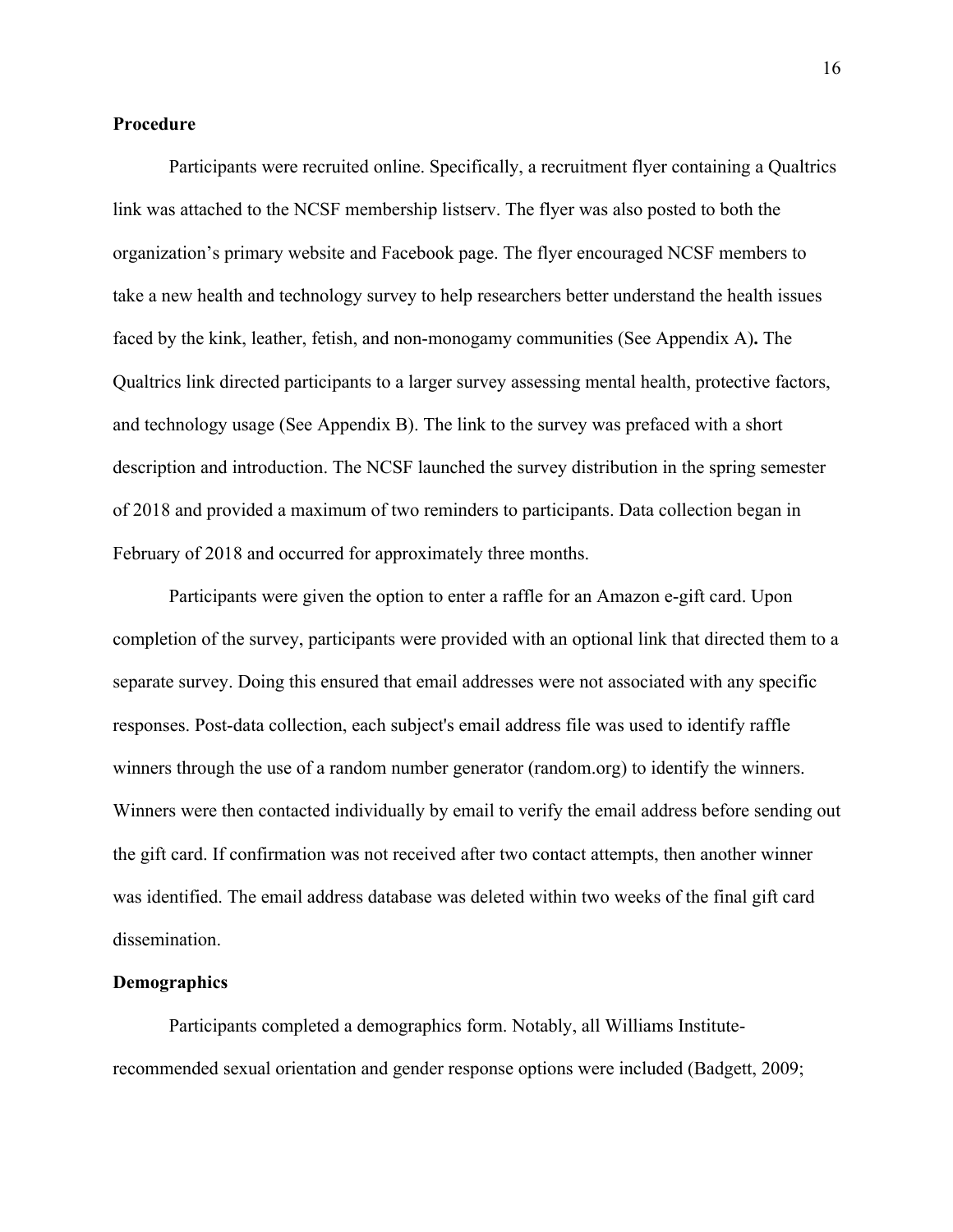Herman, 2014). Furthermore, additional identity options supported by empirical literature (e.g., Cramer et al., 2018) and organizational consultation were included.

### **Coping Self-efficacy Measure**

## *Coping Self-Efficacy Scale (CSE; Chesney et al., 2006)*

The CSE provides a unique approach to the measurement of coping, focusing on changes in a person's beliefs in his/her own ability to cope effectively with difficult circumstances. Developed from a sample of people living with HIV/AIDS (PLWHA), the original scale consisted of 26 items. However, exploratory and confirmatory factor analyses have resulted in the development of a reduced form consisting of 13 items (e.g., "Break an upsetting problem down into smaller parts.") each rated on an 11-point Likert scale ( $0 = I$  cannot do this at all,  $5 =$ Moderately certain I can do this,  $10 = I'm$  certain that I can do this). Factor-analytic evidence suggests the 13 items can be broken down into three subscales: problem-focused coping (6 items, Cronbach's alpha = .91), stopping of unpleasant emotions and thoughts (4 items, Cronbach's alpha = .91), and getting support from family and friends (3 items, Cronbach's alpha = .80) (Chesney et al., 2006).

Both exploratory and confirmatory factor analysis identified that factor loadings for all items included in the scale ranged from .58 to .97. Additionally, concurrent validity analyses confirmed that this instrument assesses self-efficacy for the different types of coping entailed within the three categories. This was shown by each category's respective positive correlations with factors such as positive morale, optimism, positive states of mind, positive reappraisal, perceived social support, social support, and planful problem solving. In addition to this, each CSE category correlated negatively with perceived stress, burnout, anxiety, and negative morale.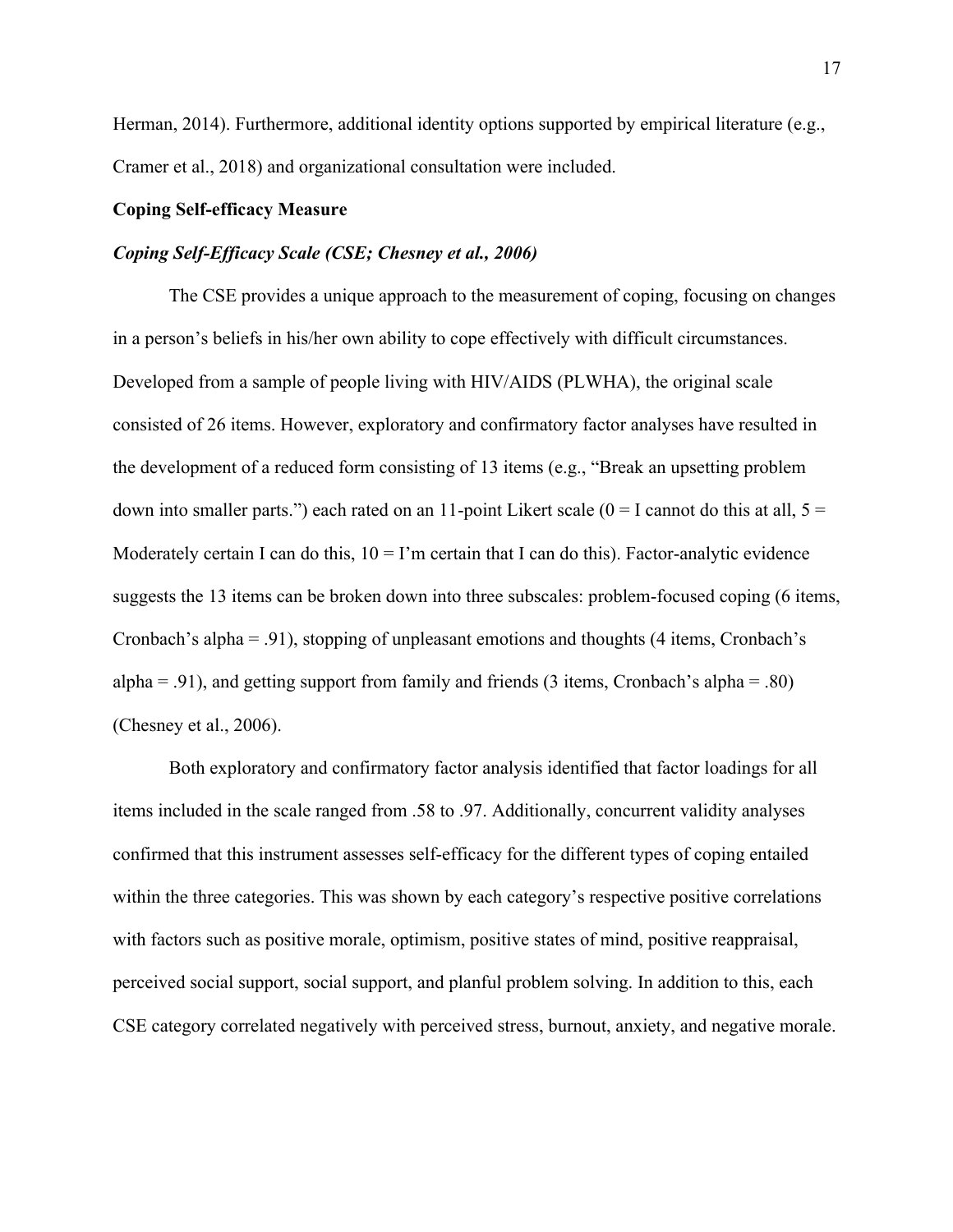Predictive validity was also evidenced by analyses that showed that change in using problem and emotion focused coping skills was predictive of reduction in psychological stress as well as an increase in psychological well-being over time (Chesney et al., 2006). Studies involving the CSE have demonstrated a negative relationship between CSE scores and psychological symptoms (e.g., Chesney et al., 2006; Cramer et al., 2017; Denton et al., 2014). In addition, all three subscales have demonstrated modest negative associations with somatic health symptoms as well as internalized homophobia (Cramer et al., 2017). The descriptive statistics and internal consistencies for all coping self-efficacy subscales among the sample assessed in the current study are as follows: Problem-solving  $M = 45.01$ ,  $SD = 12.72$ , Cronbach's alpha = .93; thought-stopping  $M = 21.42$ ,  $SD = 10.61$ , Cronbach's alpha = .95; social support  $M = 19.08$ ,  $SD$  $= 7.95$ , Cronbach's alpha  $= .88$ ).

## **Mental Health Measures**

### *Alcohol Use Disorders Identification Test (AUDIT; Saunders et al., 1993)*

Developed by the World Health Organization (WHO), the AUDIT consists of ten total items and is designed to assess the frequency of alcohol use behaviors (Saunders et al., 1993). Items are all scored on a five-point Likert scale  $(0 - 4)$  and the answer options vary depending on the question (e.g., "How often do you have a drink containing alcohol?"). Responses are then summed and the point total is assessed.

Psychometric properties of the AUDIT have been shown to be relatively strong. A study conducted by Bohn and colleagues (1995) examined the validity of this measure by administering it to a sample of known alcoholics and general medical patients. Results from this study displayed correlations between the AUDIT, other alcohol use measures such as the Michigan Alcoholism Screening Test (MAST; Selzer, 1971), and measures of alcoholism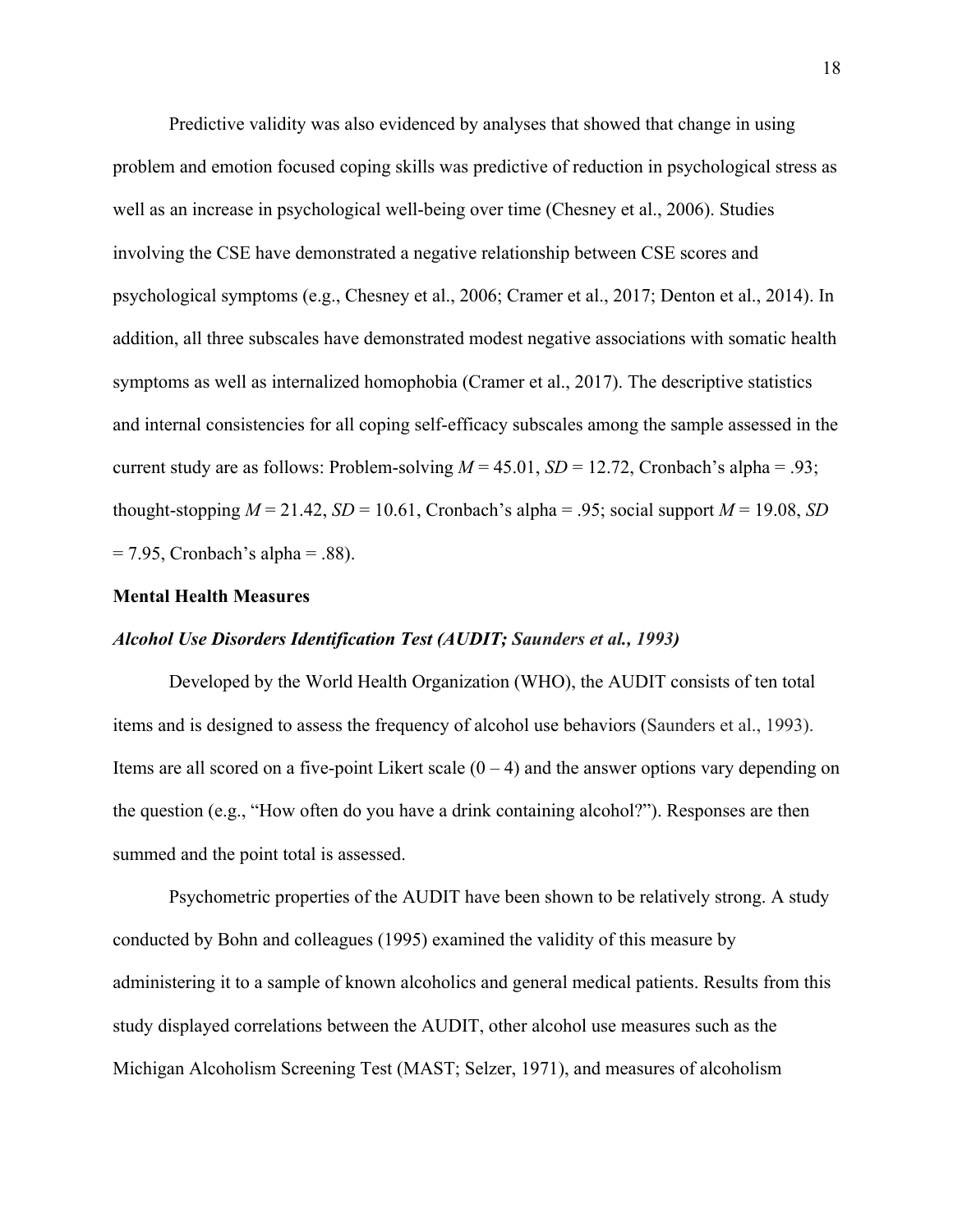vulnerability (e.g., familial alcoholism) (Bohn et al., 1995). The AUDIT was also significantly correlated with levels of aspartate aminotransferase (ASAT), alanine aminotransferase (ALAT), gamma-glutamyltransferase (GGT), and macrocytic volume (MCV), which are indicative of heavy drinking. Discriminant validity was assessed through discriminant function analyses. Specifically, results indicated that the AUDIT is both sensitive and specific in discriminating alcoholics from non-alcoholic medical patients (Bohn et al., 1995).

A study conducted by Daeppen and colleagues (2000) examined reliability properties by administering the AUDIT in primary care settings. Results from this study demonstrated a Cronbach's alpha coefficient of .85, indicating relatively strong reliability. Another study (Kokotailo et al., 2004) assessed psychometric properties of the AUDIT among a population of college drinkers. The Cronbach's alpha coefficient for the measure was .81, evidencing an adequate level of internal reliability. The test-retest reliability of the AUDIT was also analyzed through a study consisting of a general population sample (Selin, 2003). Findings from the data indicated an overall reliability coefficient of .84. Additionally, 91% of participants were correctly classified as problem drinkers after the retest when compared to the first administration. The sample evaluated in the current study exhibited a mean AUDIT total score of 3.47 with a standard deviation of 3.85. Internal consistency (as represented by Cronbach's alpha) was .80.

### *Suicidal Behaviors Questionnaire-Revised (SBQ-R; Osman et al., 2001)*

This instrument evaluates past thoughts, threats, attempts, and likelihood of future suicide attempt through four items (e.g., "How often have you thought about killing yourself in the past year?") (Osman et al., 2001). The SBQ-R is scored by summing the total of respondents' answers. The sum value then represents the overall risk for suicidal behavior. Osman and colleagues (2001) initially examined the psychometric properties of the SBQ-R among samples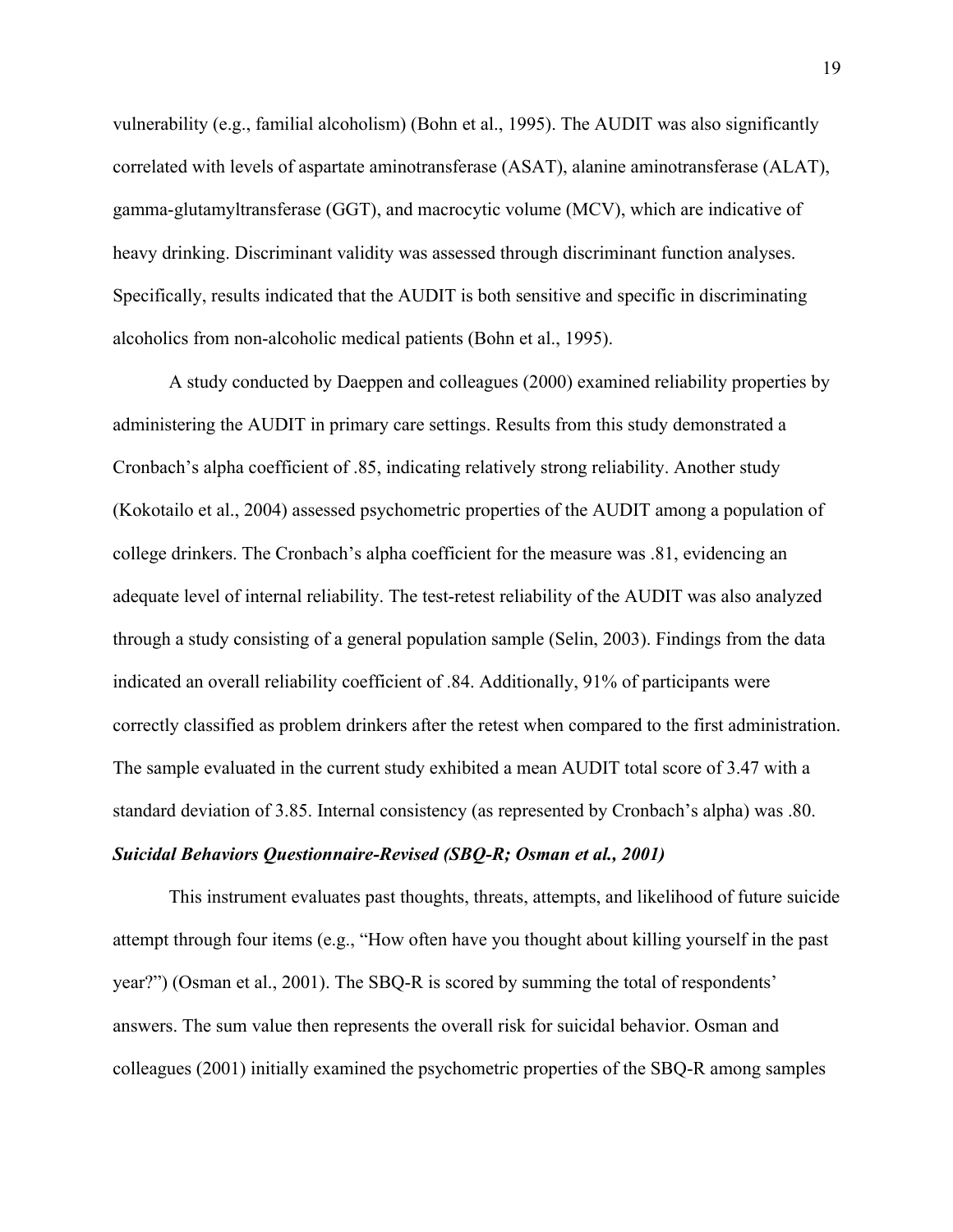of psychiatric inpatient adolescents, high school students, psychiatric inpatient adults, and undergraduates. Cronbach's alpha coefficients ranged from .76 (undergraduates) to .88 (psychiatric inpatient adolescents), demonstrating acceptable internal consistency. Logistic regression analyses were implemented to establish discriminant validity by differentiating between psychiatric inpatients who were suicidal or non-suicidal prior to admission. It was found that SBQ-R total scores were useful in discriminating suicidal and non-suicidal examinees. Specifically, each suicidal subgroup scored higher than the non-suicidal subgroups on both individual items of the SBQ-R as well as total score. In turn, these analyses suggest that SBQ-R scores are useful in identifying risk factors for STBs. They also found that the SBQ-R was correlated negatively with reasons for living and showed strong positive correlations with other measures of suicidal ideation and attempts (e.g., Beck Hopelessness Scale [BHS]; Beck et al., 1974). The SBQ-R was also shown to correlate positively with indicators of minority stress such as internalized heterosexism (Cramer et al., 2018). Cramer and colleagues (2018) also observed a Cronbach's alpha coefficient of .76 among a sample of sexual minorities, indicating acceptable internal consistency. The sample evaluated in the current study exhibited a mean SBQ-R total score of 7.05 with a standard deviation of 3.48. Internal consistency (as represented by Cronbach's alpha) was .77.

#### *Depression Anxiety Stress Scales (DASS-21; Lovibond & Lovibond, 1995)*

Developed as a reduced version of the original 42-item DASS (Lovibond & Lovibond, 1993), the DASS-21 assesses three primary internalizing symptoms through subscales that inquire about depressive symptoms (e.g., "I felt like life was meaningless."), anxiety symptoms (e.g., "I was aware of dryness of my mouth."), and general distress (e.g., "I found it hard to wind down."). Items are measured on a four-point Likert scale (Never, Sometimes, Often, Almost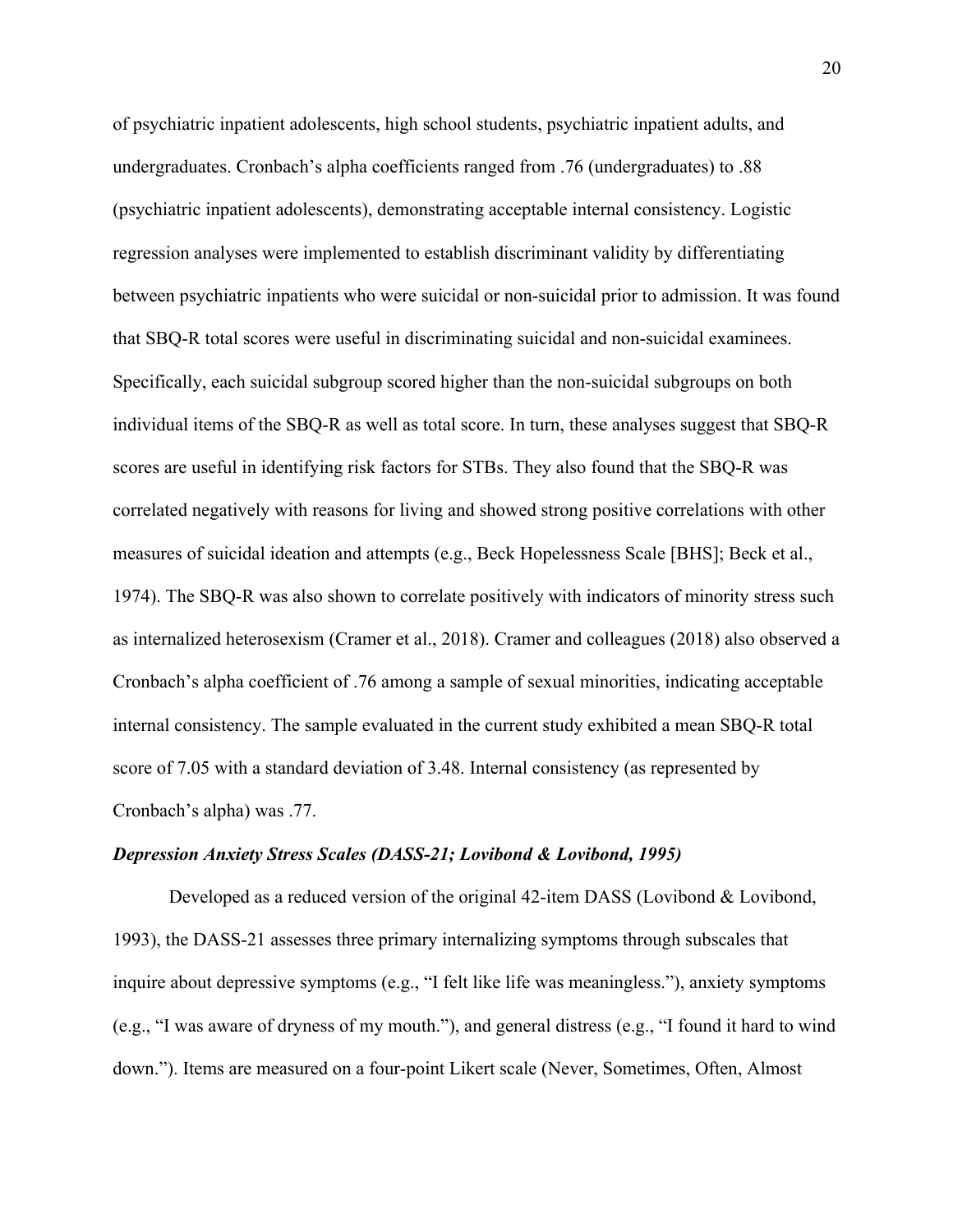Always) and then summed. Each subscale on the DASS-21 contains 7 items, as opposed to the 14 items per subscale on the original measure. Full subscale scores can be calculated by doubling the subscale scores obtained on the short version (Lovibond & Lovibond, 1995). The internal consistencies for the original DASS normative sample, as represented by coefficient alpha, were .91 for depression, .84 for anxiety, and .90 for stress (Lovibond & Lovibond, 1993). Results from the DASS among 717 first-year psychology undergraduates at the University of New South Wales were also used to establish correlations between DASS subscales and clinical measures developed by Beck. Specifically, the anxiety subscale correlated with the Beck Anxiety Inventory (BAI; Beck et al., 1988) ( $r = .81$ ), and the depression subscale correlated with the Beck Depression Inventory (BDI; Beck et al., 1961) (*r* = .74) (Lovibond & Lovibond, 1995). While the anxiety and general distress subscales appear to be similar, they measure distinct characteristics. The anxiety subscale entails items that assess factors such as physiological arousal and specific situational anxiety, whereas the general distress subscale focuses on factors related to more chronic arousal that is not attributed to specific events (e.g., irritability, impatience, tendency to become easily upset and overreact.). Much of the DASS-21 items are consistent with DSM criterion for disorders including but not limited to major depression, GAD, and panic disorder. However, this measure is based on a dimensional (rather than categorical) conceptualization of mental illness, meaning that it was developed under the assumption that individuals differ according to the *degree* to which they experience depression, anxiety, and general distress (Antony et al., 1998; Lovibond & Lovibond, 1993, 1995).

According to the 2018 study conducted by Cramer and colleagues involving a sample of sexual minority adults, internal consistency was high across subscales (Cronbach's alpha range = .85 to .91). Furthermore, there was significant inter-correlation among subscales (*r* range = .75 to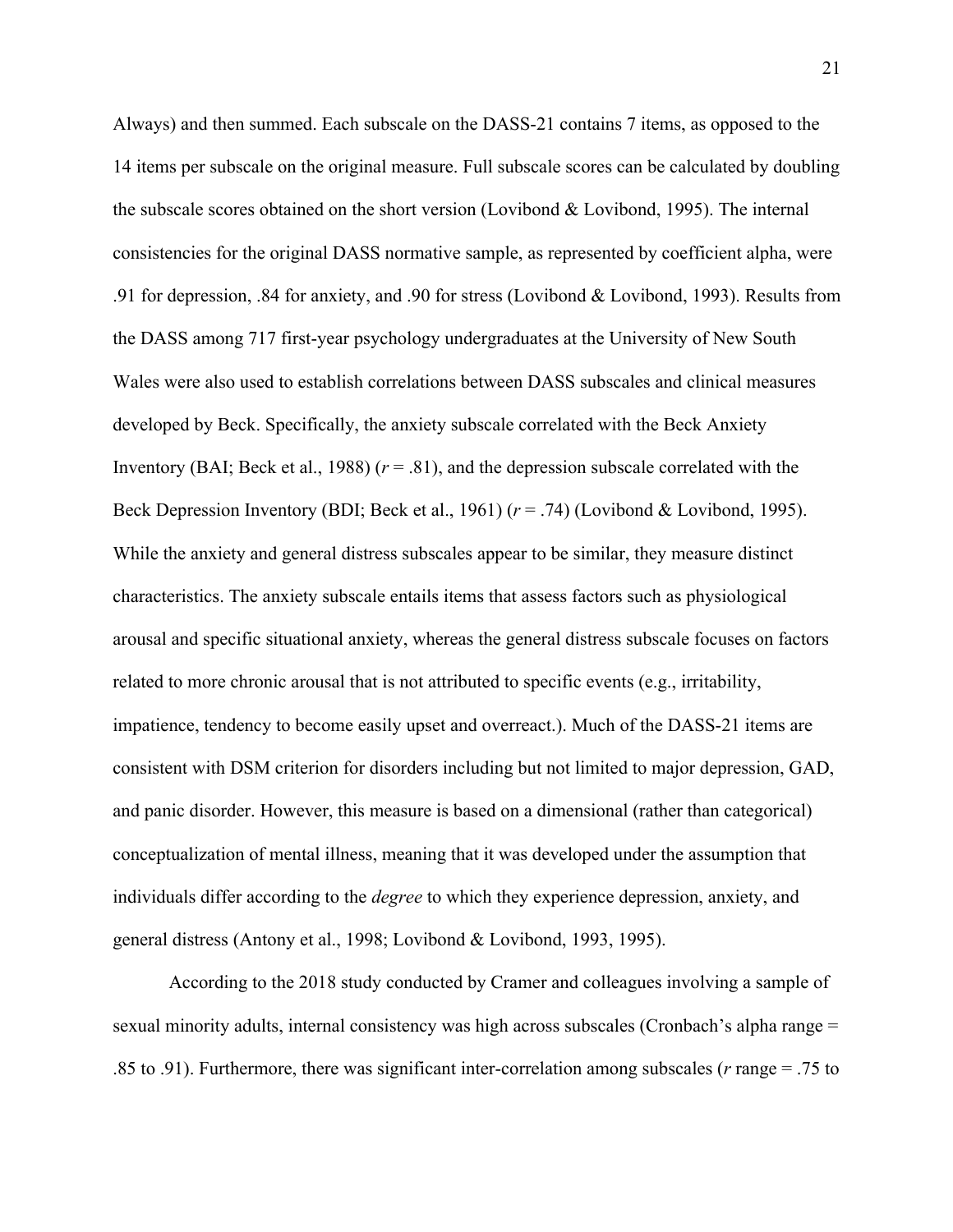.83). There were also large positive correlations with negative affect (*r* range = .62 to .65) and minor to moderate negative correlations with positive well-being (*r* range for positive affect = -.11 to -.45). These correlations between DASS-21 items and characteristics relating to depression, general distress, and anxiety indicate that the DASS-21 is indeed measuring what it purports to measure. The descriptive statistics and internal consistencies for all DASS-21 subscales among the sample assessed in the current study are as follows: Depression  $M = 5.12$ , *SD* = 5.16, Cronbach's alpha = .92; anxiety *M* = 3.99, *SD* = 4.16, Cronbach's alpha = .84; general distress  $M = 6.75$ ,  $SD = 4.63$ , Cronbach's alpha = .87).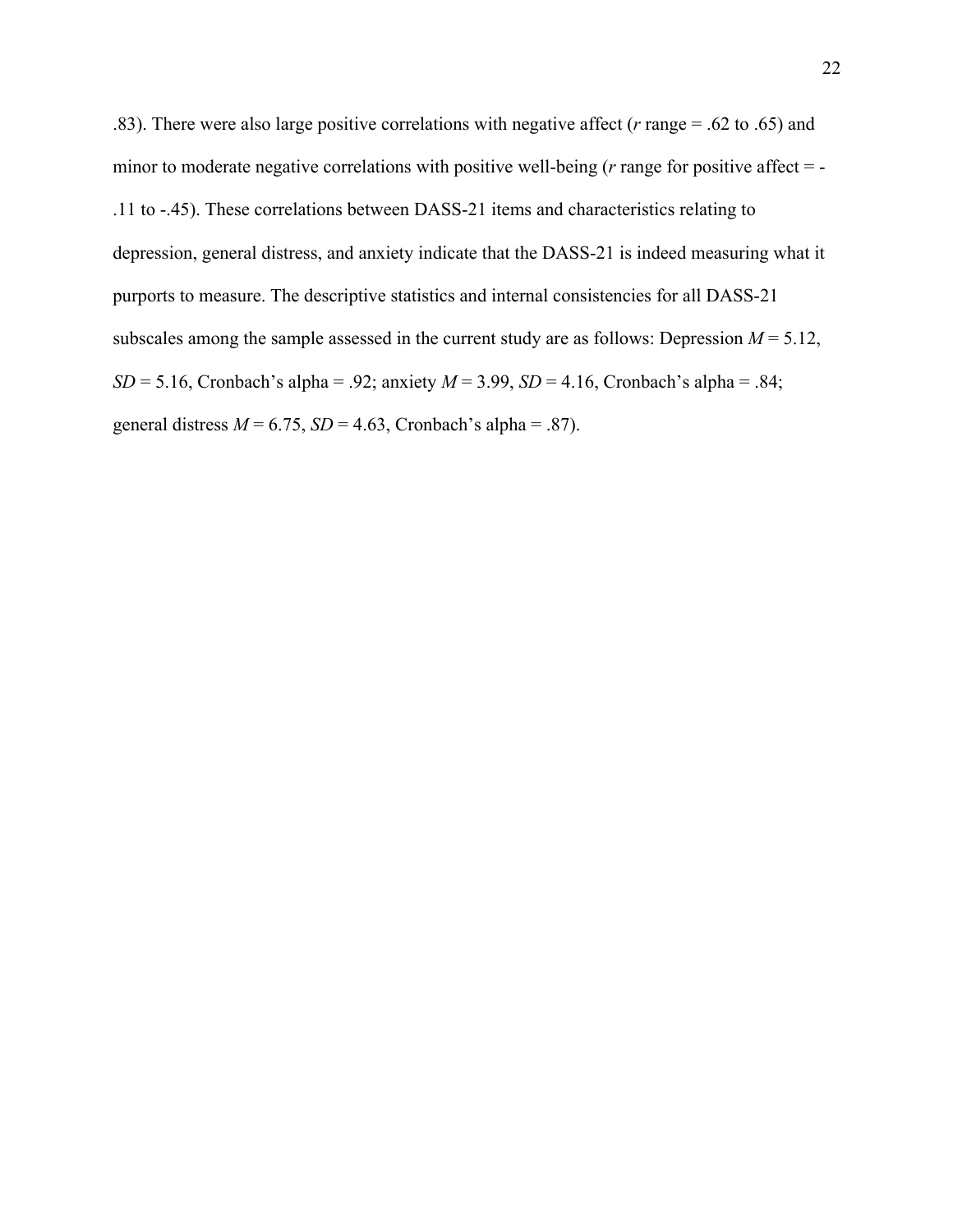### **CHAPTER III**

### **RESULTS**

### **Missing Data & Preliminary Analyses**

Consistent with established best practices for handling missing data in clinical research (Enders, 2017), multiple imputation was used prior to data analysis. For variables of interest, imputation occurred for any item with missing values. A total of five imputations were conducted. Several demographic variables required re-coding for primary analyses due to low cell counts. The sexual orientation subgroups were organized as follows: Heterosexual (H; *n* = 79, 22.2%), Lesbian/Gay (LG; *n* = 23, 6.5%), Bisexual (B; *n* = 73, 20.5%), and Queer+ (Q+; *n* = 181, 50.8%). Prior to analyzing the data, several potential covariates were also reclassified. Gender was recoded as Male (*n* = 127, 35.7%), Female (*n* = 180, 50.6%), and Transgender/Gender non-conforming (TGNC; *n* = 49, 13.8%). Relationship status was reclassified to represent number of romantic partners (Single [no partners]  $n = 37$ , 10.4%); One partner  $n = 117, 32.9\%$ ; More than one partner  $n = 202, 56.7\%$ ), and education level was reclassified so that some high school and high school diploma/equivalent were combined (*n* = 67, 18.8%; Associate's degree *n* = 59, 16.6%; Bachelor's degree *n* = 109, 30.6%; Advanced degree  $n = 121, 34.0\%$ ).

Normality was assessed with histograms for all pertinent coping self-efficacy and mental health variables. Skewness and kurtosis statistics were also evaluated. All variables were normally distributed except for the AUDIT total score. Individuals who scored more than three standard deviations above the mean (i.e., total score  $> 15$ ) were considered outliers and subsequently removed from the data. Indeed, a total of eight outliers were removed. Follow-up examination of histograms, skewness, and kurtosis confirmed normality.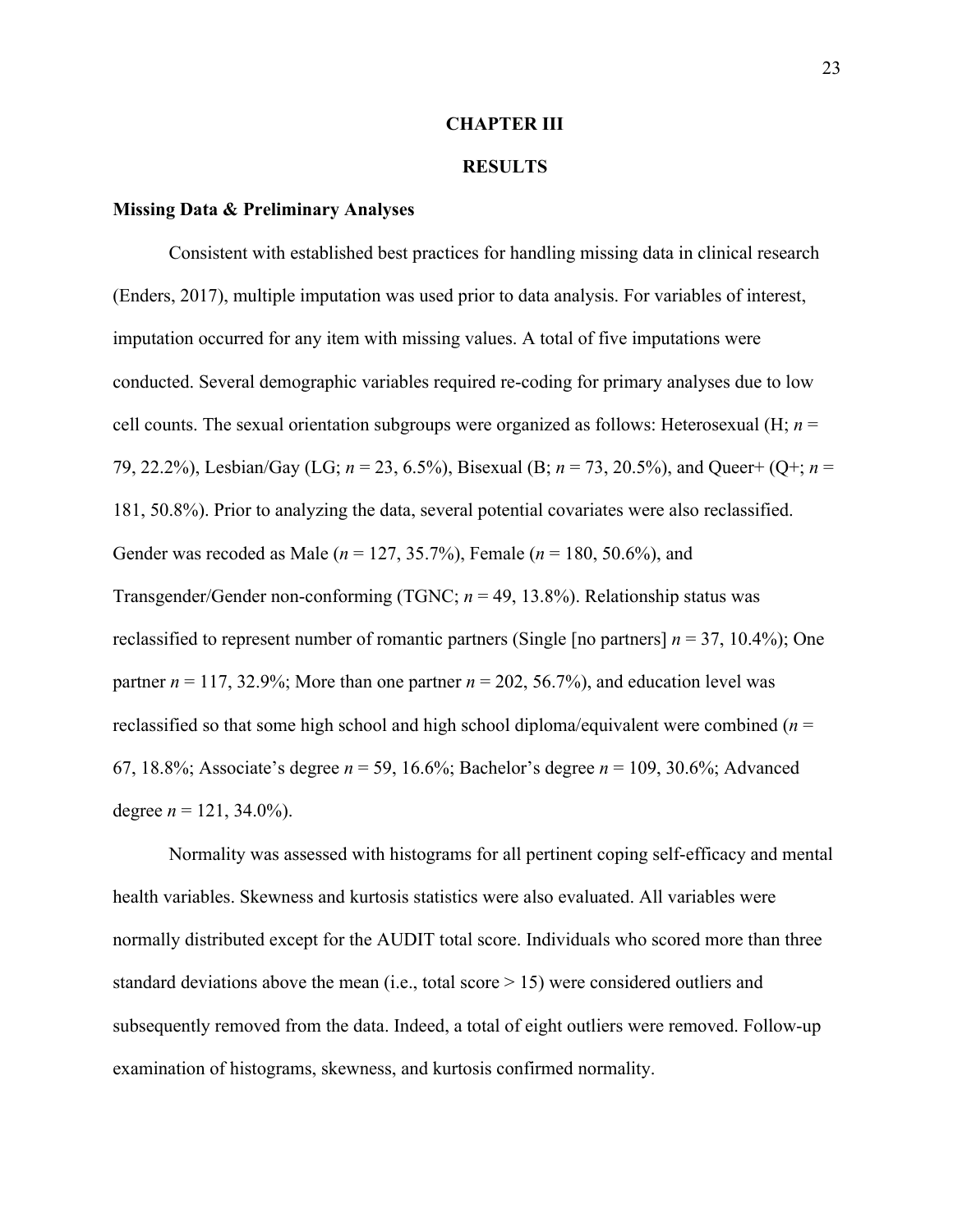### **Hypothesis Testing**

Hypothesis 1a was tested by running five independent samples t-tests to compare the differences in each mental health symptom between heterosexual and sexual minority participants. Results showed that LGBQ+ participants exhibited significantly higher scores on the DASS-21 depression subscale ( $M = 5.33$ ,  $SD = 5.06$ ) than heterosexual participants ( $M =$ 4.06, *SD* = 4.80), *t*(346) = 2.00, *p* < .05, Cohen's *d* = .26). On the DASS-21 anxiety subscale, LGBQ+ participants also reported significantly higher scores ( $M = 4.26$ ,  $SD = 4.22$ ) than heterosexual participants ( $M = 2.80$ ,  $SD = 3.58$ ),  $t(346) = 2.80$ ,  $p < .01$ , Cohen's  $d = .37$ . Similar results were obtained on the DASS-21 general distress subscale, as LGBQ+ participants again scored higher ( $M = 6.93$ ,  $SD = 4.69$ ) than heterosexual participants ( $M = 5.77$ ,  $SD = 4.32$ ),  $t(346)$  $= 5.02$ ,  $p = .05$ , Cohen's  $d = .26$ . Regarding STBs, LGBQ+ participants reported significantly higher scores on the SBQ-R (*M* = 7.31, *SD* = 3.50) than heterosexual participants (*M* = 6.04, *SD*  $= 3.09$ ),  $t(346) = 2.92$ ,  $p < 0.01$ , Cohen's  $d = 0.39$ . No significant difference in alcohol use was found between LGBQ+ ( $M = 3.05$ ,  $SD = 2.90$ ) and heterosexual participants ( $M = 3.24$ ,  $SD =$ 2.86),  $t(346) = -.518$ ,  $p = .605$ . Nonetheless, hypothesis 1a was largely supported given that LGBQ+ participants exhibited heightened risk for all negative mental health variables except for alcohol use when compared to heterosexual participants.

Analysis of variance (ANOVA) was used to evaluate hypothesis 1b. Results indicated a significant effect of sexual orientation on SBQ-R scores  $(F[3, 344] = 3.37, p < .05)$  as well as DASS-21 anxiety scores  $(F[3, 344] = 2.70, p < .05)$ . However, no significant effect of sexual orientation was found for AUDIT scores  $(F[3, 344] = .82, p = .48)$ , DASS-21 depression scores  $(F[3, 344] = 1.37, p = .25)$ , and DASS-21 general distress scores  $(F[3, 344] = 1.46, p = .22)$ .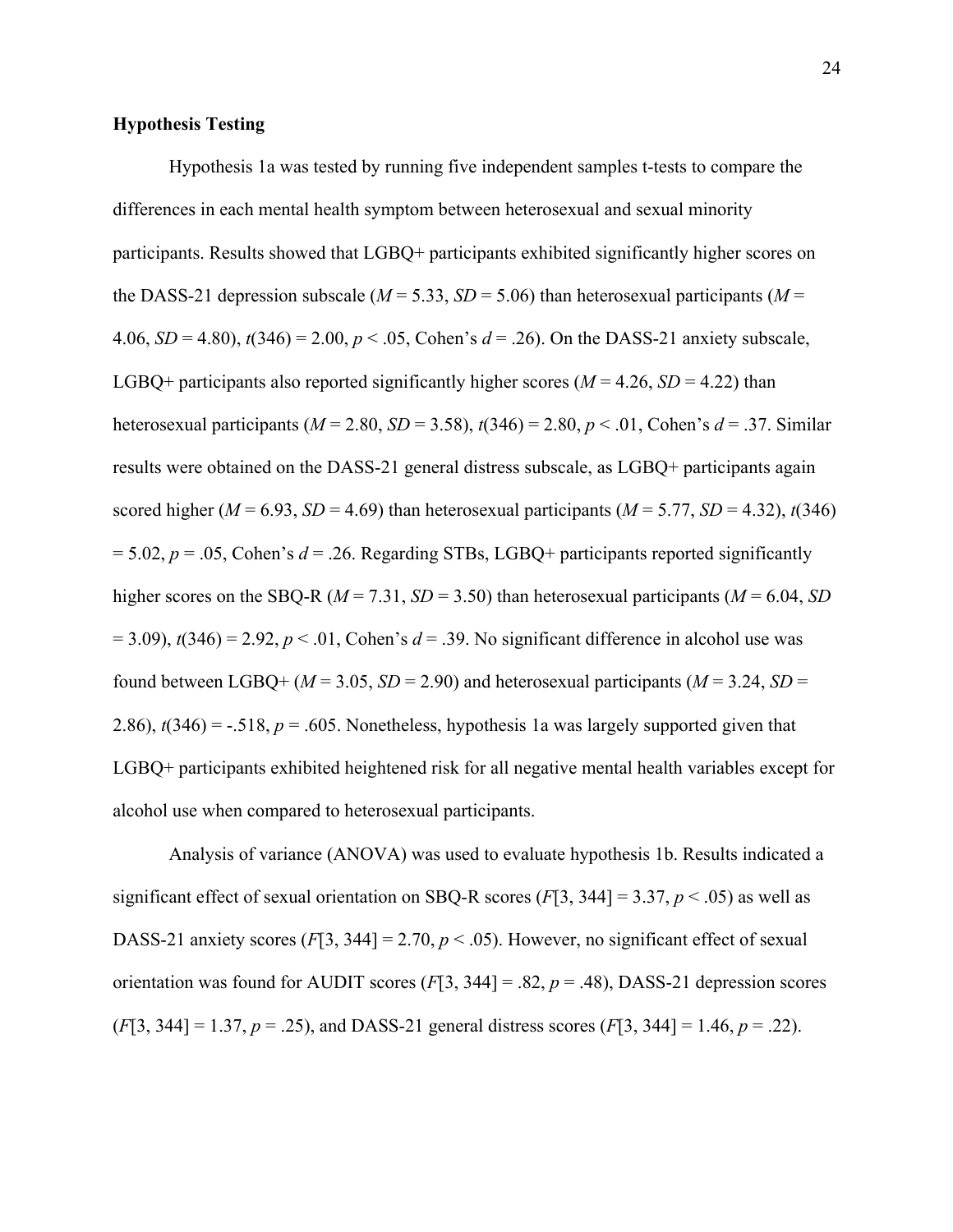Results from planned contrasts indicated no significant differences in SBQ-R scores between bisexual participants and heterosexual participants, as well as no significant differences in SBQ-R scores between bisexual participants and LG participants. Planned contrasts did, however, indicate a significant difference in DASS-21 anxiety scores between bisexual participants and heterosexual participants. Specifically, bisexual participants exhibited significantly higher DASS-21 anxiety scores  $(M = 4.30, SD = 4.51)$  than heterosexual participants ( $M = 2.80$ ,  $SD = 3.58$ ),  $t(344) = 2.23$ ,  $p < .05$ , Cohen's  $d = .37$ . However, no significant differences in DASS-21 anxiety scores were found between bisexual participants and LG participants. Thus, hypothesis 1b was largely unsupported.

Bonferroni post-hoc tests were used to assess the first exploratory research question by comparing  $Q^+$  participants relative to all other groups. Results from these tests indicated that  $Q^+$ participants exhibited significantly higher SBQ-R scores ( $M = 7.50$ ,  $SD = 3.56$ ) when compared to heterosexual participants ( $M = 6.04$ ,  $SD = 3.09$ ;  $p = .01$ , Cohen's  $d = .44$ ). Moreover, Q+ participants also exhibited higher DASS-21 anxiety scores ( $M = 4.31$ ,  $SD = 4.23$ ) than heterosexual participants ( $M = 2.80$ ,  $SD = 3.58$ ;  $p < .05$ , Cohen's  $d = .38$ ).

Overall, results from Hypothesis 1 produced mixed findings. As predicted, LGBQ+ participants were found to have more prevalent, negative mental health symptoms when compared to their heterosexual counterparts. However, this was not the case regarding alcohol use. Regarding planned comparisons, bisexual participants were not found to significantly differ from LG individuals when it came to STBs nor anxiety. Indeed, bisexual participants were found to exhibit significantly higher feelings of anxiety when compared to heterosexual participants only.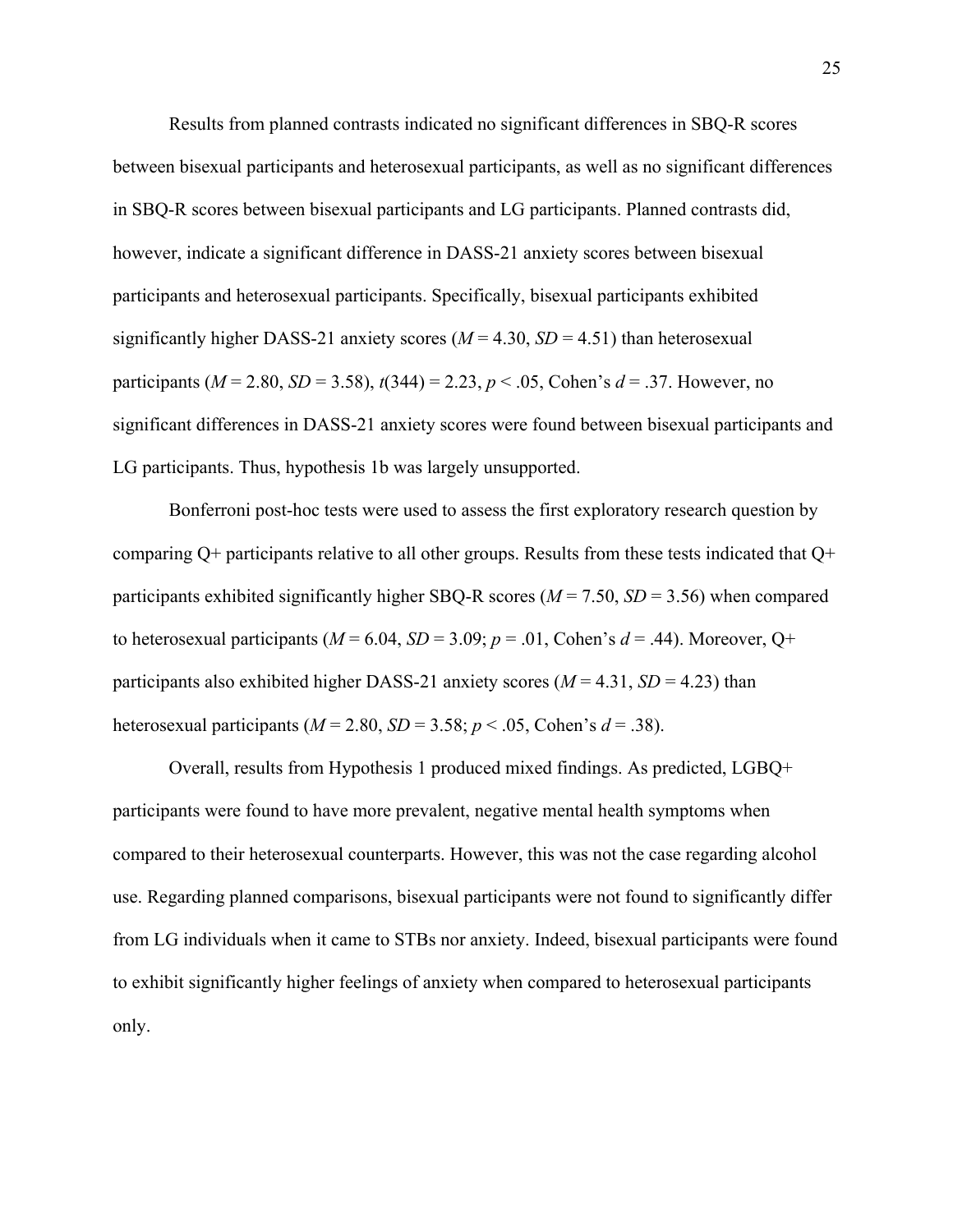Hypothesis 2a was tested by running one independent samples t-test comparing levels of coping self-efficacy with regard to social support between heterosexual participants and LGBQ+ participants. Results indicated that LGBQ+ participants ( $M = 18.69$ ,  $SD = 8.05$ ) scored lower than heterosexual participants ( $M = 20.28$ ,  $SD = 7.80$ ) on the CSE social support subscale. However, this difference was not significant  $(t[346] = -1.55, p = 0.120$ , Cohen's  $d = -0.20$ . Thus, Hypothesis 2a was not supported.

Hypothesis 2b was assessed via another ANOVA, which failed to indicate a significant effect of sexual orientation on the CSE domain of social support  $(F[3, 344] = 73.99, p = .33)$ . Indeed, planned comparisons revealed no significant differences in social support coping selfefficacy between any sexual orientation subgroups. Thus, hypothesis 2b was also not supported.

Bonferroni post-hoc tests were used to assess the second exploratory research question by comparing each of the CSE subscale scores of Q+ participants to all other groups. Results indicated that the Q+ group did not significantly differ from any other sexual orientation subgroup on the CSE domains of problem-solving and social support. However, Q+ participants reported significantly lower CSE thought-stopping subscale scores ( $M = 20.00$ ,  $SD = 10.69$ ) than heterosexual participants ( $M = 25.70$ ,  $SD = 9.88$ ;  $p < .001$ , Cohen's  $d = -.55$ ).

The final hypothesis required the use of five separate general linear model (GLM) analyses; one for each mental health outcome. Regression assumptions were evaluated prior to interpretation of each model. Normality was evaluated through the creation of histograms and Q-Q plots of the unstandardized residuals. Linearity was assessed via the creation of scatterplots containing observed values versus standardized residuals. Homoscedasticity was evaluated via Levene's Test of Equality of Error Variances as well as through the interpretation of scatterplots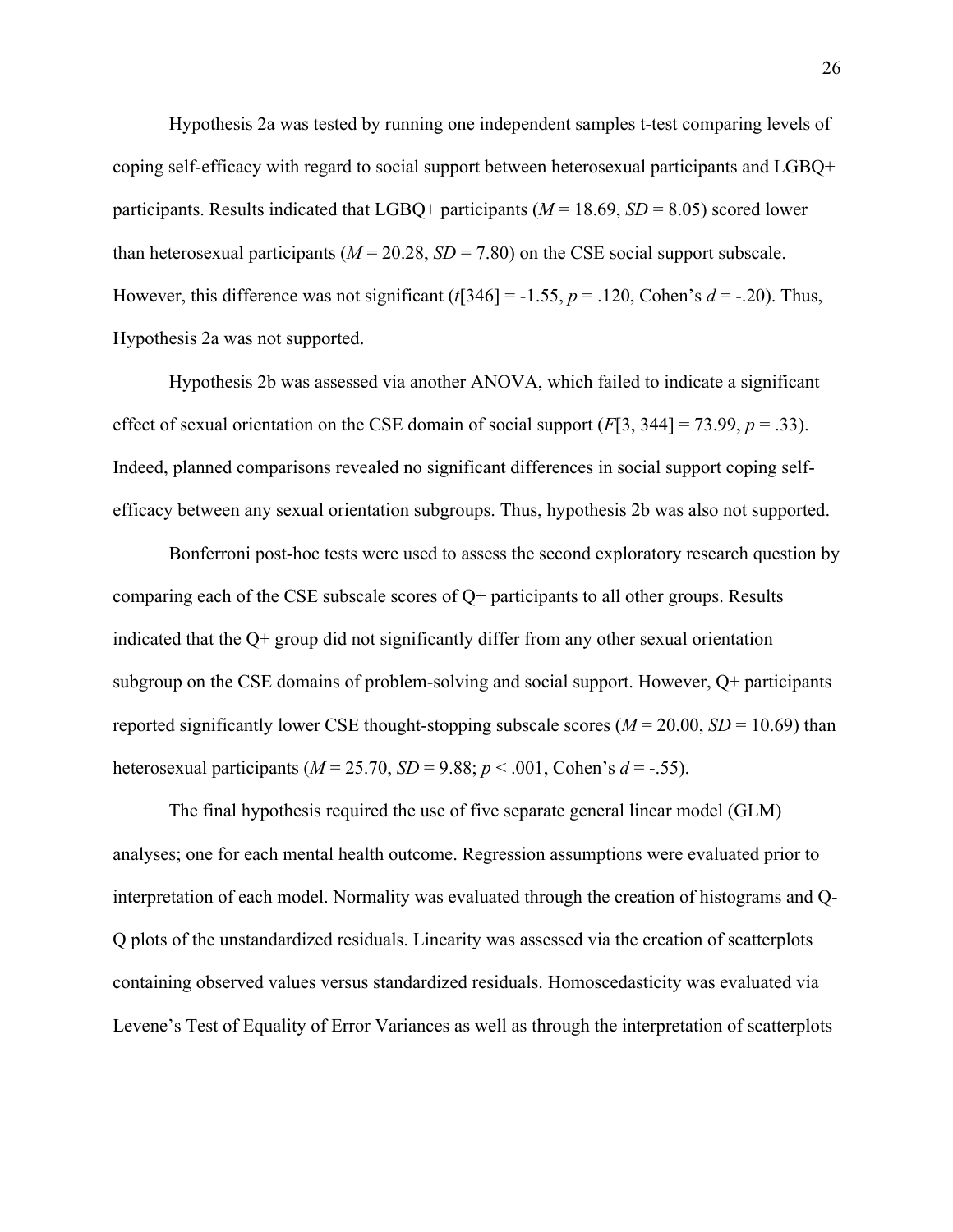containing the standardized residuals versus predicted values. No concerns over nonindependence were noted due to the lack of a complex sampling design.

Pertinent covariates were included in the models based on their relevance and connection to various mental health outcomes as evidenced by the literature. These covariates included race (Lee & Chen, 2017; Riolo, Nguyen, Greden, & King, 2005; Smith et al., 2006; Williams, 2018), gender (Armstrong & Khawaja, 2002; Brennan et al., 2010; Bruce et al., 2005; Kiely, Brady, & Byles, 2019; Valentine & Shipherd, 2018), relationship status (Braithwaite, Delevi, & Fincham, 2010; Braithwaite & Holt-Lunstad, 2017; Kyung-Sook, SangSoo, Sangjin, & Young-Jeon, 2018; Salvatore et al., 2014; Salvatore et al., 2016), and education level (Araya, Lewis, Rojas, & Fritsch, 2003; Assari & Lankarani, 2016; Bracke, Pattyn, & von dem Knesebeck; Pompili et al., 2013; Slutske, 2005; von dem Knesebeck, Pattyn, & Bracke, 2011). Given the large amount of predictors and subsequent concerns over model saturation, each model was rerun multiple times while removing covariates one-by-one in order of decreasing significance. Final models only included covariates that were statistically significant.

Results indicated no significant main effects of sexual orientation  $(F[3,332] = 1.37, p =$ .25), CSE problem-solving subscale scores (*F*[1,332] = .03, *p* = .86), CSE thought stopping subscale scores (F[1,332] = 3.72,  $p = .06$ ), nor CSE social support subscale scores (F[1,332] = .46,  $p = .50$ ) on AUDIT total scores after accounting for other predictors in the model. Moreover, sexual orientation did not significantly interact with any of the CSE subscale scores. Pooled test of between-subjects effects for AUDIT total scores appear in Table 1 of Appendix C.

After accounting for other predictors in the model, there was a significant, negative main effect of CSE thought-stopping subscale scores  $(B = -1.02, F[1,327] = 17.52, p < .001$ , partial  $\eta^2$ = .051) on SBQ-R total scores. There was also a significant main effect of education level on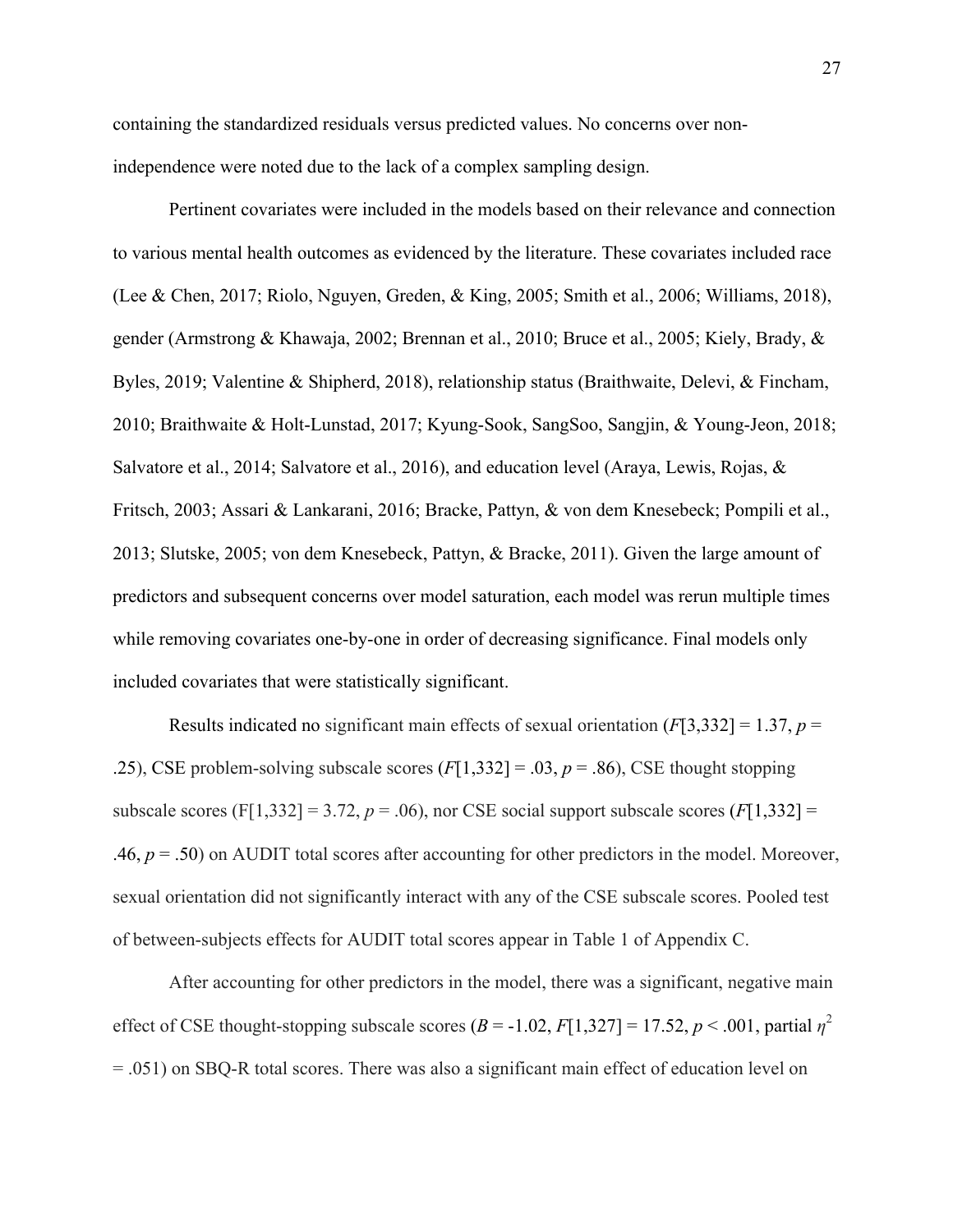SBQ-R total scores  $(F[3,327] = 3.26, p < .05$ , partial  $\eta^2 = .029$ ), such that the some HS/HS diploma group ( $MM = 7.78$ ,  $SE = .42$ , 95%  $CI = [6.95, 8.60]$ ,  $M = 7.86$ ,  $SD = 4.01$ ) and bachelor's degree group  $(MM = 7.57, SE = .35, 95\% CI = [6.88, 8.26], M = 7.46, SD = 3.34)$ reported higher SBQ-R scores than the advanced degree group  $(MM = 6.50, SE = .35, 95\% CI =$ [5.82, 7.18],  $M = 6.12$ ,  $SD = 3.18$ ). A significant main effect of relationship status on SBQ-R total scores was also discovered  $(F[2,327] = 8.16, p < .001$ , partial  $\eta^2 = .048$ ). Specifically, the one partner group (*MM* = 6.19, *SE* = .33, 95% *CI* = [5.54, 6.84], *M* = 6.30, *SD* = 3.35) exhibited significantly lower SBQ-R total scores compared to the single group (*MM* = 8.27, *SE* = .52, 95%  $CI = [7.25, 9.30], M = 8.54, SD = 3.78$  and multiple partner group ( $MM = 7.32, SE = 0.27, 95\%$ ) *CI* = [6.79, 7.86],  $M = 7.17$ ,  $SD = 3.36$ ). No main effects of sexual orientation (*F*[3,327] = .51, *p*  $= .68$ ), CSE problem-solving subscale scores ( $F[1,327] = 1.09$ ,  $p = .30$ ), nor CSE social support subscale scores  $(F[1,327] = 1.38, p = .24)$  were found. Again, no significant interactions were discovered between sexual orientation and any of the CSE subscale scores. Pooled test of between-subjects effects for SBQ-R total scores appear in Table 2 of Appendix C.

Regarding DASS-21 depression subscale scores, significant, negative main effects of CSE problem-solving subscale scores  $(B = -0.72, F[1,332] = 7.11, p < 0.01$ , partial  $\eta^2 = 0.021$ , CSE thought-stopping subscale scores  $(B = -2.62, F[1,332] = 24.49, p < .001$ , partial  $\eta^2 = .069$ ), and CSE social support subscale scores  $(B = -0.44, F[1,332] = 14.77, p < 0.001$ , partial  $\eta^2 = 0.043$ ) were discovered after all other predictors in the model had been accounted for. No significant main effect of sexual orientation was discovered  $(F[3,332] = .25, p = .86)$ . There were also no significant interaction effects between sexual orientation and any of the CSE subscale scores. Pooled test of between-subjects effects for DASS-21 depression subscale scores appear in Table 3 of Appendix C.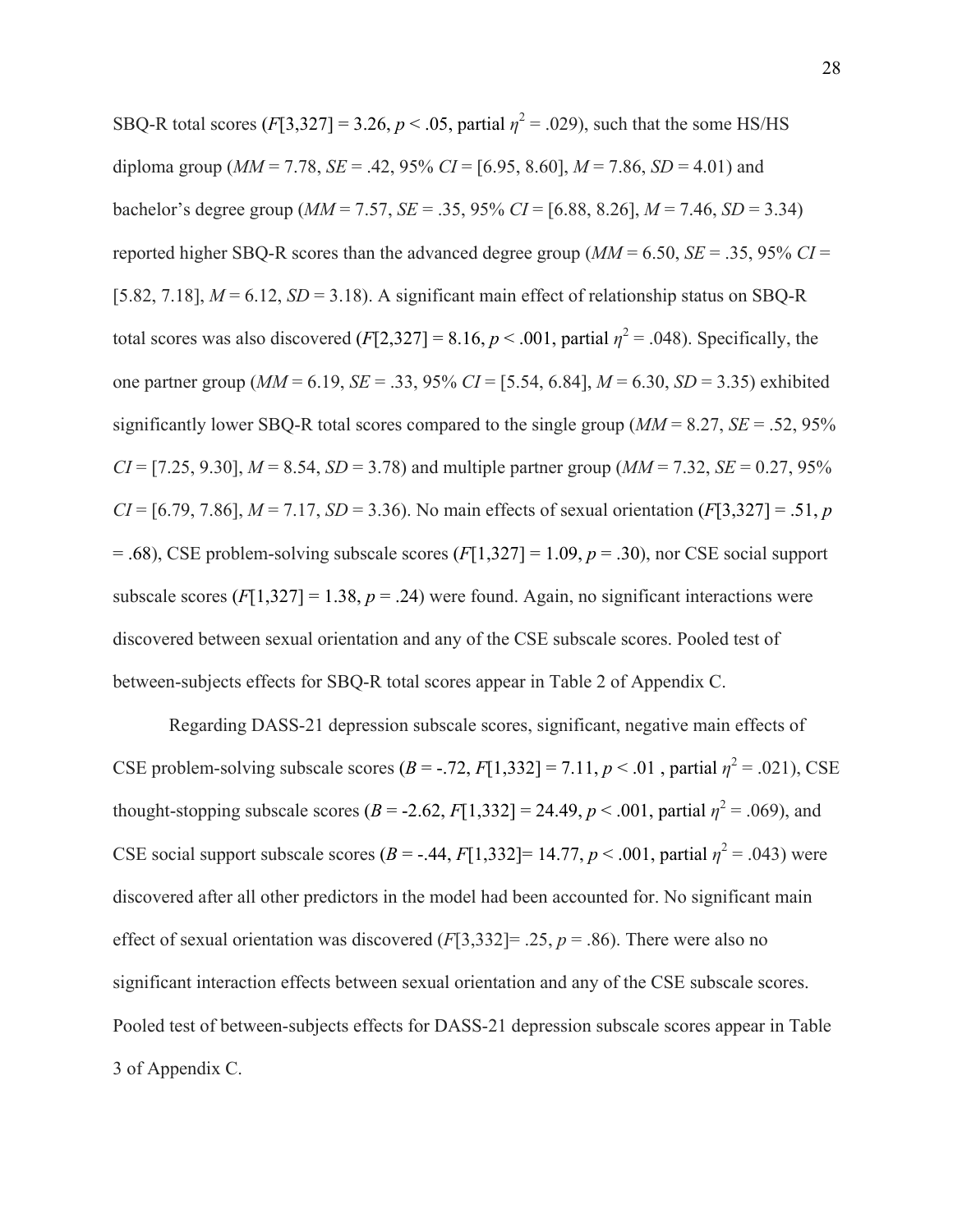A significant, negative main effect of CSE problem-solving subscale scores ( $B = -26$ ,  $F[1,330] = 3.88$ ,  $p = .05$ , partial  $\eta^2 = .012$ ) was discovered for DASS-21 anxiety subscale scores after accounting for all other predictors in the model. Moreover, a significant main effect of gender was found  $(F[2,330] = 4.81, p < .01$ , partial  $\eta^2 = .028$ ). Specifically, the male group (*MM*  $= 3.35$ , *SE* = .38, 95% *CI* = [2.60, 4.09], *M* = 2.82, *SD* = 3.45) scored significantly lower on the DASS-21 anxiety subscale than the female group  $(MM = 4.77, SE = .38, 95\% CI = [4.03, 5.51]$ ,  $M = 4.60$ , *SD* = 4.44). No significant main effects of sexual orientation (*F*[3,330] = 1.05, *p* = .37), CSE thought-stopping subscale scores (*F*[1,330] = 2.70, *p* = .10), nor CSE social support subscale scores  $(F[1,330] = 3.46, p = .06)$  were found. No significant interactions between sexual orientation and any CSE subscale scores were discovered. Pooled test of between-subjects effects for DASS-21 anxiety subscale scores appear in Table 4 of Appendix C.

Last, a significant, negative main effect of CSE thought-stopping subscale scores was discovered for DASS-21 general distress subscale scores  $(B = -2.43, F[1,330] = 21.53, p < .001,$ partial  $\eta^2$  = .061) after accounting for all other predictors in the model. There was also a significant main effect of gender (F[2,330] = 7.13,  $p = .001$ , partial  $\eta^2 = .041$ ). Specifically, the male group (*MM* = 5.71, *SE* = .40, 95% *CI* = [4.92, 6.50], *M* = 4.95, *SD* = 3.84) scored significantly lower on the DASS-21 general distress subscale than both the female group (*MM* = 7.66, *SE* = .40, 95% *CI* = [6.88, 8.44], *M* = 7.56, *SD* = 4.77) and the TGNC group (*MM* = 7.04, *SE* = .66, 95% *CI* = [5.76, 8.33],  $M = 7.76$ , *SD* = 4.77). No significant main effects of sexual orientation (F[3,330] = .70, *p* = .55), CSE problem-solving subscale scores (*F*[1,330] = 1.97, *p* = .16), nor CSE social support subscale scores  $(F[1,330] = 1.50, p = .22)$  were found. No significant interactions between sexual orientation and any of the CSE subscales were found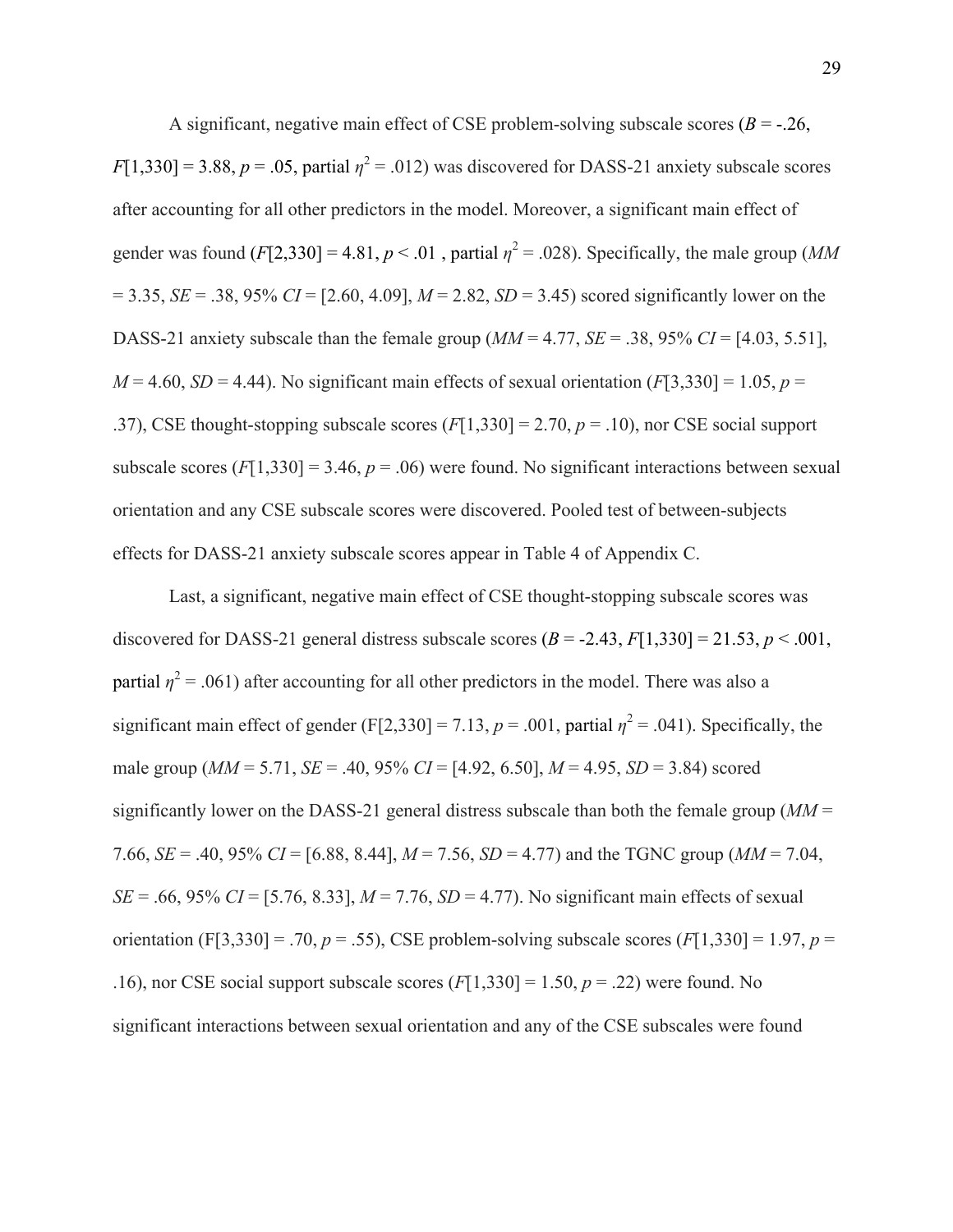either. Pooled test of between-subjects effects for DASS-21 general distress subscale scores appear in Table 5 of Appendix C.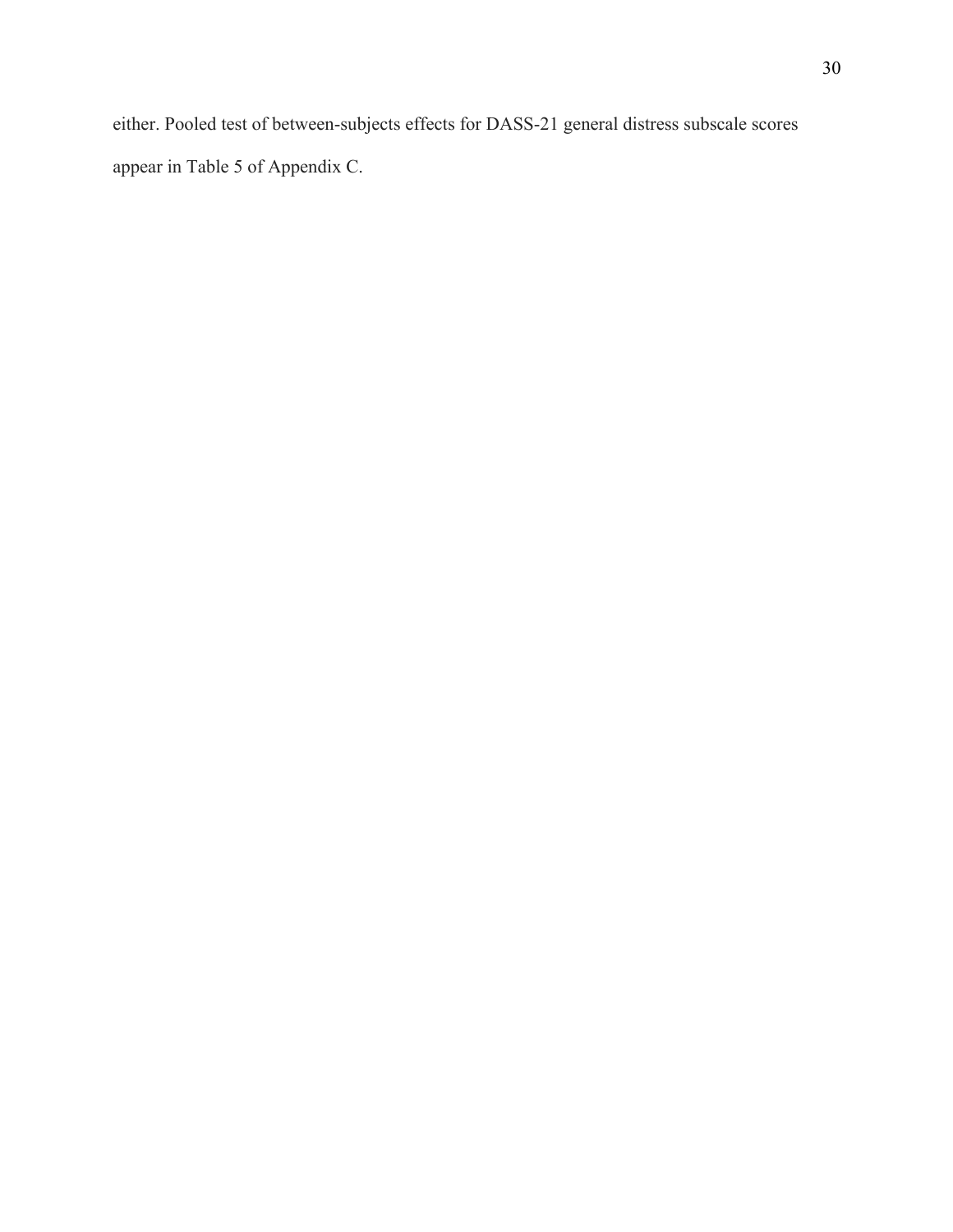## **CHAPTER IV**

### **DISCUSSION**

## **Primary Findings**

The present study sought to 1) examine the relationship between sexual minority status and mental health outcomes, 2) uncover any potential within-group differences in coping selfefficacy and mental health among sexual minority participants, and 3) determine if coping selfefficacy is a potential moderator of the association between sexual orientation and mental health. Current results show that, as a whole, LGBQ+ individuals displayed greater average levels of depression, anxiety, general distress, and STBs when compared to their heterosexual counterparts. This is consistent with previous literature that has shown that sexual minority individuals exhibit higher rates of depressive symptoms and have higher chances of being diagnosed with a depressive disorder when compared to heterosexual individuals (Bailey, 1999; Bostwick et al., 2010; Hatzenbuehler et al., 2008; Marshal et al., 2008, 2011; Testa et al., 2015). These same studies, in addition to several others, have found sexual minority identification to be associated with higher rates of STBs (Hottes et al., 2016; Kulkin et al., 2000; Remafedi et al., 1998; Russell, 2003), persistent tension and worry, acute stress, posttraumatic stress, general anxiety, as well as an increased likelihood of being diagnosed with an anxiety disorder (Cohen et al., 2016; Cramer et al., 2012; Habarth et al., 2015; Herek et al., 1999; King et al., 2008). Although LGBTQ+ participants in this study did show significantly higher levels of these negative mental health symptoms when compared to heterosexuals, effect sizes for these differences ranged from small to medium-small. This could be attributed to the sample that was used. Unlike most of the previous literature, the current study sample consists of members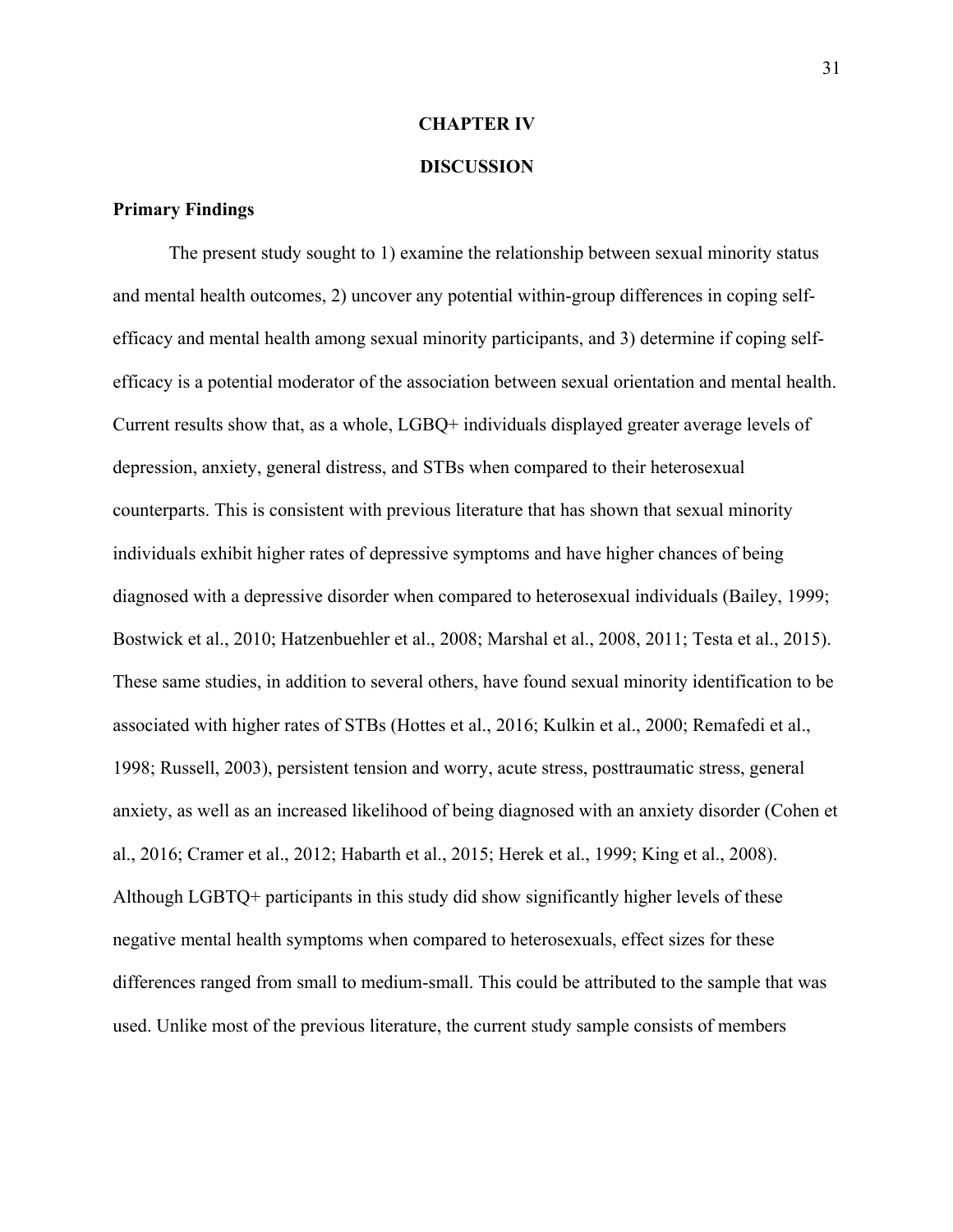belonging to a sexuality special interest group (NCSF). Factors such as pride and sense of community within the NCSF could have lessened the extent of these differences.

The results of the present study also fail to show any differences in alcohol use between sexual minorities and heterosexuals. This is contrary to findings from previous literature (e.g., Drabble et al., 2005; McCabe et al., 2009; McKirnan & Peterson, 1989) that shows significant differences in substance use between these populations. However, many studies have found greater differences in alcohol use specifically between sexual minority women and heterosexual women, whereas greater differences in other illicit substance use were found between sexual minority and heterosexual men (Burgard et al., 2005; Drabble et al., 2005; Green & Feinstein, 2012; McCabe et al., 2009). Indeed, one of the reasons the present study failed to find a significant difference in alcohol use between sexual minority participants and heterosexual participants may be the low number of lesbians  $(n = 4)$  present in the sample.

Results from the current study also show that bisexual individuals did not significantly differ from LG participants on any mental health measure. However, bisexual individuals displayed significantly greater signs of anxiety when compared to heterosexual participants. This is consistent with literature stating that, among the LGB population, bisexual individuals are often shown to have the highest likelihood of struggling with anxiety-related mental health difficulties (e.g., Jorm et al., 2002; Ross et al., 2018). Although the differences in anxiety between bisexual and LG participants were not statistically significant, bisexual individuals comprised the only participants for whom these symptoms were *significantly* greater when compared to the heterosexual group. This discovery may be attributed to the traditional minority stress that bisexual individuals experience (Meyer, 1995, 2003), compounded with the additional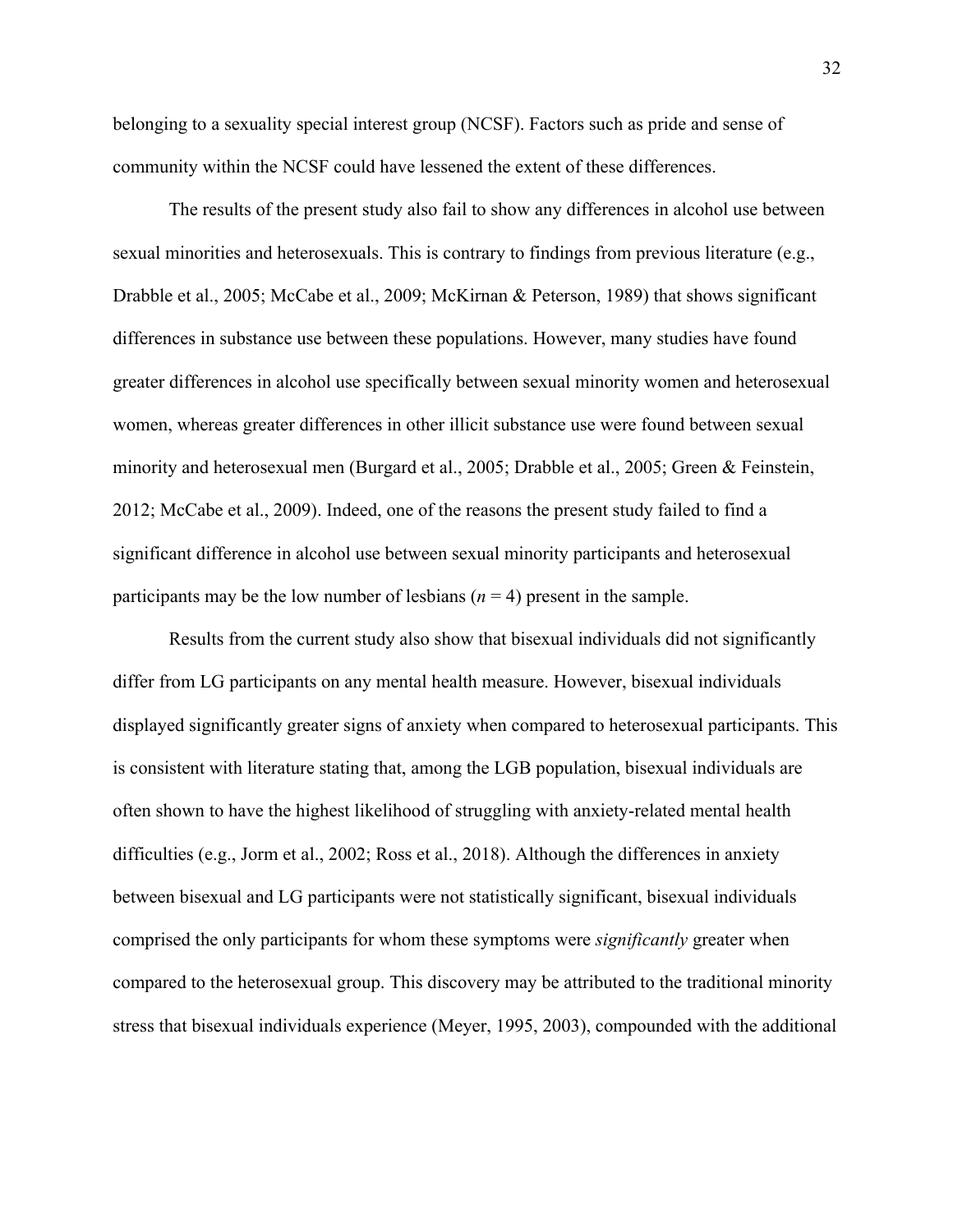factors of double discrimination, invisibility, and erasure, which the LG population does not experience (Friedman et al., 2014, Salway et al., 2019; Yoshino, 2001).

Like bisexual participants, Q+ participants reported higher rates of anxiety when compared to heterosexual participants. In addition, Q+ participants also reported more STBs than heterosexual participants. There is a significant lack of previous research examining mental health factors such as these among the Q+ population (Cramer et al., 2018). This is problematic considering the fact that many young, sexual minority adults identify with fluid, less compartmentalized sexual orientations (Entrup & Firestein, 2007). Nonetheless, the present study builds on Cramer and colleagues' (2017) study in which Q+ individuals comprised a disproportionate number of participants at heightened risk of suicide. These findings can likely be attributed to isolating factors such as erasure and lack of social support that result from failing to align with a monosexual orientation (Joiner, 2007; Salway et al., 2019). Indeed, one may consider that Q+ individuals are adversely impacted by factors similar to those of double discrimination, invisibility, and erasure.

While the hypothesized association between coping self-efficacy and sexual orientation was in the expected direction, this was not statistically significant, and no differences in coping self-efficacy were discovered between LGBQ+ subgroups. Limited research has examined coping self-efficacy, specifically related to social support, within the LGBQ+ community. Cramer and colleagues (2016) found that coping self-efficacy mediates the relationship between personality factors (e.g., extraversion) and mental health outcomes and that those high in social support coping self-efficacy feel most capable of finding support. Moreover, Cramer et al. (2017) found that high social support coping self-efficacy was associated with a more positive sense of identity as well as decreased identity uncertainty. Unfortunately, the current non-significant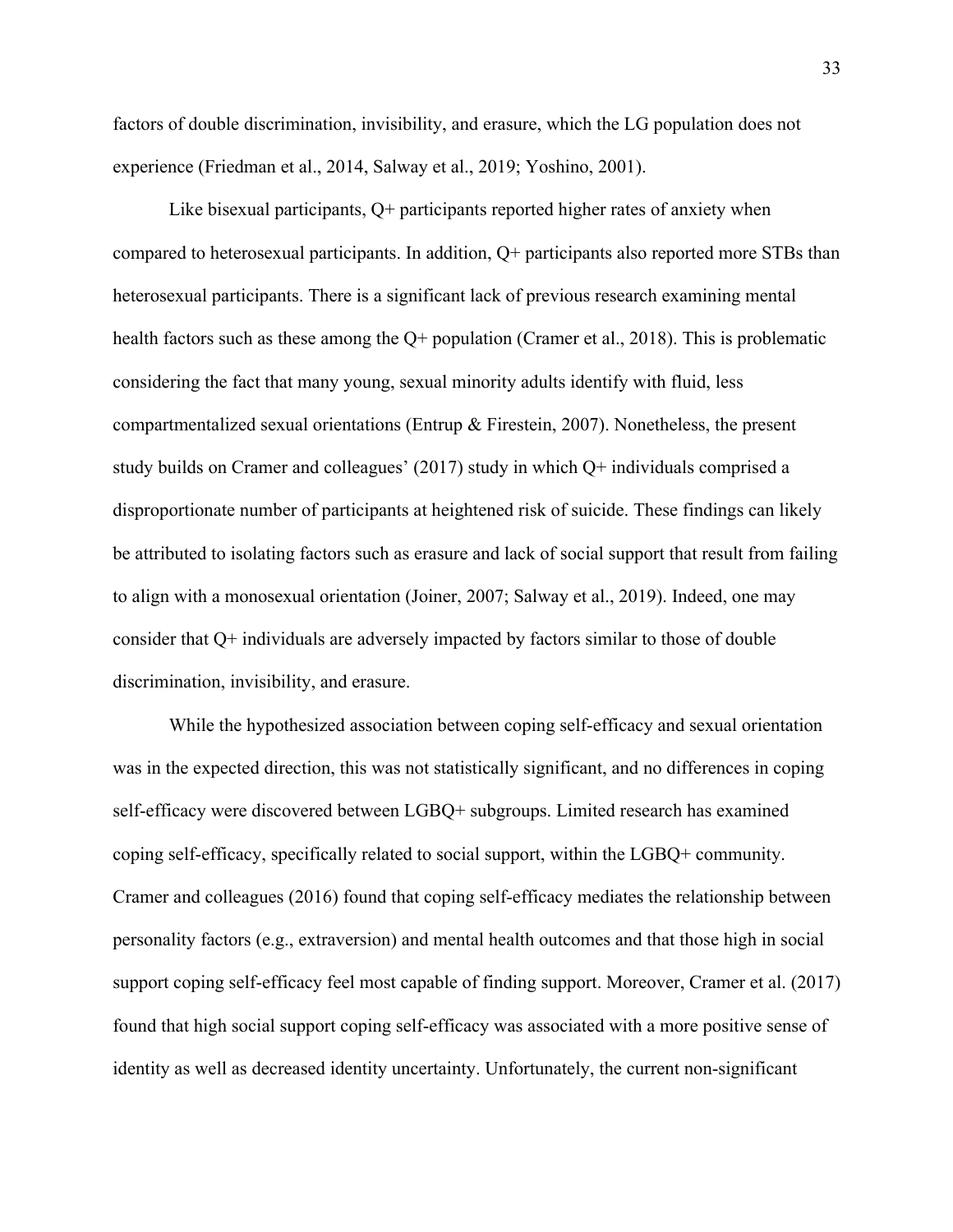findings do not fully support these studies nor the previous literature that has highlighted the loss of social support as a common theme among sexual minority populations due to factors such as identity concealment and rejection (e.g., Katz-Wise et al., 2016; Landolt et al., 2004; Remafedi, 1987; Rosario & Schrimshaw, 2013; Rotheram-Borus et al., 1991). However, the potential sense of community entailed in NCSF membership could have been a key reason for the nonsignificant findings, since it may have negated the effects of these aforementioned factors.

When compared to heterosexual participants,  $Q<sup>+</sup>$  individuals scored lower in thoughtstopping coping self-efficacy. This builds on the previous findings of Cramer et al. (2017) that show how individuals who sexually identify as experimenting/fluid are more likely to exhibit feelings of uncertainty (e.g., related to their identity). This uncertainty may result in identityrelated ruminations in these individuals, which are likely difficult to control.

Current results show a negative relationship between thought-stopping coping selfefficacy and STBs. Unsurprisingly, one's belief in their ability to halt negative thoughts (e.g., related to death/self-harm) is associated with a decrease in suicidality. Thought-stopping is a key technique used in cognitive restructuring, which is a core component of many treatments that previous literature has highlighted as effective in managing self-harm and suicidality (e.g., Cognitive Behavioral Therapy [CBT]; Bakker, 2009; Jurgela, 1993; Rudd et al., 2015; Tarrier et al., 2008; Wanstall & Oei, 1989). Indeed, these current findings parallel this research.

All three domains of coping self-efficacy were found to be negatively associated with depression. Specifically, increased belief in one's ability to problem-solve, stop negative thoughts, and garner social support was associated with decreased depression levels. This is consistent with literature that shows how these coping strategies are associated with outcomes such as heightened emotion regulation/management (Cramer et al., 2016), decreased depressive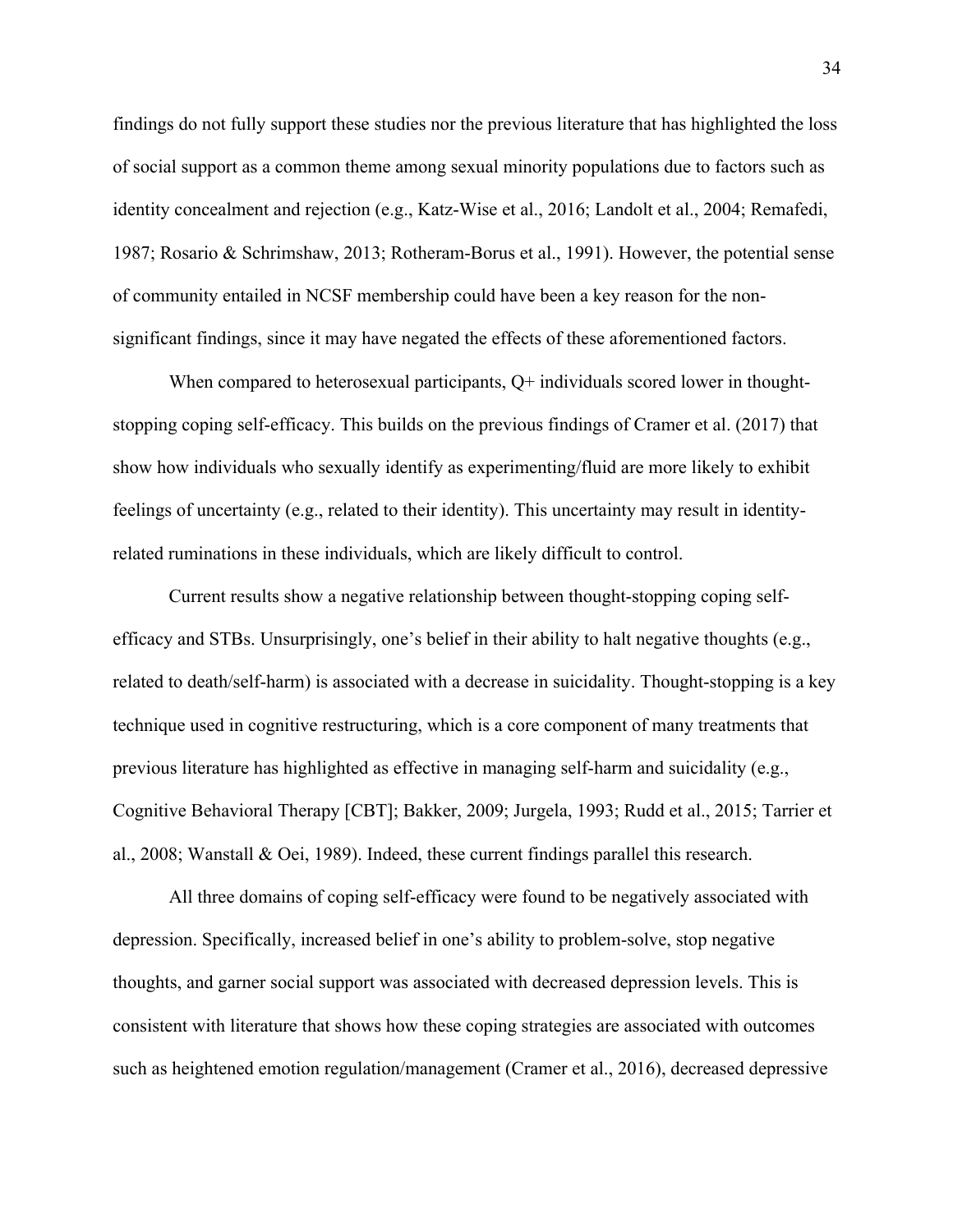symptoms, and increased positive affect (e.g., Billings et al., 2000; Crepaz et al., 2008; Peden et al., 2001; Peden et al., 2005; Tebbe & Moradi, 2016). Furthermore, thought-stopping coping self-efficacy also had a negative effect on feelings of general distress. This is consistent with previous research findings that evidence this same relationship as well as the assuaging effects of thought-stopping on posttraumatic stress (Ellis, 1998. as cited in Bakker, 2009; Marks et al., 1998). Additionally, problem-solving coping self-efficacy was found to have a negative relationship with anxiety. This builds on the literature that demonstrates the negative relationship between problem-solving skills and anxiety symptoms (Kant et al., 1997; Ranjbar et al., 2013) as well as the mitigating effects of problem-solving therapy/training on anxiety (Eizadifard, 2010; Provencher et al., 2004; Zhang et al., 2018). It also parallels results from Davey's (1994) study that highlighted a negative relationship between problem-solving *confidence* and anxiety. Indeed, these findings all extend previous research by highlighting the effects of one's *beliefs* in their coping abilities as opposed to the effects of the abilities themselves.

As previously stated, participants who identified as sexual minorities were found to exhibit more prevalent mental health symptoms (i.e., depression, anxiety, stress, STBs) than heterosexual participants. Despite these results, the effect of sexual orientation on mental health was eventually rendered insignificant. This can potentially be attributed to the smaller subsample sizes created as a result of dividing the sexual minority participants into subcategories, in combination with the presence of several additional predictors/covariates that likely took away from the variance in the model accounted for by sexual orientation. Although it has also been stated that coping is of increased importance to the LGBQ+ community due to the additional, minority-specific stressors faced by its members (Meyer, 1995, 2003, 2013), the lack of any significant interactions fails to support the proposed moderating effects of coping self-efficacy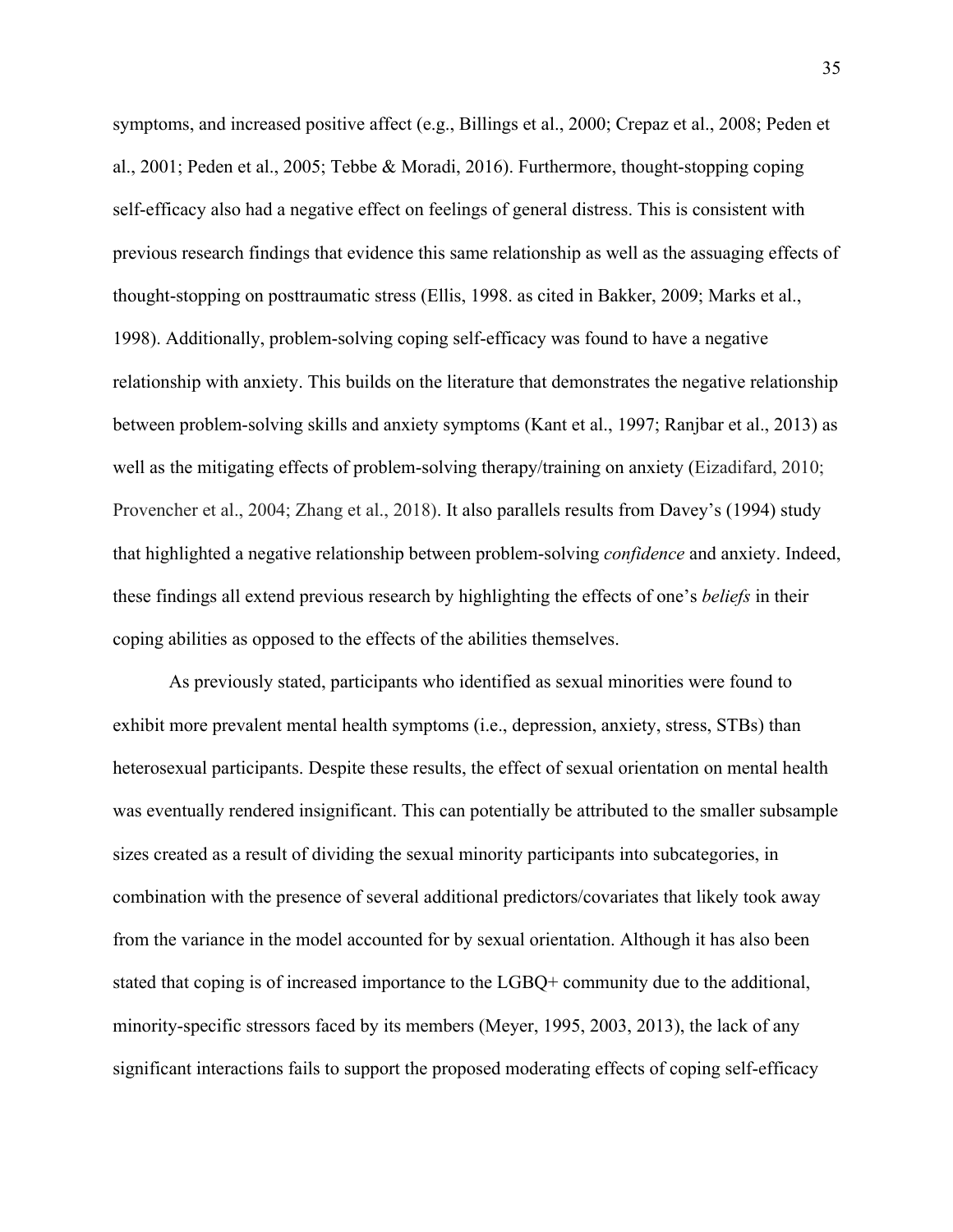on the hypothesized association between sexual orientation and mental health outcomes. Although it is possible that this moderation might not exist, no previous literature that has explored these specific relationships. Indeed, the lack of moderation could also possibly be attributed to the demographics of the current sample due to the fact that members of the NCSF are largely educated, higher-income individuals. Indeed, mental health symptoms/disorders have been found to be more prevalent among lower-income and less educated populations (Araya et al., 2003; Sareen et al., 2011). Taking this into account, coping self-efficacy may not have been of as much importance to the current sample's mental health as originally hypothesized due to the presence of other protective factors (i.e., high income/education).

## **Additional Findings**

The present study also found a relationship between education level and STBs. Specifically, those with more education were found to exhibit lower rates of STBs than those with a bachelor's degree as well as those with a high school degree or equivalent. This is contrary to the study conducted by Pompili and colleagues (2013), which found that individuals with higher educational achievement were more prone to suicide risk. The findings of the current study can possibly be attributed to a heightened level of suicide awareness among more educated participants, of which the NCSF sample contains many.

STBs were also found to be associated with relationship status. Specifically, having one partner was associated with the lowest rate of STBs as opposed to being single or having multiple partners. Indeed, the present results parallel the findings of research that shows how non-married individuals are at greater risk of suicide (Kyung-Sook et al., 2018) and that those in more committed relationships demonstrate better overall mental health (Braithwaite & Holt-Lunstad, 2017; Braithwaite et al., 2010). This finding is particularly salient when it comes to the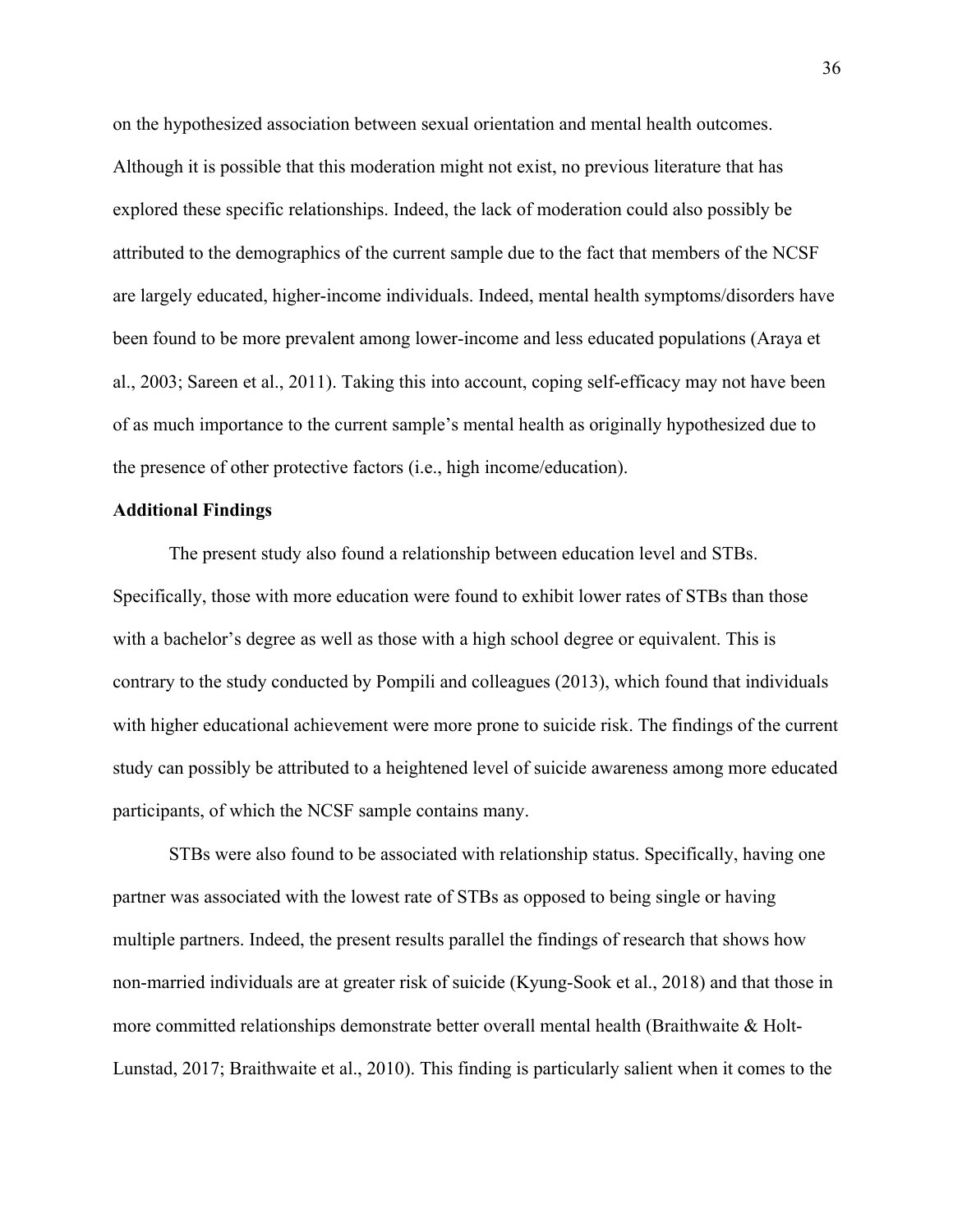NCSF sample. Specifically, the NCSF consists of a significant number of individuals who practice sexual activities such as bondage, domination, and sadism/masochism (i.e., BDSM). Although the practice of BDSM is relatively widespread, there is a significant amount of stigma surrounding it (Bezreh et al., 2006). Previous research has found evidence of isolation in individuals who did not disclose their BDSM interests to their spouses (Bezreh et al., 2006). Indeed, having one trustworthy partner with whom to disclose interest and engage in BDSM likely mitigates these feelings of isolation. In turn, this lack of isolation may promote a sense of security and serve as a barrier to the effects of discrimination.

Present results also demonstrate the influence of gender on both feelings of general distress as well as anxiety levels. Male participants reported lower average feelings of general distress and anxiety specifically when compared to female participants. Male participants also reported lower feelings of general distress when compared to TGNC participants. Previous research has examined the relationship between gender and stress/anxiety, and findings have indicated a heightened presence of stress, anxiety symptoms, and anxiety disorders among females (Armstrong & Khawaja, 2002; Bruce et al., 2005; Kessler et al., 1994; Lewinsohn et al., 1998). Current results are consistent with these findings. Research has also shown that TGNC individuals exhibit heightened stress symptoms due to gender minority-specific factors such as identity concealment (Rood et al., 2017) and expectations of rejection (Rood et al., 2016) (Valentine & Shipherd, 2018). Thus, the fact that the male group (but not the female group) demonstrated a significantly lower rate of general distress than the TGNC group partially supports these extant findings.

## **Importance of Findings**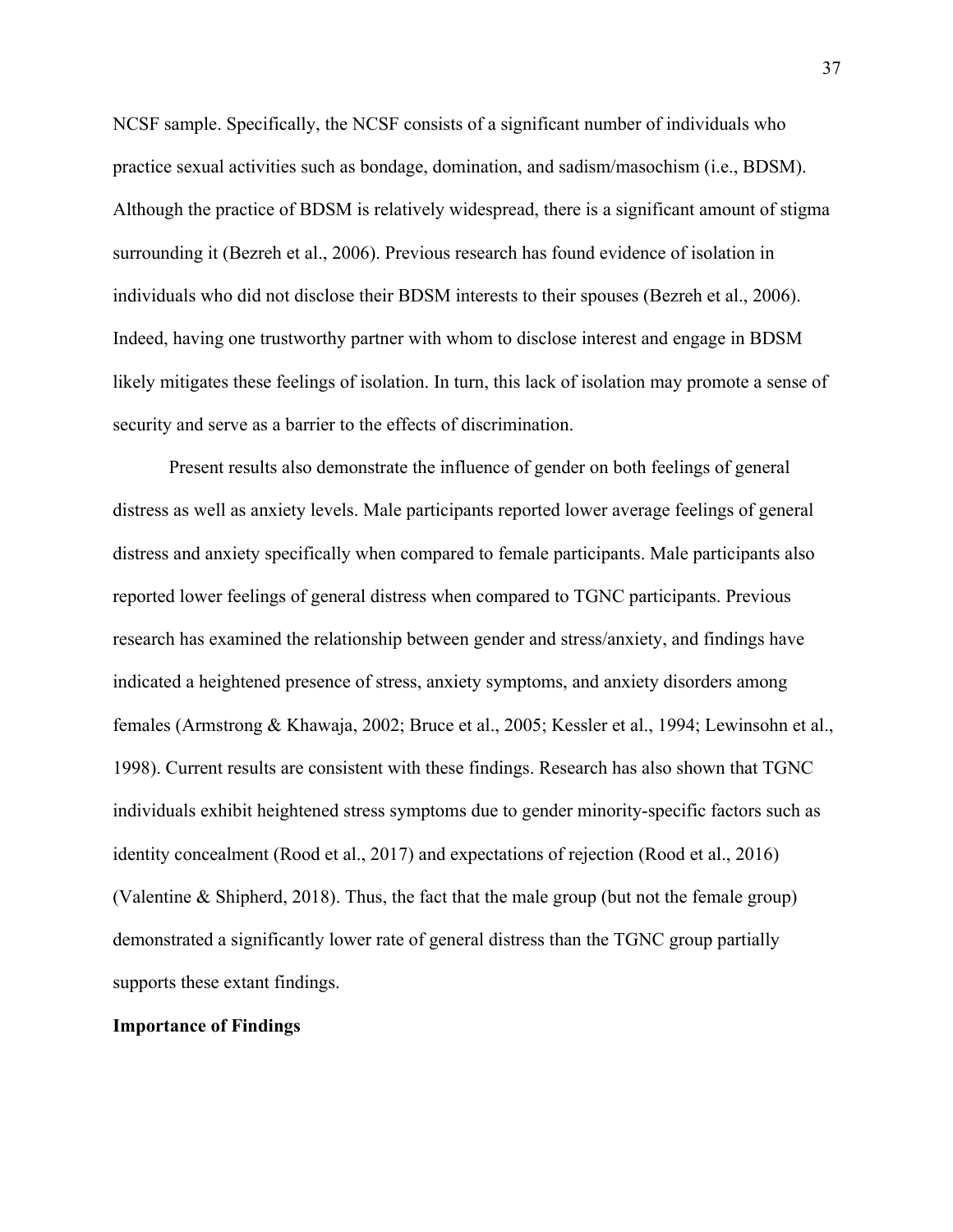The results of the current study are of both general and clinical importance. First, the present findings further support the extant bodies of literature that highlight the disproportionate rates of negative mental health outcomes that exist among sexual minorities (e.g., Bowleg et al., 2004; Herek & Garnets, 2007; Medley et al., 2016; Meyer, 1995, 2003; Testa et al., 2015) when compared to the heterosexual population. Indeed, an increased sense of awareness and insight among clinical, research, and LGBQ+ communities regarding the existence and effects of distal (e.g., discrimination) and proximal (e.g., internalized homophobia) factors entailed in minority stress theory (Meyer, 1995, 2003, 2013) may contribute to an eventual reduction in mental health symptoms over time. Thus, it is the duty of clinicians and healthcare systems to provide this psychoeducation to clients, particularly those who identify with or have ties to the LGBQ+ community.

Furthermore, the current study partially supports the existence and influence of factors such as double discrimination, invisibility and erasure. It does so by highlighting significant disparities in anxiety and general distress between bisexual/Q+ participants and heterosexual participants, whereas no notable disparities in these variables were found between LG and heterosexual participants. Thus, it is imperative for clinicians to be cognizant of the negative mental health symptoms that are often perpetuated by these factors while treating patients who do not identify with monosexual orientations.

The significance of the NCSF sample is also important to note, given that it is a binding feature of the present study. Although the use of this population entails a lack of generalizability for many reasons already noted (e.g., high income, high education), it can also be seen as a strength being that it represents the intersectionality of sexual minority identification and BDSM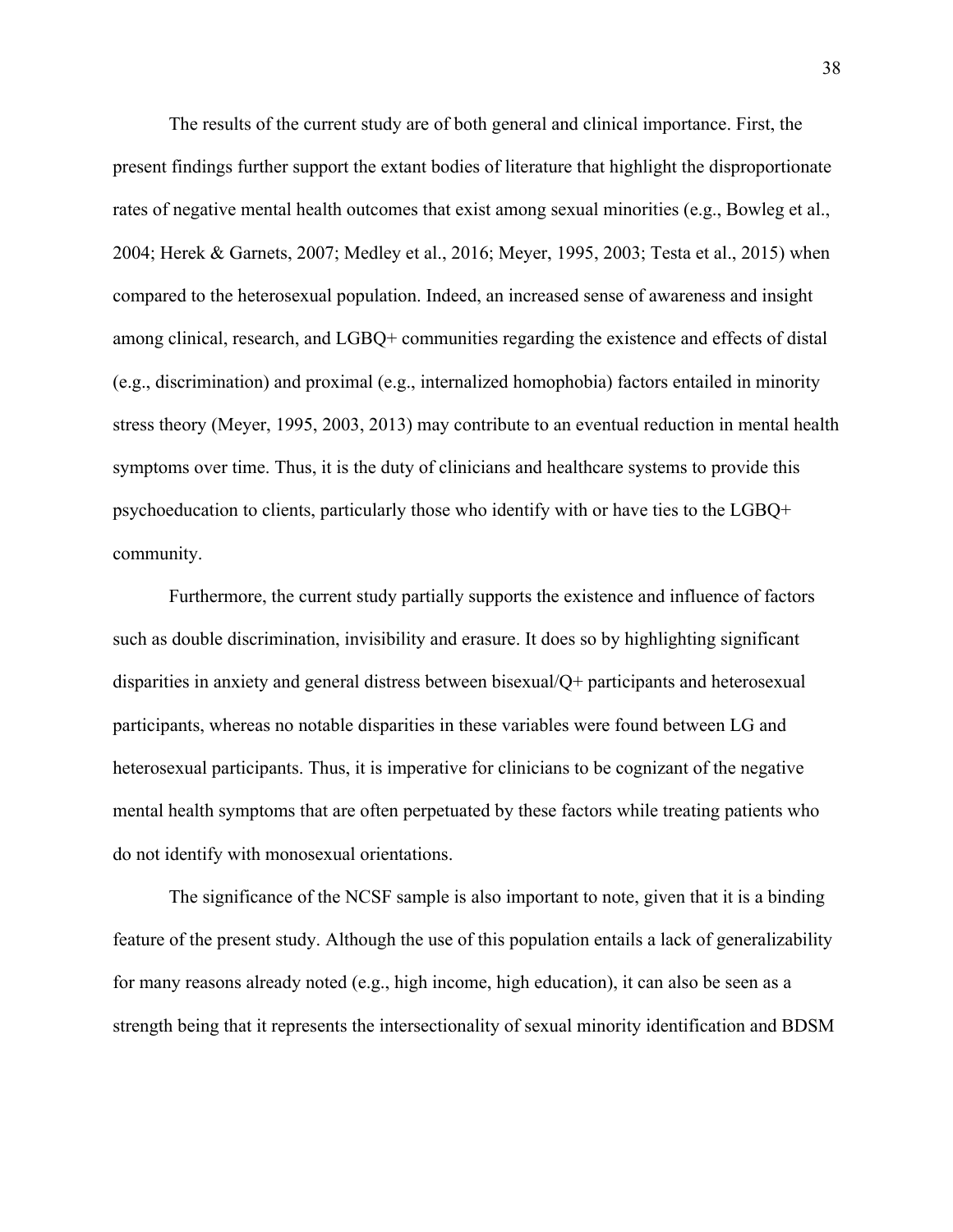practices. This effectively classifies sexual minority members of the NCSF as a doublestigmatized group, which will be important to consider in future research.

The present findings related to coping self-efficacy also have therapeutic implications. Specifically, the belief in one's ability to stop negative thoughts was shown to have a negative influence on multiple mental health symptoms including STBs, depression, and general distress. Because thought-stopping and restructuring are instrumental techniques commonly taught within the context of effective cognitive therapies (Bakker, 2009), said therapies should be among the first considered when clinicians are deciding on which treatment to implement for clients facing any of these symptoms. When treating LGBQ+ clients, mental health professionals may find it beneficial to teach thought-stopping techniques specifically in relation to minority stressors (e.g., to mitigate thoughts related to a negative sense of identity), as coping plays an instrumental role in determining mental health outcomes as purported by minority stress theory (Meyer, 1995, 2003, 2013). The fact that problem-solving coping self-efficacy was found to have an inverse relationship with anxiety also supports the use of therapies that incorporate the building of problem-solving skills when it comes to the treatment of anxiety disorders. These problemsolving skills could be specifically tailored to minority-specific stressors when treating LGBQ+ clients (e.g., role-playing experiences of stigma).

Current findings related to Q+ participants are also of utmost importance given the dearth of research centered around this unique population. Participants who identified as Q+ comprised a large amount of the current study's sexual minorities, which is consistent with research stating that many young adults have sexualities that can best be described as fluid and ambisexual (Entrup & Firestein, 2007). Based on the results of this study and findings from Cramer et al. (2017), the heightened presence of mental health symptoms among the Q+ population is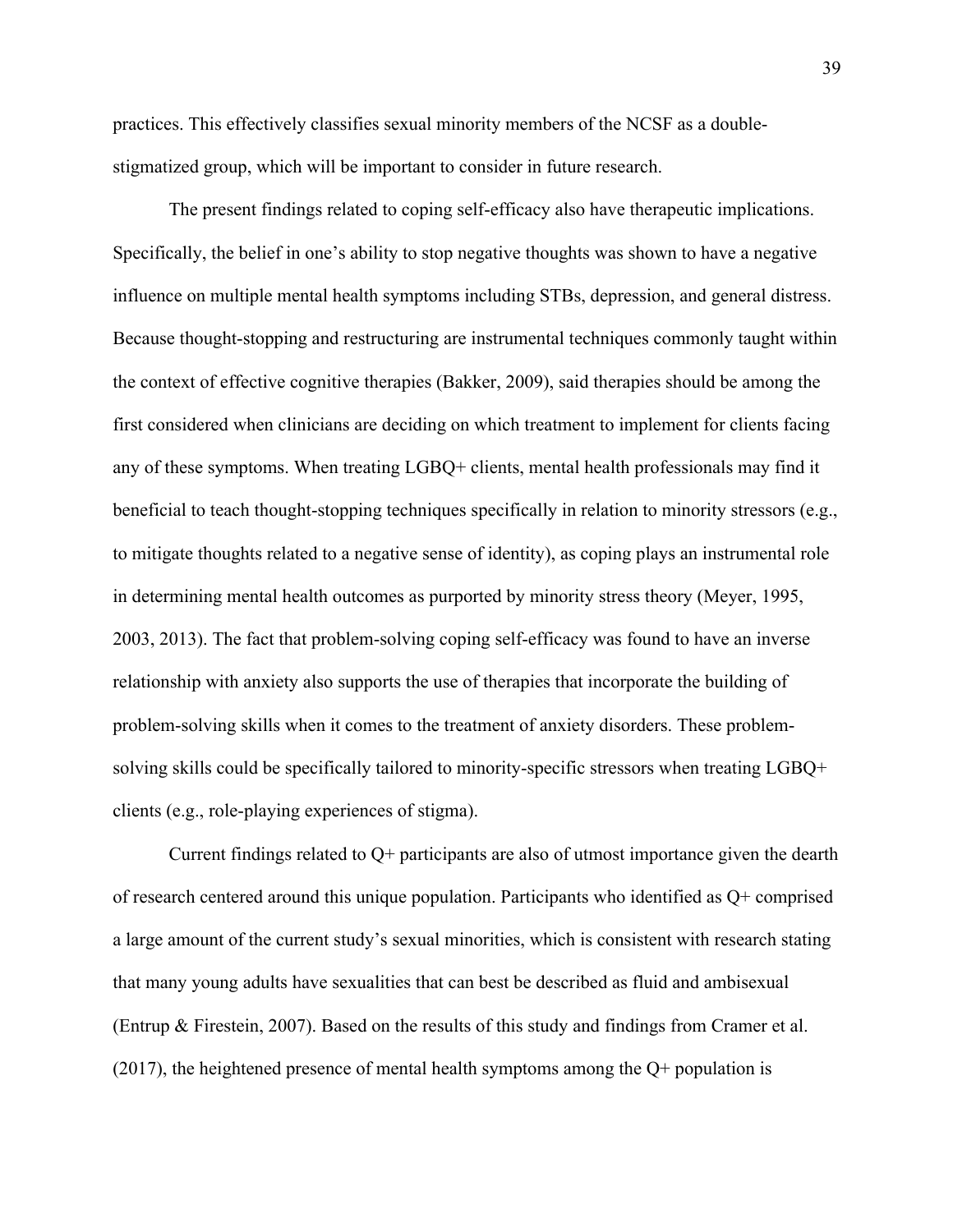important for mental health professionals to consider. Although future research must still be conducted around this population, it is important for mental health professionals to keep in mind the potential isolating effects of sexually identifying outside the confines of monosexuality and the more traditionally studied LGB community. Considering the minority stress model, the characteristics entailed in Q+ individuals' minority identities are of pertinent interest given that there is a high likelihood for the presence of factors such as identity uncertainty (Cramer et al., 2017) and other variables that may contribute to more negative mental health outcomes.

## **Limitations**

One of the most notable limitations of the current study is the population from which the sample was obtained. Specifically, the NCSF is vocal in its dedication to protecting the sexual freedom and privacy rights of consenting adults, and the sexual identities of registered members are extremely diverse. Taking this into account, it is possible that individuals who opt to join such a progressive organization may have a greater sense of community belongingness and higher levels of self-confidence, regardless of sexual orientation. These potential factors could have had an influence on the extent of the current findings. Thus, future studies should aim to recruit samples that are more generalizable to more mainstream heterosexual and LGBQ+ populations. The aforementioned lack of lesbians within the current sample could have also affected results, especially those related to alcohol use. In addition to alcohol use, the current study survey only assessed marijuana use via a yes/no question. A more extensive marijuana use measure was initially included in the survey, but legal/ethical concerns expressed by the NCSF prevented the current study from including those results. Indeed, additional substance use measures should be used in future research. Moreover, whereas the CSE does provide valuable information regarding coping beliefs, measures of actual coping *behaviors* (e.g., positive vs.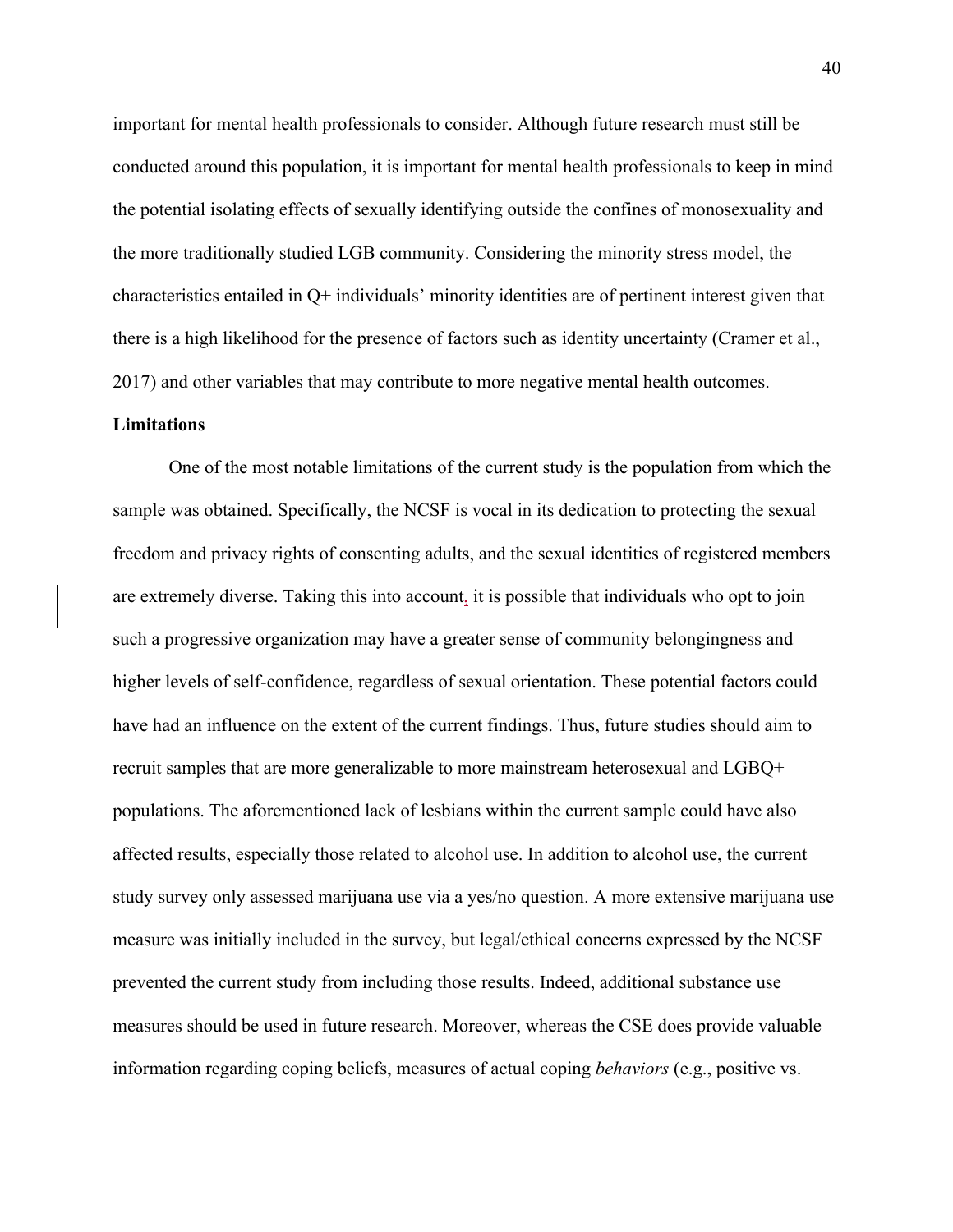negative) were not implemented and should be in future studies. Although the current study participants were all confirmed to be at or above the age of 18, specific participant ages were not reported on. Gathering this data would have given current study results a chance to highlight potential differences in coping and mental health outcomes between age groups.

## **Future Research**

The findings and limitations of the current study imply the need for more extensive future research. Specifically, coping self-efficacy and mental health should continue to be studied, but within the context of larger and more generalizable populations (i.e., Heterosexual/LGBQ+ populations in which the practice of BDSM is not as common, such as college campuses, LGBT+ life centers, etc.). Gender differences in relation to mental health within the LGBQ+ community should also be studied in greater detail. Moreover, future studies should include more varied substance use measures and/or a measure assessing more general illicit substance use (e.g., Drug Abuse Screening Test [DAST]; Skinner, 1982). It would also be beneficial for future studies to examine the longitudinal effects of different coping strategies on LGBQ+ mental health. For instance, this may be done via randomized clinical trials [RCT] in which coping strategies such as thought-stopping are taught as part of cognitively-based interventions administered to LGBQ+ participants. Given the variation in identity factors (e.g., certainty/uncertainty, monosexuality) between sexual minority subgroups, future studies may also deem it unnecessary to compare sexual minority participants as a whole to heterosexual participants (i.e., LGBQ+ vs. Heterosexual would be a pointless comparison to make). Given their unique differences, each sexual minority subgroup should be analyzed individually in comparison to heterosexual participants.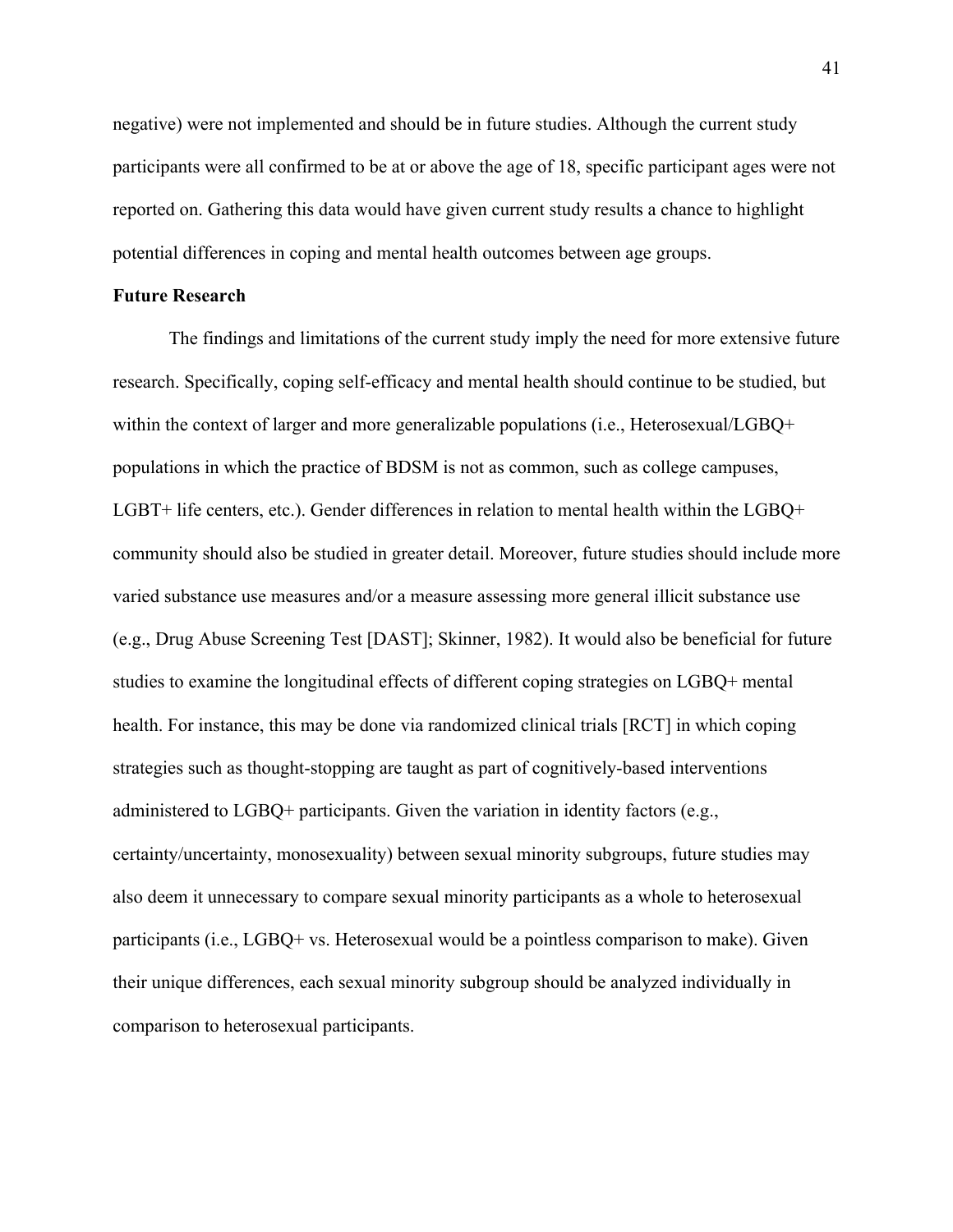Perhaps most importantly, future research should focus on within-group differences specifically among those who identify as Q+. The amount of sexual identities encapsulated by " $Q+$ " is quite extensive, and many of these identities appear to be significantly different from one-another (e.g., queer vs. questioning). Cramer and colleagues (2018) found that participants who identified as queer reported high levels of identity affirmation and low identity concealment motivation, whereas participants who were classified as experimenting were less certain of and felt negatively about their identities. Considering these findings, someone who identifies as queer may exhibit more pride, confidence, and/or involvement with the LGBQ+ community when compared to someone who is more uncertain about their identity. Thus, future studies may attempt to devise a methodology or system according to which Q+ subgroups are categorized (e.g., based on degree of identity certainty/pride [high vs. low]). These studies should also analyze the differences that will likely emerge between these Q+ subgroups when it comes to factors including but not limited to coping self-efficacy, coping behaviors, and mental health outcomes.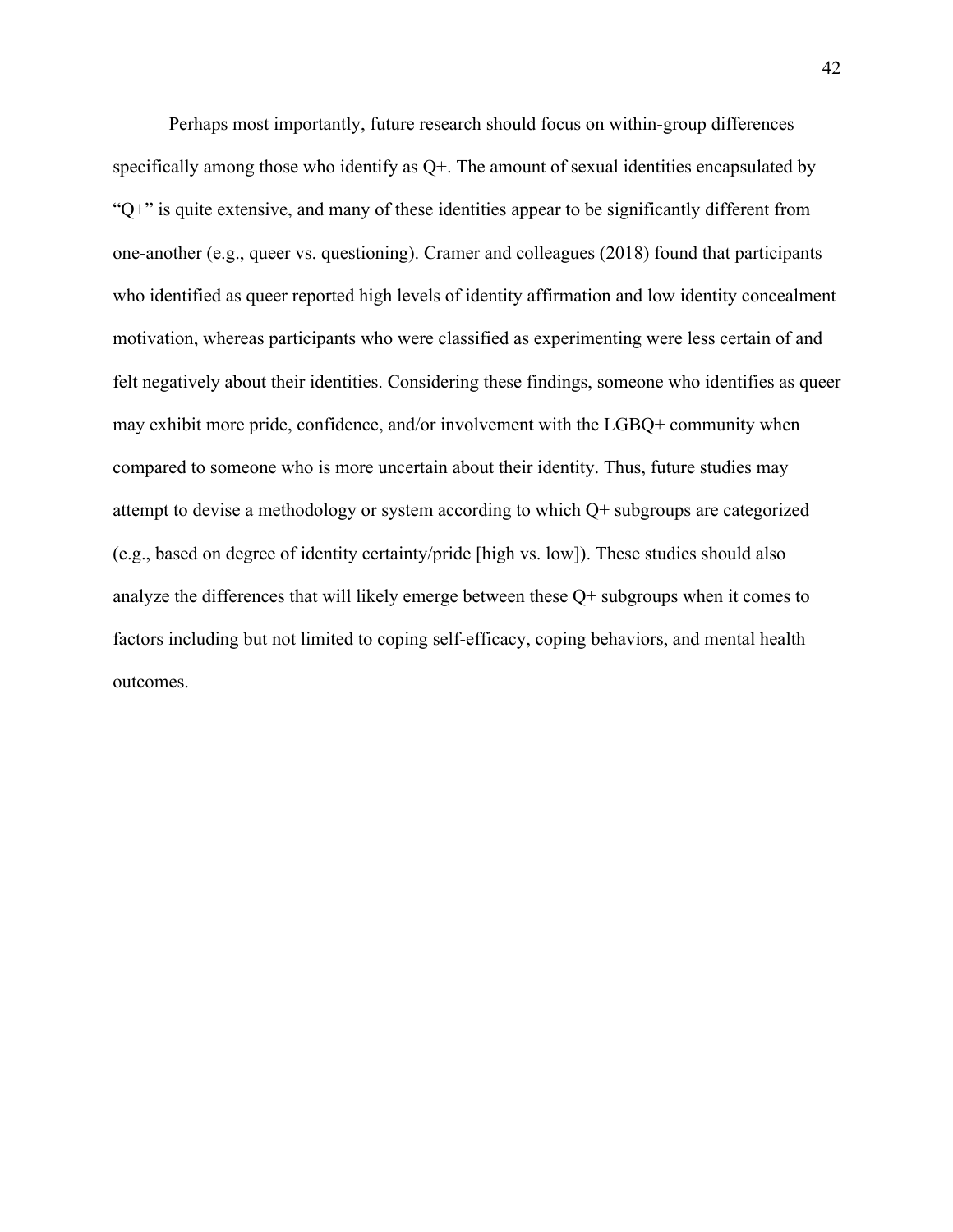#### **REFERENCES**

- American Psychiatric Association. (2013). *Diagnostic and statistical manual of mental*  disorders (5<sup>th</sup> ed.). Arlington, VA: Author.
- American Psychological Association. (n.d.a). Lesbian, gay, bisexual, transgender. Retrieved October, 2018, from http://www.apa.org/topics/lgbt/index.aspx
- Antony, M. M., Bieling, P. J., Cox, B. J., Enns, M. W., & Swinson, R. P. (1998). Psychometric properties of the 42-item and 21-item versions of the Depression Anxiety Stress Scales in clinical groups and a community sample. *Psychological Assessment*, *10*(2), 176.
- Araya, R., Lewis, G., Rojas, G., & Fritsch, R. (2003). Education and income: which is more important for mental health?. *Journal of Epidemiology & Community Health*, *57*(7), 501- 505.
- Armstrong, K. A., & Khawaja, N. G. (2002). Gender differences in anxiety: An investigation of the symptoms, cognitions, and sensitivity towards anxiety in a nonclinical population. *Behavioural and Cognitive Psychotherapy*, *30*(2), 227-231.
- Assari, S., & Lankarani, M. M. (2016). Education and alcohol consumption among older Americans; black–white differences. *Frontiers in Public Health*, *4*, 67.
- Badgett, M. V. (2009). Best Practices for Asking Questions about Sexual Orientation on Surveys. *UCLA: The Williams Institute.* Retrieved from https://escholarship.org/uc/item/706057d5
- Bailey, J. M. (1999). Homosexuality and mental illness. *Archives of General Psychiatry*, *56*(10), 883-884.
- Bakker, G. M. (2009). In defence of thought stopping. *Clinical Psychologist*, *13*(2), 59-68. Bandura, A. (1997). *Self-efficacy: The exercise of control*. Macmillan.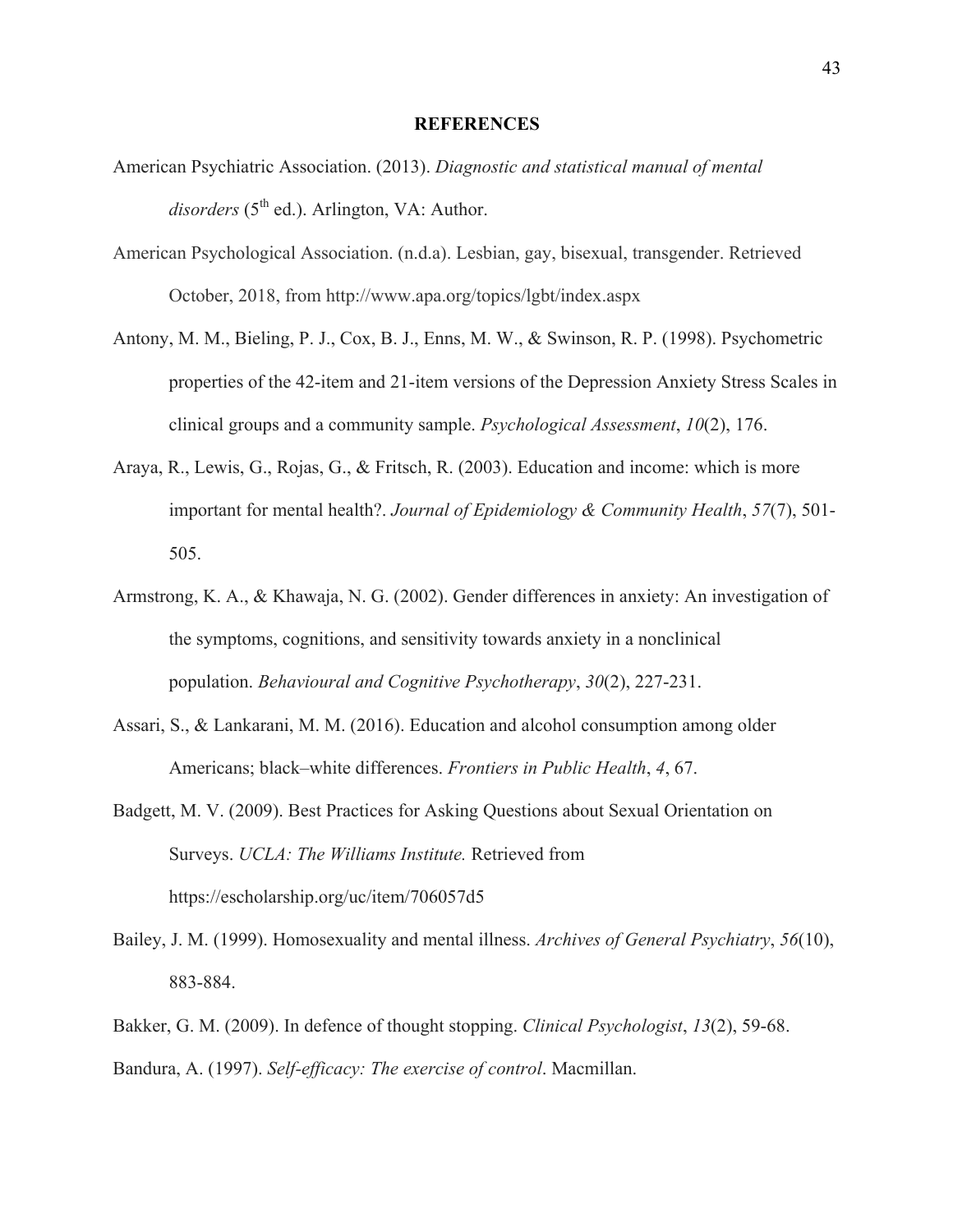- Bandura, A., Cioffi, D., Taylor, C. B., & Brouillard, M. E. (1988). Perceived self-efficacy in coping with cognitive stressors and opioid activation. *Journal of Personality and Social Psychology*, *55*(3), 479.
- Beck, A. T., Epstein, N., Brown, G., & Steer, R. A. (1988). An inventory for measuring clinical anxiety: psychometric properties. *Journal of Consulting and Clinical psychology*, *56*(6), 893.
- Beck, A. T., Ward, C. H., Mendelson, M., Mock, J., & Erbaugh, J. (1961). An inventory for measuring depression. *Archives of General Psychiatry*, *4*(6), 561-571.
- Beck, A. T., Weissman, A., Lester, D., & Trexler, L. (1974). The measurement of pessimism: the hopelessness scale. *Journal of Consulting and Clinical Psychology*, *42*(6), 861.
- Benight, C. C., Antoni, M. H., Kilbourn, K., Ironson, G., Kumar, M. A., Fletcher, M. A., Redwine, L., Baum, A., & Schneiderman, N. (1997). Coping self-efficacy buffers psychological and physiological disturbances in HIV-infected men following a natural disaster. *Health Psychology*, *16*(3), 248.
- Benight, C. C., & Bandura, A. (2004). Social cognitive theory of posttraumatic recovery: The role of perceived self-efficacy. *Behaviour Research and Therapy*, *42*(10), 1129-1148.
- Benight, C. C., Freyaldenhoven, R. W., Hughes, J., Ruiz, J. M., Zoschke, T. A., & Lovallo, W. R. (2000). Coping Self-Efficacy and Psychological Distress Following the Oklahoma City Bombing 1. *Journal of Applied Social Psychology*, *30*(7), 1331-1344.
- Benight, C. C., & Harper, M. L. (2002). Coping self-efficacy perceptions as a mediator between acute stress response and long-term distress following natural disasters. *Journal of Traumatic Stress: Official Publication of The International Society for Traumatic Stress Studies*, *15*(3), 177-186.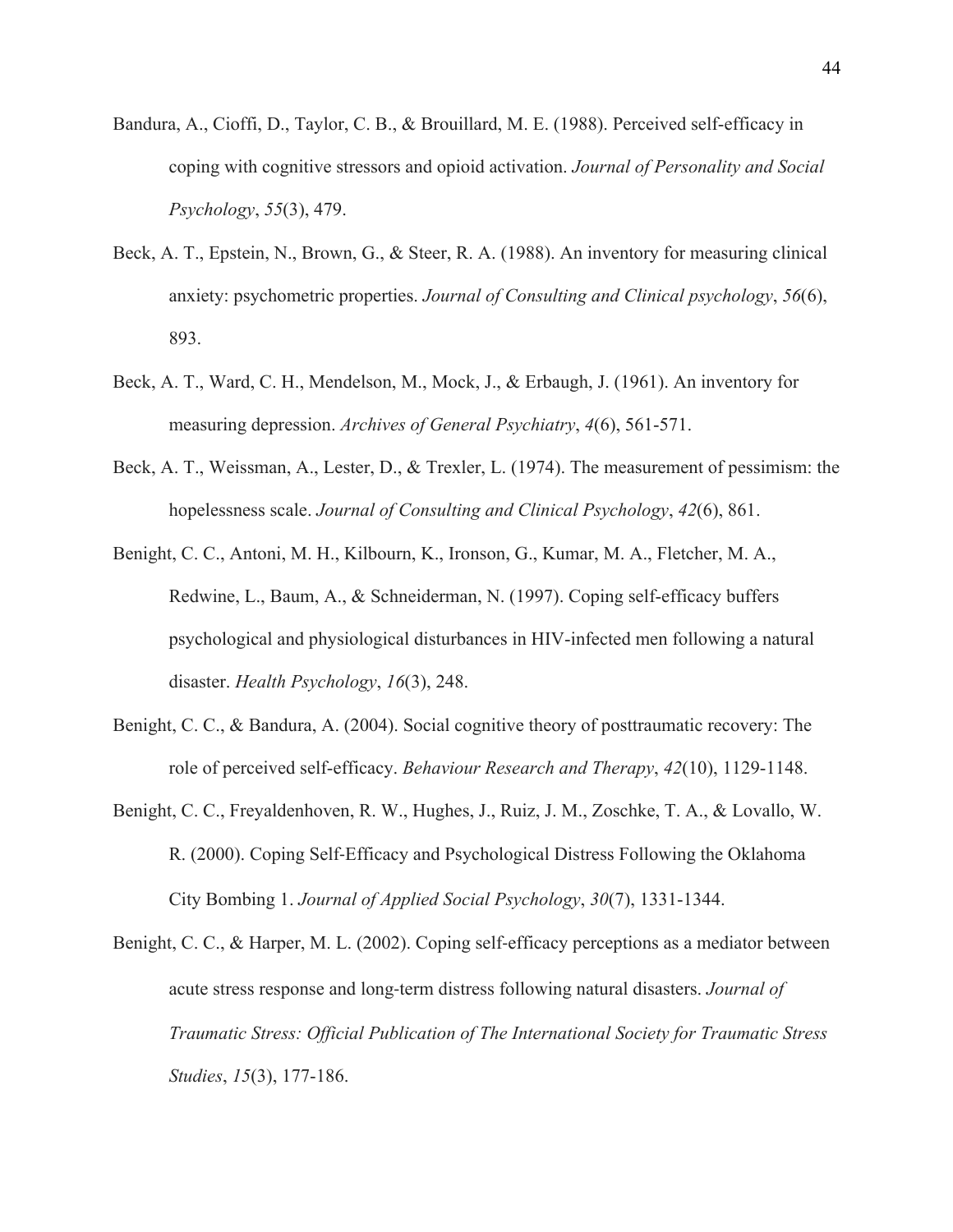- Benight, C. C., Ironson, G., Klebe, K., Carver, C. S., Wynings, C., Burnett, K., Greenwood, D., Baum, A., & Schneiderman, N. (1999). Conservation of resources and coping selfefficacy predicting distress following a natural disaster: A causal model analysis where the environment meets the mind. *Anxiety, Stress and Coping*, *12*(2), 107-126.
- Bezreh, T., Weinberg, T. S., & Edgar, T. (2012). BDSM disclosure and stigma management: Identifying opportunities for sex education. *American Journal of Sexuality Education*, *7*(1), 37-61.
- Billings, D. W., Folkman, S., Acree, M., & Moskowitz, J. T. (2000). Coping and physical health during caregiving: The roles of positive and negative affect. *Journal of Personality and Social Psychology*, *79*(1), 131.
- Bohn, M. J., Babor, T. F., & Kranzler, H. R. (1995). The Alcohol Use Disorders Identification Test (AUDIT): validation of a screening instrument for use in medical settings. *Journal of Studies on Alcohol*, *56*(4), 423-432.
- Bostwick, W. B., Boyd, C. J., Hughes, T. L., & McCabe, S. E. (2010). Dimensions of sexual orientation and the prevalence of mood and anxiety disorders in the United States. *American Journal of Public Health*, *100*(3), 468-475.
- Bovier, P. A., Chamot, E., & Perneger, T. V. (2004). Perceived stress, internal resources, and social support as determinants of mental health among young adults. *Quality of Life Research*, *13*(1), 161-170.
- Bowleg, L., Craig, M.L., & Burkholder, G. (2004). Rising and surviving: A conceptual model of active coping among black lesbians. *Cultural Diversity and Ethnic Minority Psychology*, *10*(3), 229–240.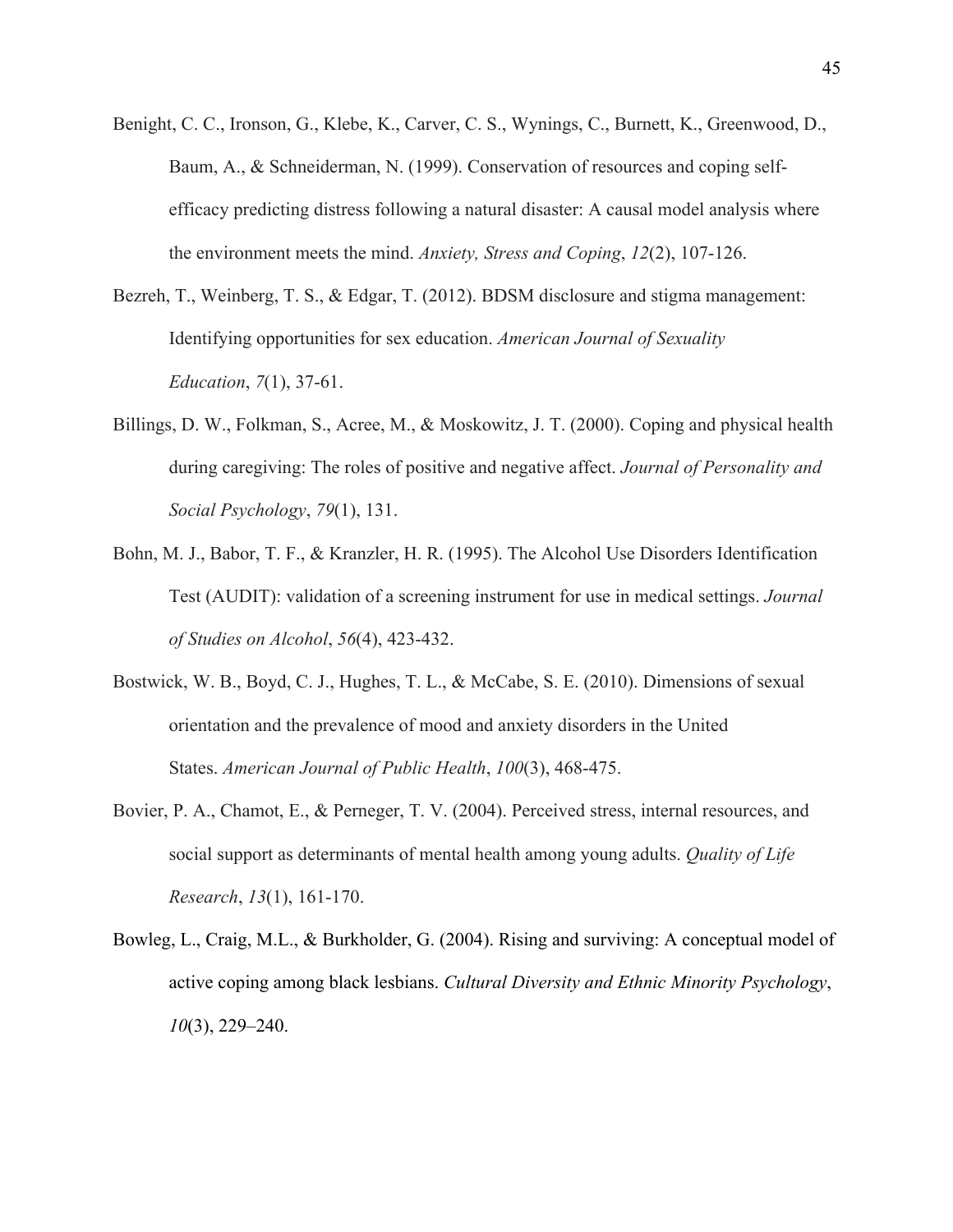- Bracke, P., Pattyn, E., & von dem Knesebeck, O. (2013). Overeducation and depressive symptoms: diminishing mental health returns to education. *Sociology of Health & Illness*, *35*(8), 1242-1259.
- Braithwaite, S. R., Delevi, R., & Fincham, F. D. (2010). Romantic relationships and the physical and mental health of college students. *Personal Relationships*, *17*(1), 1-12.
- Braithwaite, S., & Holt-Lunstad, J. (2017). Romantic relationships and mental health. *Current Opinion in Psychology*, *13*, 120-125.
- Brennan, P. L., Schutte, K. K., & Moos, R. H. (2010). Patterns and predictors of late-life drinking trajectories: a 10-year longitudinal study. *Psychology of Addictive Behaviors*, *24*(2), 254.
- Brown, T. A., O'Leary, T. A., & Barlow, D. H. (1993). Generalized anxiety disorder. In D. H. Barlow (Ed.), *Clinical handbook of psychological disorders: A step-by-step treatment manual* (p. 137–188). The Guilford Press.
- Bruce, S. E., Yonkers, K. A., Otto, M. W., Eisen, J. L., Weisberg, R. B., Pagano, M., Shea, A. T., & Keller, M. B. (2005). Influence of psychiatric comorbidity on recovery and recurrence in generalized anxiety disorder, social phobia, and panic disorder: a 12-year prospective study. *American Journal of Psychiatry*, *162*(6), 1179-1187.
- Burgard, S. A., Cochran, S. D., & Mays, V. M. (2005). Alcohol and tobacco use patterns among heterosexually and homosexually experienced California women. *Drug and Alcohol Dependence*, *77*(1), 61-70.

Carlson, K. (n.d.). NCSF Mission Statement. Retrieved from https://www.ncsfreedom.org/ Chesney, M. A., Neilands, T. B., Chambers, D. B., Taylor, J. M., & Folkman, S. (2006). A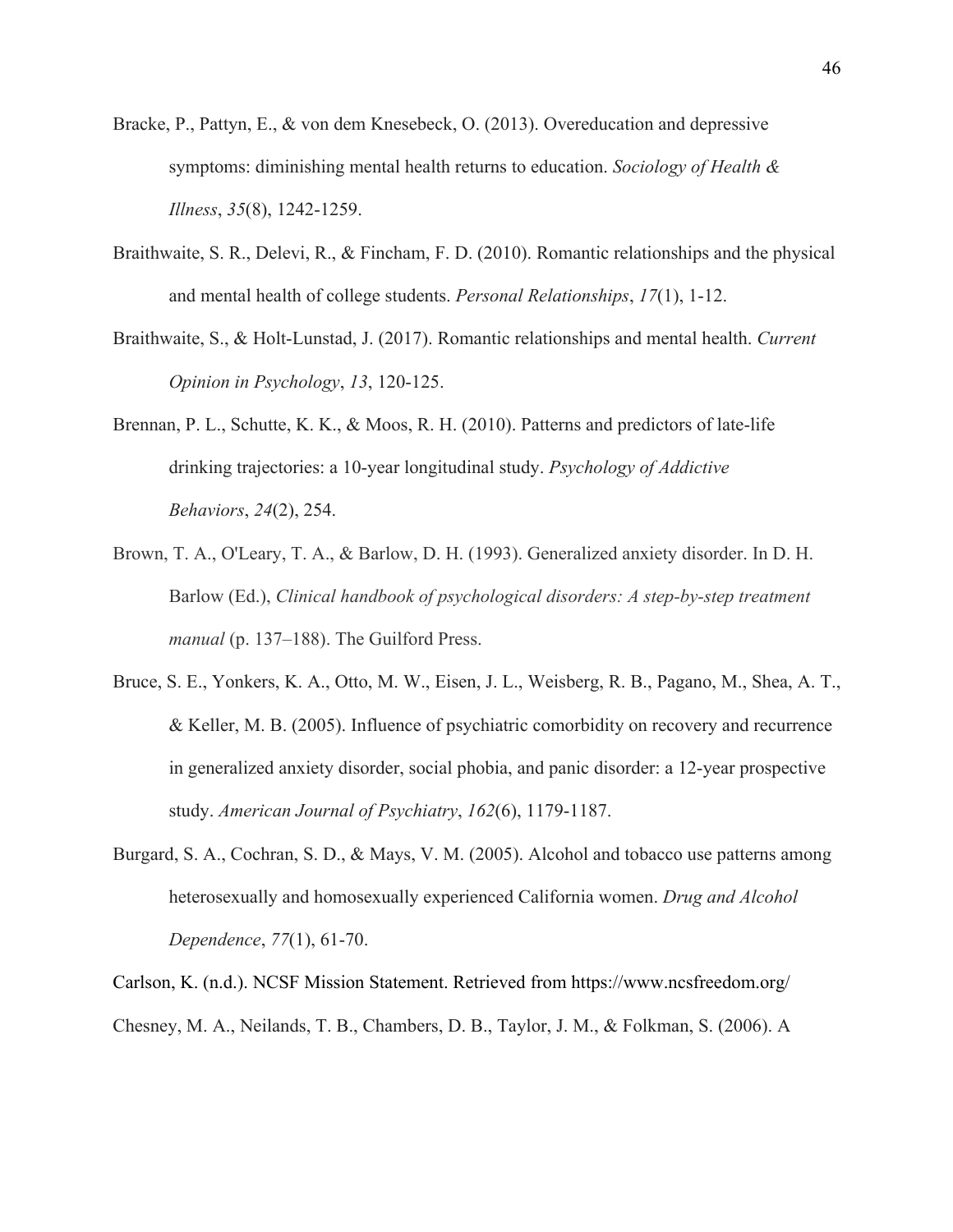validity and reliability study of the coping self-efficacy scale. *British Journal of Health Psychology*, *11*(3), 421-437.

- Cohen, J. M., Blasey, C., Taylor, C. B., Weiss, B. J., & Newman, M. G. (2016). Anxiety and related disorders and concealment in sexual minority young adults. *Behavior Therapy*, *47*(1), 91-101.
- Coker, A. L., Smith, P. H., Thompson, M. P., McKeown, R. E., Bethea, L., & Davis, K. E. (2002). Social support protects against the negative effects of partner violence on mental health. *Journal of Women's Health & Gender-based Medicine*, *11*(5), 465-476.
- Conron, K. J., Mimiaga, M. J., & Landers, S. J. (2010). A Population-Based Study of Sexual Orientation Identity and Gender Differences in Adult Health. *American Journal of Public Health, 100*(10), 1953-1960.
- Cramer, R. J., Burks, A. C., Golom, F. D., Stroud, C. H., & Graham, J. L. (2017). The Lesbian, Gay, and Bisexual Identity Scale: Factor analytic evidence and associations with health and well-being. *Measurement and Evaluation in Counseling and Development*, *50*(1-2), 71-88.
- Cramer, R. J., Golom, F. D., Gemberling, T. M., Trost, K., Lewis, R., & Wright, S. (2018). Examining the Lesbian, Gay, and Bisexual Identity Scale among members of an alternative sexuality special interest group. *Archives of Sexual Behavior, 47*(4), 1251- 1264.
- Cramer, R. J., Johnson, J. C., Crosby, J. W., Henderson, C. E., Guardia, A. C., & Stroud, C. H. (2016). Personality, coping and mental health among lesbian, gay, and bisexual community members. *Personality and Individual Differences, 96*, 272-278.

Cramer, R. J., Mandracchia, J., Gemberling, T. M., Holley, S. R., Wright, S., Moody, K., &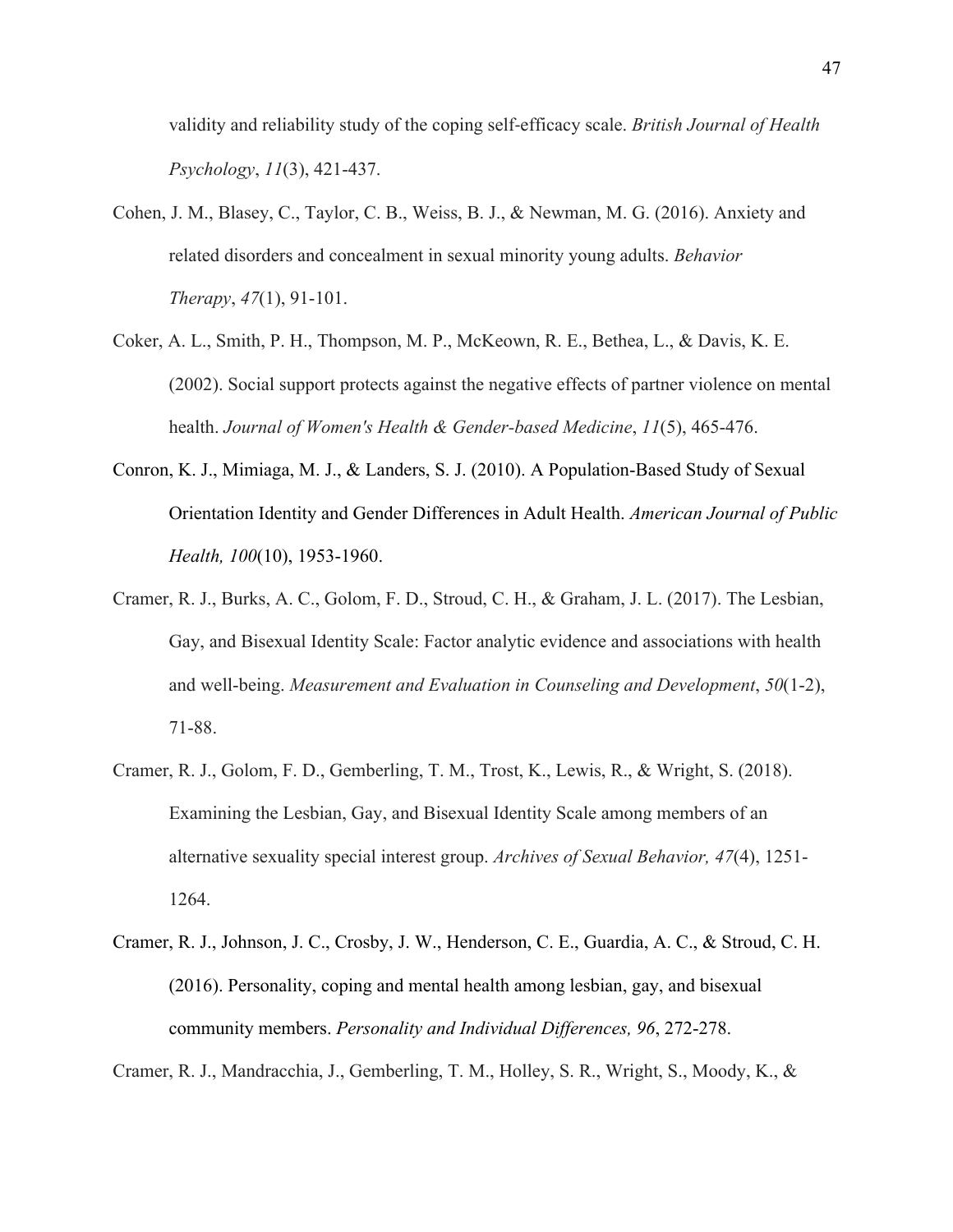Nobles, M. R. (2017). Can need for affect and sexuality differentiate suicide risk in three community samples?. *Journal of Social and Clinical Psychology*, *36*(8), 704-722.

- Cramer, R. J., McNiel, D. E., Holley, S. R., Shumway, M., & Boccellari, A. (2012). Mental health in violent crime victims: Does sexual orientation matter?. *Law and Human Behavior*, *36*(2), 87.
- Cramer, R. J., Wright, S., Long, M. M., Kapusta, N. D., Nobles, M. R., Gemberling, T. M., & Wechsler, H. J. (2018). On hate crime victimization: Rates, types, and links with suicide risk among sexual orientation minority special interest groups. *Journal of Trauma and Dissociation, 19*(4), 476-489.
- Crepaz, N., Passin, W. F., Herbst, J. H., Rama, S. M., Malow, R. M., Purcell, D. W., & Wolitski, R. J. (2008). Meta-analysis of cognitive-behavioral interventions on HIV-positive persons' mental health and immune functioning. *Health Psychology*, *27*(1), 4.
- Davey, G. C. (1994). Worrying, social problem-solving abilities, and social problem-solving confidence. *Behaviour Research and Therapy*, *32*(3), 327-330.
- Daeppen, J. B., Yersin, B., Landry, U., Pécoud, A., & Decrey, H. (2000). Reliability and validity of the Alcohol Use Disorders Identification Test (AUDIT) imbedded within a general health risk screening questionnaire: results of a survey in 332 primary care patients. *Alcoholism: Clinical and Experimental Research*, *24*(5), 659-665.
- Dentato, M. P. (2012). The minority stress perspective. Retrieved November 10, 2017, from http://apa.org/pi/aids/resources/exchange/2012/04/minority-stress.aspx
- Denton, F. N., Rostosky, S. S., & Danner, F. (2014). Stigma-related stressors, coping selfefficacy, and physical health in lesbian, gay, and bisexual individuals. *Journal of Counseling Psychology*, *61*(3), 383.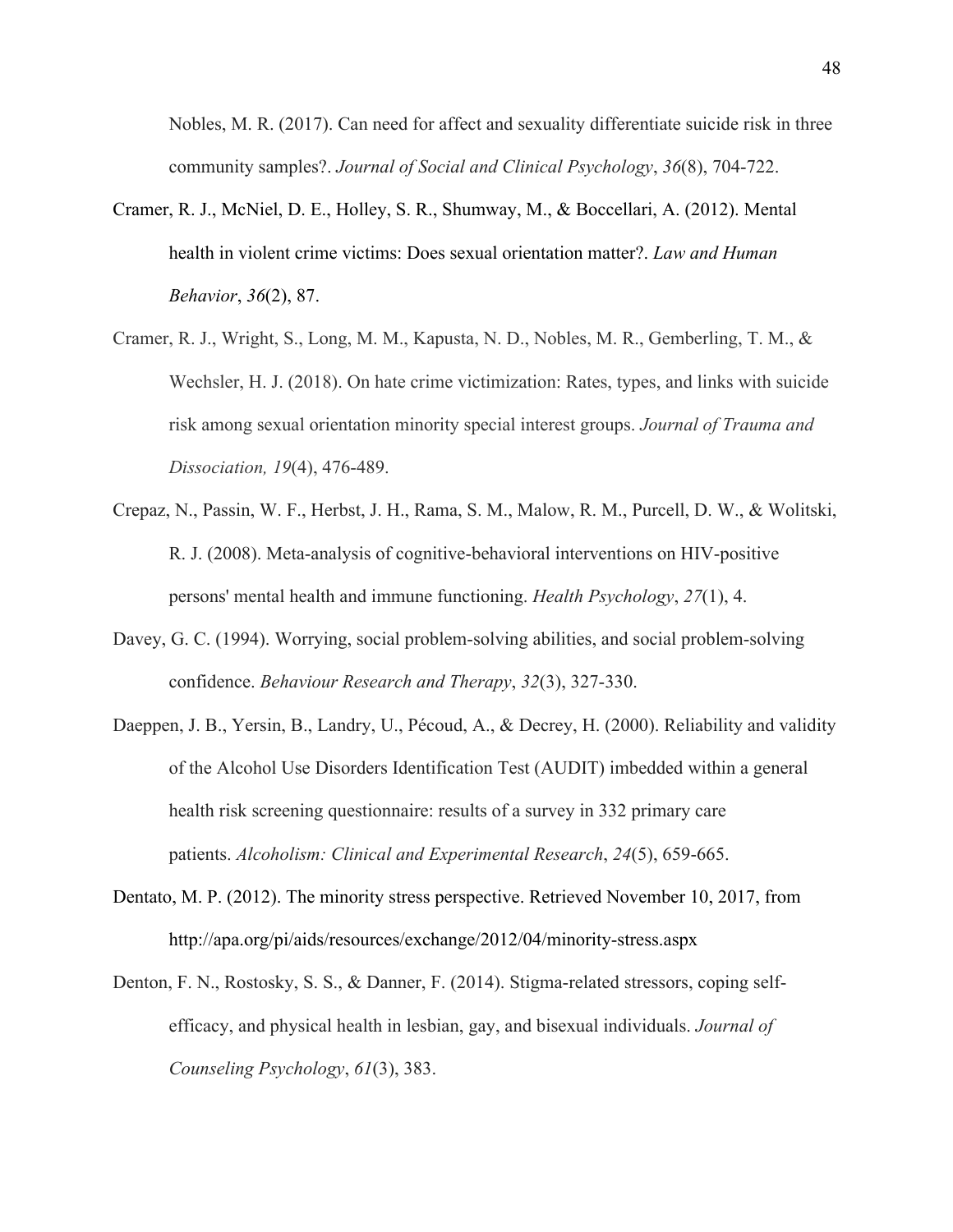- DiClemente, C. C. (1986). Self-efficacy and the addictive behaviors. *Journal of Social and Clinical Psychology*, *4*(3), 302-315.
- Drabble, L., Midanik, L. T., & Trocki, K. (2005). Reports of alcohol consumption and alcoholrelated problems among homosexual, bisexual and heterosexual respondents: results from the 2000 National Alcohol Survey. *Journal of Studies on Alcohol*, *66*(1), 111-120.
- Ehde, D. M., & Jensen, M. P. (2004). Feasibility of a cognitive restructuring intervention for treatment of chronic pain in persons with disabilities. *Rehabilitation Psychology*, *49*(3), 254.
- Eizadifard, R. (2010). Effectiveness of cognitive-behavioral therapy with problem solving skills training on reduction of test anxiety symptoms. *International Journal of Behavioral Sciences*, *4*(1), 23-27.
- Enders, C. K. (2017). Multiple imputation as a flexible tool for missing data handling in clinical research. *Behaviour Research and Therapy*, *98*, 4-18.
- Entrup, L., & Firestein, B. A. (2007). Developmental and spiritual issues of young people and bisexuals of The Next Generation. In B. A. Firestein (Ed.), *Becoming visible: Counseling bisexuals across the lifespan* (p. 89-107). Columbia University Press.
- Friedman, M. R., Dodge, B., Schick, V., Herbenick, D., Hubach, R. D., Bowling, J., Goncalves, G., Krier, S., & Reece, M. (2014). From bias to bisexual health disparities: Attitudes toward bisexual men and women in the United States. *LGBT Health, 1*(4), 309-318.
- Graham, R., Berkowitz, B., Blum, R., Bockting, W., Bradford, J., de Vries, B., & Makadon, H. (2011). The health of lesbian, gay, bisexual, and transgender people: Building a foundation for better understanding. *Washington, DC: Institute of Medicine*.

Green, K. E., & Feinstein, B. A. (2012). Substance use in lesbian, gay, and bisexual populations: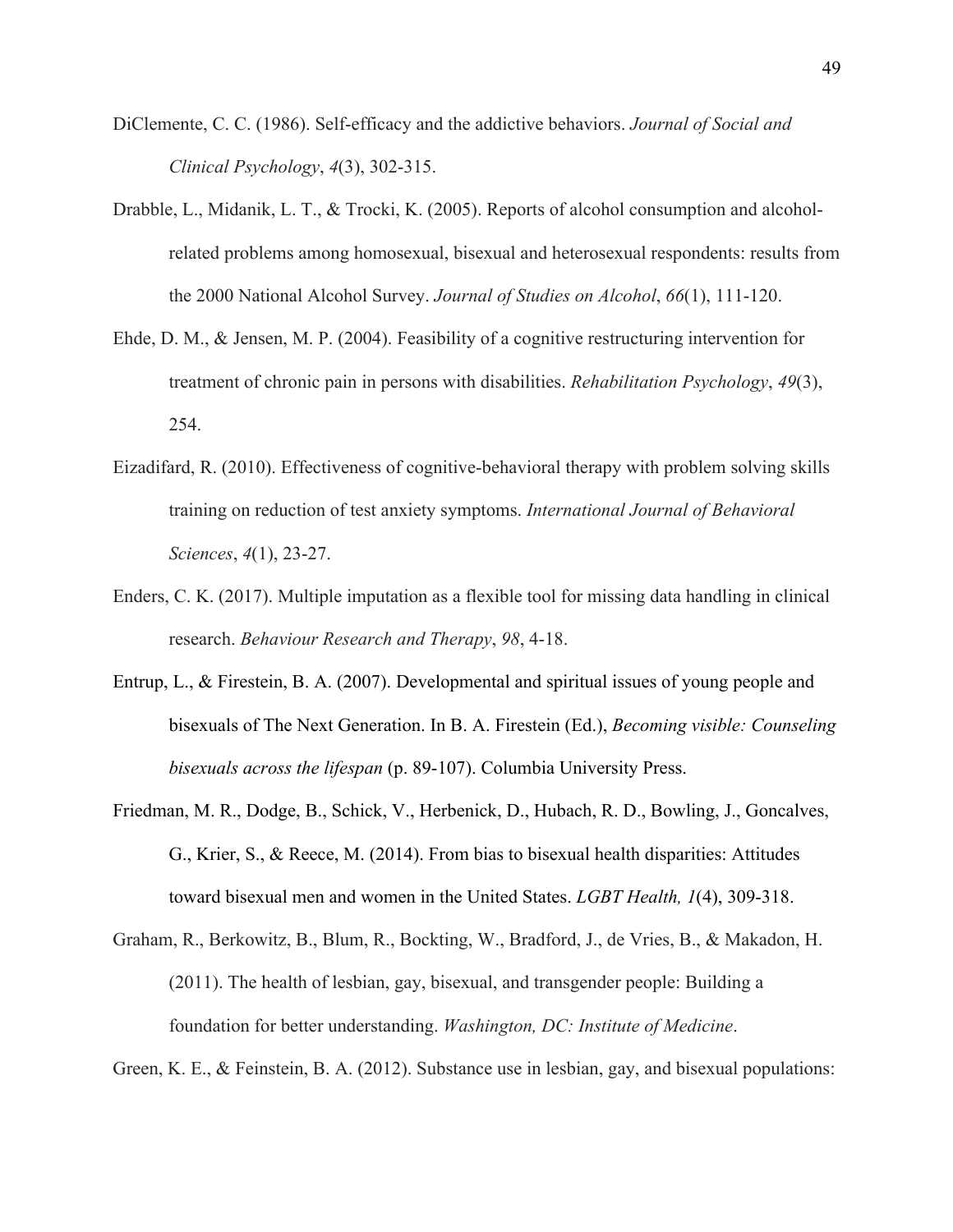an update on empirical research and implications for treatment. *Psychology of Addictive Behaviors*, *26*(2), 265.

- Hatzenbuehler, M. L., McLaughlin, K. A., & Nolen-Hoeksema, S. (2008). Emotion regulation and internalizing symptoms in a longitudinal study of sexual minority and heterosexual adolescents. *Journal of Child Psychology and Psychiatry*, *49*(12), 1270-1278.
- Herek, G. M., Cogan, J. C., & Gillis, J. R. (2009). Internalized stigma among sexual minority adults: Insights from a social psychological perspective. *Journal of Counseling Psychology*, *56*(1), 32-43.
- Herek, G. M., & Garnets, L. D. (2007). Sexual orientation and mental health. *Annual Review of Clinical Psychology, 3*, 353-375.
- Herek, G. M., Gillis, J. R., & Cogan, J. C. (1999). Psychological sequelae of hate-crime victimization among lesbian, gay, and bisexual adults. *Journal of Consulting and Clinical Psychology, 67*(6), 945-951.
- Herman, J. L. (2014). Best practices for asking questions to identify transgender and other gender minority respondents on population-based surveys. *Los Angeles: The GeniUSS Group*.
- Hofstetter, C. R., Sallis, J. F., & Hovell, M. F. (1990). Some health dimensions of self-efficacy: analysis of theoretical specificity. *Social Science & Medicine*, *31*(9), 1051-1056.
- Hottes, T. S., Bogaert, L., Rhodes, A. E., Brennan, D. J., & Gesink, D. (2016). Lifetime prevalence of suicide attempts among sexual minority adults by study sampling strategies: a systematic review and meta-analysis. *American Journal of Public Health*, *106*(5), e1-e12.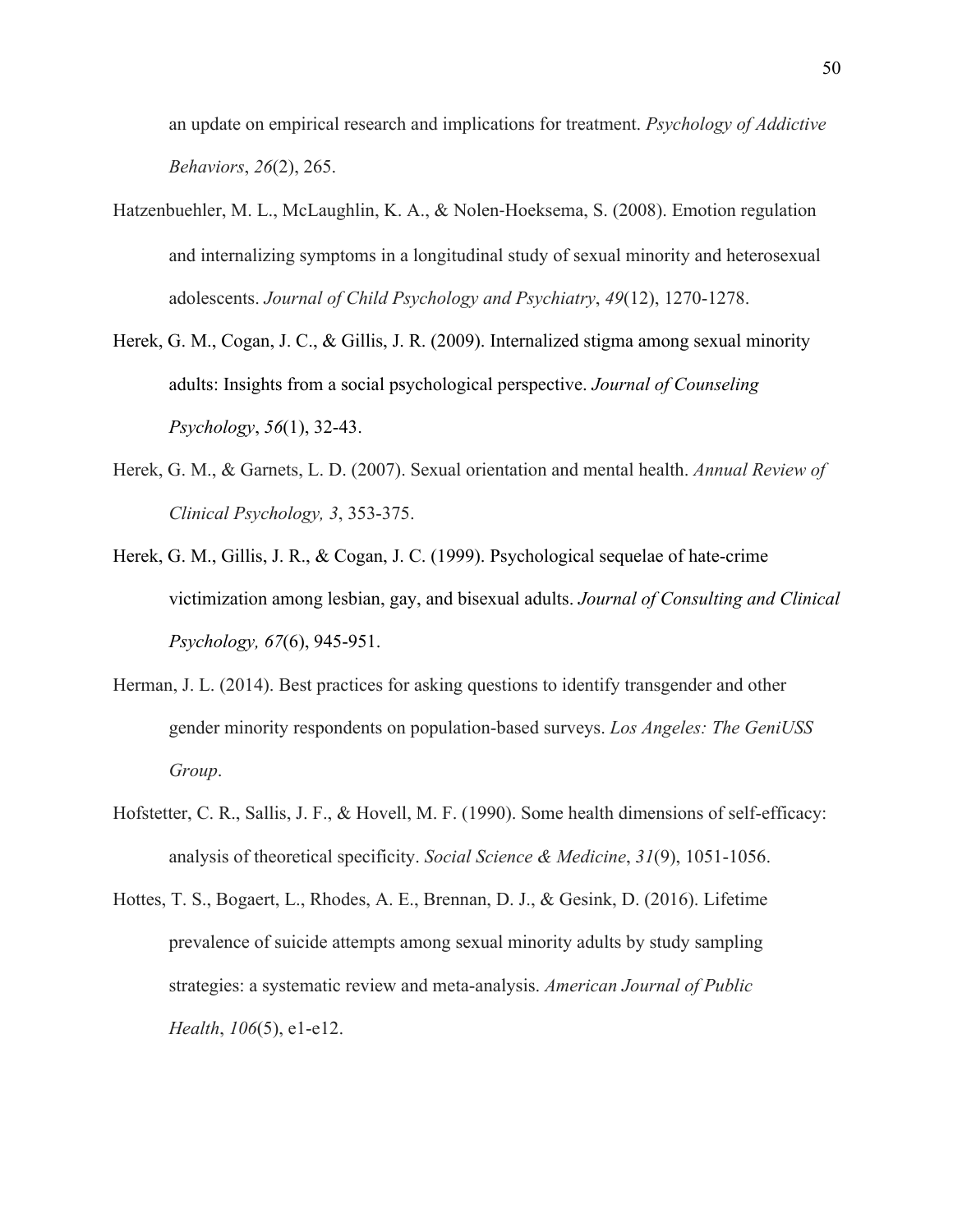- Joiner, T. (2007). *Why people die by suicide* (1<sup>st</sup> ed.). Cambridge, MA: Harvard University Press.
- Jorm, A. F., Korten, A. E., Rodgers, B., Jacomb, P. A., & Christensen, H. (2002). Sexual orientation and mental health: results from a community survey of young and middle– aged adults. *The British Journal of Psychiatry*, *180*(5), 423-427.
- Jurgela, A. R. (1993). The use of covert conditioning to treat self-injurious behavior. *Covert Conditioning Casebook*, 172-184.
- Kant, G. L., D'Zurilla, T. J., & Maydeu-Olivares, A. (1997). Social problem solving as a mediator of stress-related depression and anxiety in middle-aged and elderly community residents. *Cognitive Therapy and Research*, *21*(1), 73-96.
- Katz-Wise, S. L., Rosario, M., & Tsappis, M. (2016). LGBT youth and family acceptance. *Pediatric Clinics of North America*, *63*(6), 1011.
- Keefe, F. J., Affleck, G., Lefebvre, J. C., Starr, K., Caldwell, D. S., & Tennen, H. (1997). Pain coping strategies and coping efficacy in rheumatoid arthritis: a daily process analysis. *Pain*, *69*(1-2), 35-42.
- Kessler, R. C., McGonagle, K. A., Zhao, S., Nelson, C. B., Hughes, M., Eshleman, S., Wittchen, H. U., & Kendler, K. S. (1994). Lifetime and 12-month prevalence of DSM-III-R psychiatric disorders in the United States: results from the National Comorbidity Survey. *Archives of General Psychiatry*, *51*(1), 8-19.
- Kiely, K. M., Brady, B., & Byles, J. (2019). Gender, mental health and ageing. *Maturitas*, *129*, 76-84.
- King, M., Semlyen, J., Tai, S. S., Killaspy, H., Osborn, D., Popelyuk, D., & Nazareth, I. (2008).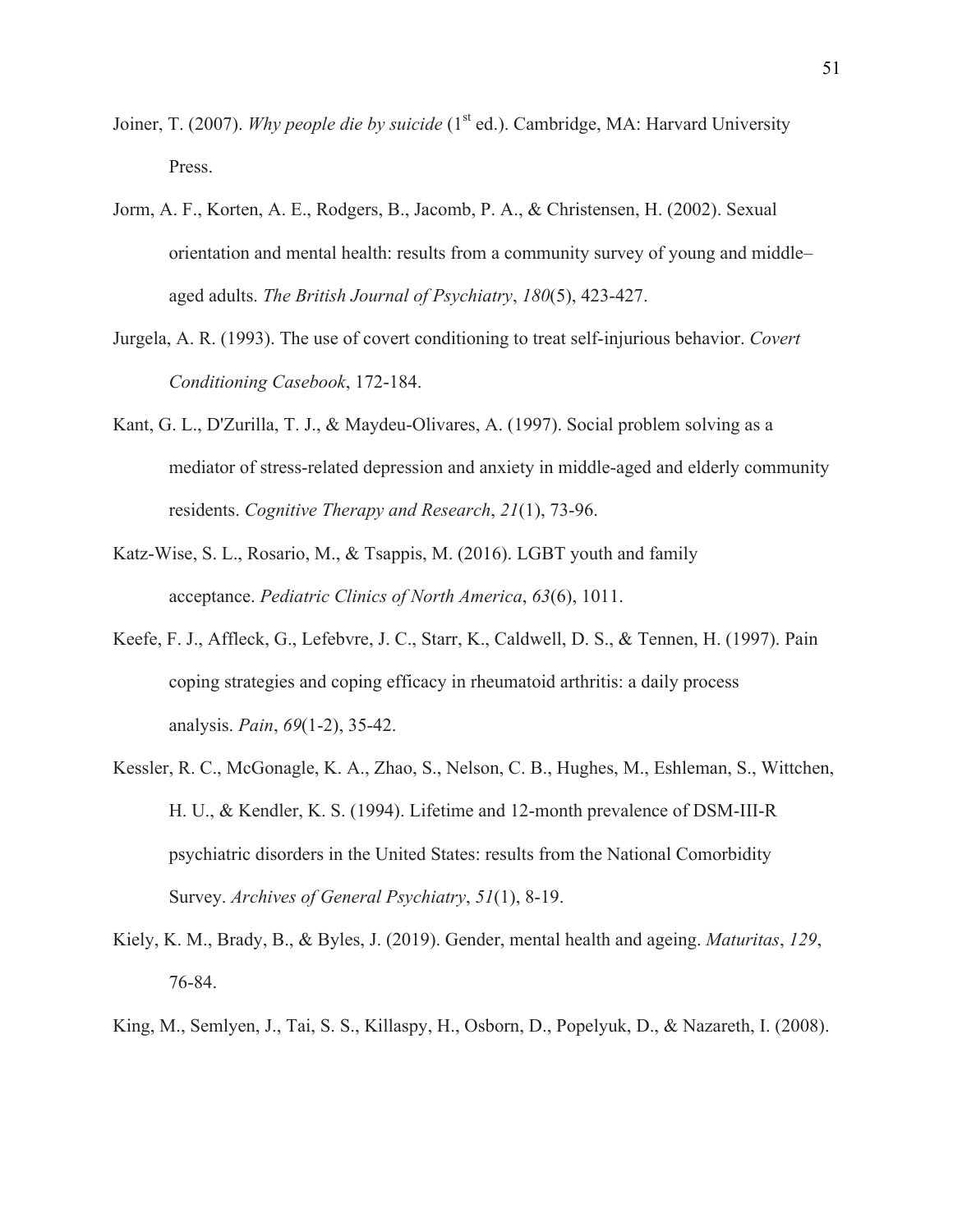A systematic review of mental disorder, suicide, and deliberate self harm in lesbian, gay and bisexual people. *BMC Psychiatry*, *8*(1), 70.

- Kokotailo, P. K., Egan, J., Gangnon, R., Brown, D., Mundt, M., & Fleming, M. (2004). Validity of the alcohol use disorders identification test in college students. *Alcoholism: Clinical and Experimental Research*, *28*(6), 914-920.
- Kulkin, H. S., Chauvin, E. A., & Percle, G. A. (2000). Suicide among gay and lesbian adolescents and young adults: A review of the literature. *Journal of Homosexuality*, *40*(1), 1-29.
- Kyung-Sook, W., SangSoo, S., Sangjin, S., & Young-Jeon, S. (2018). Marital status integration and suicide: A meta-analysis and meta-regression. *Social Science & Medicine*, *197*, 116- 126.
- Lee, R. D., & Chen, J. (2017). Adverse childhood experiences, mental health, and excessive alcohol use: Examination of race/ethnicity and sex differences. *Child Abuse & Neglect*, *69*, 40-48.
- Landolt, M. A., Bartholomew, K., Saffrey, C., Oram, D., & Perlman, D. (2004). Gender nonconformity, childhood rejection, and adult attachment: A study of gay men. *Archives of Sexual Behavior*, *33*(2), 117-128.
- Lehavot, K., & Simoni, J. M. (2011). The impact of minority stress on mental health and substance use among sexual minority women. *Journal of Consulting and Clinical Psychology*, *79*(2), 159.
- Lewinsohn, P. M., Gotlib, I. H., Lewinsohn, M., Seeley, J. R., & Allen, N. B. (1998). Gender differences in anxiety disorders and anxiety symptoms in adolescents. *Journal of Abnormal Psychology*, *107*(1), 109.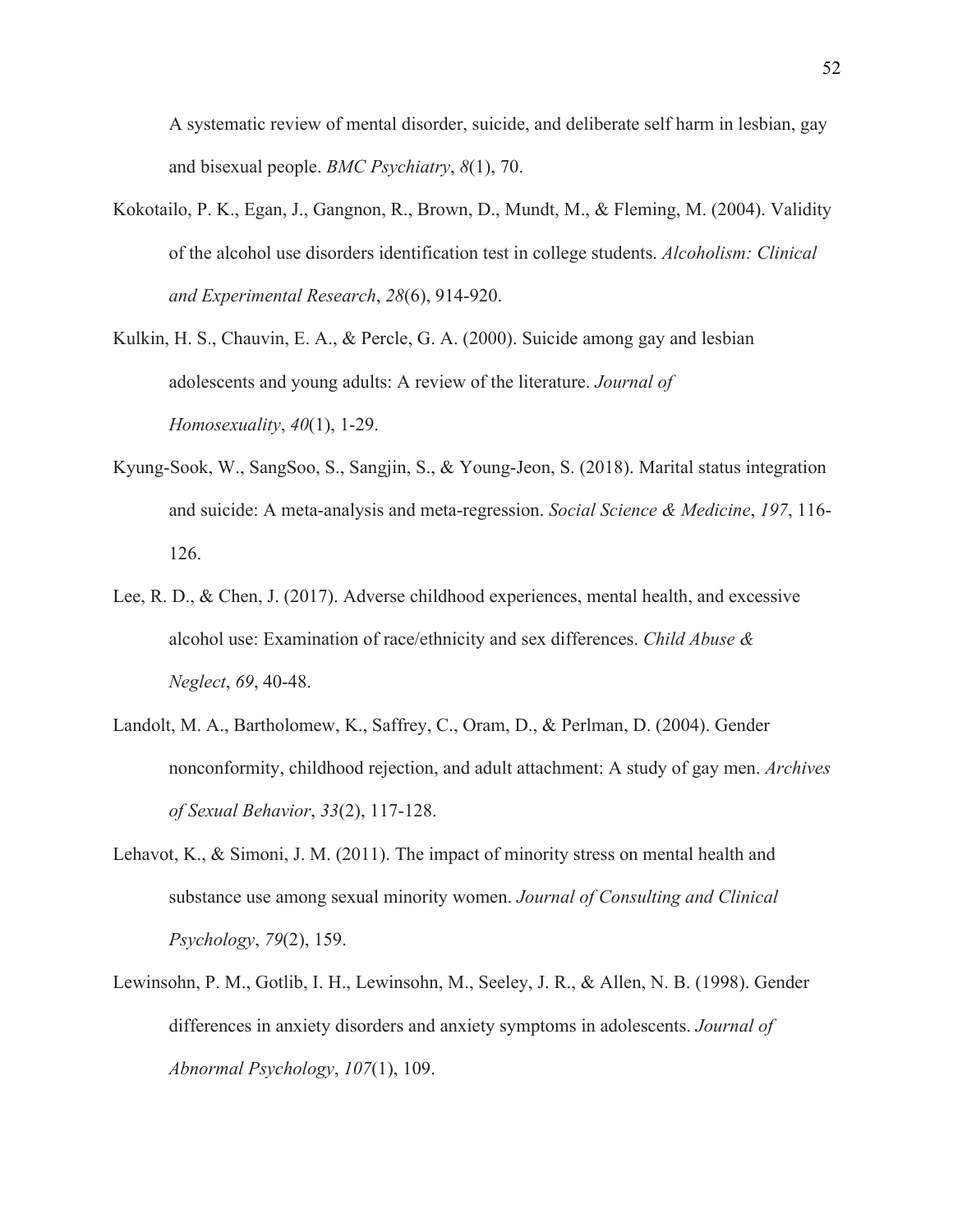- Lovibond, S. H., & Lovibond, P. F. (1993). Manual for the depression anxiety stress scales (DASS). Psychology Foundation Monograph. *Sydney, Australia: University of New South Wales*.
- Lovibond, P. F., & Lovibond, S. H. (1995). The structure of negative emotional states: Comparison of the Depression Anxiety Stress Scales (DASS) with the Beck Depression and Anxiety Inventories. *Behaviour Research and Therapy*, *33*(3), 335-343.
- Marks, I., Lovell, K., Noshirvani, H., Livanou, M., & Thrasher, S. (1998). Treatment of posttraumatic stress disorder by exposure and/or cognitive restructuring: A controlled study. *Archives of General Psychiatry*, *55*(4), 317-325.
- Marshal, M. P., Dietz, L. J., Friedman, M. S., Stall, R., Smith, H. A., McGinley, J., Thoma, B. C., Murray, P. J., D'Augelli, A. R., & Brent, D. A. (2011). Suicidality and depression disparities between sexual minority and heterosexual youth: A meta-analytic review. *Journal of Adolescent Health, 49*(2), 115-123.
- Marshal, M. P., Friedman, M. S., Stall, R., King, K. M., Miles, J., Gold, M. A., Bukstein, O. G., & Morse, J. Q. (2008). Sexual orientation and adolescent substance use: a meta-analysis and methodological review. *Addiction*, *103*(4), 546-556.
- Mayer, K. H., Bradford, J. B., Makadon, H. J., Stall, R., Goldhammer, H., & Landers, S. (2008). Sexual and gender minority health: what we know and what needs to be done. *American Journal of Public Health*, *98*(6), 989-995.
- McCabe, S. E., Hughes, T. L., Bostwick, W. B., West, B. T., & Boyd, C. J. (2009). Sexual orientation, substance use behaviors and substance dependence in the United States. *Addiction*, *104*(8), 1333-1345.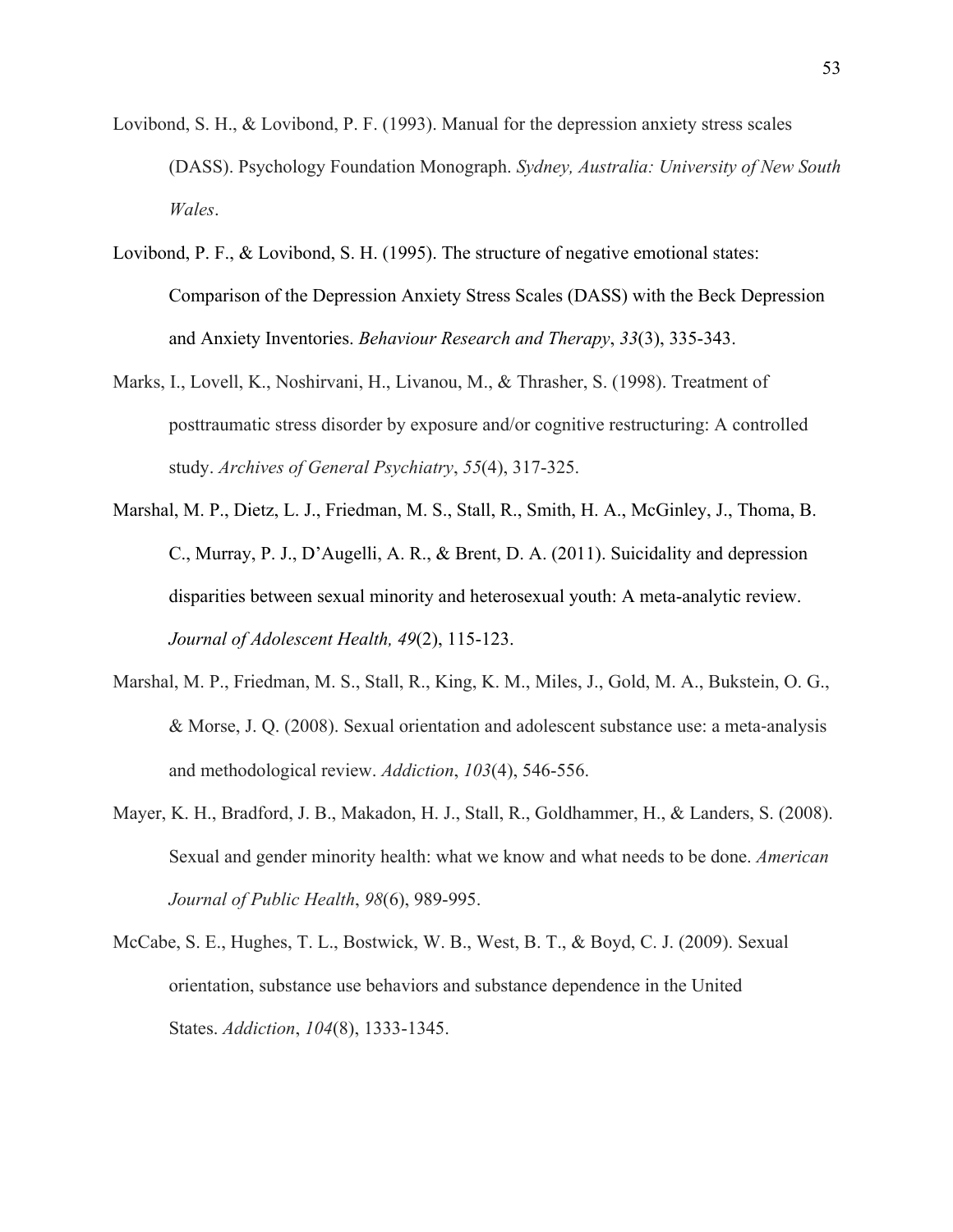- McKirnan, D. J., & Peterson, P. L. (1989). Alcohol and drug use among homosexual men and women: Epidemiology and population characteristics. *Addictive Behaviors*, *14*(5), 545- 553.
- McLean, C. P., Asnaani, A., Litz, B. T., & Hofmann, S. G. (2011). Gender differences in anxiety disorders: prevalence, course of illness, comorbidity and burden of illness. *Journal of Psychiatric Research*, *45*(8), 1027-1035.
- Medley, G., Lipari, R. N., Bose, J., Cribb, D. S., Kroutil, L. A., & McHenry, G. (2016). Sexual orientation and estimates of adult substance use and mental health: Results from the 2015 National Survey on Drug Use and Health. *NSDUH Data Review*, 1-54.
- Meyer, I. H. (1995). Minority stress and mental health in gay men. *Journal of Health and Social Behavior*, 38-56.
- Meyer, I. H. (2003). Prejudice, social stress, and mental health in lesbian, gay, and bisexual populations: Conceptual issues and research evidence. *Psychological Bulletin*, *129*(5), 674-697.
- Meyer, I. H. (2013). Prejudice, social stress, and mental health in lesbian, gay, and bisexual populations: Conceptual issues and research evidence. *Psychology of Sexual Orientation and Gender Diversity, 1*(S), 3-26.
- NIH LGBT Research Coordinating Committee. (2013). Consideration of the institute of medicine (IOM) report on the health of lesbian, gay, bisexual, and transgender (LGBT) individuals. *Washington DC: National Institutes of Health*.
- Osman, A., Bagge, C. L., Gutierrez, P. M., Konick, L. C., Kopper, B. A., & Barrios, F. X. (2001). The Suicidal Behaviors Questionnaire- Revised (SBQ-R): Validation with clinical and nonclinical samples. *Assessment*, *8*(4), 443–454.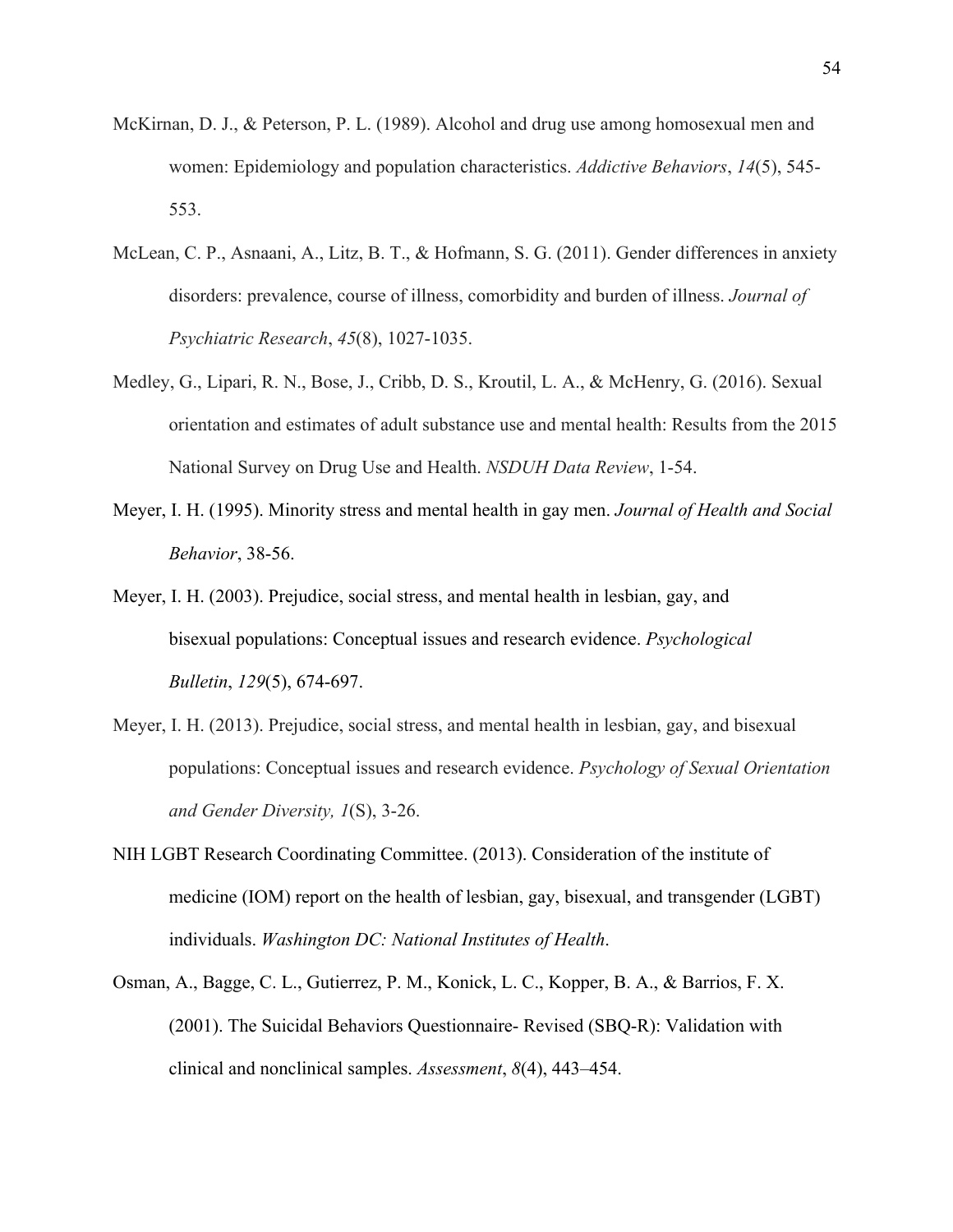- Peden, A. R., Rayens, M. K., Hall, L. A., & Beebe, L. H. (2001). Preventing depression in highrisk college women: A report of an 18-month follow-up. *Journal of American College Health*, *49*(6), 299-306.
- Peden, A. R., Rayens, M. K., Hall, L. A., & Grant, E. (2005). Testing an intervention to reduce negative thinking, depressive symptoms, and chronic stressors in low-income single mothers. *Journal of Nursing Scholarship*, *37*(3), 268-274.
- Pence, B. W., Miller, W. C., Whetten, K., Eron, J. J., & Gaynes, B. N. (2006). Prevalence of DSM-IV-defined mood, anxiety, and substance use disorders in an HIV clinic in the Southeastern United States. *JAIDS Journal of Acquired Immune Deficiency Syndromes*, *42*(3), 298-306.
- Pompili, M., Vichi, M., Qin, P., Innamorati, M., De Leo, D., & Girardi, P. (2013). Does the level of education influence completed suicide? A nationwide register study. *Journal of Affective Disorders*, *147*(1-3), 437-440.
- Provencher, M. D., Dugas, M. J., & Ladouceur, R. (2004). Efficacy of problem-solving training and cognitive exposure in the treatment of generalized anxiety disorder: A case replication series. *Cognitive and Behavioral Practice*, *11*(4), 404-414.
- Ranjbar, M., Bayani, A. A., & Bayani, A. (2013). Social problem solving ability predicts mental health among undergraduate students. *International Journal of Preventive Medicine*, *4*(11), 1337.
- Remafedi, G., French, S., Story, M., Resnick, M. D., & Blum, R. (1998). The relationship between suicide risk and sexual orientation: results of a population-based study. *American Journal of Public Health*, *88*(1), 57-60.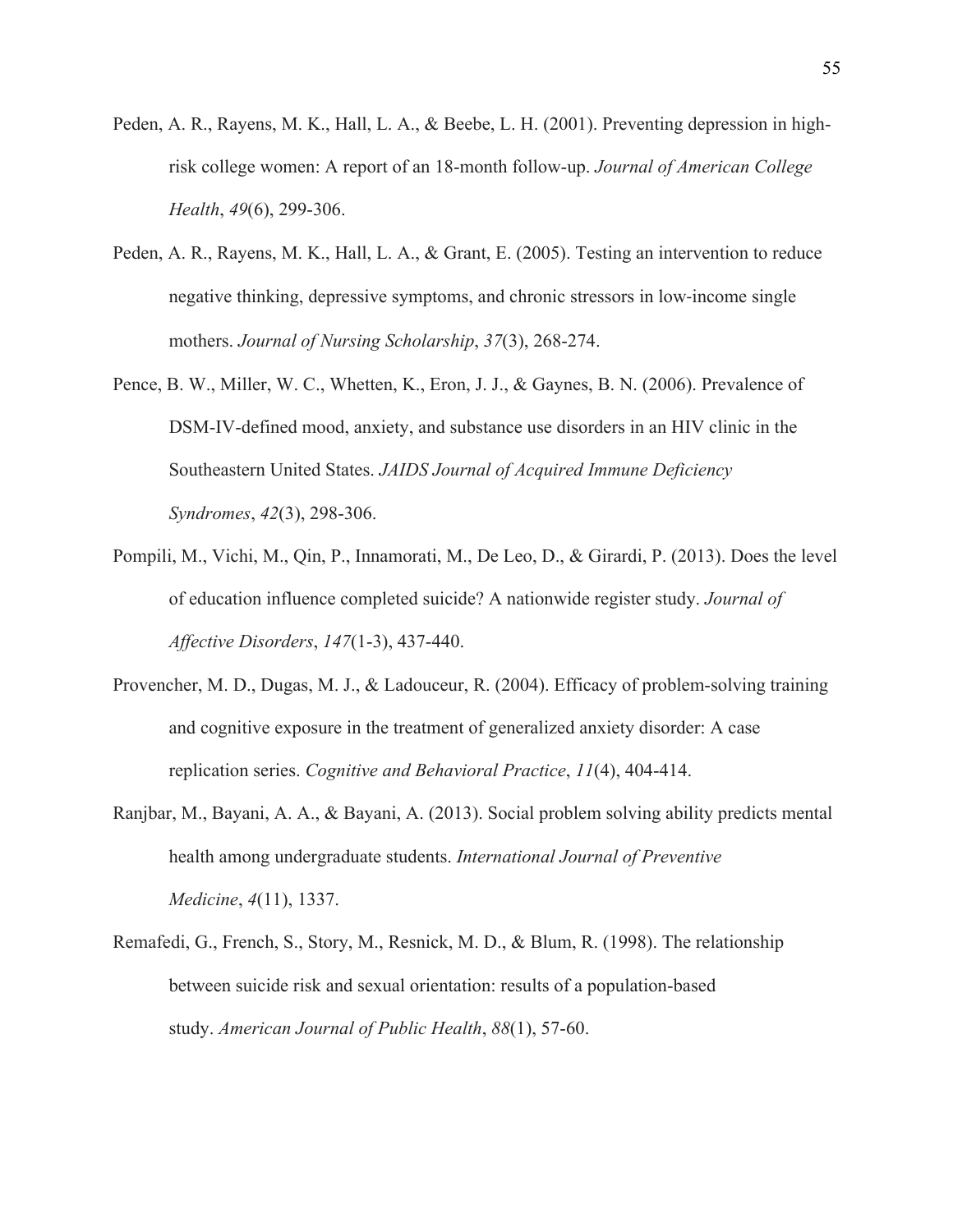- Remafedi, G. (1987). Male homosexuality: The adolescent's perspective. *Pediatrics, 79*(3), 326- 330.
- Ridolfo, H., Miller, K., & Maitland, A. (2012). Measuring sexual identity using survey questionnaires: How valid are our measures? *Sexuality Research and Social Policy, 9*(2)*,*  113-124.
- Riggle, E. D., Mohr, J. J., Rostosky, S. S., Fingerhut, A. W., & Balsam, K. F. (2014). A multifactor Lesbian, Gay, and Bisexual Positive Identity Measure (LGB-PIM). *Psychology of Sexual Orientation and Gender Diversity*, *1*(4), 398.
- Riolo, S. A., Nguyen, T. A., Greden, J. F., & King, C. A. (2005). Prevalence of depression by race/ethnicity: findings from the National Health and Nutrition Examination Survey III. *American Journal of Public Health*, *95*(6), 998-1000.
- Rood, B. A., Reisner, S. L., Surace, F. I., Puckett, J. A., Maroney, M. R., & Pantalone, D. W. (2016). Expecting rejection: Understanding the minority stress experiences of transgender and gender-nonconforming individuals. *Transgender Health*, *1*(1), 151-164.
- Rosario, M., & Schrimshaw, E. W. (2013). The sexual identity development and health of lesbian, gay, and bisexual adolescents: An ecological perspective. In C. J. Patterson & A. R. D'Augelli (Eds.), *Handbook of Psychology and Sexual orientation* (p. 87-101). Oxford University Press.
- Ross, L. E., Salway, T., Tarasoff, L. A., MacKay, J. M., Hawkins, B. W., & Fehr, C. P. (2018). Prevalence of depression and anxiety among bisexual people compared to gay, lesbian, and heterosexual individuals: A systematic review and meta-analysis. *The Journal of Sex Research*, *55*(4-5), 435-456.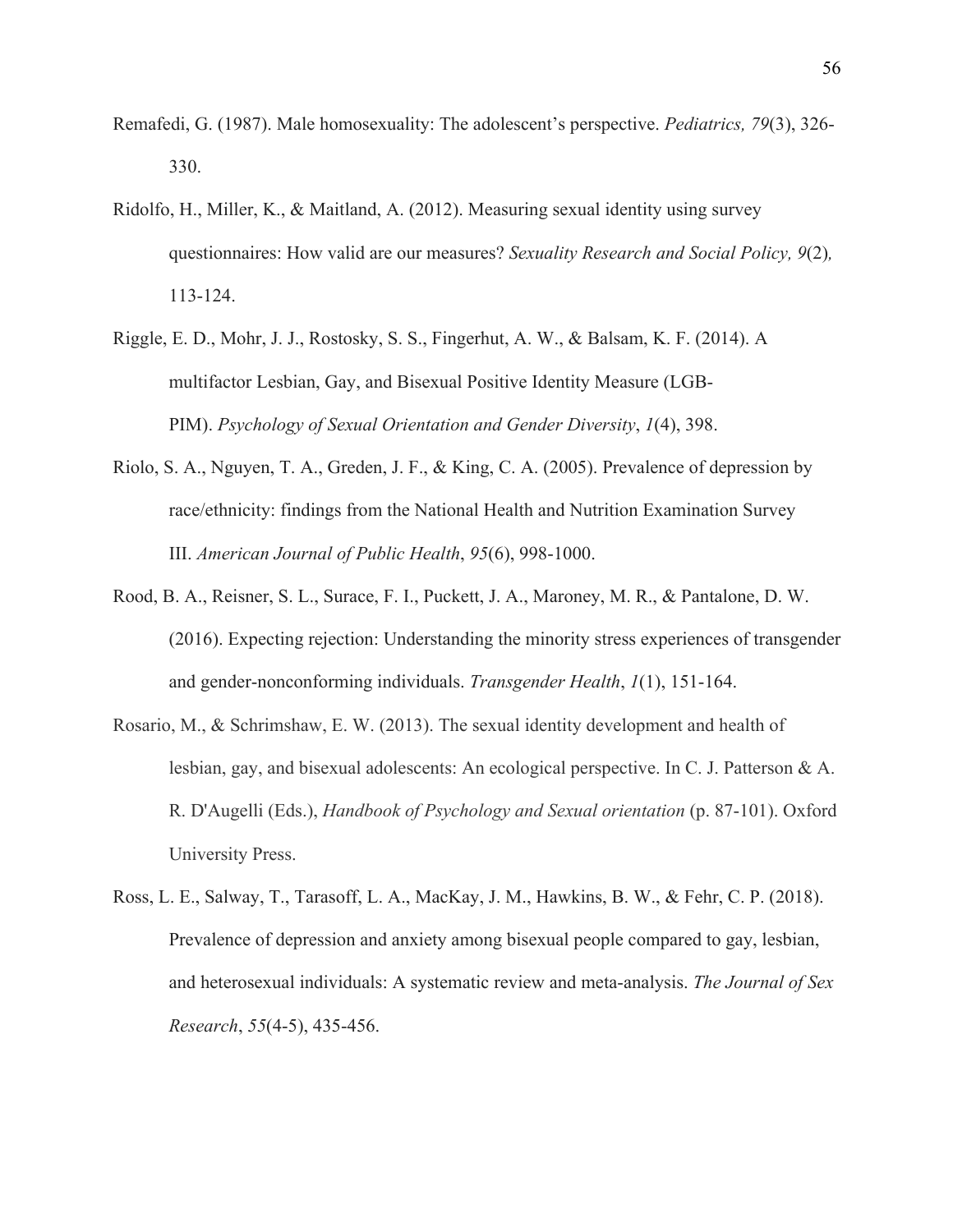- Rotheram-Borus, M. J., Rosario, M., & Koopman, C. (1991). Minority youths at high risk: Gay males and runaways. *Adolescent Stress: Causes and Consequences*, 181-200.
- Rudd, M. D., Bryan, C. J., Wertenberger, E. G., Peterson, A. L., Young-McCaughan, S., Mintz, J., Williams, S. R., Arne, K. A., Breitbach, J., Delano, K., Wilkinson, E., & Bruce, T. O. (2015). Brief cognitive-behavioral therapy effects on post-treatment suicide attempts in a military sample: results of a randomized clinical trial with 2-year follow-up. *American Journal of Psychiatry*, *172*(5), 441-449.
- Russell, S. T., Clarke, T. J., & Clary, J. (2009). Are teens "post-gay"? Contemporary adolescents' sexual identity labels. *Journal of Youth and Adolescence*, *38*(7), 884-890.
- Russell, S. T. (2003). Sexual minority youth and suicide risk. *American Behavioral Scientist*, *46*(9), 1241-1257.
- Salvatore, J. E., Kendler, K. S., & Dick, D. M. (2014). Romantic relationship status and alcohol use and problems across the first year of college. *Journal of Studies on Alcohol and Drugs*, *75*(4), 580-589.
- Salvatore, J. E., Thomas, N. S., Cho, S. B., Adkins, A., Kendler, K. S., & Dick, D. M. (2016). The role of romantic relationship status in pathways of risk for emerging adult alcohol use. *Psychology of Addictive Behaviors*, *30*(3), 335.
- Salway, T., Ross, L. E., Fehr, C. P., Burley, J., Asadi, S., Hawkins, B., & Tarasoff, L. A. (2019). A systematic review and meta-analysis of disparities in the prevalence of suicide ideation and attempt among bisexual populations. *Archives of Sexual Behavior*, *48*(1), 89-111.
- Sareen, J., Afifi, T. O., McMillan, K. A., & Asmundson, G. J. (2011). Relationship between household income and mental disorders: findings from a population-based longitudinal study. *Archives of General Psychiatry*, *68*(4), 419-427.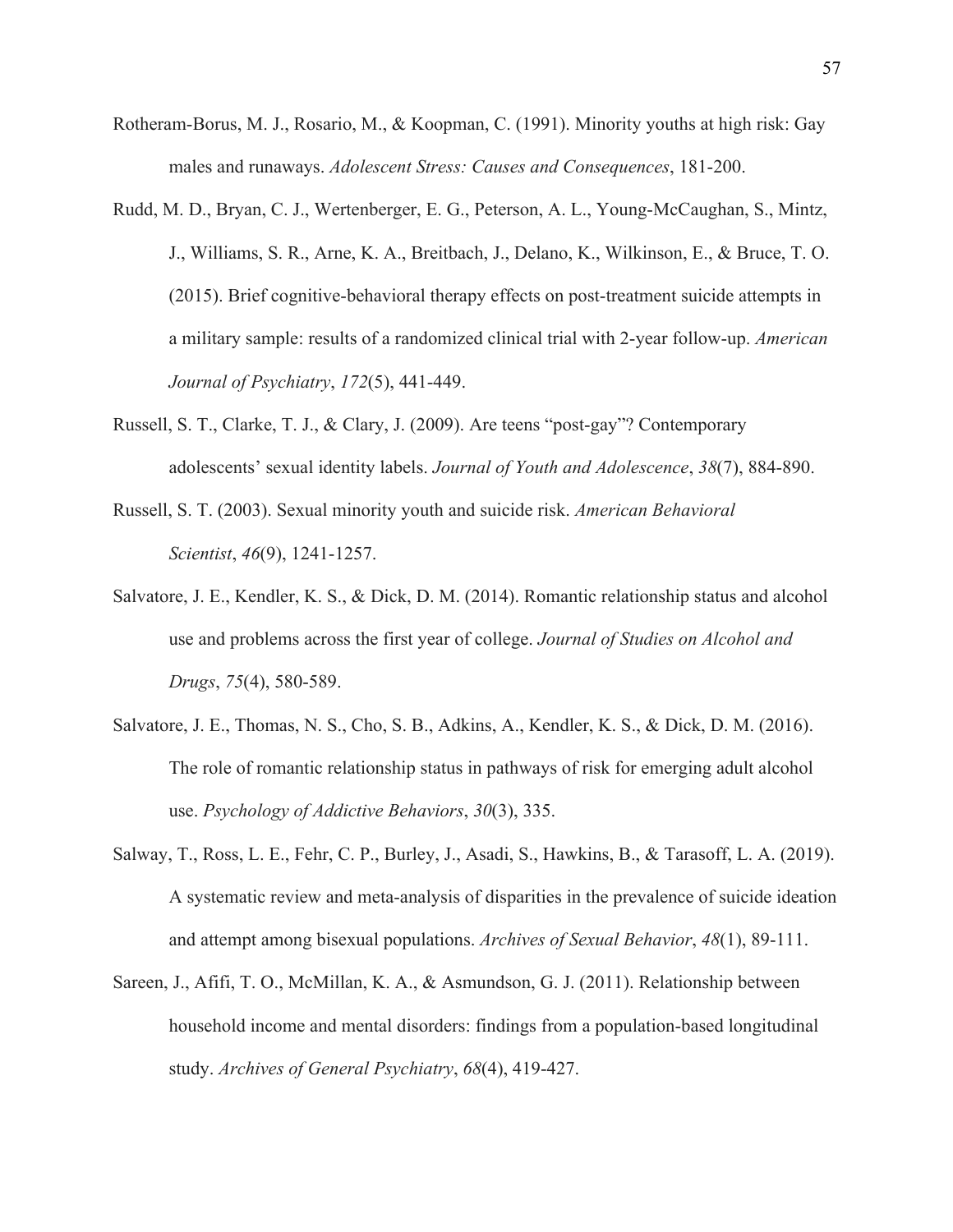- Saunders, J. B., Aasland, O. G., Babor, T. F., De la Fuente, J. R., & Grant, M. (1993). Development of the alcohol use disorders identification test (AUDIT): WHO collaborative project on early detection of persons with harmful alcohol consumption-II. *Addiction*, *88*(6), 791-804.
- Selin, K. H. (2003). Test-retest reliability of the alcohol use disorder identification test in a general population sample. *Alcoholism: Clinical and Experimental Research*, *27*(9), 1428-1435.
- Selzer, M. L. (1971). The Michigan Alcoholism Screening Test: The quest for a new diagnostic instrument. *American Journal of Psychiatry, 127*(12), 1653-1658.
- Sharkansky, E. J., King, D. W., King, L. A., Wolfe, J., Erickson, D. J., & Stokes, L. R. (2000). Coping with Gulf War combat stress: Mediating and moderating effects. *Journal of Abnormal Psychology*, *109*(2), 188.
- Shilo, G., & Savaya, R. (2011). Effects of family and friend support on LGB youths' mental health and sexual orientation milestones. *Family Relations*, *60*(3), 318-330.
- Skinner, H. A. (1982). The drug abuse screening test. *Addictive Behaviors*, *7*(4), 363-371.
- Slater, M. E., Godette, D., Huang, B., Ruan, W. J., & Kerridge, B. T. (2017). Sexual orientationbased discrimination, excessive alcohol use, and substance use disorders among sexual minority adults. *LGBT Health, 4*(5), 337-344.
- Slutske, W. S. (2005). Alcohol use disorders among US college students and their non–collegeattending peers. *Archives of General Psychiatry*, *62*(3), 321-327.
- Smith, S. M., Stinson, F. S., Dawson, D. A., Goldstein, R., Huang, B., & Grant, B. F. (2006). Race/ethnic differences in the prevalence and co-occurrence of substance use disorders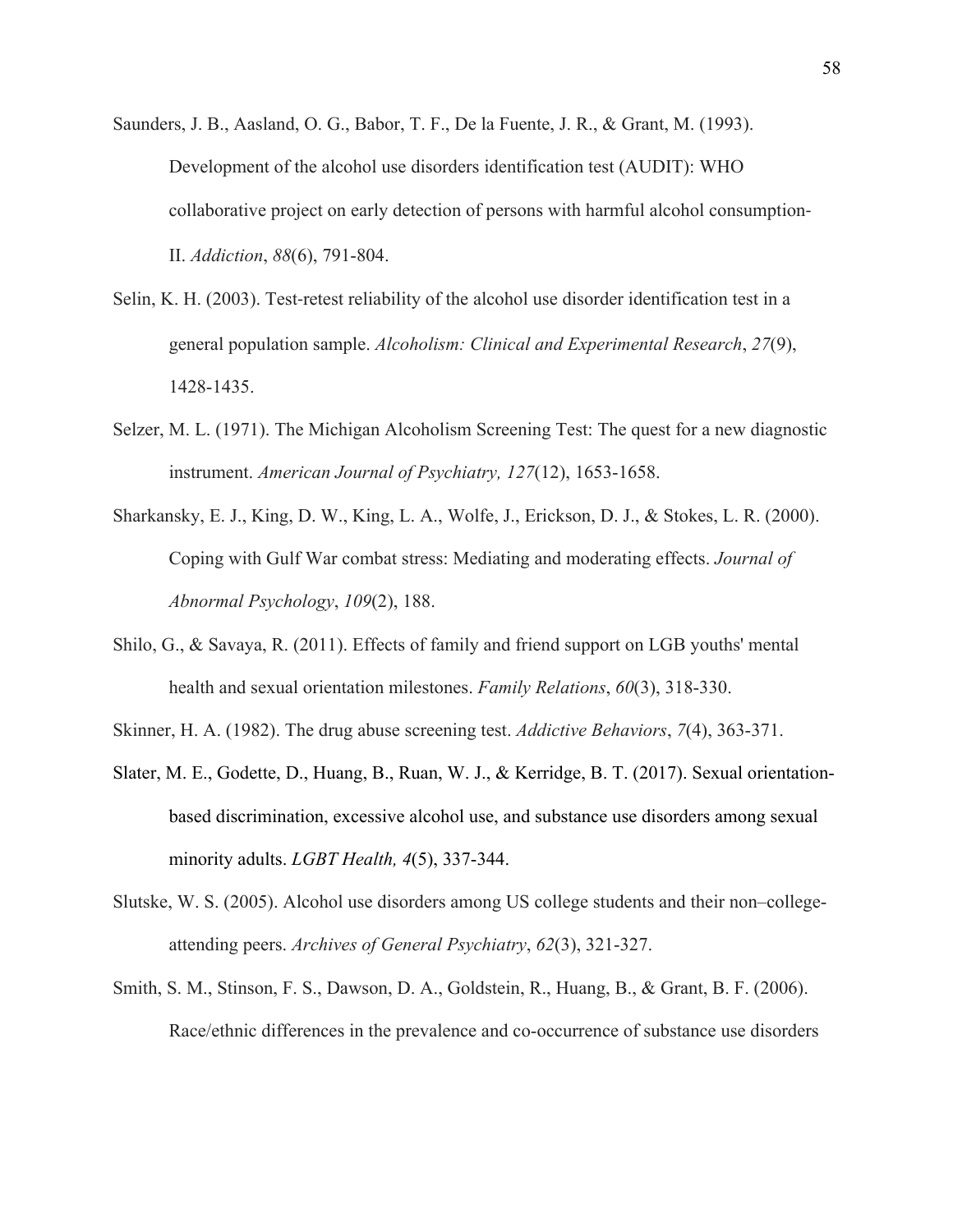and independent mood and anxiety disorders: Results from the National Epidemiologic Survey on Alcohol and Related Conditions. *Psychological Medicine*, *36*(7), 987.

- Stall, R., Paul, J. P., Greenwood, G., Pollack, L. M., Bein, E., Crosby, G. M., Mills, T. C., Binson, D., Coates, T. J., & Catania, J. A. (2001). Alcohol use, drug use and alcoholrelated problems among men who have sex with men: the Urban Men's Health Study. *Addiction*, *96*(11), 1589-1601.
- Tarrier, N., Taylor, K., & Gooding, P. (2008). Cognitive-behavioral interventions to reduce suicide behavior: a systematic review and meta-analysis. *Behavior Modification*, *32*(1), 77-108.
- Tebbe, E. A., & Moradi, B. (2016). Suicide risk in trans populations: An application of minority stress theory. *Journal of Counseling Psychology, 63*(5), 520-533.
- Testa, R. J., Habarth, J., Peta, J., Balsam, K., & Bockting, W. (2015). Development of the Gender Minority Stress and Resilience Measure. *Psychology of Sexual Orientation and Gender Diversity, 2*(1), 65-77.
- Valentine, S. E., & Shipherd, J. C. (2018). A systematic review of social stress and mental health among transgender and gender non-conforming people in the United States. *Clinical Psychology Review*, *66*, 24-38.
- von dem Knesebeck, O., Pattyn, E., & Bracke, P. (2011). Education and depressive symptoms in 22 European countries. *International Journal of Public Health*, *56*(1), 107-110.
- Wanstall, K., & Oei, T. P. (1989). Delicate wrist cutting behaviour in adult psychiatric patients: A review. *Australian Psychologist*, *24*(1), 13-25.
- Wei, M. A., Alvarez, A. N., Ku, T., Russell, D. W., & Bonnett, D. G. (2010). Development and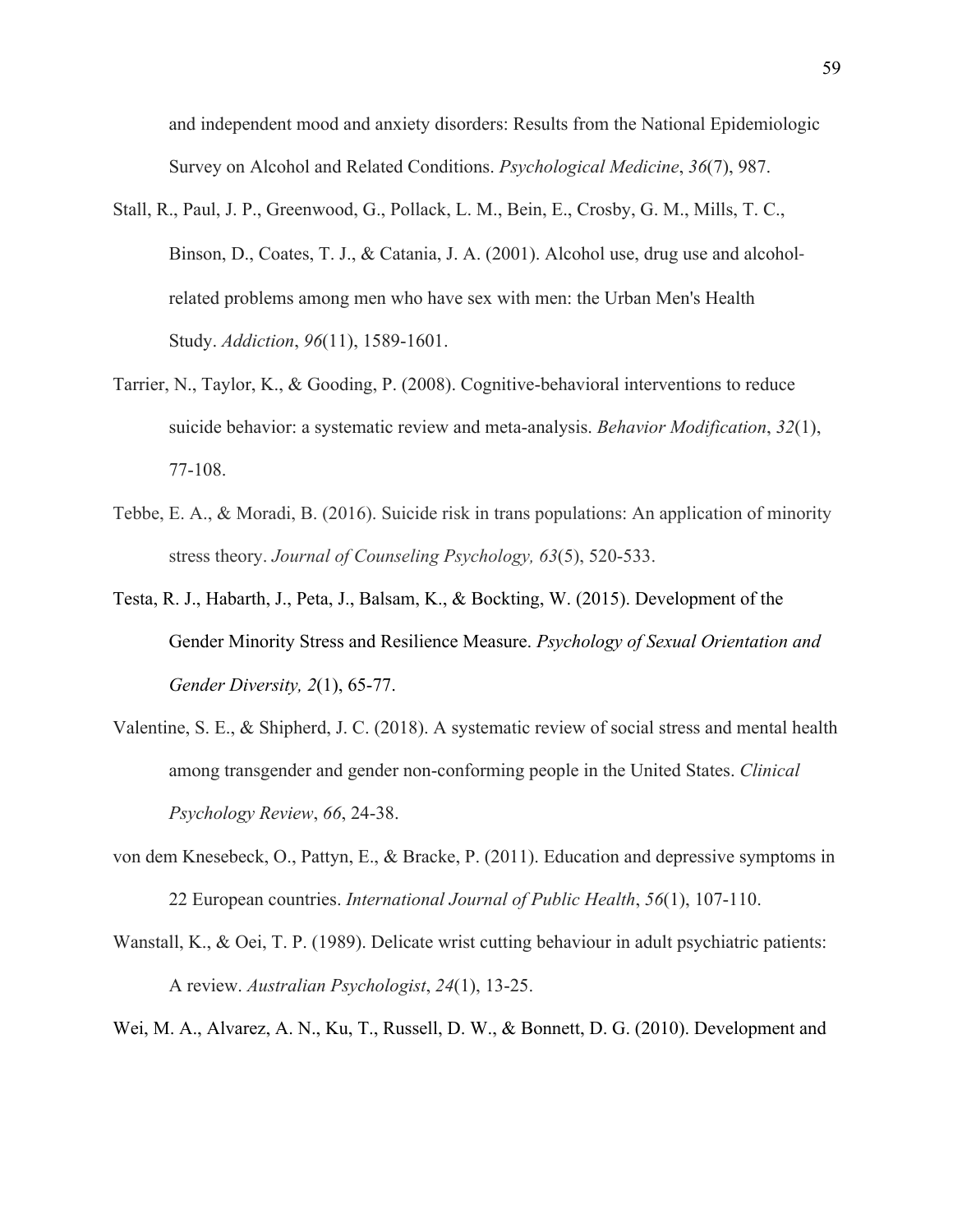validation of a coping with discrimination scale: Factor structure, reliability, and validity. *Journal of Counseling Psychology*, 57, 328–344.

- Williams, D. R. (2018). Stress and the mental health of populations of color: Advancing our understanding of race-related stressors. *Journal of Health and Social Behavior*, *59*(4), 466-485.
- Worthington, R. L., & Reynolds, A. L. (2009). Within-group differences in sexual orientation and identity. *Journal of Counseling Psychology*, *56*(1), 44.
- Wright, S. (2006). Discrimination of SM-identified individuals. *Journal of Homosexuality*, *50*(2), 217–231.
- Yoshino, K. (2001). The epistemic contract of bisexual erasure. *Stanford Law Review, 52*(2), 353-456.
- Zhang, A., Park, S., Sullivan, J. E., & Jing, S. (2018). The effectiveness of problem-solving therapy for primary care patients' depressive and/or anxiety disorders: A systematic review and meta-analysis. *The Journal of the American Board of Family Medicine*, *31*(1), 139-150.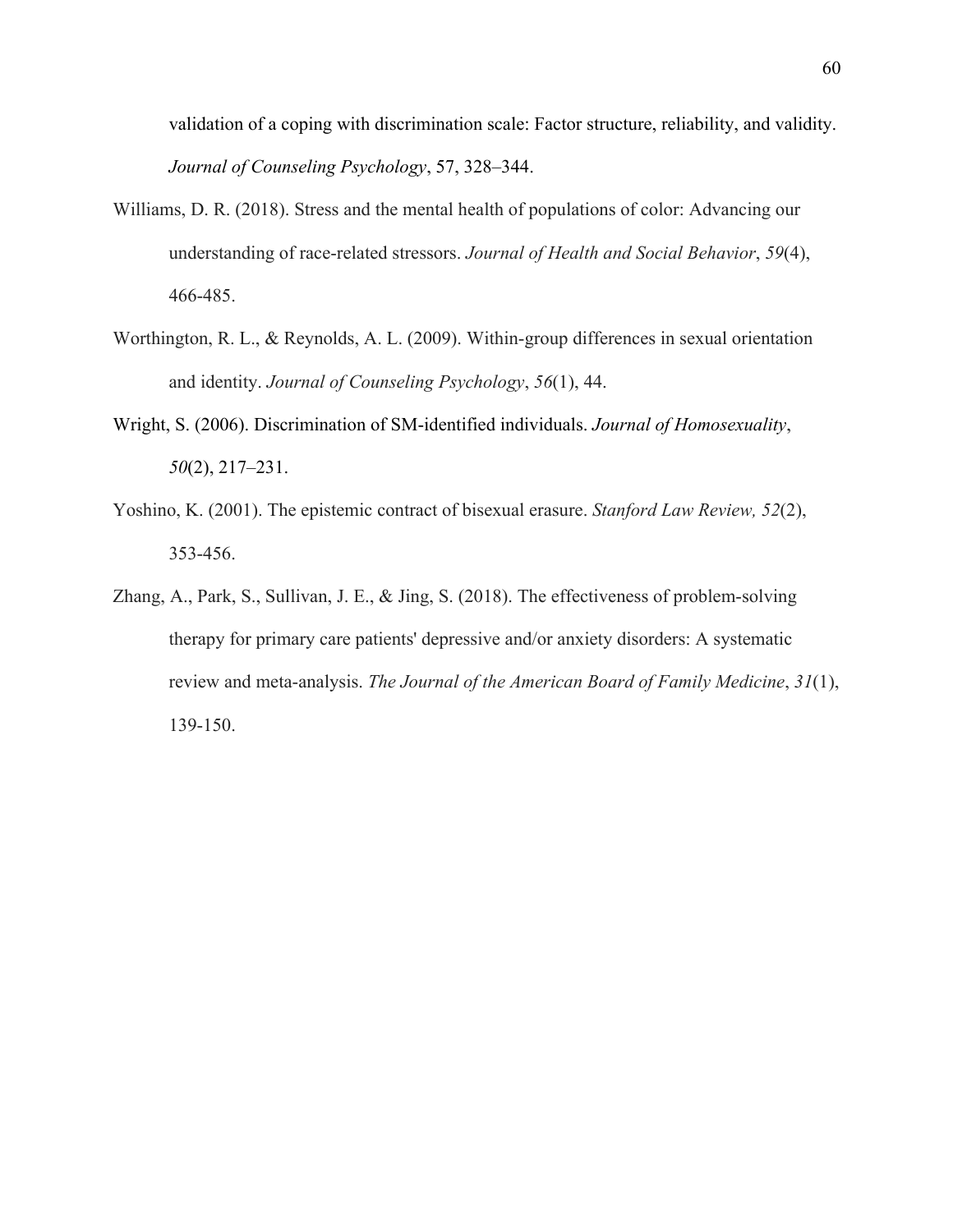# **APPENDICES**

- A. NCSF Survey Flyer
- B. Full Survey Questionnaire
- C. Tables Containing Pooled Tests of Between-Subjects Effects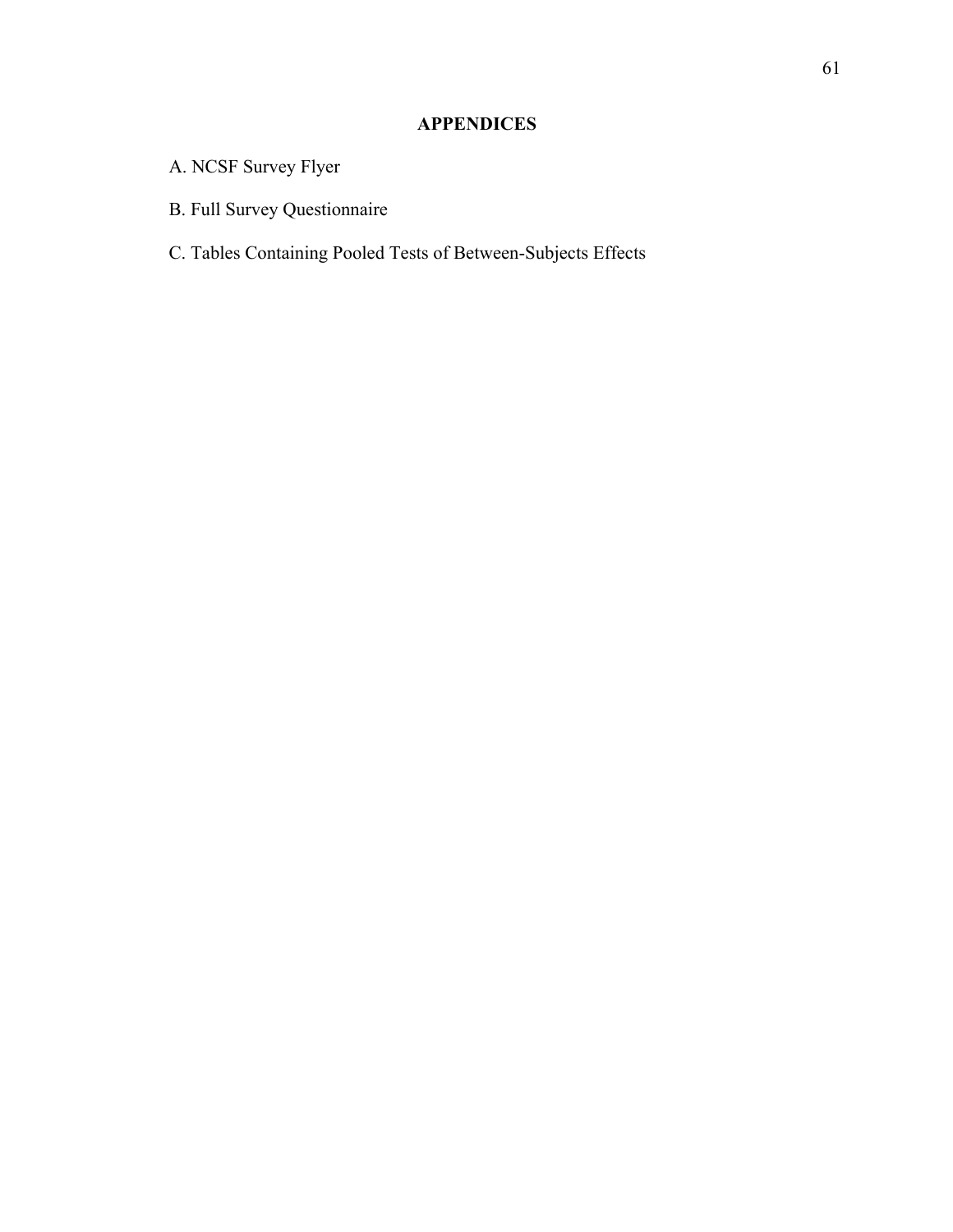## APPENDIX A

Take our New Survey!

Please take our new Health and Technology Survey, done in partnership with Dr. Rob Cramer's Old Dominion University research team. Help us to better understand the health issues we face as members of the kink, leather, fetish and non-monogamy communities, and find out how technology can be used to improve our health.

It takes 20-30 minutes to complete, and has Human Subjects Review Committee approval from Old Dominion University:

https://odu.co1.qualtrics.com/jfe/form/SV\_7NwXXq9VFzcyoKh?RID=MLRP\_6xsdlw2x33 QEh6d&Q\_CHL=email

This survey is a follow-up to our 2015 Mental Health Survey, done in partnership with Dr. Cramer's research team at University of Alabama and University of Central Florida. Over 800 kinky people took the 2015 survey and were found to be mentally and emotionally healthy as a group.

The results also documented the effects of stigma due to kink discrimination and persecution. These results have been published in: *Journal of Social and Clinical Psychology, Journal of Behavioral Health Services & Research, Journal of Trauma and Dissociation and International Journal of Social Psychiatry.* A poster on the results will be presented at the American Psychological Association annual conference in San Francisco, CA, this August with NCSF Board Members attending and exhibiting to help educate mental health professionals.

Help us further the understanding of our communities by taking this survey!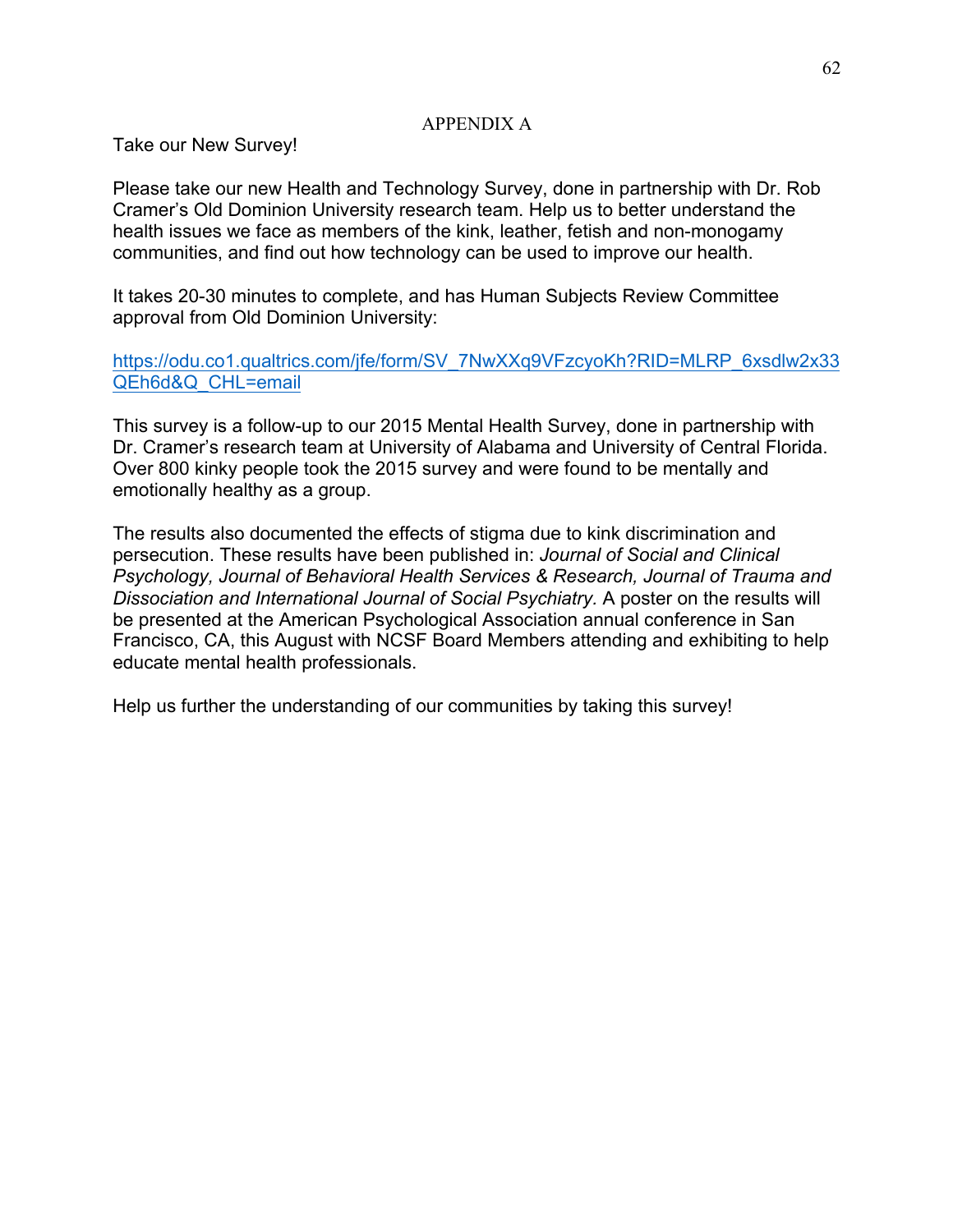# APPENDIX B

## Full Questionnaire

| About you: |                                                              |                                                   |                                                                                                                                                                                                                                                                                                    |                  |                       |
|------------|--------------------------------------------------------------|---------------------------------------------------|----------------------------------------------------------------------------------------------------------------------------------------------------------------------------------------------------------------------------------------------------------------------------------------------------|------------------|-----------------------|
|            | Gender: (please check one)                                   |                                                   |                                                                                                                                                                                                                                                                                                    |                  |                       |
|            |                                                              |                                                   | Male _______ Female ________ Male-to-Female _______ Female-to-Male                                                                                                                                                                                                                                 |                  |                       |
|            |                                                              |                                                   | Transitioning Queer Other (specify):                                                                                                                                                                                                                                                               |                  |                       |
|            |                                                              |                                                   | Are you of Hispanic, Latino, or Spanish origin? (please check one)                                                                                                                                                                                                                                 |                  |                       |
|            |                                                              |                                                   | No, not of Hispanic, Latino, or Spanish origin                                                                                                                                                                                                                                                     |                  |                       |
|            |                                                              |                                                   | Yes, Mexican, Mexican American, Chicano Tes, Puerto Rican                                                                                                                                                                                                                                          |                  |                       |
|            |                                                              |                                                   | Yes, Cuban Yes, another Hispanic, Latino, or Spanish origin:                                                                                                                                                                                                                                       |                  |                       |
|            |                                                              |                                                   |                                                                                                                                                                                                                                                                                                    |                  |                       |
|            | Race: (please check all that apply)                          |                                                   |                                                                                                                                                                                                                                                                                                    |                  |                       |
|            |                                                              |                                                   |                                                                                                                                                                                                                                                                                                    |                  |                       |
|            |                                                              |                                                   | White Black, African American, or Negro Chinese<br>Asian Indian <u>—</u> American Indian or Alaska Native Japanese                                                                                                                                                                                 |                  |                       |
|            |                                                              | Korean Vietnamese                                 |                                                                                                                                                                                                                                                                                                    |                  | Guamanian or Chamorro |
|            |                                                              |                                                   | Norean<br>Samoan<br><u>Native</u> Hawaiian<br>Native Hawaiian                                                                                                                                                                                                                                      |                  |                       |
|            |                                                              |                                                   | Samoan<br>Other Pacific Islander<br><u>Cher</u> Other (please specify): Filipino                                                                                                                                                                                                                   |                  |                       |
|            |                                                              |                                                   |                                                                                                                                                                                                                                                                                                    |                  |                       |
|            |                                                              | Sexual Orientation: (please check all that apply) |                                                                                                                                                                                                                                                                                                    |                  |                       |
|            |                                                              |                                                   | Gay Cuestioning Lesbian Queer Straight<br>Questioning Experimenting Demisexual Demisexual                                                                                                                                                                                                          |                  |                       |
|            |                                                              |                                                   |                                                                                                                                                                                                                                                                                                    |                  |                       |
|            |                                                              | Heteroflexible Bisexual                           |                                                                                                                                                                                                                                                                                                    | Other (specify): |                       |
|            | I am only attracted to women.<br>I am only attracted to men. |                                                   | Not involved 1 2 3 4 5 Very involved<br>People are different in their sexual attraction to others. Which best describes your feelings? (check one)<br>I am only attracted to women.<br>I am mostly attracted to women.<br>I am mostly attracted to men and women.<br>I am mostly attracted to men. |                  |                       |
|            |                                                              | Religious Orientation: (please check one)         |                                                                                                                                                                                                                                                                                                    |                  |                       |
|            |                                                              |                                                   | Christian _____ Muslim ______ Catholic ______ Jewish ______ Buddhist ______ Atheist                                                                                                                                                                                                                |                  |                       |
|            |                                                              |                                                   | Agnostic Non-Religious Other (specify):                                                                                                                                                                                                                                                            |                  |                       |
|            |                                                              |                                                   |                                                                                                                                                                                                                                                                                                    |                  |                       |
|            |                                                              |                                                   | Do you regularly attend any sort of religious services? (please circle one) YES NO                                                                                                                                                                                                                 |                  |                       |
|            |                                                              |                                                   |                                                                                                                                                                                                                                                                                                    |                  |                       |
|            |                                                              | Highest Education Status: (please check one)      | _____ Some high school ______ High school diploma/GED ______ Associates degree                                                                                                                                                                                                                     |                  |                       |
|            |                                                              |                                                   | Bachelor's degree _____ Advanced degree (Masters or Doctorate)                                                                                                                                                                                                                                     |                  |                       |
|            |                                                              |                                                   |                                                                                                                                                                                                                                                                                                    |                  |                       |
|            |                                                              |                                                   |                                                                                                                                                                                                                                                                                                    |                  |                       |
|            |                                                              |                                                   | Which of the following options best describes your current relationship status? (check one)                                                                                                                                                                                                        |                  |                       |
|            |                                                              |                                                   |                                                                                                                                                                                                                                                                                                    |                  |                       |
|            |                                                              |                                                   |                                                                                                                                                                                                                                                                                                    |                  |                       |
|            |                                                              | Engaged to be married or married or civil union   |                                                                                                                                                                                                                                                                                                    |                  |                       |
|            |                                                              |                                                   |                                                                                                                                                                                                                                                                                                    |                  |                       |

If not single: Are you currently in a relationship with or dating (Check one):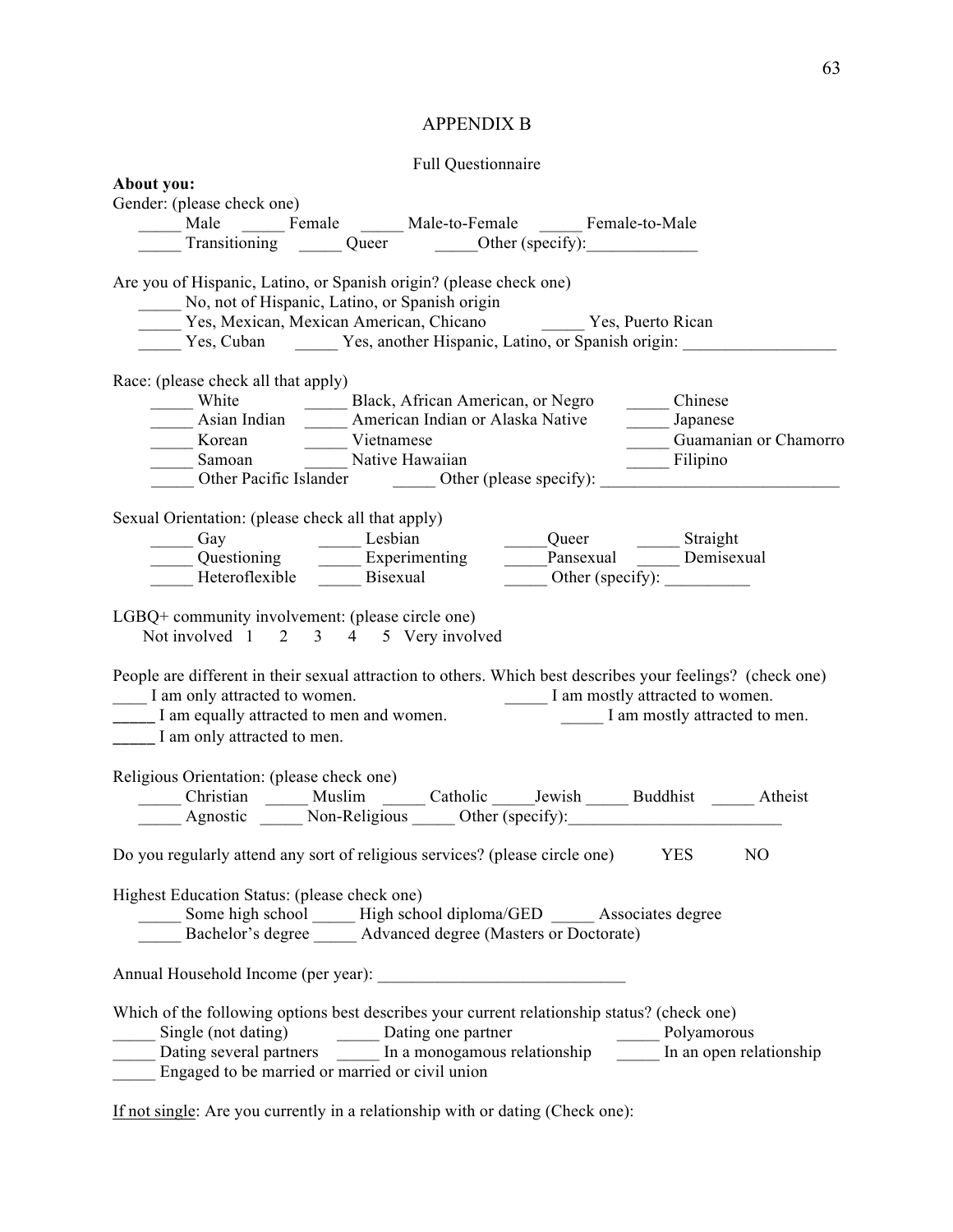| A woman A man                                                                                                                                                                                  |  |            | Both a woman and a man                             |                                                                                            |  |  |  |
|------------------------------------------------------------------------------------------------------------------------------------------------------------------------------------------------|--|------------|----------------------------------------------------|--------------------------------------------------------------------------------------------|--|--|--|
|                                                                                                                                                                                                |  |            |                                                    |                                                                                            |  |  |  |
|                                                                                                                                                                                                |  |            |                                                    |                                                                                            |  |  |  |
| Do you currently have any of the following medical conditions: (please check all that apply):                                                                                                  |  |            |                                                    |                                                                                            |  |  |  |
|                                                                                                                                                                                                |  |            | Cancer ____HIV ____Hypertension ____Hyperlipidemia |                                                                                            |  |  |  |
|                                                                                                                                                                                                |  |            | AIDS Hep C Diabetes Other (specify):               |                                                                                            |  |  |  |
| Have you ever known someone who <i>attempted suicide</i> (please check all that apply)?                                                                                                        |  |            |                                                    | No Yes, an acquaintance Ves, a friend Ves, a family member<br>Yes, other (please specify): |  |  |  |
| Have you ever known someone who died by suicide (please check all that apply)?<br>$\overline{Y}$ Yes, other (please specify):                                                                  |  |            |                                                    | No No No Nes, an acquaintance Nes, a friend Nes, a family member                           |  |  |  |
| Are you CURRENTLY receiving any of the following types of mental health treatment?                                                                                                             |  |            |                                                    |                                                                                            |  |  |  |
|                                                                                                                                                                                                |  |            |                                                    |                                                                                            |  |  |  |
|                                                                                                                                                                                                |  |            |                                                    |                                                                                            |  |  |  |
| a. Psychotherapy or counseling?<br>b. Pharmacotherapy or medications?<br>c. Other mental health treatment (e.g., chemical dependency)?<br>$\frac{Yes}{\sqrt{1 - Yes}} \times \frac{1}{Yes}$ Mo |  |            |                                                    |                                                                                            |  |  |  |
| In the <b>PAST</b> have you received any of the following types of mental health treatment?                                                                                                    |  |            |                                                    |                                                                                            |  |  |  |
| a. Psychotherapy or counseling?                                                                                                                                                                |  | <b>Yes</b> | N <sub>0</sub>                                     |                                                                                            |  |  |  |
|                                                                                                                                                                                                |  |            |                                                    |                                                                                            |  |  |  |
| b. Pharmacotherapy or medications?<br>c. Other mental health treatment (e.g., chemical dependency)? $\frac{V_{\text{res}}}{V_{\text{res}}}$ $\frac{V_{\text{res}}}{V_{\text{res}}}$ No         |  |            |                                                    |                                                                                            |  |  |  |
| Do you currently use marijuana/THC?                                                                                                                                                            |  |            | Yes                                                | N <sub>0</sub>                                                                             |  |  |  |
| If yes, do you use it for medical purposes?                                                                                                                                                    |  | Yes        | $\overline{\text{No}}$                             |                                                                                            |  |  |  |

#### **Attention Check Items**

The following items will be distributed in the survey to help check for participant attention to detail while completing the survey.

Please choose "24" below: □54 □28 □15 □24 □42 Please check choice "b" below  $\square$ a  $\square$ b  $\square$ c  $\square$ d  $\square$ e What is the sum of 2+2?  $\Box 22 \quad \Box 202 \quad \Box 40 \quad \Box 4$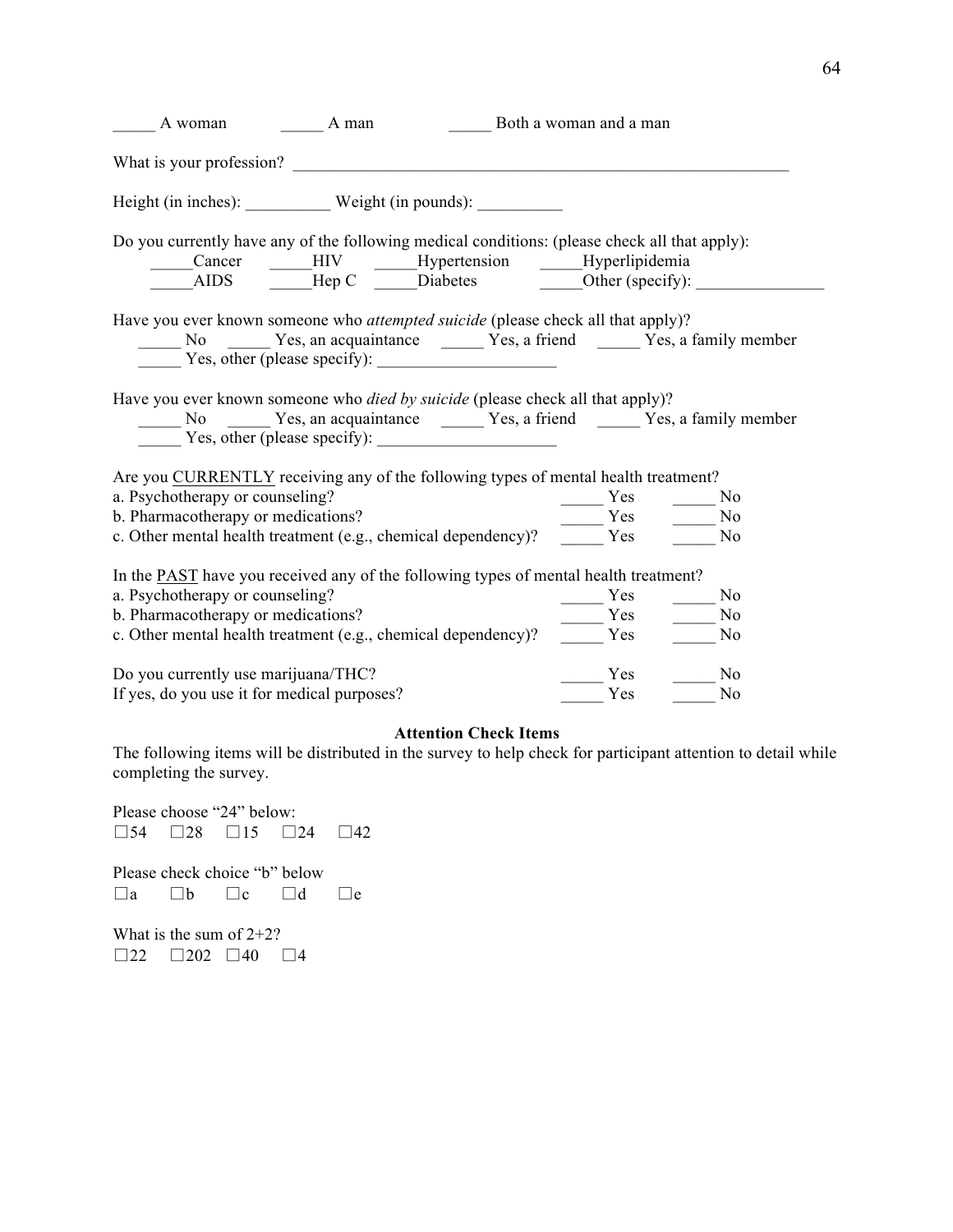# **AUDIT**

Instructions: Using the scale provided, please indicate how often you do the following:

| Questions                                                                       | $\overline{0}$ | 1         | $\overline{2}$       | $\overline{3}$ | $\overline{4}$     |
|---------------------------------------------------------------------------------|----------------|-----------|----------------------|----------------|--------------------|
| How often do you have a drink                                                   | Never          | Monthly   | $2-4$ times a        | $2-3$ times    | 4 or more          |
| containing alcohol?                                                             |                | or less   | month                | a week         | times a            |
|                                                                                 |                |           |                      |                | week               |
| How many drinks containing alcohol do                                           | 1 or 2         | 3 or 4    | 5 or 6               | $7$ to $9$     | $10$ or            |
| you have on a typical day when you are                                          |                |           |                      |                | more               |
| drinking?                                                                       |                |           |                      |                |                    |
| How often do you have six or more                                               | Never          | Less than | Monthly              | Weekly         | Daily or           |
| drinks on one occasion?                                                         |                | monthly   |                      |                | almost             |
|                                                                                 | Never          | Less than |                      |                | daily              |
| How often during the last year have you<br>found that you were not able to stop |                | monthly   | Monthly              | Weekly         | Daily or<br>almost |
| drinking once you had started?                                                  |                |           |                      |                | daily              |
| How often during the last year have you                                         | Never          | Less than | Monthly              | Weekly         | Daily or           |
| failed to do what was normally expected                                         |                | monthly   |                      |                | almost             |
| of you because of drinking?                                                     |                |           |                      |                | daily              |
| How often during the last year have you                                         | Never          | Less than | Monthly              | Weekly         | Daily or           |
| needed a first drink in the morning to get                                      |                | monthly   |                      |                | almost             |
| yourself going after a heavy drinking                                           |                |           |                      |                | daily              |
| session?                                                                        |                |           |                      |                |                    |
| How often during the last year have you                                         | Never          | Less than | Monthly              | Weekly         | Daily or           |
| had a feeling of guilt or remorse after                                         |                | monthly   |                      |                | almost             |
| drinking?                                                                       |                |           |                      |                | daily              |
| How often during the last year have you                                         | Never          | Less than | Monthly              | Weekly         | Daily or           |
| been unable to remember what happened                                           |                | monthly   |                      |                | almost             |
| the night before because of your                                                |                |           |                      |                | daily              |
| drinking?                                                                       |                |           |                      |                |                    |
| Have you or someone else been injured                                           | N <sub>0</sub> |           | Yes, but not         |                | Yes,               |
| because of your drinking?                                                       |                |           | in the last          |                | during the         |
| Has a relative, friend, doctor, or other                                        | N <sub>0</sub> |           | year<br>Yes, but not |                | last year<br>Yes,  |
| health care worker been concerned about                                         |                |           | in the last          |                | during the         |
| your drinking or suggested you cut                                              |                |           | year                 |                | last year          |
| down?                                                                           |                |           |                      |                |                    |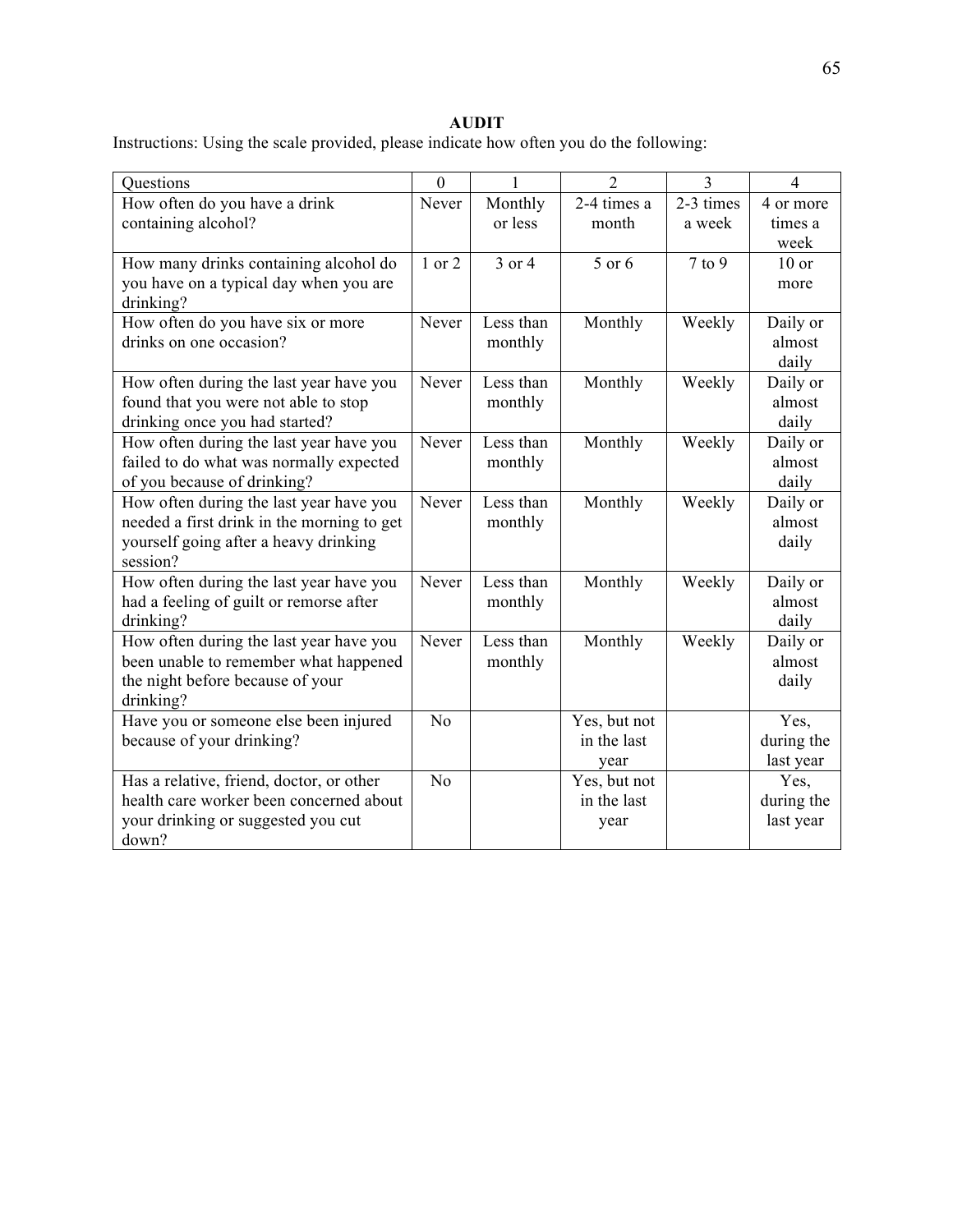| CSE                                                                                                |                                                                                                  |  |  |  |  |  |  |  |  |  |  |
|----------------------------------------------------------------------------------------------------|--------------------------------------------------------------------------------------------------|--|--|--|--|--|--|--|--|--|--|
| Instructions: Using the scale provided, please indicate the degree to which you believe you can do |                                                                                                  |  |  |  |  |  |  |  |  |  |  |
| the following:                                                                                     |                                                                                                  |  |  |  |  |  |  |  |  |  |  |
|                                                                                                    |                                                                                                  |  |  |  |  |  |  |  |  |  |  |
|                                                                                                    |                                                                                                  |  |  |  |  |  |  |  |  |  |  |
|                                                                                                    | 0---------1---------2--------3--------4--------5--------6---------7--------8--------9---------10 |  |  |  |  |  |  |  |  |  |  |
| I cannot do                                                                                        | Moderately<br>I'm certain that                                                                   |  |  |  |  |  |  |  |  |  |  |
| this at all                                                                                        | certain that I can do this<br>I can do this                                                      |  |  |  |  |  |  |  |  |  |  |
|                                                                                                    |                                                                                                  |  |  |  |  |  |  |  |  |  |  |
|                                                                                                    |                                                                                                  |  |  |  |  |  |  |  |  |  |  |
| 1.                                                                                                 | Break an upsetting problem down into smaller parts.                                              |  |  |  |  |  |  |  |  |  |  |
| 2.                                                                                                 | Sort out what can be changed, and what cannot be changed.                                        |  |  |  |  |  |  |  |  |  |  |
| 3 <sub>1</sub>                                                                                     | Make a plan of action and follow it when confronted with a problem.                              |  |  |  |  |  |  |  |  |  |  |
| 4.                                                                                                 | Leave options open when things get stressful.                                                    |  |  |  |  |  |  |  |  |  |  |
| 5.                                                                                                 | Think about one part of a problem at a time.                                                     |  |  |  |  |  |  |  |  |  |  |
| 6.                                                                                                 | Find solutions to your most difficult problems.                                                  |  |  |  |  |  |  |  |  |  |  |
| 7.                                                                                                 | Make unpleasant thoughts go away.                                                                |  |  |  |  |  |  |  |  |  |  |
| 8.                                                                                                 | Take your mind off unpleasant thoughts.                                                          |  |  |  |  |  |  |  |  |  |  |
| 9.                                                                                                 | Stop yourself from being upset by unpleasant thoughts.                                           |  |  |  |  |  |  |  |  |  |  |
| 10.                                                                                                | Keep from feeling sad.                                                                           |  |  |  |  |  |  |  |  |  |  |
| 11.                                                                                                | Get friends to help you with things you need.                                                    |  |  |  |  |  |  |  |  |  |  |
| 12.                                                                                                | Get emotional support from friends and family.                                                   |  |  |  |  |  |  |  |  |  |  |
| 13.                                                                                                | Make new friends.                                                                                |  |  |  |  |  |  |  |  |  |  |

### **LGBIS**

**Instructions:** Some of you may prefer to use labels other than 'lesbian, gay, bisexual, queer and other' (LGBQ+) sexual orientation identities (e.g., 'pansexual' 'questioning'). We use the term LGBQ+ in this survey to represent as full a range of sexual orientation identities as we can, and we ask for your understanding if the term does not completely capture your identity. For each of the following questions, please mark the response that best indicates your current experience as an LGBQ+ person. Please be as honest as possible: Indicate how you really feel now, not how you think you should feel. Use the scale:

| $1 = Disagree strongly$                                                      | $2 = Disagree$     | $3$ = Disagree somewhat     |  |                         |                             |     |
|------------------------------------------------------------------------------|--------------------|-----------------------------|--|-------------------------|-----------------------------|-----|
| $4 = \text{Agree somewhat}$                                                  | $5 = \text{Agree}$ | $6 = \text{Agree strongly}$ |  |                         |                             |     |
| 1. I prefer to keep my same-sex romantic relationships rather private.       |                    |                             |  |                         | $\overline{4}$              | 6   |
| 2. If it were possible, I would choose to be straight.                       |                    |                             |  |                         | $\overline{4}$              | -6  |
| 3. I keep careful control over who knows about my same-sex<br>relationships. |                    |                             |  |                         | $\overline{4}$              | - 6 |
| 4. My sexual orientation is a very personal and private manner.              |                    |                             |  | $\overline{\mathbf{3}}$ | $\overline{4}$              |     |
| 5. I wish I were heterosexual.                                               |                    |                             |  |                         | $\overline{4}$              | 6   |
| 6. I believe it is unfair that I am attracted to people of the same-sex.     |                    |                             |  |                         | $\boldsymbol{\vartriangle}$ |     |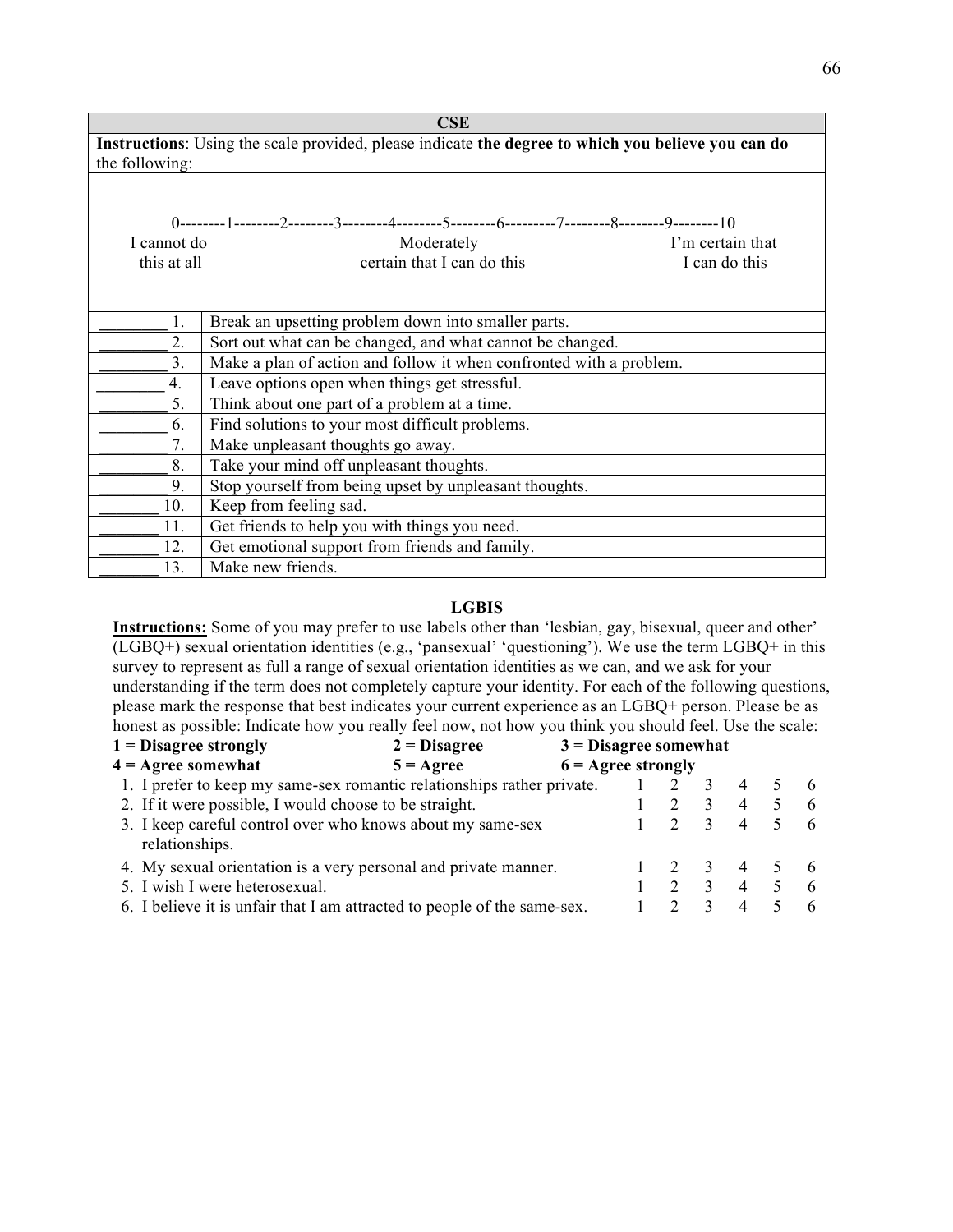# **HHRDS**

| Use the following scale to indicate how often you experienced these events during the PAST YEAR |  |
|-------------------------------------------------------------------------------------------------|--|
| because you are lesbian/gay/bisexual/queer/pansexual/other (LGBQ+)?                             |  |

|                                                                                                                                                        | $\overline{2}$                                                                                                                                                                                                                          | $\overline{3}$                                                      | $\overline{4}$                                    | 5                                                                      |                                                              |                                                              | 6                                                                              |                  |                  |
|--------------------------------------------------------------------------------------------------------------------------------------------------------|-----------------------------------------------------------------------------------------------------------------------------------------------------------------------------------------------------------------------------------------|---------------------------------------------------------------------|---------------------------------------------------|------------------------------------------------------------------------|--------------------------------------------------------------|--------------------------------------------------------------|--------------------------------------------------------------------------------|------------------|------------------|
| Never<br>happened                                                                                                                                      | Happened<br><b>ONCE IN A</b><br>WHILE (less<br>than $10\%$ of<br>the time)                                                                                                                                                              | Happened<br><b>SOMETIMES</b><br>$(10-25\% \text{ of }$<br>the time) | Happened A<br>$LOT (26% -$<br>49% of the<br>time) | Happened<br>MOST OF<br>THE TIME<br>$(50-70\% \text{ of }$<br>the time) |                                                              |                                                              | Happened<br><b>ALMOST ALL</b><br>OF THE TIME<br>(more than 70%<br>of the time) |                  |                  |
| 1.<br>2.<br>Rejected by friends<br>3.<br>4.                                                                                                            | Treated unfairly by teachers or professors?<br>Treated unfairly by your employer, boss or supervisors?<br>Treated unfairly by your co-workers, fellow students or                                                                       |                                                                     |                                                   | 1<br>$\mathbf{1}$<br>1<br>$\mathbf{1}$                                 | $\begin{array}{c} 2 \\ 2 \\ 2 \end{array}$<br>$\overline{2}$ | $\begin{array}{c} 3 \\ 3 \\ 3 \end{array}$<br>$\overline{3}$ | 4<br>$\overline{4}$<br>$\overline{4}$<br>$\overline{4}$                        | 5<br>5<br>5<br>5 | 6<br>6<br>6<br>6 |
| colleagues<br>Treated unfairly by people in service jobs (by store clerks,<br>5.<br>waiters, bartenders, waitresses, bank tellers, mechanic and others |                                                                                                                                                                                                                                         |                                                                     |                                                   |                                                                        | $\overline{2}$                                               | 3                                                            | $\overline{4}$                                                                 | 5                | 6                |
| 6.<br>7.                                                                                                                                               | Treated unfairly by strangers<br>Treated unfairly by people in helping jobs (by doctors, nurses,<br>psychiatrists, caseworkers, dentists, school counselors, therapists,<br>pediatricians, school principals, gynecologists, and others |                                                                     |                                                   | 1<br>$\mathbf{1}$                                                      | $\overline{2}$<br>$\overline{2}$                             | $\frac{3}{3}$                                                | $\overline{4}$<br>$\overline{4}$                                               | $\sqrt{5}$<br>5  | 6<br>6           |
| 8.                                                                                                                                                     | Denied a raise, a promotion, tenure, a good assignment, a job, or<br>other such thing at work that you deserved                                                                                                                         |                                                                     |                                                   | 1                                                                      | $\overline{2}$                                               | 3                                                            | $\overline{4}$                                                                 | 5                | 6                |
| 9.<br>other                                                                                                                                            | Called a heterosexist name like dyke, lezzie, faggot, sissy, or                                                                                                                                                                         |                                                                     |                                                   | $\mathbf{1}$                                                           | $\overline{2}$                                               | 3                                                            | $\overline{4}$                                                                 | 5                | 6                |
| 10. Treated unfairly by your family<br>11. Made fun of, picked on, pushed, shoved, hit, or threatened with                                             |                                                                                                                                                                                                                                         |                                                                     |                                                   | 1<br>$\mathbf{1}$                                                      | $\overline{2}$<br>$\overline{2}$                             | $\mathfrak{Z}$<br>$\overline{3}$                             | $\overline{4}$<br>$\overline{4}$                                               | 5<br>5           | 6<br>6           |
| harm<br>12. Rejected by family members<br>13. Heard anti LGBQ+ remarks from family member<br>14. Verbally insulted because you are a LGBQ+ person?     |                                                                                                                                                                                                                                         |                                                                     |                                                   | 1<br>$\mathbf{1}$<br>1                                                 | $\overline{c}$<br>$\frac{2}{2}$                              | $\mathfrak{Z}$<br>$\frac{3}{3}$                              | $\overline{4}$<br>$\overline{4}$<br>$\overline{4}$                             | 5<br>5<br>5      | 6<br>6<br>6      |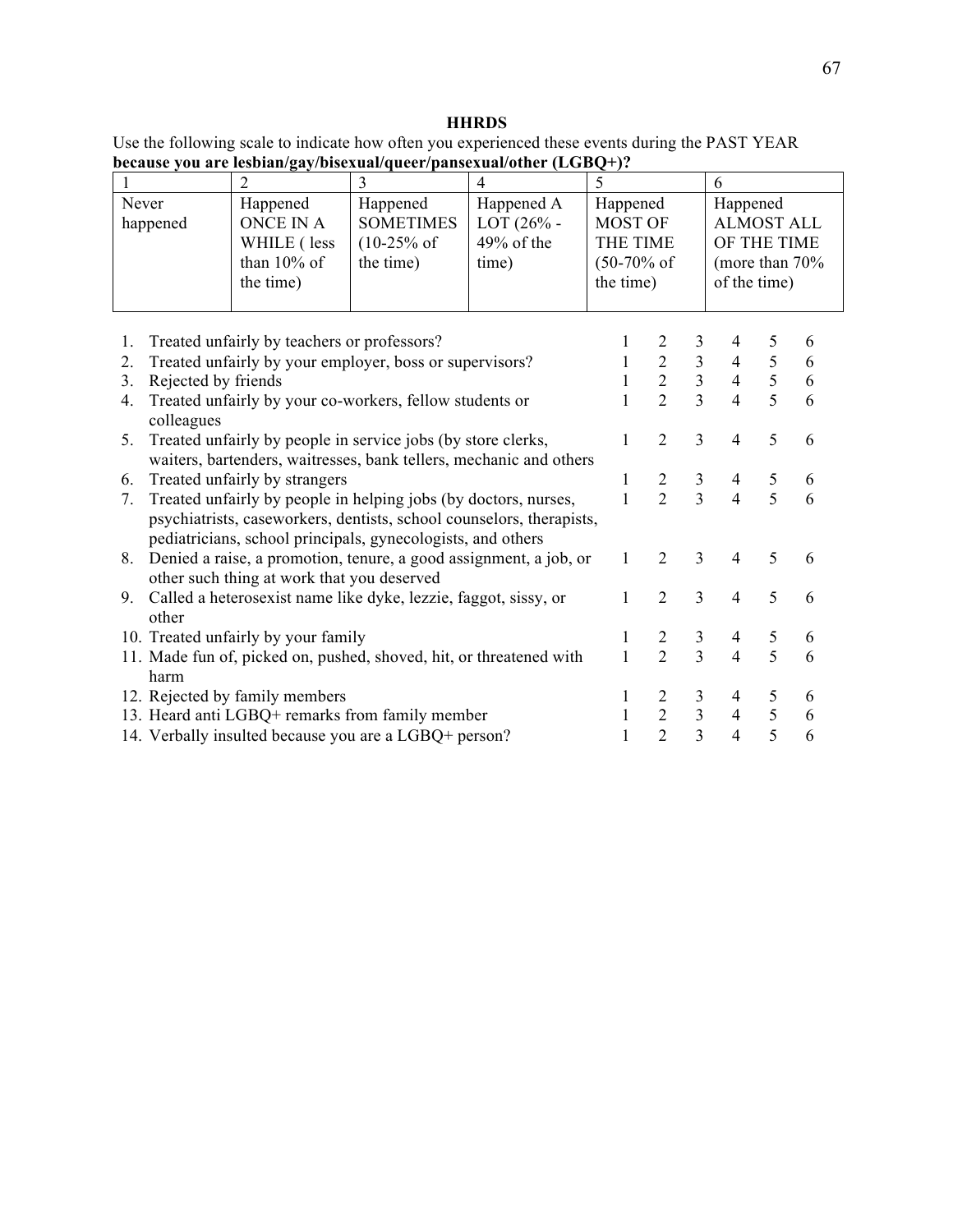### **LGBQ+ CS**

These are questions about the LGBQ+ community. By LGBQ+ community, we don't mean any particular neighborhood or social group, but in general, groups of gay men, bisexual men and women, lesbians, queer and other sexual orientation minority individuals.

Please answer the following items on a scale of 1 (Agree strongly) to 4 (Disagree strongly).

|                                                     | Agree    |  | Disagree |
|-----------------------------------------------------|----------|--|----------|
|                                                     | strongly |  | strongly |
| 1. You feel you're a part of the LGBQ+ community    |          |  |          |
| Participating in the LGBQ+ community is a           |          |  |          |
| positive thing for you.                             |          |  |          |
| 3. You feel a bond with the LGBQ+ community.        |          |  |          |
| 4. You are proud of the LGBQ+ community.            |          |  |          |
| It is important for you to be politically active in |          |  |          |
| the LGBQ+ community.                                |          |  |          |
| 6. If we work together, gay, bisexual, and lesbian  |          |  |          |
| people can solve problems in the LGBQ+              |          |  |          |
| community.                                          |          |  |          |
| 7. You really feel that any problems faced by the   |          |  |          |
| LGBQ+ community are also your own problems.         |          |  |          |
| You feel a bond with other LGBQ+ persons.           |          |  |          |
|                                                     |          |  |          |

#### **CS-E**

**Instructions:** Please provide your agreement with the following statements using the scale provided.

|    |                                                                                               | Strongly |                |              |                |    |   | Strongly |
|----|-----------------------------------------------------------------------------------------------|----------|----------------|--------------|----------------|----|---|----------|
|    |                                                                                               | Agree    |                |              |                |    |   | Disagree |
| 1. | I'm glad I belong to the LGBQ+ community.                                                     |          | 2              | 3            | $\overline{4}$ | 5  | 6 |          |
| 2. | I regret belonging to the LGBQ+ community.                                                    |          | 2              | 3            | 4              | 5  | 6 |          |
| 3. | My membership in the $LGBQ+$ community is an<br>important reflection of who I am.             |          | $\overline{2}$ | 3            | $\overline{4}$ | 5  | 6 |          |
| 4. | I feel good about belonging to the LGBQ+<br>community.                                        |          | 2              | 3            | $\overline{4}$ | 5  | 6 |          |
| 5. | I make a positive contribution to the $LGBQ+$<br>community.                                   | 1        | 2              | 3            | $\overline{4}$ | 5  | 6 |          |
| 6. | Belonging to the LGBQ+ community is an<br>important part of my self-image.                    | 1        | $\overline{2}$ | 3            | $\overline{4}$ | 5  | 6 |          |
| 7. | I feel I don't have much to offer to the LGBQ+<br>community.                                  | 1        | 2              | 3            | $\overline{4}$ | 5  | 6 |          |
| 8. | I feel that belonging to the LGBQ+ community is<br>not a good thing for me)                   |          | $\overline{2}$ | $\mathbf{3}$ | $\overline{4}$ | 5  | 6 |          |
| 9. | My membership in the $LGBQ+$ community has<br>very little to do with how I feel about myself. | 1        | 2              | 3            | 4              | 5. | 6 |          |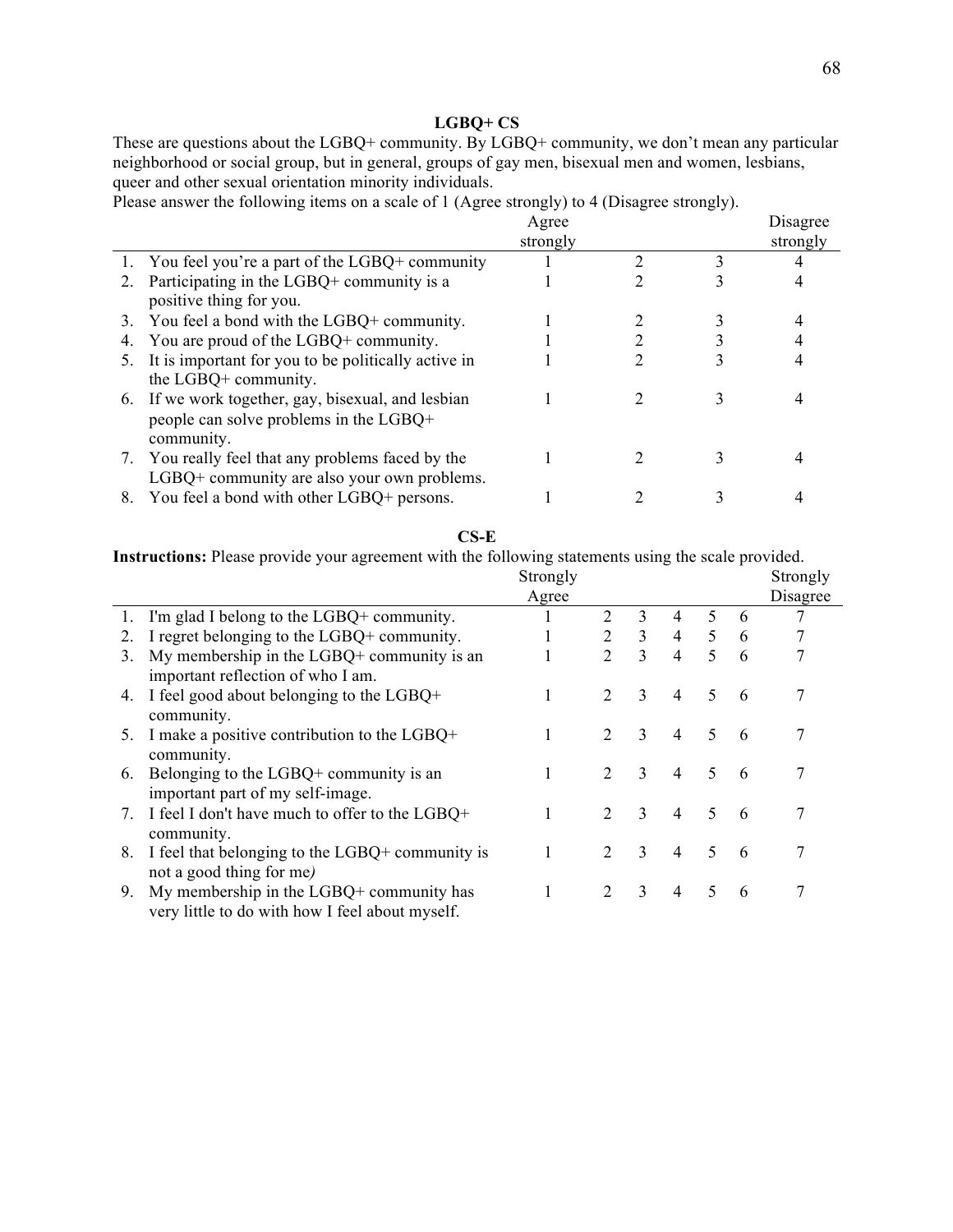| SBO-R                                                                                                |  |  |  |  |  |  |  |
|------------------------------------------------------------------------------------------------------|--|--|--|--|--|--|--|
| Instructions: Please check the number beside the statement or phrase that best applies to you.       |  |  |  |  |  |  |  |
| Have you ever thought about or attempted to kill yourself? (check one only)                          |  |  |  |  |  |  |  |
| 1. Never                                                                                             |  |  |  |  |  |  |  |
| 2. It was just a brief passing thought                                                               |  |  |  |  |  |  |  |
| 3a. I have had a plan at least once to kill myself but did not try to do it<br>Ц                     |  |  |  |  |  |  |  |
| 3b. I have had a plan at least once to kill myself and really wanted to die<br>$\Box$                |  |  |  |  |  |  |  |
| 4a. I have attempted to kill myself, but did not want to die<br>$\Box$                               |  |  |  |  |  |  |  |
| 4b. I have attempted to kill myself, and really hoped to die<br>$\Box$                               |  |  |  |  |  |  |  |
| 2. How often have you thought about killing yourself in the past year? (check one only)              |  |  |  |  |  |  |  |
| $\Box$ 1. Never                                                                                      |  |  |  |  |  |  |  |
| $\Box$ 2. Rarely (1 time)                                                                            |  |  |  |  |  |  |  |
| $\Box$ 3. Sometimes (2 times)                                                                        |  |  |  |  |  |  |  |
| $\Box$ 4. Often (3-4 times)                                                                          |  |  |  |  |  |  |  |
| $\Box$ 5. Very Often (5 or more times)                                                               |  |  |  |  |  |  |  |
| 3. Have you ever told someone that you were going to commit suicide, or that you might do it? (check |  |  |  |  |  |  |  |
| one only)                                                                                            |  |  |  |  |  |  |  |
| $1$ No<br>□                                                                                          |  |  |  |  |  |  |  |
| 2a. Yes, at one time, but did not really want to die<br>□                                            |  |  |  |  |  |  |  |
| 2b. Yes, at one time, and really wanted to die<br>□                                                  |  |  |  |  |  |  |  |
| 3a. Yes, more than once, but did not want to do it<br>$\Box$                                         |  |  |  |  |  |  |  |
| 3b. Yes, more than once, and really wanted to do it<br>□                                             |  |  |  |  |  |  |  |
| 4. How likely is it that you will attempt suicide someday? (check one only)                          |  |  |  |  |  |  |  |
| $0.$ Never<br>4. Likely                                                                              |  |  |  |  |  |  |  |
| 5. Rather likely<br>1. No chance at all                                                              |  |  |  |  |  |  |  |
| 6. Very likely<br>$\Box$ 2. Rather unlikely<br>$\Box$                                                |  |  |  |  |  |  |  |
| $\Box$ 3. Unlikely                                                                                   |  |  |  |  |  |  |  |

### **NAQ-S**

**Instructions:** For each item below, please circle the scale number that best reflects how closely the item is true or false for you.

|                |                                                         |                                                              |          | $(-3)$ ------------- $(-2)$ ------------- $(-1)$ ------------ $(0)$ ------------- $(1)$ ------------- $(2)$ ------------ $(3)$ |          |      |      |            |          |                             |               |
|----------------|---------------------------------------------------------|--------------------------------------------------------------|----------|--------------------------------------------------------------------------------------------------------------------------------|----------|------|------|------------|----------|-----------------------------|---------------|
|                | Strongly                                                | Moderately                                                   | Slightly | Neither                                                                                                                        | Slightly |      |      | Moderately |          | Strongly                    |               |
|                | Disagree                                                | Disagree                                                     | Disagree |                                                                                                                                | Agree    |      |      | Agree      |          | Agree                       |               |
|                |                                                         |                                                              |          |                                                                                                                                |          |      |      |            |          |                             |               |
| $\mathbf{1}$ . |                                                         |                                                              |          | If I reflect on my past, I see that I tend to be afraid of feeling                                                             |          | $-3$ | $-2$ | $-1$       | $\Omega$ |                             | $\mathcal{R}$ |
|                | emotions.                                               |                                                              |          |                                                                                                                                |          |      |      |            |          |                             |               |
| 2.             |                                                         | I feel that I need to experience strong emotions regularly.  |          |                                                                                                                                |          | $-3$ | $-2$ | -1         | $\Omega$ | 2                           | 3             |
| 3.             |                                                         | Emotions help people to get along in life.                   |          |                                                                                                                                |          | $-3$ | $-2$ | -1         | $\theta$ | $\mathcal{D}_{\mathcal{L}}$ | 3             |
|                |                                                         |                                                              |          | 4. I find strong emotions overwhelming and therefore try to avoid                                                              |          | $-3$ | $-2$ | $-1$       | $\Omega$ |                             |               |
|                | them.                                                   |                                                              |          |                                                                                                                                |          |      |      |            |          |                             |               |
| 5.             |                                                         | I think that it is important to explore my feelings.         |          |                                                                                                                                |          | $-3$ | $-2$ |            | $\Omega$ |                             | 3             |
| 6.             |                                                         | I would prefer not to experience either the lows or highs of |          |                                                                                                                                |          | $-3$ | $-2$ | $-1$       | $\Omega$ | $\mathcal{D}_{\mathcal{L}}$ |               |
|                | emotion.                                                |                                                              |          |                                                                                                                                |          |      |      |            |          |                             |               |
| 7.             |                                                         |                                                              |          | I do not know how to handle my emotions, so I avoid them.                                                                      |          | $-3$ | $-2$ | -1         | $\Omega$ |                             | 3             |
| 8.             | It is important for me to be in touch with my feelings. |                                                              |          |                                                                                                                                |          | $-3$ | $-2$ | $-1$       | $\Omega$ |                             | $\mathbf{3}$  |
| 9.             |                                                         | It is important for me to know how others are feeling.       |          |                                                                                                                                |          | $-3$ | $-2$ | $-1$       | $\Omega$ | $\mathcal{D}$               | $\mathbf{3}$  |
|                |                                                         |                                                              |          | 10. Emotions are dangerous—they tend to get me into situations that I                                                          |          | $-3$ | $-2$ | -1         | $\Omega$ |                             |               |
|                | would rather avoid.                                     |                                                              |          |                                                                                                                                |          |      |      |            |          |                             |               |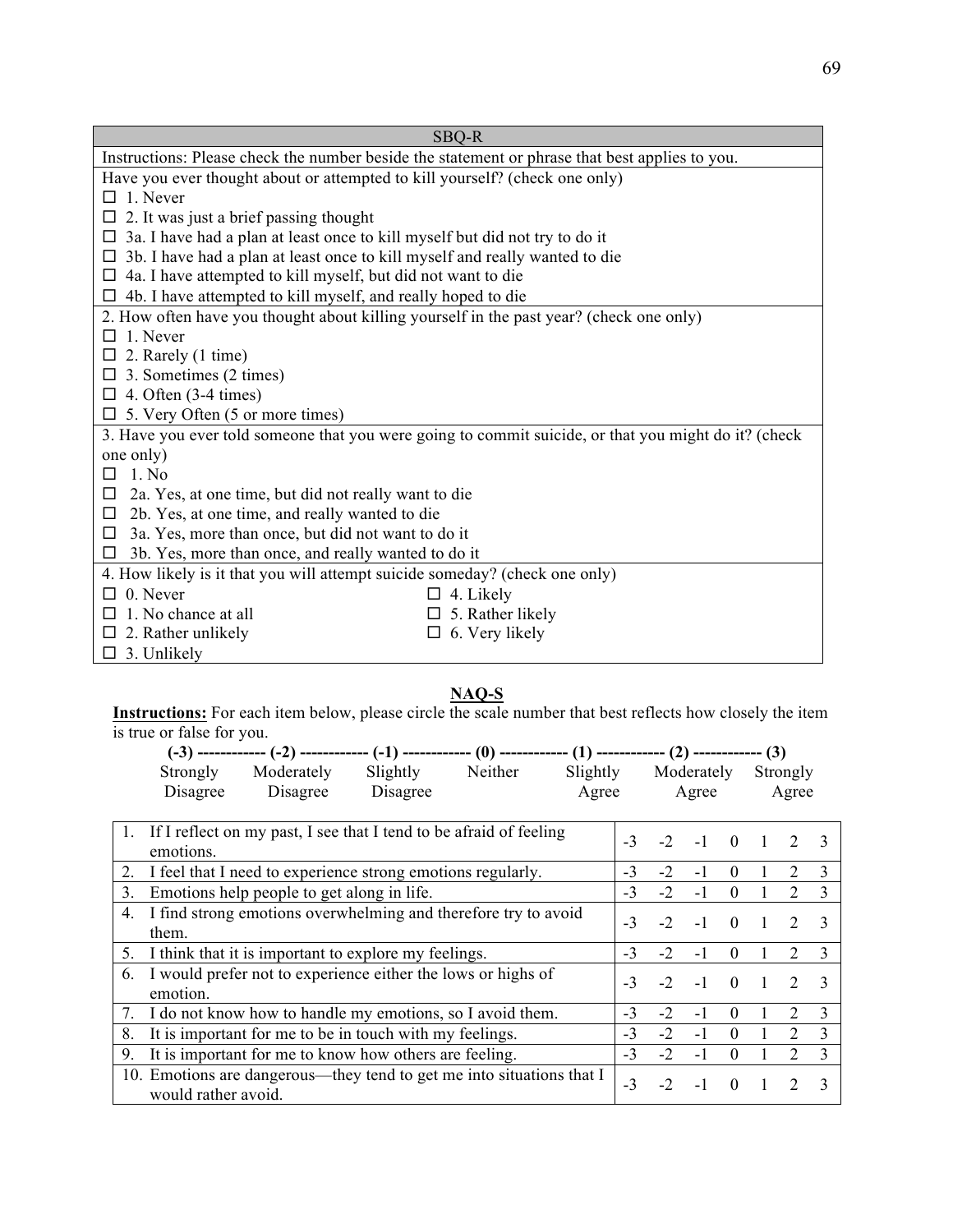#### **BRS**

Instructions: Please answer the following on a scale of 1 (strongly disagree) to 5 (strongly agree).

|                                                                    | Strongly<br>Disagree | Disagree | Neutral | Agree | Strongly<br>Agree |
|--------------------------------------------------------------------|----------------------|----------|---------|-------|-------------------|
| 1. I tend to bounce back quickly after hard<br>times.              |                      |          | 3       | 4     |                   |
| 2. I have a hard time making it through<br>stressful events.       |                      | າ        | 3       | 4     |                   |
| 3. It does not take me long to recover<br>from a stressful event.  |                      |          | 3       | 4     |                   |
| 4. It is hard for me to snap back when<br>something bad happens    |                      |          |         | 4     |                   |
| 5. I usually come through difficult times<br>with little trouble.  |                      |          | 3       | 4     |                   |
| 6. I tend to take a long time to get over<br>set-backs in my life. |                      | ∍        | 3       | 4     |                   |

### **Need for Cognition Scale-Short Form (Petty & Caccioppo, 1982)**

**Instructions:** *For each of the statements below, please indicate to what extent the statement is characteristic of you. Please use the following scale:*

| Extremely<br>Uncharacteristic of<br>Me<br>(Not at all like me) | Somewhat<br>Uncharacteristic<br>of Me | Uncertain | Somewhat<br>Characteristic<br>of Me | Extremely<br>Characteristic of<br>Me<br>(Very much like me) |
|----------------------------------------------------------------|---------------------------------------|-----------|-------------------------------------|-------------------------------------------------------------|

\_\_\_\_\_1. I really enjoy a task that involves coming up with new solutions to problems.

2. I would prefer a task that is intellectual, difficult, and important to one that is somewhat important but does not require much thought.

\_\_\_\_\_3. Learning new ways to think doesn't excite me very much.

4. I usually end up deliberating about issues even when they do not affect me personally.

5. The idea of relying on thought to get my way to the top does not appeal to me.

\_\_\_\_\_6. The notion of thinking abstractly is not appealing to me.

7. I only think as hard as I have to.

8. I like tasks that require little thought once I've learned them.

\_\_\_\_\_9. I prefer to think about small daily projects to long-term ones.

\_\_\_\_\_10. I would rather do something that requires little thought than something that is sure to challenge my thinking abilities.

11. I find little satisfaction in deliberating hard and for long hours.

12. I don't like to have the responsibility of handling a situation that requires a lot of thinking.

13. I feel relief rather than satisfaction after completing a task that required a lot of mental effort.

14. Thinking is not my idea of fun.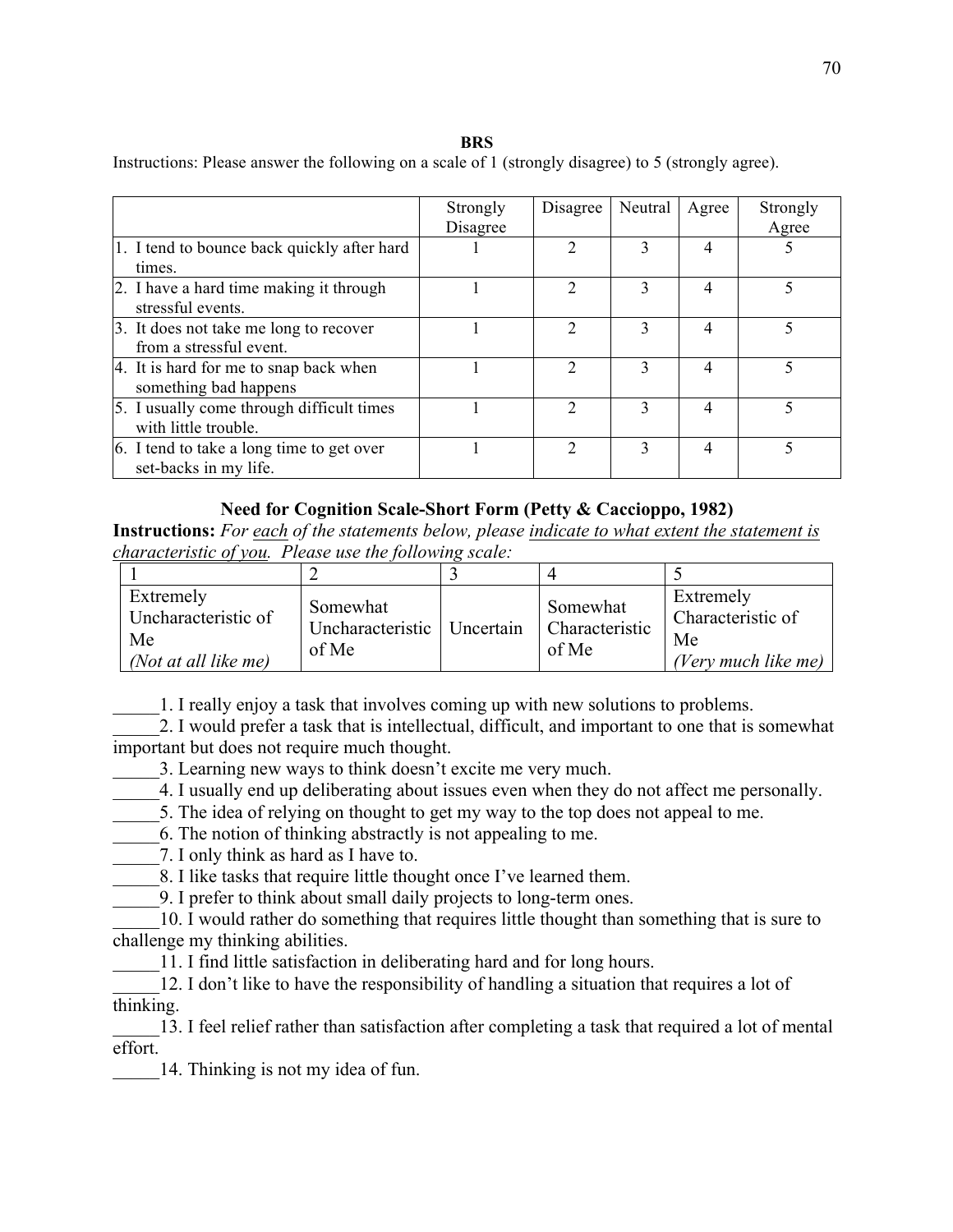\_\_\_\_\_15. I try to anticipate and avoid situations where there is a likely chance I'll have to think in depth about something.

\_\_\_\_\_16. I prefer life to be filled with puzzles that I must solve.

\_\_\_\_\_17. I would prefer complex to simple problems.

\_\_\_\_\_18. It's enough for me that something gets the job done; I don't care how or why it works.

# The Cannabis Use Disorder Identification Test - Revised (CUDIT-R)

|    |                                | Have you used any cannabis over the past six months?                                                                                                                                 | YES / NO                   |                       |                           |
|----|--------------------------------|--------------------------------------------------------------------------------------------------------------------------------------------------------------------------------------|----------------------------|-----------------------|---------------------------|
|    |                                | If YES, please answer the following questions about your cannabis use. Circle the response that is most correct for you<br>in relation to your cannabis use over the past six months |                            |                       |                           |
| 1. | How often do you use cannabis? |                                                                                                                                                                                      |                            |                       |                           |
|    | <b>Never</b>                   | Monthly or less                                                                                                                                                                      | 2-4 times<br>a month       | $2-3$ times<br>a week | 4 or more times<br>a week |
|    | $\overline{0}$                 | 1                                                                                                                                                                                    | $\overline{2}$             | 3                     | 4                         |
| 2. |                                | How many hours were you "stoned" on a typical day when you had been using cannabis?                                                                                                  |                            |                       |                           |
|    | Less than 1                    | $1$ or $2$                                                                                                                                                                           | 3 or 4                     | $5$ or 6              | 7 or more                 |
|    | $\bf{0}$                       | 1                                                                                                                                                                                    | $\overline{2}$             | 3                     | 4                         |
| 3. |                                | How often during the past 6 months did you find that you were not able to stop using cannabis once you had started?                                                                  |                            |                       |                           |
|    | Never                          | Less than monthly                                                                                                                                                                    | Monthly                    | Weekly                | Daily or<br>almost daily  |
|    | $\Omega$                       | $\mathbf{1}$                                                                                                                                                                         | $\overline{2}$             | 3                     | 4                         |
| 4. |                                | How often during the past 6 months did you fail to do what was normally expected from you because of using cannabis?                                                                 |                            |                       |                           |
|    | Never                          | Less than monthly                                                                                                                                                                    | <b>Monthly</b>             | Weekly                | Daily or<br>almost daily  |
|    | $\bf{0}$                       | 1                                                                                                                                                                                    | $\overline{2}$             | 3                     | 4                         |
| 5. | cannabis?                      | How often in the past 6 months have you devoted a great deal of your time to getting, using, or recovering from                                                                      |                            |                       |                           |
|    | <b>Never</b>                   | Less than monthly                                                                                                                                                                    | Monthly                    | Weekly                | Daily or<br>almost daily  |
|    | $\overline{0}$                 | $\mathbf{1}$                                                                                                                                                                         | $\overline{2}$             | 3                     | 4                         |
| 6. |                                | How often in the past 6 months have you had a problem with your memory or concentration after using cannabis?                                                                        |                            |                       |                           |
|    | <b>Never</b>                   | Less than monthly                                                                                                                                                                    | Monthly                    | Weekly                | Daily or<br>almost daily  |
|    | $\bf{0}$                       | 1                                                                                                                                                                                    | $\overline{2}$             | 3                     | 4                         |
| 7. | or caring for children:        | How often do you use cannabis in situations that could be physically hazardous, such as driving, operating machinery,                                                                |                            |                       |                           |
|    | Never                          | Less than monthly                                                                                                                                                                    | Monthly                    | Weekly                | Daily or<br>almost daily  |
|    | $\bf{0}$                       | $\mathbf{1}$                                                                                                                                                                         | $\overline{2}$             | 3                     | 4                         |
| 8. |                                | Have you ever thought about cutting down, or stopping, your use of cannabis?                                                                                                         |                            |                       |                           |
|    | <b>Never</b>                   |                                                                                                                                                                                      | Yes, but not in the past 6 |                       | Yes, during the past      |
|    | $\bf{0}$                       |                                                                                                                                                                                      | months<br>2                |                       | 6 months<br>4             |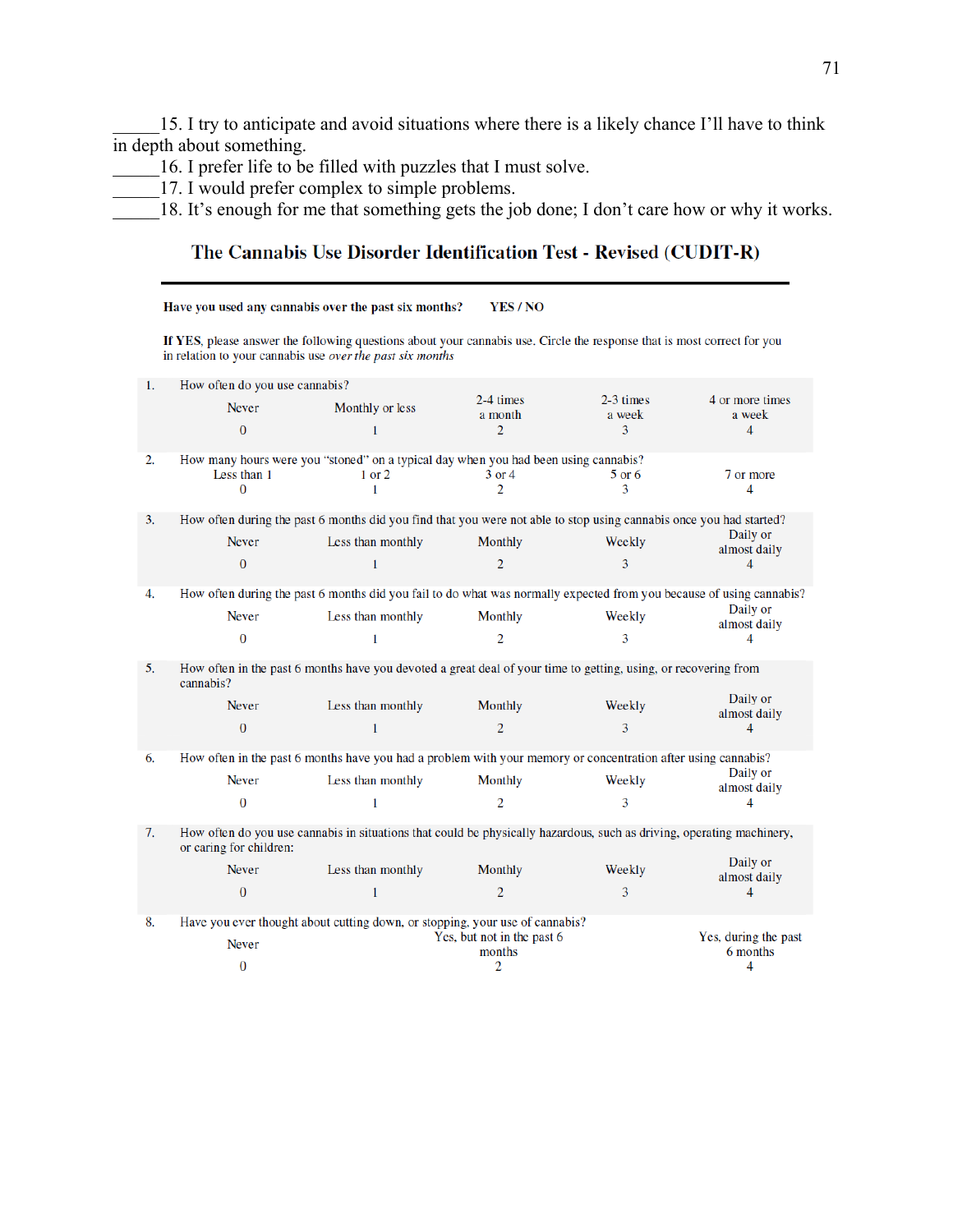# **The Eating Pathology Symptoms Inventory (EPSI)**

Below is a list of experiences and problems that people sometimes have. Read each item to determine how well it describes your recent experiences. Then select the option that best describes **how frequently**  each statement applied to you **during the past four weeks, including today**.

| $\bf{0}$                                               | 1                                                        | $\overline{2}$                                                             | $\overline{\mathbf{3}}$ | $\overline{\mathbf{4}}$        |
|--------------------------------------------------------|----------------------------------------------------------|----------------------------------------------------------------------------|-------------------------|--------------------------------|
| <b>Never</b>                                           | Rarely                                                   | <b>Sometimes</b>                                                           | Often                   | <b>Very Often</b>              |
|                                                        |                                                          |                                                                            |                         |                                |
| 1. I did not like how clothes fit the shape of my body | 1.                                                       |                                                                            |                         |                                |
| 2. I tried to exclude "unhealthy" foods from my diet   | 2.                                                       |                                                                            |                         |                                |
| 3. I ate when I was not hungry                         |                                                          |                                                                            |                         | 3.                             |
|                                                        | 4. People told me that I do not eat very much            |                                                                            |                         | 4.                             |
|                                                        | 5. I felt that I needed to exercise nearly every day     |                                                                            |                         | 5.                             |
|                                                        |                                                          | 6. People would be surprised if they knew how little I ate                 |                         | 6.                             |
|                                                        | 7. I used muscle building supplements                    |                                                                            |                         | 7.                             |
|                                                        | 8. I pushed myself extremely hard when I exercised       |                                                                            |                         | 8.                             |
|                                                        | 9. I snacked throughout the evening without realizing it |                                                                            |                         | 9.                             |
|                                                        | 10. I got full more easily than most people              |                                                                            |                         | 10.                            |
|                                                        | 11. I considered taking diuretics to lose weight         |                                                                            |                         | 11.                            |
|                                                        |                                                          | 12. I tried on different outfits, because I did not like how I looked      |                         | 12.                            |
|                                                        | 13. I thought laxatives are a good way to lose weight    |                                                                            |                         | 13.                            |
|                                                        | 14. I thought that obese people lack self-control        |                                                                            |                         | 14.                            |
|                                                        |                                                          | 15. I thought about taking steroids as a way to get more muscular          |                         | 15.                            |
|                                                        | 16. I used diet teas or cleansing teas to lose weight    |                                                                            |                         | 16.                            |
| 17. I used diet pills                                  |                                                          |                                                                            |                         | 17.                            |
|                                                        | 18. I did not like how my body looked                    |                                                                            |                         | 18.                            |
|                                                        | 19. I ate until I was uncomfortably full                 |                                                                            |                         | 19.                            |
|                                                        | 20. I felt that overweight people are lazy               |                                                                            |                         | 20.                            |
|                                                        | 21. I counted the calories of foods I ate                |                                                                            |                         | 21.                            |
|                                                        | 22. I planned my days around exercising                  |                                                                            |                         | 22.                            |
| 23. I thought my butt was too big                      |                                                          |                                                                            |                         | 23.                            |
|                                                        | 24. I did not like the size of my thighs                 |                                                                            |                         | 24.                            |
|                                                        | 25. I wished the shape of my body was different          |                                                                            |                         | 25.                            |
|                                                        |                                                          | 26. I was disgusted by the sight of an overweight person wearing tight     |                         | 26.                            |
| clothes                                                |                                                          |                                                                            |                         |                                |
|                                                        | 27. I made myself vomit in order to lose weight          |                                                                            |                         | 27.                            |
|                                                        |                                                          | 28. I did not notice how much I ate until after I had finished eating      |                         | 28.                            |
|                                                        | 29. I considered taking a muscle building supplement     |                                                                            |                         | 29.                            |
|                                                        | 30. I felt that overweight people are unattractive       |                                                                            |                         | 30.                            |
|                                                        |                                                          | 31. I engaged in strenuous exercise at least five days per week            |                         | 31.                            |
|                                                        | 32. I thought my muscles were too small                  |                                                                            |                         | $32.$                          |
|                                                        |                                                          | 33. I got full after eating what most people would consider a small amount |                         | 33.                            |
| of food                                                |                                                          |                                                                            |                         |                                |
|                                                        | 34. I was not satisfied with the size of my hips         |                                                                            |                         | 34.                            |
| 35. I used protein supplements                         |                                                          |                                                                            |                         | 35.                            |
|                                                        | 36. People encouraged me to eat more                     |                                                                            |                         | 36.                            |
|                                                        |                                                          | 37. If someone offered me food, I felt that I could not resist eating it   |                         | $37. \underline{\hspace{2cm}}$ |
|                                                        | 38. I was disgusted by the sight of obese people         |                                                                            |                         | $38.$                          |
|                                                        |                                                          | 39. I stuffed myself with food to the point of feeling sick                |                         | 39.                            |
|                                                        | 40. I tried to avoid foods with high calorie content     |                                                                            |                         | 40.                            |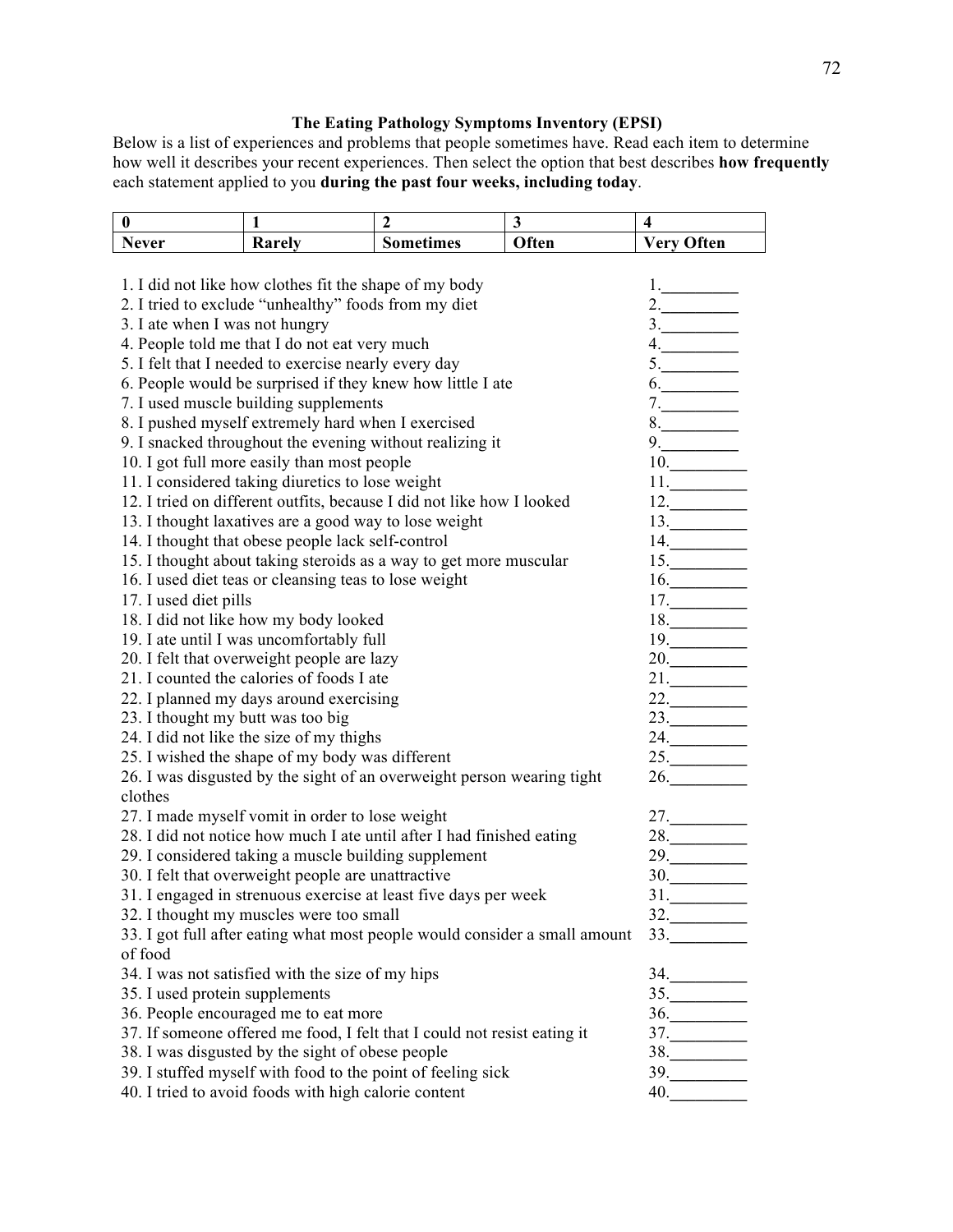| 41. I exercised to the point of exhaustion<br>42. I used diuretics in order to lose weight<br>43. I skipped two meals in a row<br>44. I ate as if I was on auto-pilot<br>45. I ate a very large amount of food in a short period of time (e.g., within<br>2 hours) | 41.<br>42.<br>43.<br>44.<br>45. |                       |
|--------------------------------------------------------------------------------------------------------------------------------------------------------------------------------------------------------------------------------------------------------------------|---------------------------------|-----------------------|
| <b>Modified Eating Disorder Examination Questionnaire (EDEQ)</b><br>1. Over the past four weeks (28 days), have there been any times when you<br>have felt that you have eaten what other people would regard as an unusually                                      |                                 | N <sub>0</sub><br>Yes |
| large amount of food given the circumstances?                                                                                                                                                                                                                      |                                 |                       |
| If you answered yes:<br>1a. How many such episodes have you had over the past four weeks?                                                                                                                                                                          |                                 |                       |
| 1b. During how many of these episodes of overeating did you have a sense of having lost control<br>over your eating?<br><u> 1980 - Jan Barnett, fransk politiker (</u>                                                                                             |                                 |                       |
| 2. Have you had other episodes of eating in which you have had a sense of<br>having lost control and eaten too much, but have not eaten an unusually large<br>amount of food given the circumstances?                                                              |                                 | N <sub>o</sub><br>Yes |
| If you answered yes:<br>2a. How many such episodes have you had over the past four weeks?                                                                                                                                                                          |                                 |                       |
| 3. Over the past four weeks, have you made yourself sick (vomit) as a means<br>of controlling your shape or weight?                                                                                                                                                |                                 | N <sub>0</sub><br>Yes |
| If you answered yes:<br>3a. How many have you done this over the past four weeks?                                                                                                                                                                                  |                                 |                       |
| 4. Over the past four weeks, have you taken laxatives as a means of<br>controlling your shape or weight?                                                                                                                                                           |                                 | N <sub>o</sub><br>Yes |
| If you answered yes:<br>4a. How many have you done this over the past four weeks?                                                                                                                                                                                  |                                 |                       |
| 5. Over the past four weeks, have you taken diuretics (water tablets) as a<br>means of controlling your shape or weight?                                                                                                                                           |                                 | No<br>Yes             |
| If you answered yes:<br>5a. How many have you done this over the past four weeks?                                                                                                                                                                                  |                                 |                       |
| 6. Over the past four weeks, have you exercised hard as a means of controlling<br>your shape or weight?                                                                                                                                                            |                                 | No<br>Yes             |
| If you answered yes:<br>6a. How many have you done this over the past four weeks?                                                                                                                                                                                  |                                 |                       |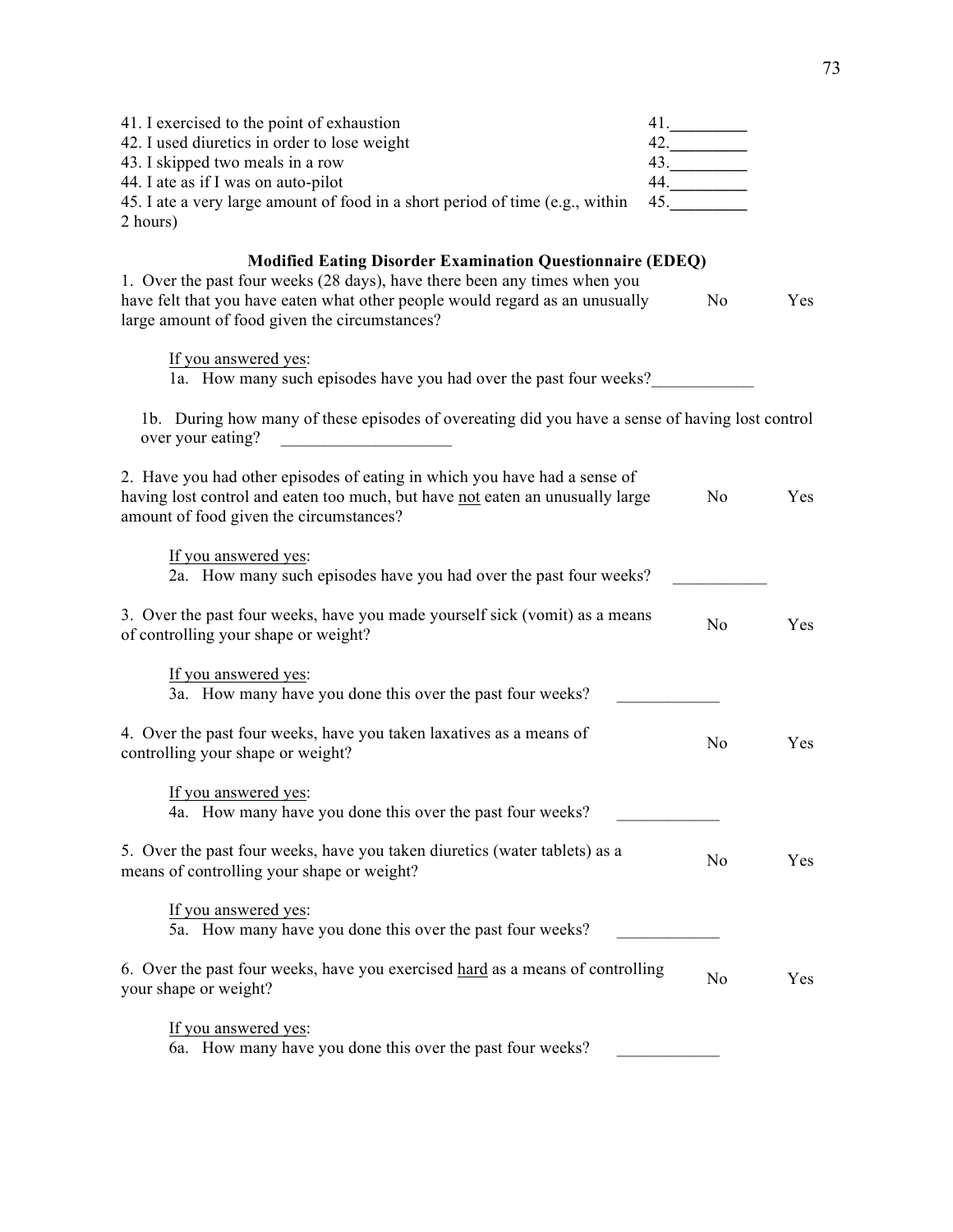### **SF-12**

This survey asks for your views about your health. This information will help keep track of how you feel and how well you are able to do your usual activities. **Answer each question by choosing just one answer**. If you are unsure how to answer a question, please give the best answer you can.

1. **In general, would you say your health is**:

| $\Box_1$ Excellent | $\Box$ Very good                                                                     | $\square$ Good | $\Box$ Fair | $\Box$ Poor |
|--------------------|--------------------------------------------------------------------------------------|----------------|-------------|-------------|
|                    | The following questions are about activities you might do during a typical day. Does |                |             |             |

**your health now limit you in these activities? If so, how much?**

|                                                                                                                                                              | <b>YES</b><br>limited<br>a lot | YES.<br>limited<br>a little | NO, not<br>Limited<br>at all |  |  |  |  |  |
|--------------------------------------------------------------------------------------------------------------------------------------------------------------|--------------------------------|-----------------------------|------------------------------|--|--|--|--|--|
| 2. Moderate activities such as moving a table, pushing<br>a vacuum cleaner, bowling, or playing golf.                                                        | $\Box$                         | $\Box$                      | $\square$ 3                  |  |  |  |  |  |
| 3. Climbing several flights of stairs.                                                                                                                       | Пı                             | П,                          | П١                           |  |  |  |  |  |
| During the past 4 weeks, have you had any of the following problems with your<br>work or other regular daily activities as a result of your physical health? |                                |                             |                              |  |  |  |  |  |

|                                                                 | NΟ |
|-----------------------------------------------------------------|----|
| 4. Accomplished less than you would like.                       |    |
| 5. Were limited in the <b>kind</b> of work or other activities. |    |

**During the past 4 weeks, have you had any of the following problems with your work or other regular daily activities as a result of any emotional problems (such as feeling depressed or anxious)?**

|                                                      | NС |  |
|------------------------------------------------------|----|--|
| 6. Accomplished less than you would like.            |    |  |
| 7. Did work or activities less carefully than usual. |    |  |

8. **During the past 4 weeks, how much did pain interfere with your normal work (including work outside the home and housework)?**

| $\Box$ Not at all | $\Box_2$ A little bit | $\Box$ Moderately | $\square$ 4 Quite a bit |  |
|-------------------|-----------------------|-------------------|-------------------------|--|
| Extremely         |                       |                   |                         |  |

**These questions are about how you have been feeling during the past 4 weeks. For each question, please give the one answer that comes closest to the way you** 

**have been feeling. How much of the time during the past 4 weeks…**

|                                    | All of<br>the<br>time | Most<br>of the<br>time | A good<br>bit of<br>the time | Some<br>of the<br>time | A little<br>of the<br>Time | Non<br>of th<br>time |
|------------------------------------|-----------------------|------------------------|------------------------------|------------------------|----------------------------|----------------------|
| 9. Have you felt calm & peaceful?  | $\Box$ 1              | $\Box$                 | $\square$ 3                  | $\Box$ 4               | $\square$                  | $\Box$ 6             |
| 10. Did you have a lot of energy?  | $\Box_1$              | П2                     | $\Box$ 3                     | $\Box$ 4               | $\Box$ <sub>5</sub>        | $\Box$ 6             |
| 11. Have you felt down-hearted and | $\Box$                | $\Box$                 | $\square$ 3                  | $\Box$ 4               | $\square$ <sub>5</sub>     | $\Box$ 6             |
| blue?                              |                       |                        |                              |                        |                            |                      |

12. **During the past 4 weeks, how much of the time has your physical health or emotional problems interfered with your social activities (like visiting friends, relatives, etc.)?**

**□**<sup>1</sup> All of the time **□**<sup>2</sup> Most of the time **□**<sup>3</sup> Some of the time **□**<sup>4</sup> A little of the time **□**<sup>5</sup> None of the time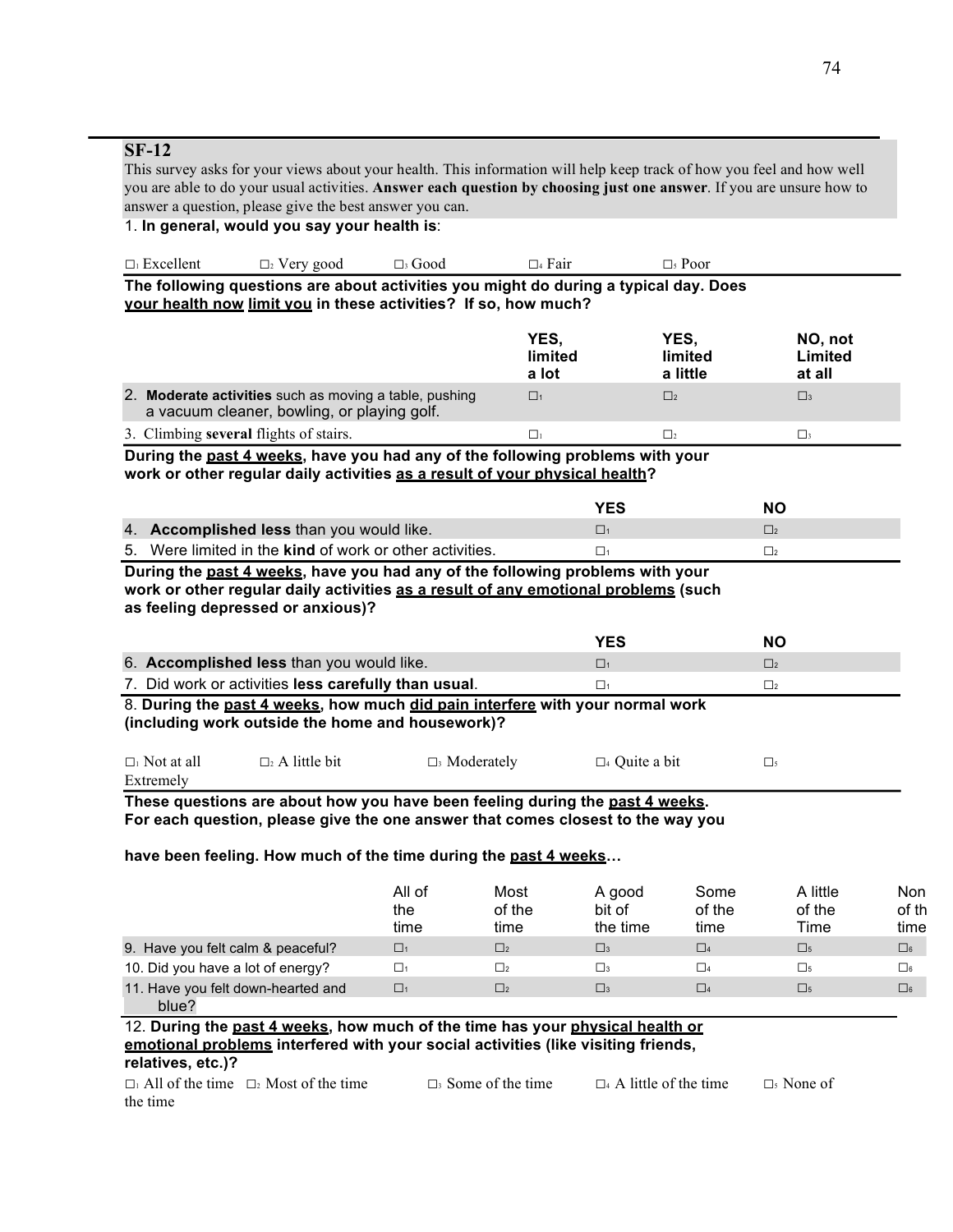#### **DASS-21**

**Instructions:** Please read each statement and circle a number, 0, 1, 2 or 3, which indicates how much the statement applied to you over the **past week**. There are no right or wrong answers. Do not spend too much time on any statement. Use this rating scale:

- **0 = Did not apply to me at all**
- **1 = Applied to me to some degree, or some of the time**
- **2 = Applied to me to a considerable degree, or a good part of time**
- **3 = Applied to me very much, or most of the time**

| 1. | I found it hard to wind down.                                                                                                                | $\boldsymbol{0}$ | 1            | $\overline{2}$ | 3              |
|----|----------------------------------------------------------------------------------------------------------------------------------------------|------------------|--------------|----------------|----------------|
| 2. | I was aware of dryness of my mouth.                                                                                                          | $\theta$         | 1            | $\overline{2}$ | 3              |
| 3. | I couldn't seem to experience any positive feeling at all.                                                                                   | $\theta$         | 1            | $\overline{2}$ | $\overline{3}$ |
| 4. | I experienced breathing difficulty (e.g., excessively rapid breathing,<br>breathlessness in the absence of physical exertion).               | $\theta$         | 1            | $\overline{2}$ | $\overline{3}$ |
| 5. | I found it difficult to work up the initiative to do things.                                                                                 | $\theta$         | 1            | $\overline{2}$ | 3              |
| 6. | I tended to over-react to situations.                                                                                                        | $\boldsymbol{0}$ | 1            | $\overline{2}$ | 3              |
| 7. | I experienced trembling (e.g., in the hands).                                                                                                | $\boldsymbol{0}$ | 1            | $\overline{2}$ | $\overline{3}$ |
| 8. | I felt that I was using a lot of nervous energy.                                                                                             | $\boldsymbol{0}$ | $\mathbf{1}$ | $\overline{2}$ | $\overline{3}$ |
| 9. | I was worried about situations in which I might panic and<br>make a fool of myself.                                                          | $\boldsymbol{0}$ | 1            | $\overline{2}$ | $\overline{3}$ |
|    | 10. I felt that I had nothing to look forward to.                                                                                            | $\theta$         | 1            | $\overline{2}$ | $\overline{3}$ |
|    | 11. I found myself getting agitated.                                                                                                         | $\theta$         | 1            | $\overline{2}$ | 3              |
|    | 12. I found it difficult to relax.                                                                                                           | $\boldsymbol{0}$ | 1            | $\overline{2}$ | 3              |
|    | 13. I felt down-hearted and blue.                                                                                                            | $\boldsymbol{0}$ | 1            | $\overline{2}$ | 3              |
|    | 14. I was intolerant of anything that kept me from getting on<br>with what I was doing.                                                      | $\theta$         | 1            | $\overline{2}$ | $\overline{3}$ |
|    | 15. I felt I was close to panic.                                                                                                             | $\boldsymbol{0}$ | $\mathbf{1}$ | $\overline{2}$ | $\overline{3}$ |
|    | 16. I was unable to become enthusiastic about anything.                                                                                      | $\boldsymbol{0}$ | $\mathbf{1}$ | $\overline{2}$ | $\overline{3}$ |
|    | 17. I felt I wasn't worth much as a person.                                                                                                  | $\boldsymbol{0}$ | $\mathbf{1}$ | $\overline{2}$ | $\overline{3}$ |
|    | 18. I felt that I was rather touchy.                                                                                                         | $\boldsymbol{0}$ | 1            | $\overline{2}$ | 3              |
|    | 19. I was aware of the action of my heart in the absence of physical<br>exertion (e.g., sense of heart rate increase, heart missing a beat). | $\boldsymbol{0}$ | 1            | $\overline{2}$ | 3              |
|    | 20. I felt scared without any good reason.                                                                                                   | $\theta$         | 1            | $\overline{2}$ | 3              |
|    | 21. I felt that life was meaningless.                                                                                                        | $\overline{0}$   | 1            | $\overline{2}$ | 3              |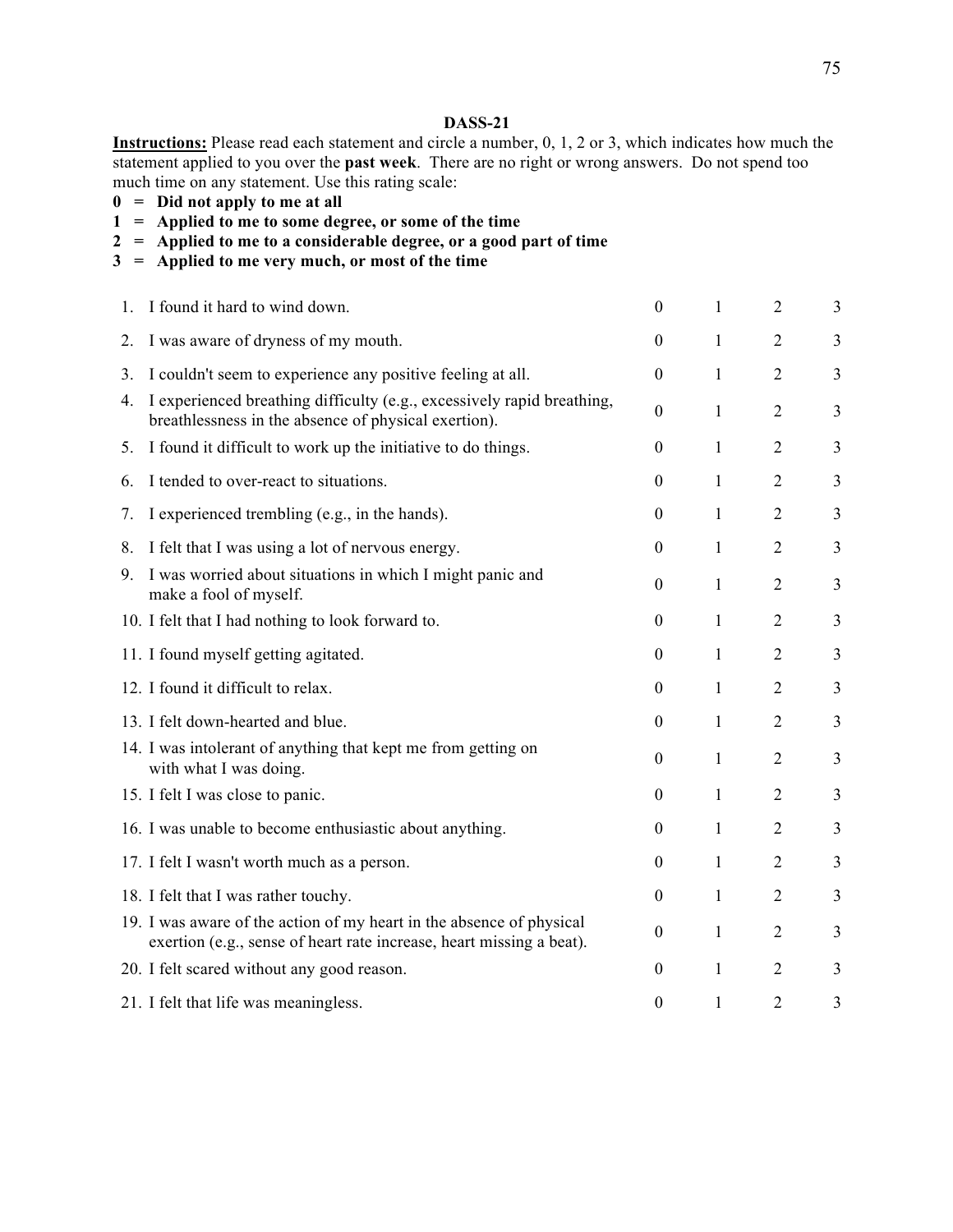### 76

### **Your Views on Technology Use**

Instructions: Please provide your opinion or personal use using the following responses:

- 1. How often do you use a cell phone?
- More than once a day
- About once a day
- A few times as week
- A few times a month
- I never/rarely use a cell phone

2. IF anything EXCEPT "I never/rarely use a cell phone" THEN: Is that cell phone a smart phone (for example, does it access the web or have apps)?

- Yes, it is a smart phone
- No, it is not a smart phone
- I use both

 $\perp$  3. If "I use both" or "Yes, it is a smart phone" THEN: What type of smart phone? (select all that apply)

- Apple
- Android
- Windows
- Blackberry
- Other

4. IF anything EXCEPT "I never/rarely use a cell phone" THEN: Do you have a long-term monthly contract or is it pay-as-you-go (sometimes called prepaid or tracfone)?

- I have a long-term contract
- I use pay-as-you-go

5a. IF "I use pay-as-you-go" THEN: Does your phone number usually change at least once per year?

- Yes
- $\bullet$  No
- 5b. IF "I have a long-term contract" THEN: Which of the following is included as unlimited or nearly unlimited within your plan?
	- Voice
	- Text
	- Data

### **How often do you do the following activities using a mobile device, such as a cell phone, smartphone, or tablet?**

- 6. Send or receive text messages using a mobile device?
	- o More than once a day
	- o About once a day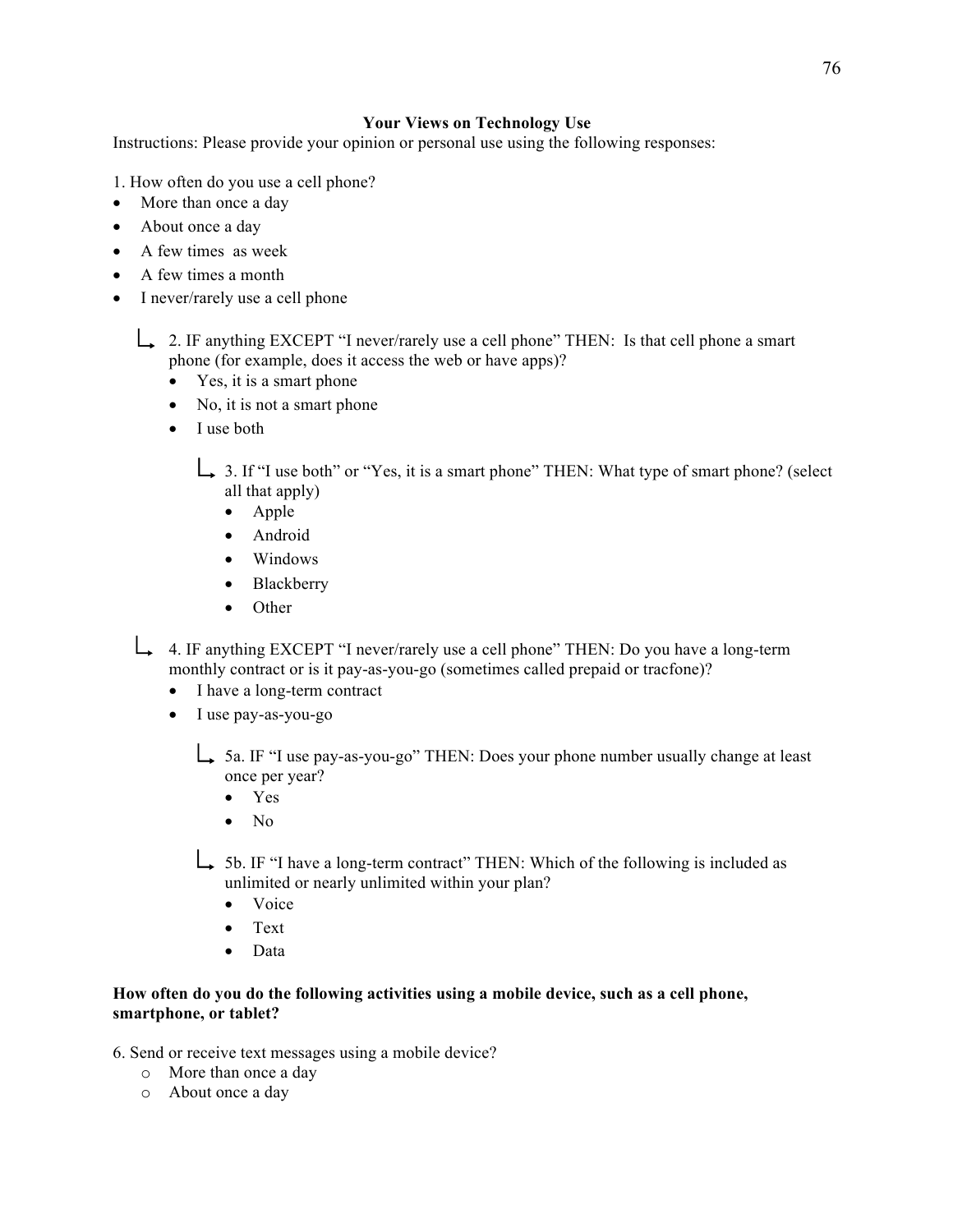- o A few times a week
- o A few times a month
- o A few times a year
- o I never or rarely use
- 7. Access email using a mobile device?
	- o More than once a day
	- o About once a day
	- o A few times a week
	- o A few times a month
	- o A few times a year
	- o I never or rarely email on a mobile device
- 8. Go on the internet or to a website using a mobile device?
	- o More than once a day
	- o About once a day
	- o A few times a week
	- o A few times a month
	- o A few times a year
	- o I never or rarely use the internet on a mobile device
- 9. Use apps (for example maps, calendars, Facebook, or games) on a mobile device:
	- o More than once a day
	- o About once a day
	- o A few times a week
	- o A few times a month
	- o A few times a year
	- o I never or rarely use apps on a mobile device

#### 10. If any of the above options, other than "never or rarely" are selected:

Which type or types of apps do you use? (select all the apply)

- o Productivity apps, for example calendar, alarms, or list-making apps
- o Social media apps, for example Facebook, Instagram, or Twitter
- o Health and lifestyle apps, for example apps to track diet or weight, physical activity, or sleep
- o Entertainment apps, for example apps to play games, listen to music, or watch sports
- o Travel or Weather apps, for example apps to access maps, check traffic, plan trips, or check the weather
- o News apps, for example apps to read about local or national news
- o Food and dining apps, for example apps to find restaurants or recipes
- o Finance apps, for example banking apps to manage your finances

Instructions: The following questions ask about your physical and mental health (Health satisfaction)

|                                               | Strongly |  |  | Neutral        |  |     | Strongly |  |
|-----------------------------------------------|----------|--|--|----------------|--|-----|----------|--|
|                                               | Disagree |  |  |                |  |     | Agree    |  |
| I would like to improve my physical health    |          |  |  |                |  | - 6 |          |  |
| I would like to improve my mental health      |          |  |  | $\overline{4}$ |  | - 6 |          |  |
| I am satisfied with my current overall health |          |  |  | 4              |  | h   |          |  |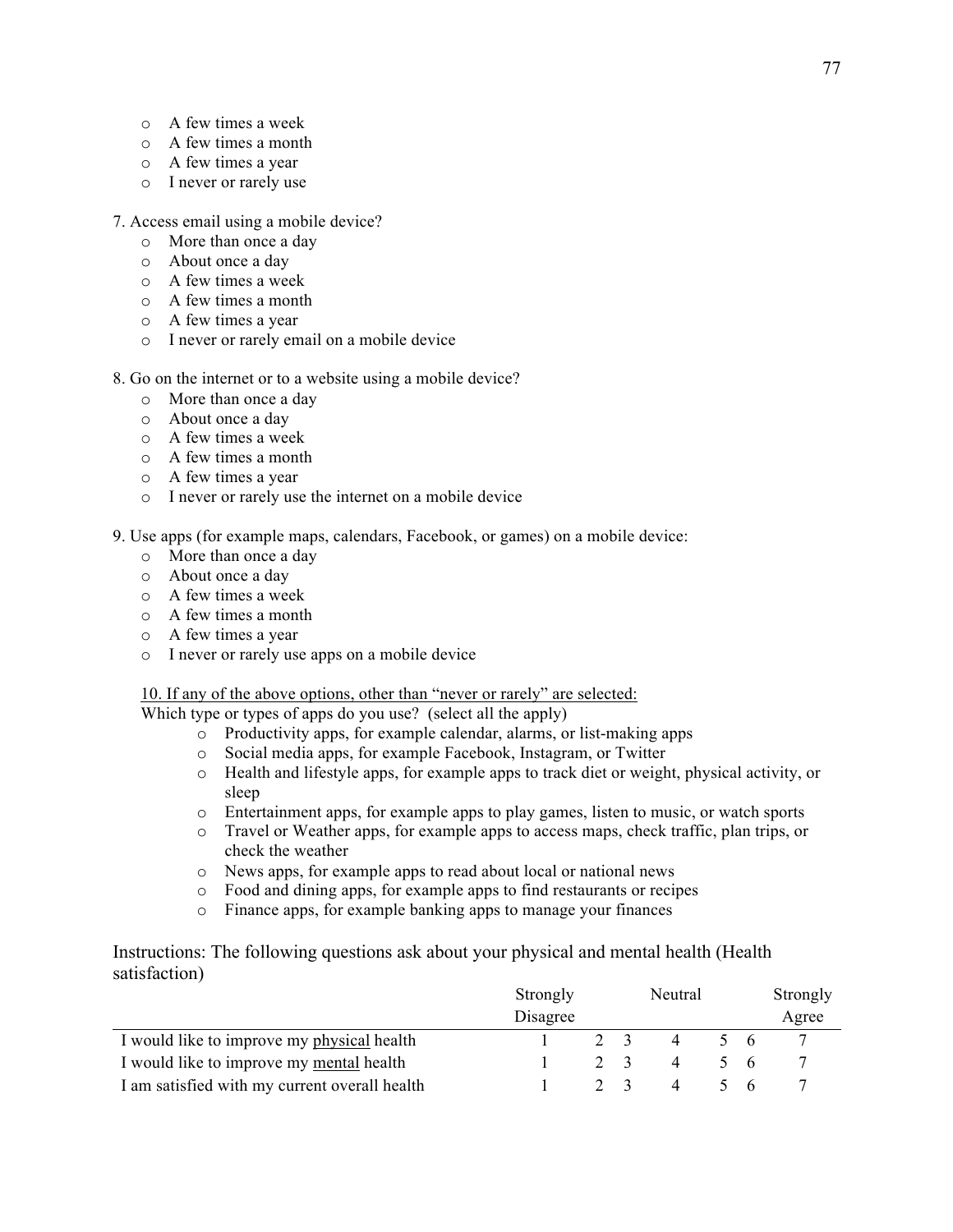Instructions: The following questions ask about are about your willingness to use a mobile phone or similar device – for example, a tablet or ipad – to track or change aspects of your physical and mental health (Technology use).

|                                                                                                                                                                                                                                                                                                           | Strongly     |                             |                | Neutral        |               |   | Strongly |
|-----------------------------------------------------------------------------------------------------------------------------------------------------------------------------------------------------------------------------------------------------------------------------------------------------------|--------------|-----------------------------|----------------|----------------|---------------|---|----------|
|                                                                                                                                                                                                                                                                                                           | Disagree     |                             |                |                |               |   | Agree    |
| 1. I am willing to use mobile technology for tracking<br>my health.                                                                                                                                                                                                                                       | 1            | 2                           | 3              | $\overline{4}$ | 5             | 6 | 7        |
| 2. I am willing to use mobile technology to help me<br>try to improve my health.                                                                                                                                                                                                                          | $\mathbf{1}$ | 2                           | 3              | $\overline{4}$ | 5             | 6 | 7        |
| 3. I think using mobile technology for healthier                                                                                                                                                                                                                                                          | 1            | 2                           | $\overline{3}$ | 4              | 5             | 6 | 7        |
| physical health behaviors (e.g., apps for eating<br>habits, physical activity, drinking, etc.) can<br>improve my physical well-being.<br>4. I think using mobile technology for mental health<br>improvement (e.g., apps for tracking mood,<br>relaxation, etc.) can improve my emotional well-<br>being. | 1            | $\mathcal{D}_{\mathcal{L}}$ | $\overline{3}$ | $\overline{4}$ | $\mathcal{F}$ | 6 | 7        |
| 5. I think I would be successful in using mobile                                                                                                                                                                                                                                                          | $\mathbf{1}$ | $\overline{2}$              | 3              | $\overline{4}$ | 5             | 6 | 7        |
| technology to improve my health                                                                                                                                                                                                                                                                           |              |                             |                |                |               |   |          |
| 6. I think I would enjoy using mobile technology to<br>improve my health                                                                                                                                                                                                                                  | 1            | 2                           | 3              | $\overline{4}$ | 5             | 6 | 7        |
| 7. Mobile technology is easy to use for me                                                                                                                                                                                                                                                                | 1            | 2                           | 3              | 4              | 5             | 6 |          |
| 8. Mobile technology is affordable for me                                                                                                                                                                                                                                                                 |              | 2                           | 3              | $\overline{4}$ | 5             | 6 | 7        |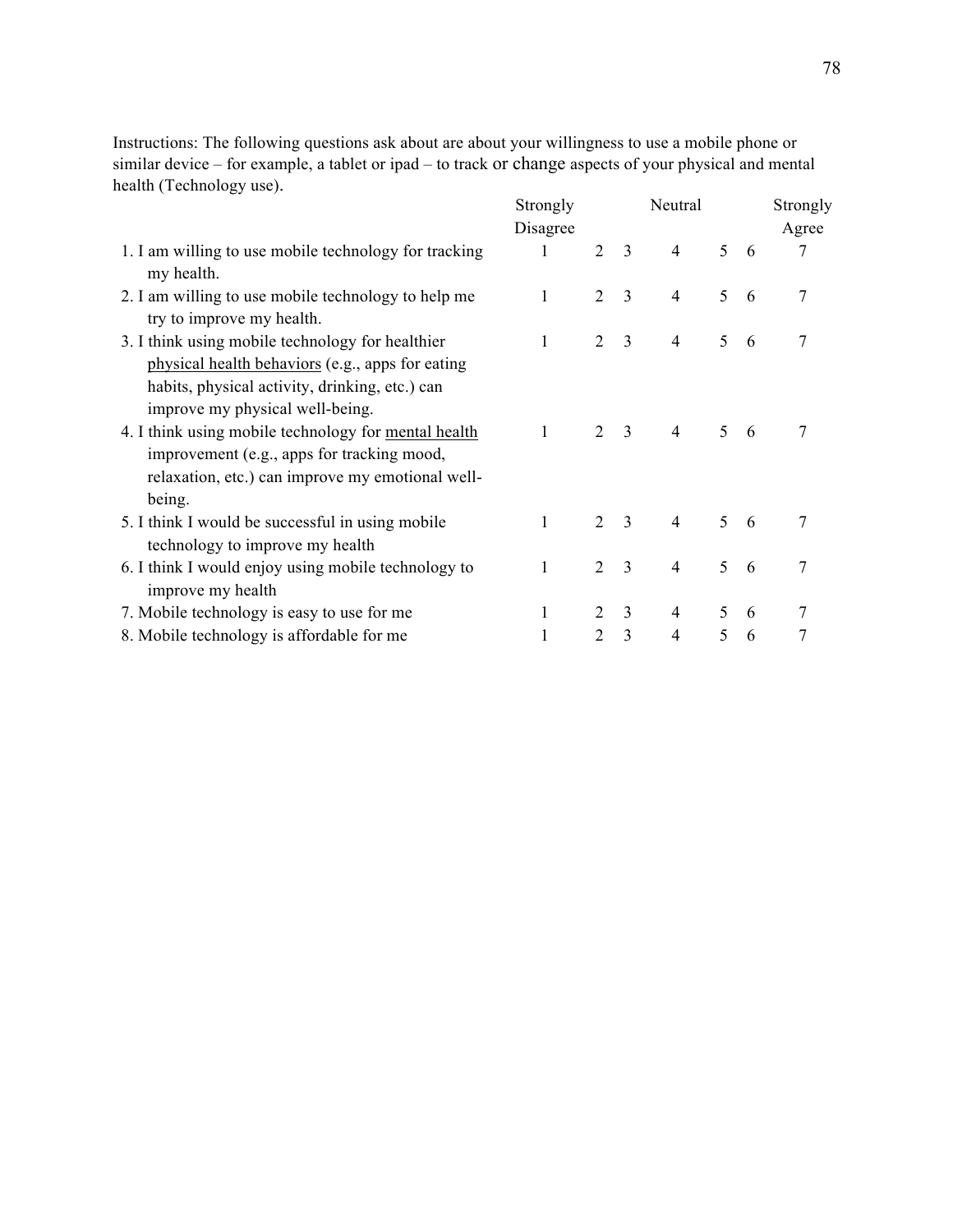#### APPENDIX C

## **Table 1**

| Predictor                          | Sum of<br>Squares | $df\,$ | Mean<br>Square | $\boldsymbol{F}$ | $\boldsymbol{p}$ | Partial<br>n |
|------------------------------------|-------------------|--------|----------------|------------------|------------------|--------------|
| Intercept                          | 1494.487          |        | 1494.487       | 180.193          | .000             | .352         |
| <b>Sexual Orientation</b>          | 34.144            | 3      | 11.381         | 1.372            | .251             | .012         |
| ProbCSE                            | .252              |        | .252           | .030             | .862             | .000         |
| ThoughtCSE                         | 30.830            |        | 30.830         | 3.720            | .056             | .011         |
| SupportCSE                         | 3.780             |        | 3.780          | .456             | .500             | .001         |
| Sexual Orientation x<br>ProbCSE    | 6.439             | 3      | 2.146          | .259             | .855             | .002         |
| Sexual Orientation x<br>ThoughtCSE | 42.919            | 3      | 14.306         | 1.727            | .165             | .015         |
| Sexual Orientation x<br>SupportCSE | 24.620            | 3      | 8.207          | .992             | .397             | .009         |

# *Pooled test of between-subjects effects for AUDIT total scores*

*Note*. *AUDIT* = Alcohol Use Dsorders Identification Test; *df* = degrees of freedom; ProbCSE = Coping Self-Efficacy problem-solving subscale score; ThoughtCSE = Coping Self-Efficacy thought-stopping subscale score; SupportCSE = Coping Self-Efficacy social support subscale score;  $x =$  interaction.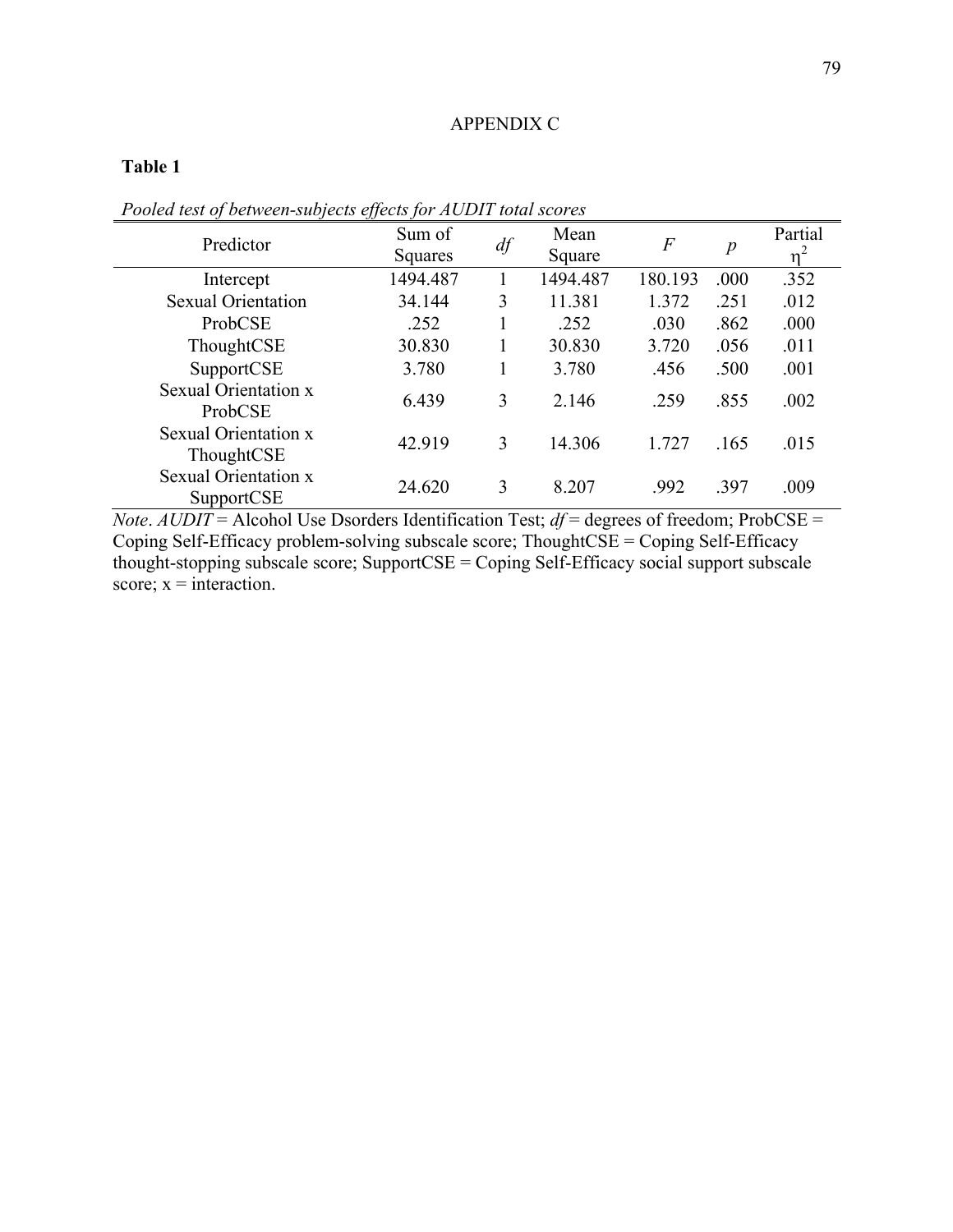*Pooled test of between-subjects effects for SBQ-R total scores*

| Predictor                                 | Sum of<br>Squares | $d\!f$         | Mean<br>Square | $\boldsymbol{F}$ | $\boldsymbol{p}$ | Partial<br>$n^2$ |
|-------------------------------------------|-------------------|----------------|----------------|------------------|------------------|------------------|
| Intercept                                 | 6812.335          |                | 6812.335       | 796.368          | .000             | .709             |
| <b>Sexual Orientation</b>                 | 13.126            | 3              | 4.375          | .511             | .675             | .005             |
| ProbCSE                                   | 9.305             |                | 9.305          | 1.088            | .298             | .003             |
| ThoughtCSE                                | 149.887           |                | 149.887        | 17.522           | .000             | .051             |
| SupportCSE                                | 11.771            |                | 11.771         | 1.376            | .242             | .004             |
| Sexual Orientation x<br>ProbCSE           | 58.900            | 3              | 19.633         | 2.295            | .078             | .021             |
| Sexual Orientation x<br>ThoughtCSE        | 30.644            | 3              | 10.215         | 1.194            | .312             | .011             |
| <b>Sexual Orientation x</b><br>SupportCSE | 21.044            | 3              | 7.015          | .820             | .484             | .007             |
| Education                                 | 83.643            | 3              | 27.881         | 3.259            | .022             | .029             |
| <b>Relationship Status</b>                | 139.676           | $\overline{2}$ | 69.838         | 8.164            | .000             | .048             |

*Note*. *SBQ-R* = Suicide Behaviors Questionnaire – Revised; ProbCSE = Coping Self-Efficacy problem-solving subscale score; ThoughtCSE = Coping Self-Efficacy thought-stopping subscale score; SupportCSE = Coping Self-Efficacy social support subscale score;  $x =$  interaction.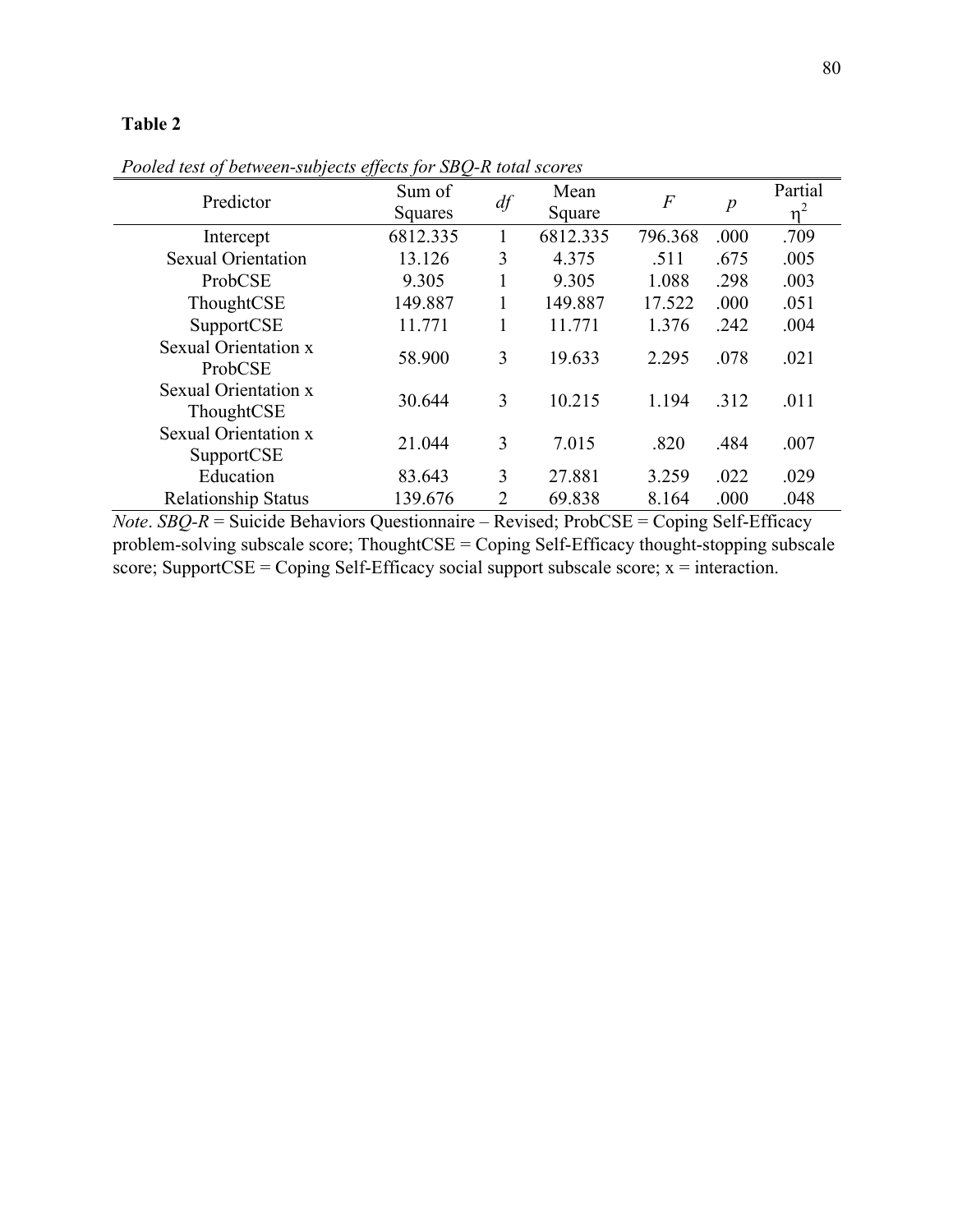| Predictor                          | Sum of<br>Squares | $df\,$ | Mean<br>Square | $\boldsymbol{F}$ | p    | Partial<br>n |
|------------------------------------|-------------------|--------|----------------|------------------|------|--------------|
| Intercept                          | 4660.348          |        | 4660.348       | 308.871          | .000 | .482         |
| <b>Sexual Orientation</b>          | 11.277            | 3      | 3.759          | .249             | .862 | .002         |
| ProbCSE                            | 107.295           |        | 107.295        | 7.111            | .008 | .021         |
| ThoughtCSE                         | 369.523           |        | 369.523        | 24.490           | .000 | .069         |
| SupportCSE                         | 222.783           |        | 222.783        | 14.765           | .000 | .043         |
| Sexual Orientation x<br>ProbCSE    | 24.457            | 3      | 8.152          | .540             | .655 | .005         |
| Sexual Orientation x<br>ThoughtCSE | 81.200            | 3      | 27.067         | 1.794            | .149 | .016         |
| Sexual Orientation x<br>SupportCSE | 84.278            | 3      | 28.093         | 1.862            | .136 | .016         |

*Pooled test of between-subjects effects for DASS-21 depression subscale scores*

*Note*. *DASS-21* = Depression Anxiety Stress Scales-21; ProbCSE = Coping Self-Efficacy problem-solving subscale score; ThoughtCSE = Coping Self-Efficacy thought-stopping subscale score; SupportCSE = Coping Self-Efficacy social support subscale score;  $x =$  interaction.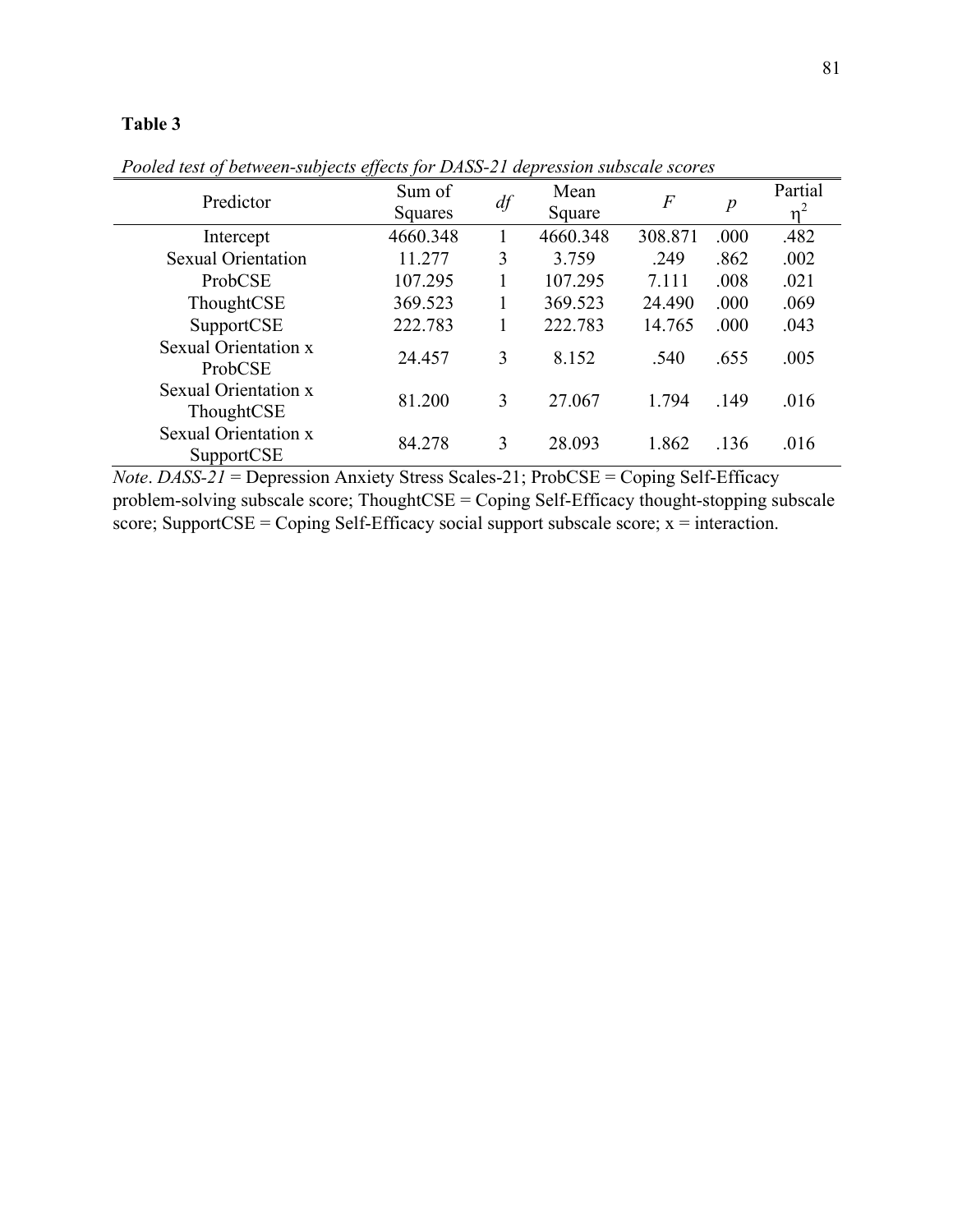| Predictor                          | Sum of<br>Squares | $df\,$ | Mean<br>Square | $\boldsymbol{F}$ | $\boldsymbol{p}$ | Partial<br>$n^2$ |
|------------------------------------|-------------------|--------|----------------|------------------|------------------|------------------|
| Intercept                          | 2156.069          |        | 2156.069       | 155.074          | .000             | .320             |
| <b>Sexual Orientation</b>          | 43.968            | 3      | 16.323         | 1.054            | .369             | .010             |
| ProbCSE                            | 53.937            |        | 53.937         | 3.879            | .050             | .012             |
| ThoughtCSE                         | 37.480            |        | 37.480         | 2.696            | .102             | .008             |
| SupportCSE                         | 48.119            |        | 48.119         | 3.461            | .064             | .010             |
| Sexual Orientation x<br>ProbCSE    | 54.033            | 3      | 18.011         | 1.295            | .276             | .012             |
| Sexual Orientation x<br>ThoughtCSE | 98.738            | 3      | 32.913         | 2.367            | .071             | .021             |
| Sexual Orientation x<br>SupportCSE | 39.288            | 3      | 13.096         | .942             | .420             | .008             |
| Gender                             | 133.670           | 2      | 66.835         | 4.807            | .009             | .028             |

*Pooled test of between-subjects effects for DASS-21 anxiety subscale scores*

*Note*. *DASS-21* = Depression Anxiety Stress Scales-21; ProbCSE = Coping Self-Efficacy problem-solving subscale score; ThoughtCSE = Coping Self-Efficacy thought-stopping subscale score; SupportCSE = Coping Self-Efficacy social support subscale score;  $x =$  interaction.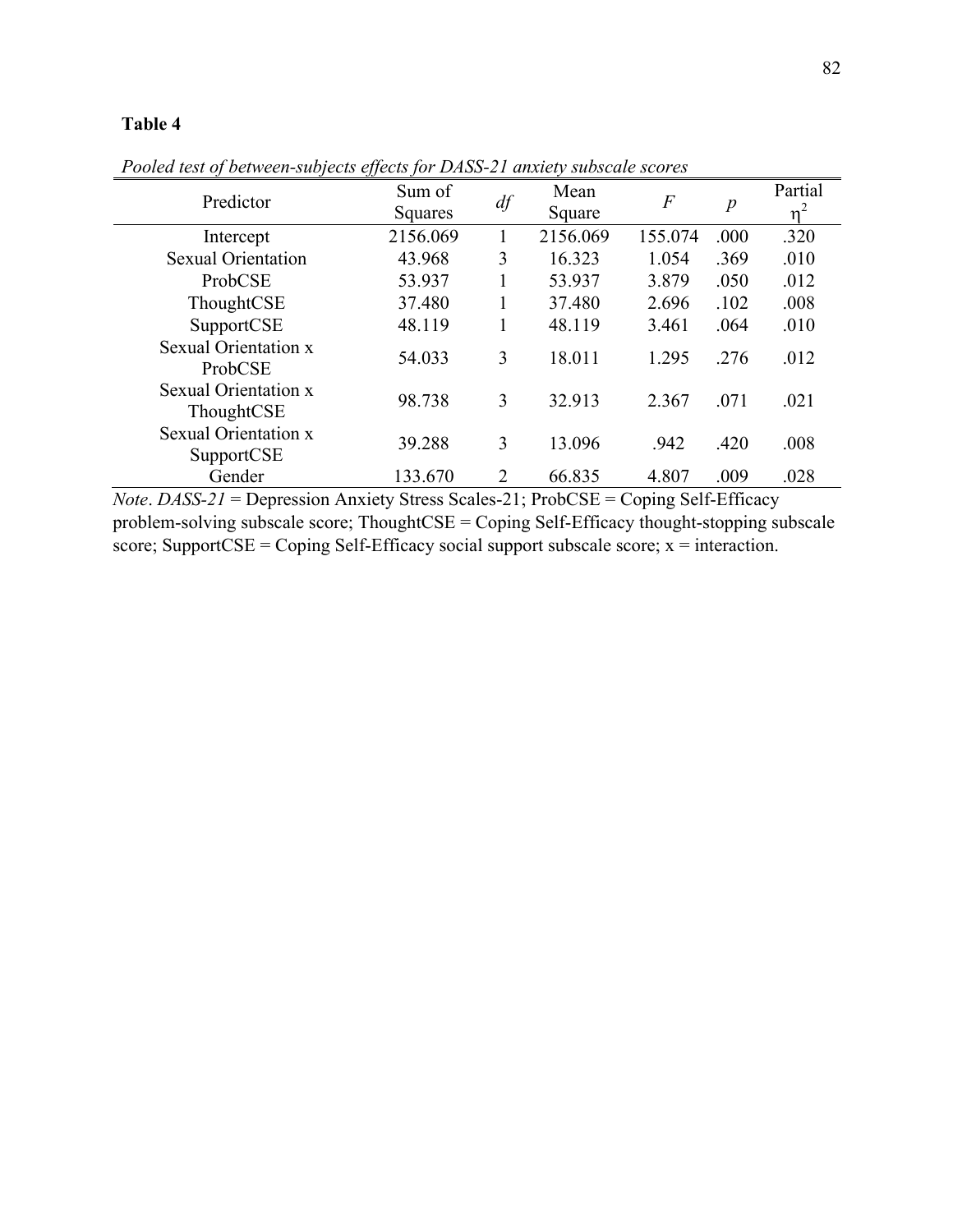| Predictor                                 | Sum of<br>Squares | $df\,$                      | Mean<br>Square | $\boldsymbol{F}$ | $\boldsymbol{p}$ | Partial<br>n |
|-------------------------------------------|-------------------|-----------------------------|----------------|------------------|------------------|--------------|
| Intercept                                 | 6473.124          |                             | 6473.124       | 418.820          | .000             | .560         |
| <b>Sexual Orientation</b>                 | 32.319            | 3                           | 10.773         | .697             | .554             | .006         |
| ProbCSE                                   | 30.364            |                             | 30.364         | 1.965            | .162             | .006         |
| ThoughtCSE                                | 332.724           |                             | 332.724        | 21.528           | .000             | .061         |
| SupportCSE                                | 23.221            |                             | 23.221         | 1.502            | .221             | .005         |
| Sexual Orientation x<br>ProbCSE           | 34.087            | 3                           | 11.362         | .735             | .532             | .007         |
| Sexual Orientation x<br>ThoughtCSE        | 55.712            | 3                           | 18.571         | 1.201            | .309             | .011         |
| <b>Sexual Orientation x</b><br>SupportCSE | 59.239            | 3                           | 19.746         | 1.277            | .282             | .011         |
| Gender                                    | 220.521           | $\mathcal{D}_{\mathcal{L}}$ | 110.260        | 7.134            | .001             | .041         |

*Pooled test of between-subjects effects for DASS-21 general distress subscale scores*

*Note*. *DASS-21* = Depression Anxiety Stress Scales-21; ProbCSE = Coping Self-Efficacy problem-solving subscale score; ThoughtCSE = Coping Self-Efficacy thought-stopping subscale score; SupportCSE = Coping Self-Efficacy social support subscale score;  $x =$  interaction.